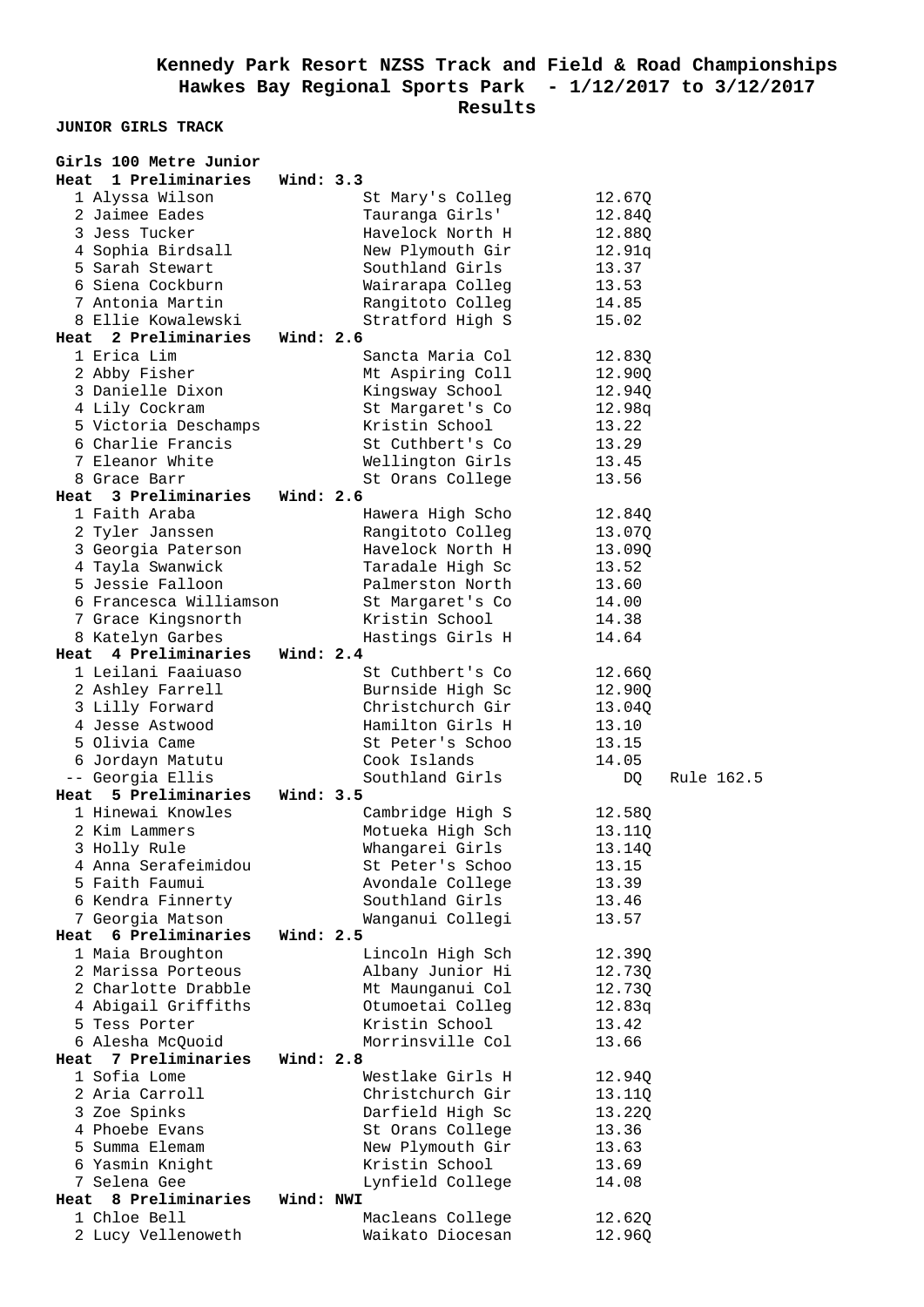|      | 3 Hayley Bond          |              | Waimea College   | 13.01Q |
|------|------------------------|--------------|------------------|--------|
|      | 4 Angelina Zickert     |              | Kaipara College  | 13.02q |
|      | 5 Samantha Taylor      |              | St Orans College | 13.05q |
|      | 6 Laura Johnson        |              | Havelock North H | 13.11  |
|      | 7 Lyrck Maiava         |              | Niue High Sc     | 13.16  |
|      | 8 Elizabeth McLean     |              | St Peter's Schoo | 13.76  |
|      | Heat 9 Preliminaries   | Wind: 3.0    |                  |        |
|      | 1 Genna Maples         |              | Wanganui Collegi | 12.23Q |
|      | 2 Tapenisa Havea       |              | St Andrews Colle | 12.47Q |
|      | 3 Lola Fowler          |              | Wellington Girls | 12.88Q |
|      | 4 Leila Collin         |              | Motueka High Sch | 13.17  |
|      | 5 Emma McKay           |              | Otago Girls High | 13.18  |
|      | 6 Ava Duggan           |              | Rosehill College | 13.39  |
|      | 7 Jahmelia Martin      |              | New Plymouth Gir | 13.69  |
|      |                        |              |                  |        |
|      | Girls 100 Metre Junior |              |                  |        |
|      | Heat 1 Quarter-Finals  | Wind: 1.7    |                  |        |
|      | 1 Maia Broughton       |              | Lincoln High Sch | 12.31Q |
|      | 2 Tapenisa Havea       |              | St Andrews Colle | 12.47Q |
|      | 3 Erica Lim            |              | Sancta Maria Col | 12.85Q |
|      | 4 Hayley Bond          |              | Waimea College   | 12.88  |
|      | 5 Ashley Farrell       |              | Burnside High Sc | 13.04  |
|      | 6 Angelina Zickert     |              | Kaipara College  | 13.06  |
|      | 7 Kim Lammers          |              | Motueka High Sch | 13.23  |
|      | 8 Holly Rule           |              | Whangarei Girls  | 13.30  |
|      | Heat 2 Quarter-Finals  | Wind: $2.3$  |                  |        |
|      | 1 Leilani Faaiuaso     |              | St Cuthbert's Co | 12.55Q |
|      | 2 Chloe Bell           |              | Macleans College | 12.55Q |
|      | 3 Abigail Griffiths    |              | Otumoetai Colleg | 12.70Q |
|      | 4 Jaimee Eades         |              | Tauranga Girls'  | 12.81q |
|      | 5 Marissa Porteous     |              | Albany Junior Hi | 12.82q |
|      | 6 Jess Tucker          |              | Havelock North H | 12.92  |
|      | 7 Sophia Birdsall      |              | New Plymouth Gir | 12.95  |
|      |                        |              |                  |        |
|      |                        |              |                  |        |
|      | 8 Lola Fowler          |              | Wellington Girls | 13.04  |
|      | Heat 3 Quarter-Finals  | Wind: 3.9    |                  |        |
|      | 1 Hinewai Knowles      |              | Cambridge High S | 12.35Q |
|      | 2 Charlotte Drabble    |              | Mt Maunganui Col | 12.73Q |
|      | 3 Alyssa Wilson        |              | St Mary's Colleq | 12.74Q |
|      | 4 Zoe Spinks           |              | Darfield High Sc | 12.77q |
|      | 5 Abby Fisher          |              | Mt Aspiring Coll | 12.87q |
|      | 6 Danielle Dixon       |              | Kingsway School  | 12.93  |
|      | 7 Lily Cockram         |              | St Margaret's Co | 13.11  |
|      | 8 Aria Carroll         |              | Christchurch Gir | 13.22  |
|      | Heat 4 Quarter-Finals  | Wind: 2.9    |                  |        |
|      | 1 Genna Maples         |              | Wanganui Collegi | 12.17Q |
|      | 2 Sofia Lome           |              | Westlake Girls H | 12.75Q |
|      | 3 Faith Araba          |              | Hawera High Scho | 12.80Q |
|      | 4 Lucy Vellenoweth     |              | Waikato Diocesan | 12.99  |
|      | 5 Lilly Forward        |              | Christchurch Gir | 13.09  |
|      | 6 Georgia Paterson     |              | Havelock North H | 13.09  |
|      | 7 Samantha Taylor      |              | St Orans College | 13.10  |
|      | 8 Tyler Janssen        |              | Rangitoto Colleg | 13.28  |
|      |                        |              |                  |        |
|      | Girls 100 Metre Junior |              |                  |        |
| Heat | 1 Semi-Finals          | Wind: $-0.2$ |                  |        |
|      | 1 Hinewai Knowles      |              | Cambridge High S | 12.65Q |
|      | 2 Maia Broughton       |              | Lincoln High Sch | 12.70Q |
|      | 3 Chloe Bell           |              | Macleans College | 12.84Q |
|      | 4 Alyssa Wilson        |              | St Mary's Colleg | 12.92q |
|      | 5 Charlotte Drabble    |              | Mt Maunganui Col | 12.93q |
|      | 6 Faith Araba          |              | Hawera High Scho | 13.00  |
|      | 7 Marissa Porteous     |              | Albany Junior Hi | 13.21  |
|      | 8 Jaimee Eades         |              | Tauranga Girls'  | 13.31  |
|      | Heat 2 Semi-Finals     | Wind: $+0.0$ |                  |        |
|      | 1 Genna Maples         |              | Wanganui Collegi | 12.51Q |
|      | 2 Tapenisa Havea       |              | St Andrews Colle | 12.81Q |
|      | 3 Leilani Faaiuaso     |              | St Cuthbert's Co | 12.97Q |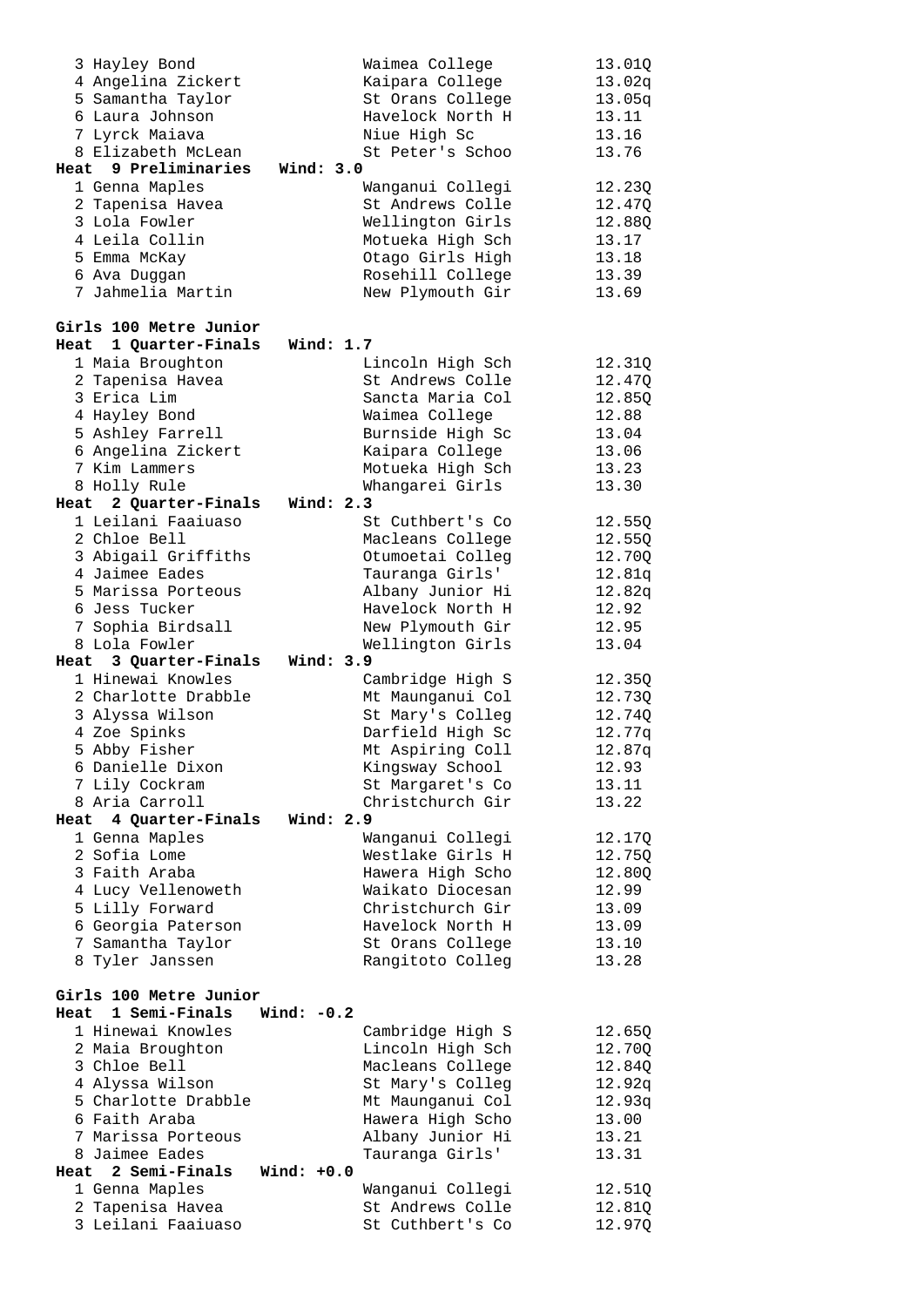| 4 Sofia Lome                          |             | Westlake Girls H                     | 13.01          |
|---------------------------------------|-------------|--------------------------------------|----------------|
| 5 Abby Fisher                         |             | Mt Aspiring Coll                     | 13.15          |
| 6 Abigail Griffiths                   |             | Otumoetai Colleg                     | 13.16          |
| 7 Zoe Spinks                          |             | Darfield High Sc                     | 13.16          |
| 8 Erica Lim                           |             | Sancta Maria Col                     | 13.24          |
|                                       |             |                                      |                |
| Girls 100 Metre Junior                |             |                                      |                |
| Wind: 2.0<br>Finals                   |             |                                      |                |
| 1 Genna Maples                        |             | Wanganui Collegi                     | 12.07          |
| 2 Maia Broughton<br>3 Hinewai Knowles |             | Lincoln High Sch                     | 12.13          |
|                                       |             | Cambridge High S<br>St Andrews Colle | 12.48<br>12.59 |
| 4 Tapenisa Havea<br>5 Chloe Bell      |             |                                      |                |
| 6 Leilani Faaiuaso                    |             | Macleans College<br>St Cuthbert's Co | 12.68<br>12.68 |
| 7 Charlotte Drabble                   |             | Mt Maunganui Col                     | 12.73          |
| 8 Alyssa Wilson                       |             | St Mary's Colleg                     | 12.74          |
|                                       |             |                                      |                |
| Girls 200 Metre Junior                |             |                                      |                |
| 1 Preliminaries<br>Heat               | Wind: 3.3   |                                      |                |
| 1 Maia Broughton                      |             | Lincoln High Sch                     | 25.46Q         |
| 2 Maddie Wilson                       |             | Gisborne Girls H                     | 26.63Q         |
| 3 Natasha Smith                       |             | Pakuranga Colleg                     | 26.74Q         |
| 4 Holly Rule                          |             | Whangarei Girls                      | 27.19          |
| 5 Emma Leader                         |             | Palmerston North                     | 27.55          |
| 6 Teia Kahura                         |             | Tauranga Girls'                      | 29.29          |
| 7 Antonia Martin                      |             | Rangitoto Colleg                     | 30.86          |
| Heat 2 Preliminaries                  | Wind: 2.8   |                                      |                |
| 1 Genna Maples                        |             | Wanganui Collegi                     | 25.36Q         |
| 2 Abigail Griffiths                   |             | Otumoetai Colleg                     | 26.42Q         |
| 3 Lily Cockram                        |             | St Margaret's Co                     | 26.49Q         |
| 4 Lucy Vellenoweth                    |             | Waikato Diocesan                     | 26.64q         |
| 5 Hayley Bond                         |             | Waimea College                       | 26.73q         |
| 6 Ashley Farrell                      |             | Burnside High Sc                     | 27.09q         |
| 7 Olivia Came                         |             | St Peter's Schoo                     | 27.16q         |
| 8 Jessie Falloon                      |             | Palmerston North                     | 27.74          |
| Heat 3 Preliminaries                  | Wind: 2.6   |                                      |                |
| 1 Lola Fowler                         |             | Wellington Girls                     | 26.58Q         |
| 2 Zoe Spinks                          |             | Darfield High Sc                     | 26.89Q         |
| 3 Anna Serafeimidou                   |             | St Peter's Schoo                     | 27.13Q         |
| 4 Breanne Attwood                     |             | Macleans College                     | 28.21          |
| 5 Siena Cockburn                      |             | Wairarapa Colleg                     | 28.68          |
| 6 Jordayn Matutu                      |             | Cook Islands                         | 29.10          |
| 7 Selena Gee<br>Heat 4 Preliminaries  | Wind: 2.1   | Lynfield College                     | 29.65          |
| 1 Kayli Tuiraviravi                   |             | Tauranga Girls'                      | 26.40Q         |
| 2 Faith Araba                         |             | Hawera High Scho                     | 26.54Q         |
| 3 Sophia Birdsall                     |             | New Plymouth Gir                     | 26.71Q         |
| 4 Samantha Taylor                     |             | St Orans College                     | 27.04q         |
| 5 Lilly Forward                       |             | Christchurch Gir                     | 27.23          |
| 6 Rebekah Edhouse                     |             | Rotorua Lakes Hi                     | 27.53          |
| 7 Kendra Finnerty                     |             | Southland Girls                      | 28.21          |
| Heat 5 Preliminaries                  | Wind: 3.8   |                                      |                |
| 1 Chloe Bell                          |             | Macleans College                     | 26.42Q         |
| 2 Julia Burnham                       |             | Villa Maria Coll                     | 26.72Q         |
| 3 Gigi Cliffe                         |             | Takapuna Grammar                     | 27.15Q         |
| 4 Alyssa Nolly                        |             | New Plymouth Gir                     | 27.51          |
| 5 Tyler Janssen                       |             | Rangitoto Colleg                     | 27.55          |
| 6 Francesca Williamson                |             | St Margaret's Co                     | 29.18          |
| 7 Katelyn Garbes                      |             | Hastings Girls H                     | 30.98          |
| Heat 6 Preliminaries                  | Wind: $1.6$ |                                      |                |
| 1 Annalies Kalma                      |             | St Peter's Schoo                     | 25.90Q         |
| 2 Danielle Dixon                      |             |                                      | 26.92Q         |
| 3 Georgia Paterson                    |             | Kingsway School                      |                |
|                                       |             | Havelock North H                     | 27.02Q         |
| 4 Eleanor White                       |             | Wellington Girls                     | 27.12q         |
| 5 Erica Lim                           |             | Sancta Maria Col                     | 27.22          |
| 6 Lyrck Maiava<br>7 Lara Hockly       |             | Niue High Sc<br>Hawera High Scho     | 27.35<br>27.48 |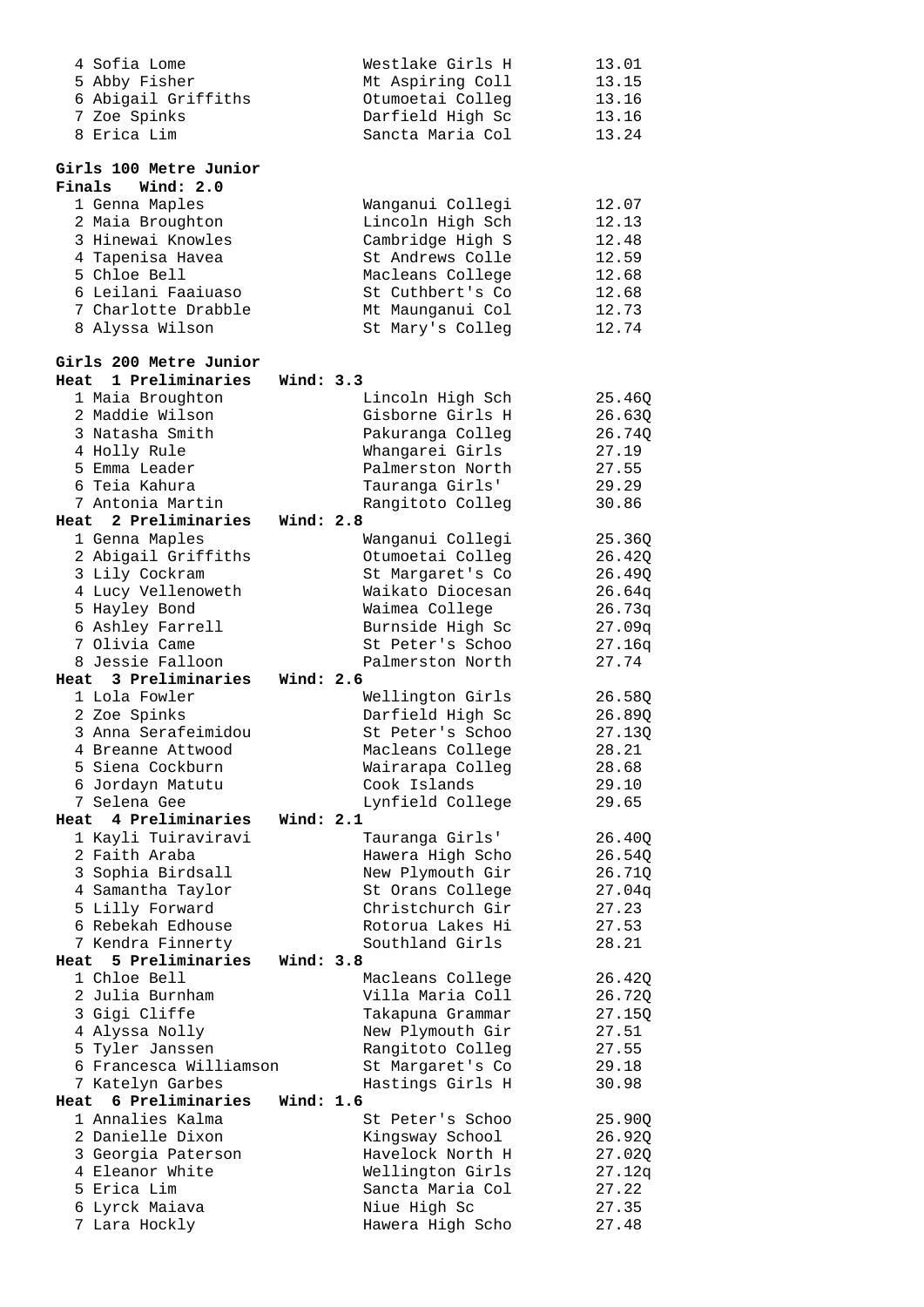| 8 Grace Barr                           |              | St Orans College                     | 28.74          |            |
|----------------------------------------|--------------|--------------------------------------|----------------|------------|
|                                        |              |                                      |                |            |
| Girls 200 Metre Junior                 |              |                                      |                |            |
| 1 Semi-Finals<br>Heat                  | Wind: $-0.1$ |                                      |                |            |
| 1 Maia Broughton                       |              | Lincoln High Sch                     | 25.97Q         |            |
| 2 Chloe Bell                           |              | Macleans College                     | 26.78Q         |            |
| 3 Faith Araba                          |              | Hawera High Scho                     | 26.78          |            |
| 4 Hayley Bond                          |              | Waimea College                       | 26.99<br>27.09 |            |
| 5 Zoe Spinks<br>6 Eleanor White        |              | Darfield High Sc                     |                |            |
| 7 Sophia Birdsall                      |              | Wellington Girls<br>New Plymouth Gir | 27.54<br>27.59 |            |
| 8 Anna Serafeimidou                    |              | St Peter's Schoo                     | 27.84          |            |
| 2 Semi-Finals<br>Heat                  | Wind: $-0.4$ |                                      |                |            |
| 1 Genna Maples                         |              | Wanganui Collegi                     | 25.74Q         |            |
| 2 Lola Fowler                          |              | Wellington Girls                     | 26.58Q         |            |
| 3 Danielle Dixon                       |              | Kingsway School                      | 26.68q         |            |
| 4 Lily Cockram                         |              | St Margaret's Co                     | 26.73          |            |
| 5 Abigail Griffiths                    |              | Otumoetai Colleg                     | 26.88          |            |
| 6 Lucy Vellenoweth                     |              | Waikato Diocesan                     | 26.94          |            |
| 7 Gigi Cliffe                          |              | Takapuna Grammar                     | 27.54          |            |
| 8 Olivia Came                          |              | St Peter's Schoo                     | 27.80          |            |
| Heat 3 Semi-Finals                     | Wind: $-1.6$ |                                      |                |            |
| 1 Annalies Kalma                       |              | St Peter's Schoo                     | 26.03Q         |            |
| 2 Maddie Wilson                        |              | Gisborne Girls H                     | 26.53Q         |            |
| 3 Kayli Tuiraviravi                    |              | Tauranga Girls'                      | 26.72q         |            |
| 4 Natasha Smith                        |              | Pakuranga Colleg                     | 27.21          |            |
| 5 Julia Burnham                        |              | Villa Maria Coll                     | 27.36          |            |
| 6 Ashley Farrell                       |              | Burnside High Sc                     | 27.66          |            |
| 7 Georgia Paterson                     |              | Havelock North H                     | 27.67          |            |
| 8 Samantha Taylor                      |              | St Orans College                     | 27.95          |            |
| Girls 200 Metre Junior                 |              |                                      |                |            |
| Wind: $4.2$<br>Finals                  |              |                                      |                |            |
| 1 Maia Broughton                       |              | Lincoln High Sch                     | 24.52          |            |
| 2 Genna Maples                         |              | Wanganui Collegi                     | 24.58          |            |
| 3 Annalies Kalma                       |              | St Peter's Schoo                     | 25.26          |            |
| 4 Kayli Tuiraviravi                    |              | Tauranga Girls'                      | 26.02          |            |
| 5 Maddie Wilson                        |              | Gisborne Girls H                     | 26.04          |            |
| 6 Lola Fowler                          |              | Wellington Girls                     | 26.24          |            |
| 7 Chloe Bell                           |              | Macleans College                     | 26.28          |            |
| 8 Danielle Dixon                       |              | Kingsway School                      | 26.87          |            |
|                                        |              |                                      |                |            |
| Girls 400 Metre Junior                 |              |                                      |                |            |
| Heat 1 Preliminaries                   |              |                                      |                |            |
| 1 Charlotte Holland                    |              | St Cuthbert's Co                     | 62.80Q         |            |
| 2 Sarah Farmer                         |              | Hawera High Scho                     | 63.48Q         |            |
| 3 Gigi Cliffe<br>4 Danielle Joblin     |              | Takapuna Grammar                     | 64.37Q         |            |
|                                        |              | St Peter's Schoo<br>Havelock North H | 64.50          |            |
| 5 Libby Charlton<br>6 Casie Glentworth |              | Wanganui High Sc                     | 65.82<br>66.34 |            |
| 7 Lucy Elliott                         |              | New Plymouth Gir                     | 66.72          |            |
| 8 Amayah Wingfield                     |              | Northcote Colleg                     | 67.12          |            |
| 2 Preliminaries<br>Heat                |              |                                      |                |            |
| 1 Caitlin O'Donnell                    |              | Otago Girls High                     | 60.55Q         |            |
| 2 Ashleigh Gunn                        |              | Freyberg High Sc                     | 62.42Q         |            |
| 3 Maddie Feaunati                      |              | St Mary's Colleg                     | 62.42Q         |            |
| 4 Alexa Paintin                        |              | Otumoetai Colleg                     | 65.95          |            |
| 5 Trista Comer                         |              | Otamatea High Sc                     | 67.92          |            |
| 6 Zoe Grupp                            |              | Hastings Girls H                     | 70.19          |            |
| 7 Antonia Martin                       |              | Rangitoto Colleg                     | 74.09          |            |
| -- Paige Bell                          |              | Rosehill College                     | DQ             | Rule 163.3 |
| Heat 3 Preliminaries                   |              |                                      |                |            |
| 1 Emma Osborne                         |              | Wanganui Collegi                     | 58.50Q         |            |
| 2 Sophie Waddell                       |              | St Peter's Schoo                     | 62.38Q         |            |
| 3 Beth Hunter                          |              | Rangi Ruru Girls                     | 63.08Q         |            |
| 4 Joey Sheppard                        |              | Southland Girls                      | 63.60q         |            |
| 5 Holly Young                          |              | Motueka High Sch                     | 63.63q         |            |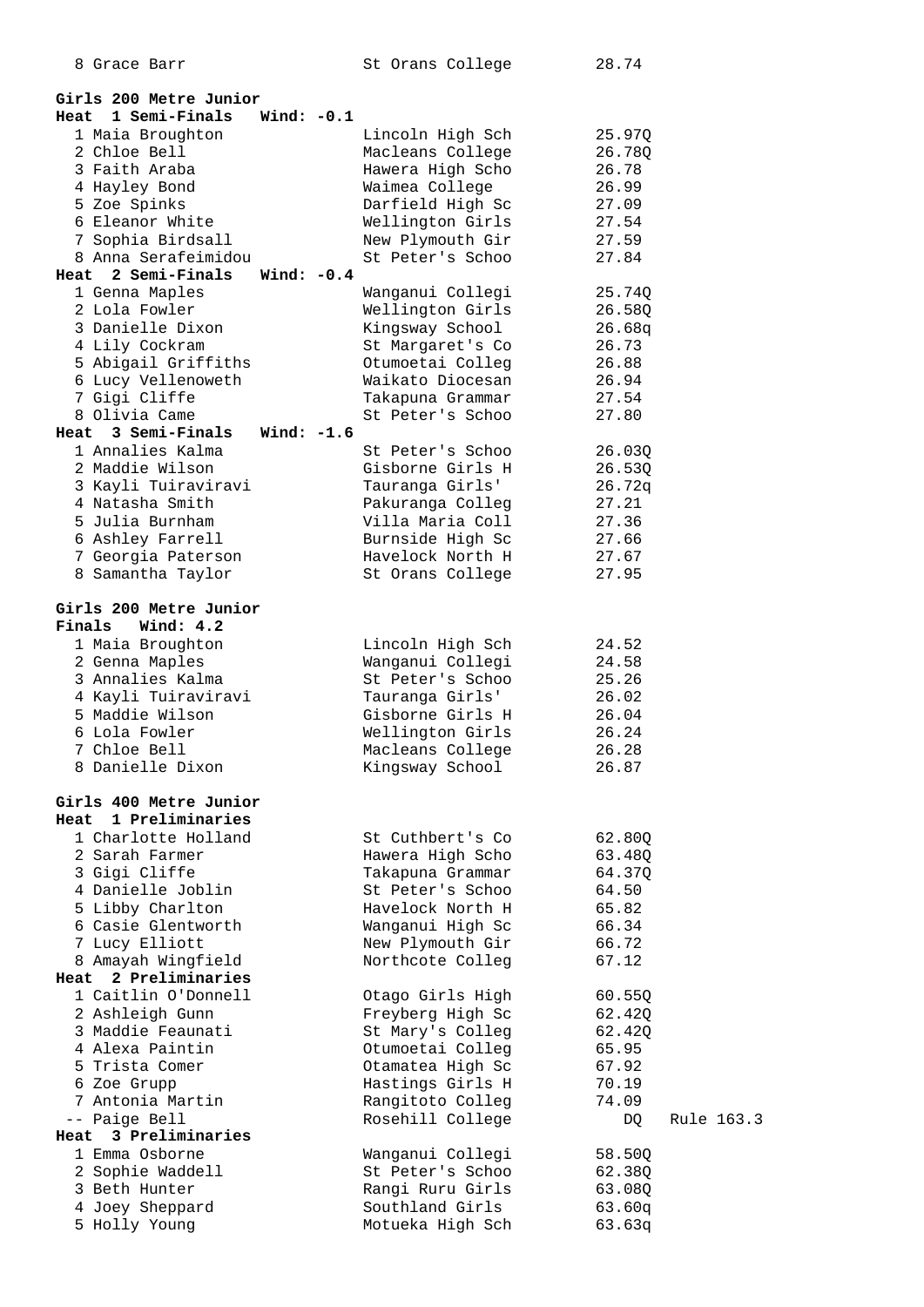| 6 Nicole Whiteman                     | Palmerston North                     | 65.43          |            |
|---------------------------------------|--------------------------------------|----------------|------------|
| 7 Kaela Drew                          | Freyberg High Sc                     | 66.24          |            |
| 8 Paris Munro                         | Wanganui High Sc                     | 68.14          |            |
| Heat 4 Preliminaries                  |                                      |                |            |
| 1 Tayla Brunger                       | Wanganui Collegi                     | 59.14Q         |            |
| 2 Maria Sartin                        | Hamilton Girls H                     | 59.86Q         |            |
| 3 Kate Davies                         | Villa Maria Coll                     | 60.47Q         |            |
| 4 Abby East                           | Mt Aspiring Coll                     | 61.27q         |            |
| 5 Joelle Post                         | Motueka High Sch                     | 63.22q         |            |
| 6 Maddie Brown                        | St Peter's Schoo                     | 65.56          |            |
| 7 Sophie Miller                       | Otago Girls High                     | 66.04          |            |
| -- Ruby Brett                         | Karamu High Scho                     | DQ             | Rule 162.5 |
| Heat 5 Preliminaries                  |                                      |                |            |
| 1 Alice Williams                      | Mahurangi Colleg                     | 60.78Q         |            |
| 2 Isabel Allen                        | St Cuthbert's Co                     | 61.27Q         |            |
| 3 Celia Ward                          | Dunstan High Sch                     | 61.40Q         |            |
| 4 Jaimee Eades                        | Tauranga Girls'                      | 61.60q         |            |
| 5 Amelia Caltaux                      | Mt Albert Gramma                     | 61.99q         |            |
| 6 Davis Sundbye                       | Motueka High Sch                     | 63.31q         |            |
| 7 Caroline Richards                   | Lincoln High Sch                     | 63.32q         |            |
| 8 Ellie Newell-Milina                 | Hillcrest High S                     | 64.22q         |            |
|                                       |                                      |                |            |
| Girls 400 Metre Junior                |                                      |                |            |
| Heat 1 Semi-Finals                    |                                      |                |            |
| 1 Tayla Brunger                       | Wanganui Collegi                     | 59.27Q         |            |
| 2 Charlotte Holland                   | St Cuthbert's Co                     | 60.29Q         |            |
| 3 Jaimee Eades                        | Tauranga Girls'                      | 61.48          |            |
| 4 Kate Davies                         | Villa Maria Coll                     | 61.54          |            |
| 5 Sophie Waddell                      | St Peter's Schoo                     | 62.55          |            |
| 6 Holly Young                         | Motueka High Sch                     | 62.98          |            |
| 7 Davis Sundbye                       | Motueka High Sch                     | 63.58          |            |
| 8 Beth Hunter                         | Rangi Ruru Girls                     | 64.63          |            |
| Heat 2 Semi-Finals                    |                                      |                |            |
| 1 Emma Osborne                        | Wanganui Collegi                     | 57.81Q         |            |
| 2 Maria Sartin                        | Hamilton Girls H                     | 60.23Q         |            |
| 3 Isabel Allen                        | St Cuthbert's Co                     |                |            |
|                                       |                                      | 60.40q         |            |
| 4 Celia Ward                          | Dunstan High Sch                     | 60.70q         |            |
| 5 Ellie Newell-Milina                 | Hillcrest High S                     | 62.30          |            |
| 6 Maddie Feaunati                     | St Mary's Colleg<br>Mt Albert Gramma | 62.43<br>62.57 |            |
| 7 Amelia Caltaux<br>8 Joelle Post     |                                      |                |            |
| Heat 3 Semi-Finals                    | Motueka High Sch                     | 62.85          |            |
| 1 Alice Williams                      |                                      |                |            |
|                                       | Mahurangi Colleg                     | 60.06Q         |            |
| 2 Caitlin O'Donnell                   | Otago Girls High                     | 61.03Q         |            |
| 3 Abby East                           | Mt Aspiring Coll                     | 62.34          |            |
| 4 Caroline Richards<br>5 Sarah Farmer | Lincoln High Sch                     | 63.32          |            |
|                                       | Hawera High Scho                     | 63.36          |            |
| 6 Ashleigh Gunn<br>7 Gigi Cliffe      | Freyberg High Sc<br>Takapuna Grammar | 63.45          |            |
| 8 Joey Sheppard                       | Southland Girls                      | 63.55<br>63.82 |            |
|                                       |                                      |                |            |
| Girls 400 Metre Junior                |                                      |                |            |
| Section 1 Finals                      |                                      |                |            |
| 1 Emma Osborne                        | Wanganui Collegi                     | 56.57          |            |
| 2 Tayla Brunger                       | Wanganui Collegi                     | 57.96          |            |
| 3 Charlotte Holland                   | St Cuthbert's Co                     | 58.35          |            |
| 4 Alice Williams                      | Mahurangi Colleg                     | 58.71          |            |
| 5 Maria Sartin                        | Hamilton Girls H                     | 59.16          |            |
| 6 Caitlin O'Donnell                   | Otago Girls High                     | 60.11          |            |
| 7 Celia Ward                          | Dunstan High Sch                     | 60.20          |            |
| 8 Isabel Allen                        | St Cuthbert's Co                     | 62.08          |            |
|                                       |                                      |                |            |
| Girls 800 Metre Junior                |                                      |                |            |
| Heat 1 Preliminaries                  |                                      |                |            |
| 1 Charlotte Floodsmith-Rya            | Chilton St James                     | 2:29.21Q       |            |
| 2 Maali Kyle-Ford                     | Wellington E                         | 2:31.12Q       |            |
| 3 Nina Boesch                         | Napier Girls Hig                     | 2:31.40Q       |            |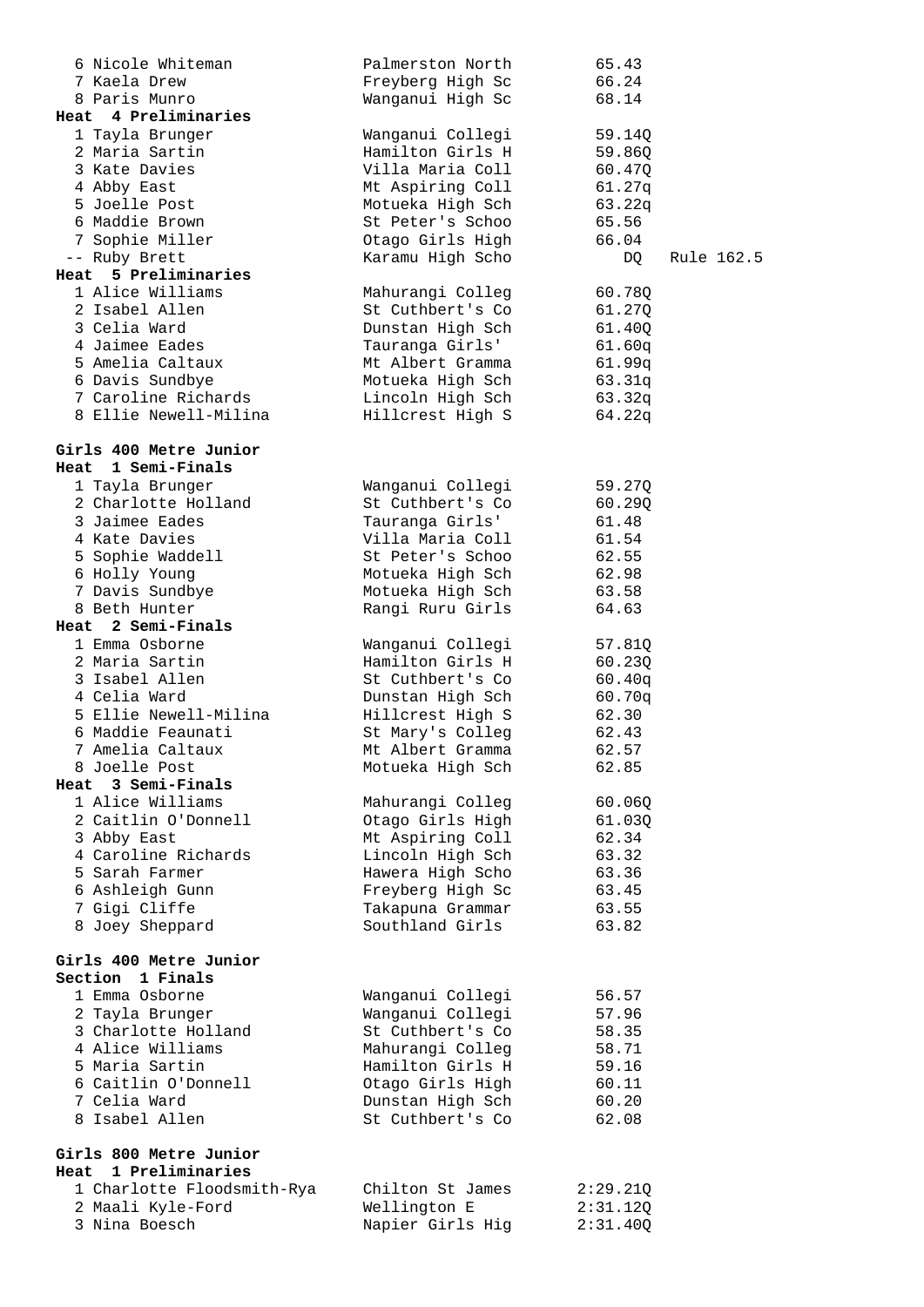| 4 Dana Phelan              | New Plymouth Gir | 2:35.71  |
|----------------------------|------------------|----------|
| 5 Maddie Brown             | St Peter's Schoo | 2:36.53  |
| 6 Anaya Smith              | Tauranga Girls'  | 2:38.61  |
| -- Paige McIlraith         | Papanui High Sc  | DNF      |
| Heat 2 Preliminaries       |                  |          |
| 1 Emma Douglass            | Wellington Girls | 2:22.75Q |
| 2 Lucy Harman              | Marlborough Girl | 2:23.89Q |
| 3 Meredith Seeto           | Rangi Ruru Girls | 2:23.92Q |
| 4 Ellie Newell-Milina      | Hillcrest High S |          |
|                            |                  | 2:23.92q |
| 5 Holly Williams           | St Peter's Schoo | 2:26.50  |
| 6 Kaela Drew               | Freyberg High Sc | 2:42.17  |
| 7 Rosemary Yorke           | Havelock North H | 2:49.94  |
| Heat 3 Preliminaries       |                  |          |
| 1 Krystie Solomon          | Sacred Heart Gir | 2:20.15Q |
| 2 Lucy Hegan               | Wellington Girls | 2:20.43Q |
| 3 Joanna Poland            | Avondale College | 2:20.46Q |
| 4 Isabella Richardson      | St Cuthbert's Co | 2:21.10q |
| 5 Ana Brabyn               | Wanganui Collegi | 2:23.13q |
| 6 Caitlin Harley           | Macleans College | 2:25.50q |
| Heat 4 Preliminaries       |                  |          |
| 1 Brianna Lee              |                  | 2:31.15Q |
|                            | Napier Girls Hig |          |
| 2 Ashleigh Gunn            | Freyberg High Sc | 2:31.60Q |
| 3 Trista Comer             | Otamatea High Sc | 2:31.950 |
| 4 Alexa Paintin            | Otumoetai Colleg | 2:33.09  |
| 5 Renee Teers              | Wanganui High Sc | 2:38.31  |
| 6 Teia Kahura              | Tauranga Girls'  | 2:39.60  |
|                            |                  |          |
| Girls 800 Metre Junior     |                  |          |
| Heat 1 Semi-Finals         |                  |          |
| 1 Charlotte Floodsmith-Rya | Chilton St James | 2:20.95Q |
| 2 Ana Brabyn               | Wanganui Collegi | 2:20.99Q |
| 3 Maali Kyle-Ford          | Wellington E     | 2:22.94Q |
| 4 Nina Boesch              | Napier Girls Hig | 2:23.47  |
|                            |                  |          |
| 5 Emma Douglass            | Wellington Girls | 2:23.55  |
| 6 Meredith Seeto           | Rangi Ruru Girls | 2:25.75  |
| 7 Lucy Harman              | Marlborough Girl | 2:29.17  |
| 8 Ellie Newell-Milina      | Hillcrest High S | 2:32.96  |
| Heat 2 Semi-Finals         |                  |          |
| 1 Krystie Solomon          | Sacred Heart Gir | 2:14.95Q |
| 2 Brianna Lee              | Napier Girls Hig | 2:17.71Q |
| 3 Lucy Hegan               | Wellington Girls | 2:17.76Q |
| 4 Joanna Poland            | Avondale College | 2:18.05q |
| 5 Isabella Richardson      | St Cuthbert's Co | 2:21.68q |
| 6 Caitlin Harley           | Macleans College | 2:25.32  |
| 7 Ashleigh Gunn            | Freyberg High Sc | 2:26.63  |
| 8 Trista Comer             | Otamatea High Sc | 2:31.68  |
|                            |                  |          |
|                            |                  |          |
| Girls 800 Metre Junior     |                  |          |
| Finals                     |                  |          |
| 1 Lucy Hegan               | Wellington Girls | 2:15.15  |
| 2 Charlotte Floodsmith-Rya | Chilton St James | 2:15.88  |
| 3 Brianna Lee              | Napier Girls Hig | 2:18.60  |
| 4 Joanna Poland            | Avondale College | 2:18.89  |
| 5 Ana Brabyn               | Wanganui Collegi | 2:25.22  |
| 6 Maali Kyle-Ford          | Wellington E     | 2:27.27  |
| 7 Nina Boesch              | Napier Girls Hig | 2:30.75  |
|                            |                  |          |
| Girls 1500 Metre Junior    |                  |          |
| 1 Preliminaries<br>Heat    |                  |          |
|                            |                  |          |
| 1 Rebecca Baker            | Wanganui High Sc | 4:51.79Q |
| 2 Chloe Hughes             | Rangi Ruru Girls | 4:51.98Q |
| 3 Zoe Smith                | Mt Aspiring Coll | 4:51.99Q |
| 4 Lucy Kokich              | Christchurch Gir | 4:52.25Q |
| 5 Briana Irving            | Gisborne Girls H | 4:52.77Q |
| 6 Esther Kozyniak          | St Catherine's C | 4:53.43q |
| 7 Chloe Browne             | St Cuthbert's Co | 4:54.61q |
| 8 Leila Dunlop             | Cashmere High Sc | 4:55.57  |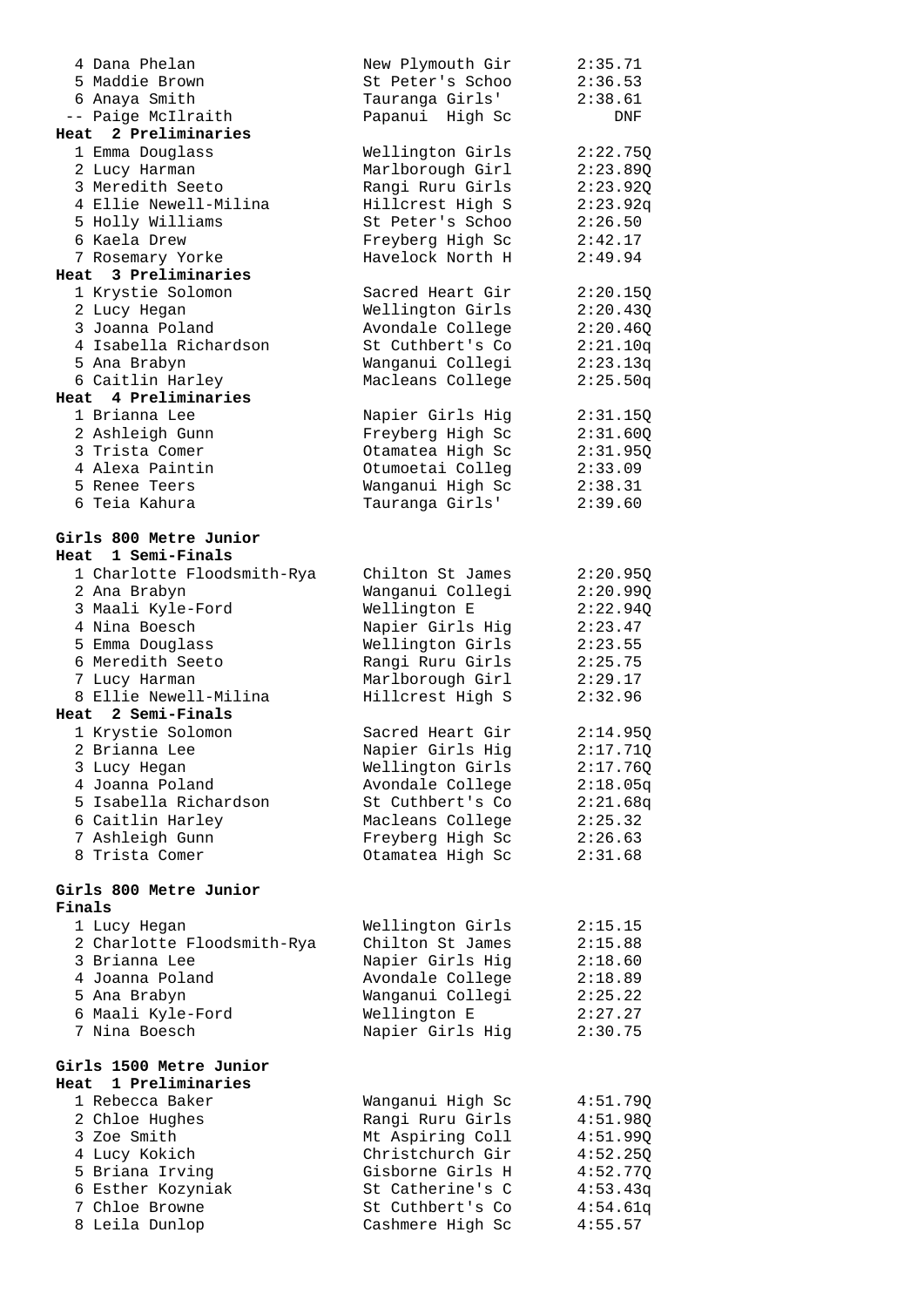|        | 9 Bella Browne                                            |              | St Cuthbert's Co | 4:58.90  |
|--------|-----------------------------------------------------------|--------------|------------------|----------|
|        | 10 Rebekah Hill                                           |              | Otago Girls High | 5:00.25  |
|        | 11 Emma Douglass                                          |              | Wellington Girls | 5:07.80  |
|        | 12 Imogen Foley                                           |              | Diocesan School  | 5:17.94  |
|        | 13 Sarah Matthews                                         |              | Wanganui Collegi | 5:19.03  |
|        | 14 Lydia Ryan                                             |              | Waikato Diocesan | 5:29.08  |
|        | 15 Amelia Winstone                                        |              | Macleans College | 5:29.57  |
|        | Heat 2 Preliminaries                                      |              |                  |          |
|        |                                                           |              |                  |          |
|        | 1 Isabella Richardson                                     |              | St Cuthbert's Co | 4:49.69Q |
|        | 2 Joanna Poland                                           |              | Avondale College | 4:50.07Q |
|        | 3 Tillie Hollyer                                          |              | Timaru Girls' Hi | 4:50.24Q |
|        | 4 Jemima Antoniazzi                                       |              | St Peter's Schoo | 4:50.31Q |
|        | 5 Kimberley May                                           |              | Green Bay High S | 4:51.71Q |
|        | 6 Clara Braun                                             |              | Havelock North H | 4:52.33q |
|        | 7 Rosie Trotter                                           |              | Christchurch Gir | 4:54.33q |
|        | 8 Maali Kyle-Ford                                         |              | Wellington E     | 4:58.50  |
|        | 9 Lucy Harman                                             |              | Marlborough Girl | 5:00.46  |
|        | 10 Seree Coombe                                           |              | Hawera High Scho | 5:02.88  |
|        | 11 Lydia Robinson                                         |              | Rangi Ruru Girls | 5:04.15  |
|        |                                                           |              |                  |          |
|        | 12 Georgia Hair                                           |              | Diocesan School  | 5:08.01  |
|        | 13 Lucy McKinnon                                          |              | Diocesan School  | 5:20.92  |
|        | -- Jemma Cherguit                                         |              | Epsom Girls Gram | DNF      |
|        | -- Paige McIlraith                                        |              | Papanui High Sc  | DNF      |
|        |                                                           |              |                  |          |
| Finals | Girls 1500 Metre Junior                                   |              |                  |          |
|        | 1 Rebecca Baker                                           |              | Wanganui High Sc | 4:38.09  |
|        | 2 Jemima Antoniazzi                                       |              | St Peter's Schoo | 4:43.57  |
|        | 3 Zoe Smith                                               |              | Mt Aspiring Coll | 4:44.05  |
|        | 4 Esther Kozyniak                                         |              | St Catherine's C | 4:48.44  |
|        | 5 Tillie Hollyer                                          |              | Timaru Girls' Hi | 4:48.61  |
|        | 6 Clara Braun                                             |              | Havelock North H |          |
|        |                                                           |              |                  | 4:54.18  |
|        | 7 Chloe Hughes                                            |              | Rangi Ruru Girls | 4:55.55  |
|        | 8 Lucy Kokich                                             |              | Christchurch Gir | 4:56.00  |
|        | 9 Rosie Trotter                                           |              | Christchurch Gir | 4:56.24  |
|        | 10 Kimberley May                                          |              | Green Bay High S | 4:56.44  |
|        | 11 Joanna Poland                                          |              | Avondale College | 5:02.49  |
|        | 12 Chloe Browne                                           |              | St Cuthbert's Co | 5:03.34  |
|        | -- Isabella Richardson                                    |              | St Cuthbert's Co | DNF      |
|        | Girls 3000 Metre Junior                                   |              |                  |          |
|        | 1 Charli Miller                                           |              | St Peter's Schoo | 10:24.24 |
|        | 2 Jemima Antoniazzi                                       |              | St Peter's Schoo | 10:27.06 |
|        | 3 Tillie Hollyer                                          |              | Timaru Girls' Hi |          |
|        |                                                           |              |                  | 10:30.07 |
|        | 4 Lucy Kokich                                             |              | Christchurch Gir | 10:33.36 |
|        | 5 Gemma Baldey                                            |              | Whakatane Hi     | 10:35.88 |
|        | 6 Olivia Cummings                                         |              | Otumoetai Colleg | 10:36.39 |
|        | 7 Briana Irving                                           |              | Gisborne Girls H | 10:37.23 |
|        | 8 Natalya Carter                                          |              | Baradene College | 10:37.83 |
|        | 9 Martina Conner                                          |              | Cashmere High Sc | 10:38.96 |
|        | 10 Penelope Salmon                                        |              | Baradene College | 10:43.39 |
|        | 11 Hannah Gapes                                           |              | John Paul Colleg | 10:49.69 |
|        | 12 Caitlin Bassett                                        |              | Wellington E     | 11:19.51 |
|        | 13 Maddi Hohneck                                          |              | Macleans College | 11:33.66 |
|        | 14 Alia Wentz                                             |              | Woodford House   | 11:48.01 |
|        | 15 Jana Longney                                           |              | Edgecumbe Colleg | 11:50.70 |
|        | 16 Sadie Wech                                             |              | Central Southlan | 12:05.88 |
|        | -- Noya Oporto                                            |              | Westlake Girls H | DNF      |
|        | -- Kendall Turner                                         |              | Cambridge High S | DNF      |
|        |                                                           |              |                  |          |
|        | Girls 80 Metre Hurdles 762 Junior<br>Heat 1 Preliminaries | Wind: $-1.6$ |                  |          |
|        |                                                           |              |                  |          |
|        | 1 Hinewai Knowles                                         |              | Cambridge High S | 12.17Q   |
|        | 2 Tara McNally                                            |              | Taieri College   | 12.37Q   |
|        | 3 Samadiana Fariz                                         |              | Macleans College | 12.88Q   |

 3 Samadiana Fariz Macleans College 12.88Q 4 Tapenisa Havea St Andrews Colle 13.28q 5 Lucy Elliott New Plymouth Gir 13.79q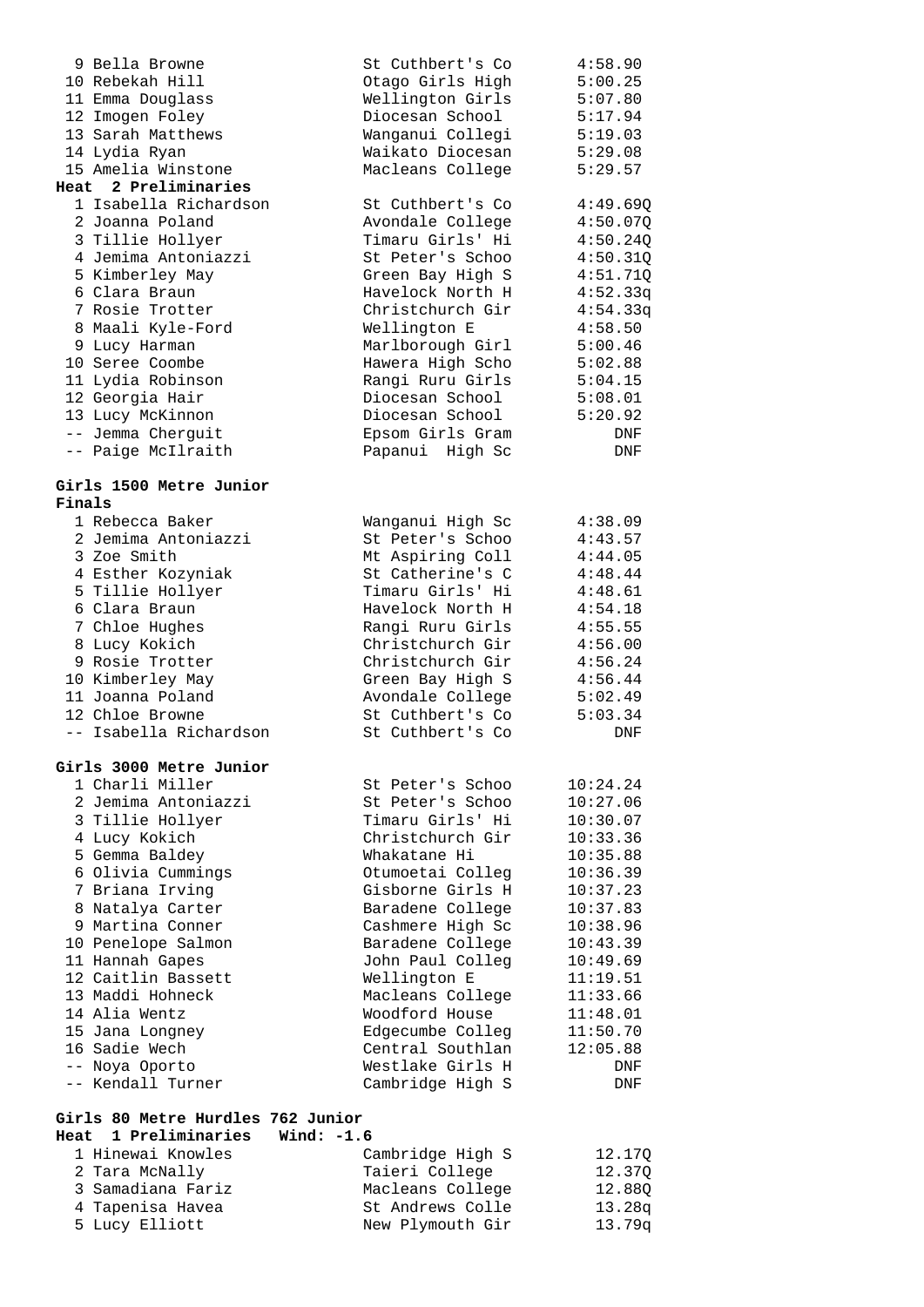| 6 Jade Matthews-Wanden                              | St Mary's Colleg | 14.02q           |
|-----------------------------------------------------|------------------|------------------|
| Heat 2 Preliminaries<br>Wind: -0.8                  |                  |                  |
| 1 Alyssa Nolly                                      | New Plymouth Gir | 13.04Q           |
| 2 Charlotte Print                                   | Westlake Girls H | 13.51Q           |
| 3 Alice Taylor                                      | Cambridge High S | 13.76Q           |
| 4 Ruby Dempster                                     | Southland Girls  | 13.92q           |
| 5 Emma Leader                                       | Palmerston North | 14.02q           |
| 6 Anika Green                                       | Kerikeri High Sc | 14.30            |
|                                                     |                  |                  |
| 7 Ava Duggan<br>Heat 3 Preliminaries<br>Wind: $0.5$ | Rosehill College | 14.31            |
|                                                     |                  |                  |
| 1 Sarah Langsbury                                   | St Hilda's Colle | 12.33Q           |
| 2 Katie Corbett                                     | Te Kuiti Hig     | 12.86Q           |
| 3 Brianna Fidow                                     | St Andrews Colle | 13.10Q           |
| 4 Isabel Brabyn                                     | Wanganui Collegi | 13.83q           |
| 5 Glory Laulala                                     | One Tree Hill Co | 14.24q           |
| 6 Casie Glentworth                                  | Wanganui High Sc | 15.04            |
| 7 Anya Dunlop-Brown                                 | Sacred Heart Col | 15.17            |
| Heat 4 Preliminaries<br>Wind: $-1.4$                |                  |                  |
| 1 Alesha McQuoid                                    | Morrinsville Col | 13.38Q           |
| 2 Adriana White                                     | Macleans College | 13.51Q           |
| 3 Sam Mackinder                                     | Manukura         | 14.19Q           |
| 4 Paris Munro                                       | Wanganui High Sc | 14.35            |
| 5 Paige Teki-Langford                               | Wanganui Collegi | 14.42            |
| 6 Siena Cockburn                                    | Wairarapa Colleg | 15.43            |
| 7 Jana Longney                                      | Edgecumbe Colleg | 15.94            |
| 8 Dijana Croban                                     | St Peter's Schoo | 16.50            |
| Heat 5 Preliminaries<br>Wind: $-0.3$                |                  |                  |
| 1 Aria Rhodes                                       | Pinehurst School | 13.17Q           |
| 2 Josie Taylor                                      | Cambridge High S | 13.29Q           |
| 3 Abbey Glover-Esplin                               | St Peter's Schoo | 13.49Q           |
| 4 Angelina Zickert                                  | Kaipara College  | 13.56q           |
| 5 Kaitlin Feather                                   | Rangiora High Sc | 13.65q           |
| 6 Hannah McGregor                                   | Aquinas College  | 14.32            |
|                                                     |                  |                  |
|                                                     |                  |                  |
| 7 Mysty Cook                                        | St Cuthbert's Co | 14.51            |
| 8 Katherine Winter                                  | Wellington Girls | 14.57            |
|                                                     |                  |                  |
| Girls 80 Metre Hurdles 762 Junior                   |                  |                  |
| 1 Semi-Finals Wind: -0.2<br>Heat                    |                  |                  |
| 1 Alyssa Nolly                                      | New Plymouth Gir | 12.980           |
| 2 Aria Rhodes                                       | Pinehurst School | 13.24Q           |
| 3 Charlotte Print                                   | Westlake Girls H | 13.31            |
| 4 Adriana White                                     | Macleans College | 13.38            |
| 5 Sam Mackinder                                     | Manukura         | 13.39            |
| 6 Emma Leader                                       | Palmerston North | 13.69            |
| 7 Ruby Dempster                                     | Southland Girls  | 13.78            |
| -- Tapenisa Havea                                   | St Andrews Colle | DQ<br>Rule 162.5 |
| Heat 2 Semi-Finals<br>Wind: $-1.3$                  |                  |                  |
| 1 Hinewai Knowles                                   | Cambridge High S | 12.03Q           |
| 2 Tara McNally                                      | Taieri College   | 12.53Q           |
| 3 Katie Corbett                                     | Te Kuiti Hig     | 12.75q           |
| 4 Brianna Fidow                                     | St Andrews Colle | 12.94            |
| 5 Abbey Glover-Esplin                               | St Peter's Schoo | 13.33            |
| 6 Kaitlin Feather                                   | Rangiora High Sc | 13.58            |
| 7 Lucy Elliott                                      | New Plymouth Gir | 14.08            |
| Wind: $-0.2$<br>Heat 3 Semi-Finals                  |                  |                  |
| 1 Sarah Langsbury                                   | St Hilda's Colle | 12.20Q           |
| 2 Samadiana Fariz                                   | Macleans College | 12.66Q           |
| 3 Alesha McQuoid                                    | Morrinsville Col | 12.93q           |
|                                                     |                  | 13.15            |
| 4 Josie Taylor                                      | Cambridge High S |                  |
| 5 Jade Matthews-Wanden                              | St Mary's Colleg | 13.68            |
| 6 Isabel Brabyn                                     | Wanganui Collegi | 13.69            |
| 7 Alice Taylor                                      | Cambridge High S | 14.20            |
| 8 Angelina Zickert                                  | Kaipara College  | 19.56            |
| Girls 80 Metre Hurdles 762 Junior                   |                  |                  |

1 Hinewai Knowles Cambridge High S 11.76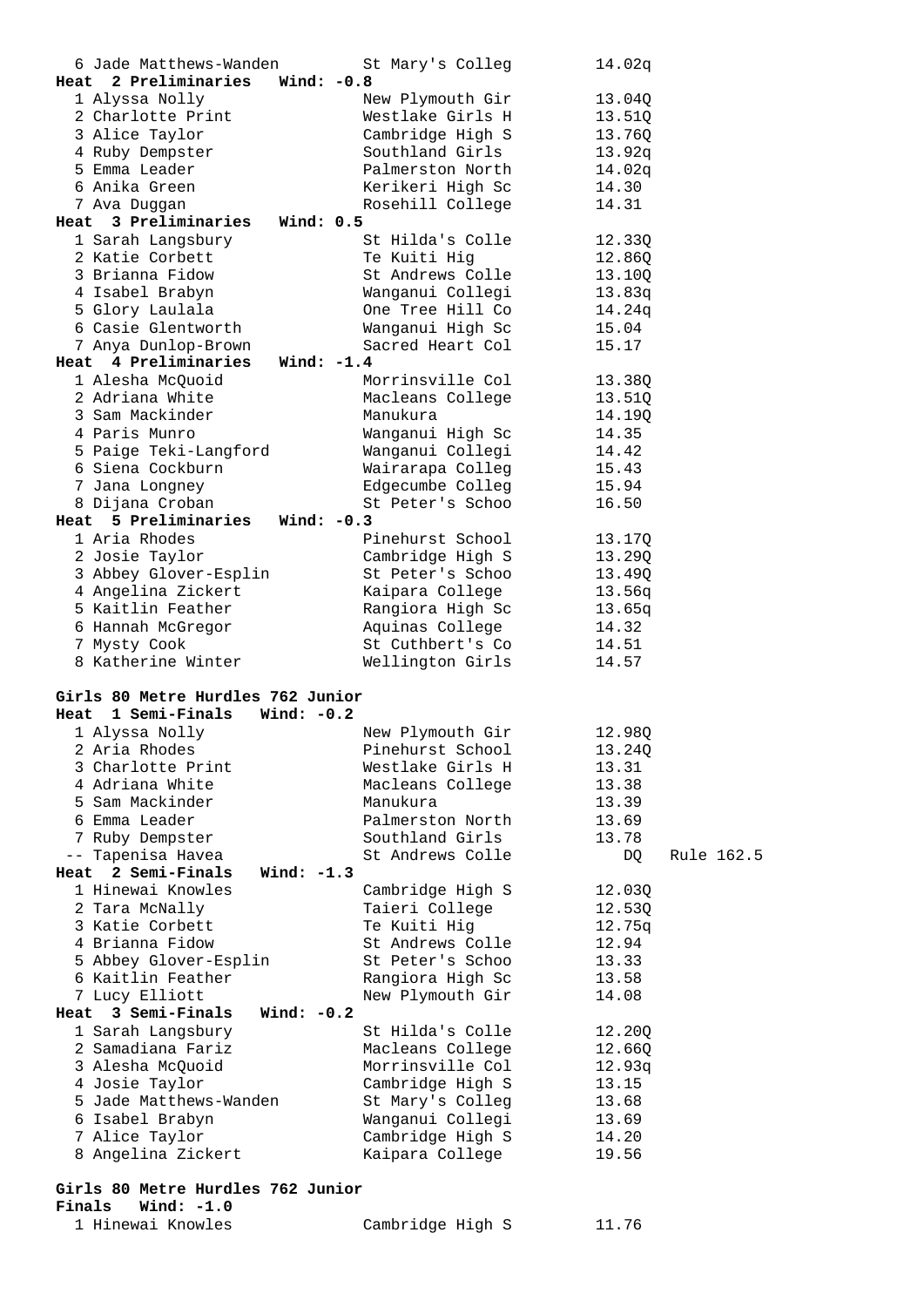| 2 Tara McNally     | Taieri College   | 12.17 |            |
|--------------------|------------------|-------|------------|
| 3 Samadiana Fariz  | Macleans College | 12.63 |            |
| 4 Katie Corbett    | Te Kuiti Hig     | 12.65 |            |
| 5 Alyssa Nolly     | New Plymouth Gir | 12.81 |            |
| 6 Aria Rhodes      | Pinehurst School | 13.02 |            |
| 7 Alesha McOuoid   | Morrinsville Col | 13.71 |            |
| -- Sarah Langsbury | St Hilda's Colle | DO.   | Rule 168.7 |

### **Girls 300 Metre Hurdles 762 Junior**

| Heat 1 Preliminaries  |                  |        |
|-----------------------|------------------|--------|
| 1 Samadiana Fariz     | Macleans College | 46.360 |
| 2 Isabel Brabyn       | Wanganui Collegi | 48.630 |
| 3 Katie Corbett       | Te Kuiti Hig     | 51.740 |
| 4 Anika Green         | Kerikeri High Sc | 53.12  |
| 5 Alice Taylor        | Cambridge High S | 53.67  |
| 6 Elizabeth McLean    | St Peter's Schoo | 54.35  |
| 7 Katherine Winter    | Wellington Girls | 54.97  |
| 8 Ruby Sinclair       | Sacred Heart Gir | 56.38  |
| Heat 2 Preliminaries  |                  |        |
| 1 Tara McNally        | Taieri College   | 49.040 |
| 2 Adriana White       | Macleans College | 50.180 |
| 3 Josie Taylor        | Cambridge High S | 50.530 |
| 4 Sarah Langsbury     | St Hilda's Colle | 50.84q |
| 5 Abbey Glover-Esplin | St Peter's Schoo | 51.69q |
| 6 Emily Hall          | Otago Girls High | 52.15  |
| 7 Grace Penberthy     | Westlake Girls H | 52.69  |
| 8 Dijana Croban       | St Peter's Schoo | 56.87  |

### **Girls 300 Metre Hurdles 762 Junior Finals**<br>Compainna Faris

| F 1116 18             |                  |       |
|-----------------------|------------------|-------|
| 1 Samadiana Fariz     | Macleans College | 45.54 |
| 2 Tara McNally        | Taieri College   | 47.23 |
| 3 Isabel Brabyn       | Wanganui Collegi | 47.91 |
| 4 Katie Corbett       | Te Kuiti Hig     | 49.53 |
| 5 Abbey Glover-Esplin | St Peter's Schoo | 49.89 |
| 6 Sarah Langsbury     | St Hilda's Colle | 50.14 |
| 7 Adriana White       | Macleans College | 50.52 |
| 8 Josie Taylor        | Cambridge High S | 51.97 |
|                       |                  |       |

### **Girls 2000 Metre Steeplechase 762 Junior**

| 1 Charli Miller      | St Peter's Schoo | 7:15.06 |
|----------------------|------------------|---------|
| 2 Samantha Corbett   | Te Kuiti Hig     | 7:21.01 |
| 3 Gemma Baldey       | Whakatane Hi     | 7:24.51 |
| 4 Martina Conner     | Cashmere High Sc | 7:38.01 |
| 5 Ashleigh Alabaster | Wanganui Collegi | 7:49.51 |
| 6 Hannah Gapes       | John Paul Colleg | 7:51.23 |
| 7 Sadie Wech         | Central Southlan | 8:01.45 |
| 8 Siobhan Balle      | Strathallan Coll | 8:02.88 |
| 9 Caitlin Harley     | Macleans College | 8:07.22 |
| 10 Jana Longney      | Edgecumbe Colleg | 8:30.13 |
| 11 Ruby Sinclair     | Sacred Heart Gir | 9:02.31 |

#### **Girls 4x100 Metre Relay Junior Heat 1 Preliminaries**

| 1 Hawera High School 'A'<br>51.840                              |  |
|-----------------------------------------------------------------|--|
| 2) Michelle Farmer<br>1) Faith Araba                            |  |
| 3) Sarah Farmer<br>4) Lara Hockly                               |  |
| 2 Otago Girls High School<br>52.12q<br>י ב <i>ו</i> י           |  |
| 1) Emily Hall<br>2) Caitlin O'Donnell                           |  |
| 3) Sophie Miller<br>4) Emma McKay                               |  |
| 3 Palmerston North Girls High Sc<br>52.69 <sub>q</sub><br>' A ' |  |
| 4 New Plymouth Girls High School<br>53.60<br>' A'               |  |
| 2) Jahmelia Martin<br>1) Alyssa Nolly                           |  |
| 4) Sophia Birdsall<br>3) Summa Elemam                           |  |
| 5 Kristin School 'A'<br>53.64                                   |  |
| 1) Yasmin Knight<br>2) Tess Porter                              |  |
| 3) Victoria Deschamps<br>4) Grace Kingsnorth                    |  |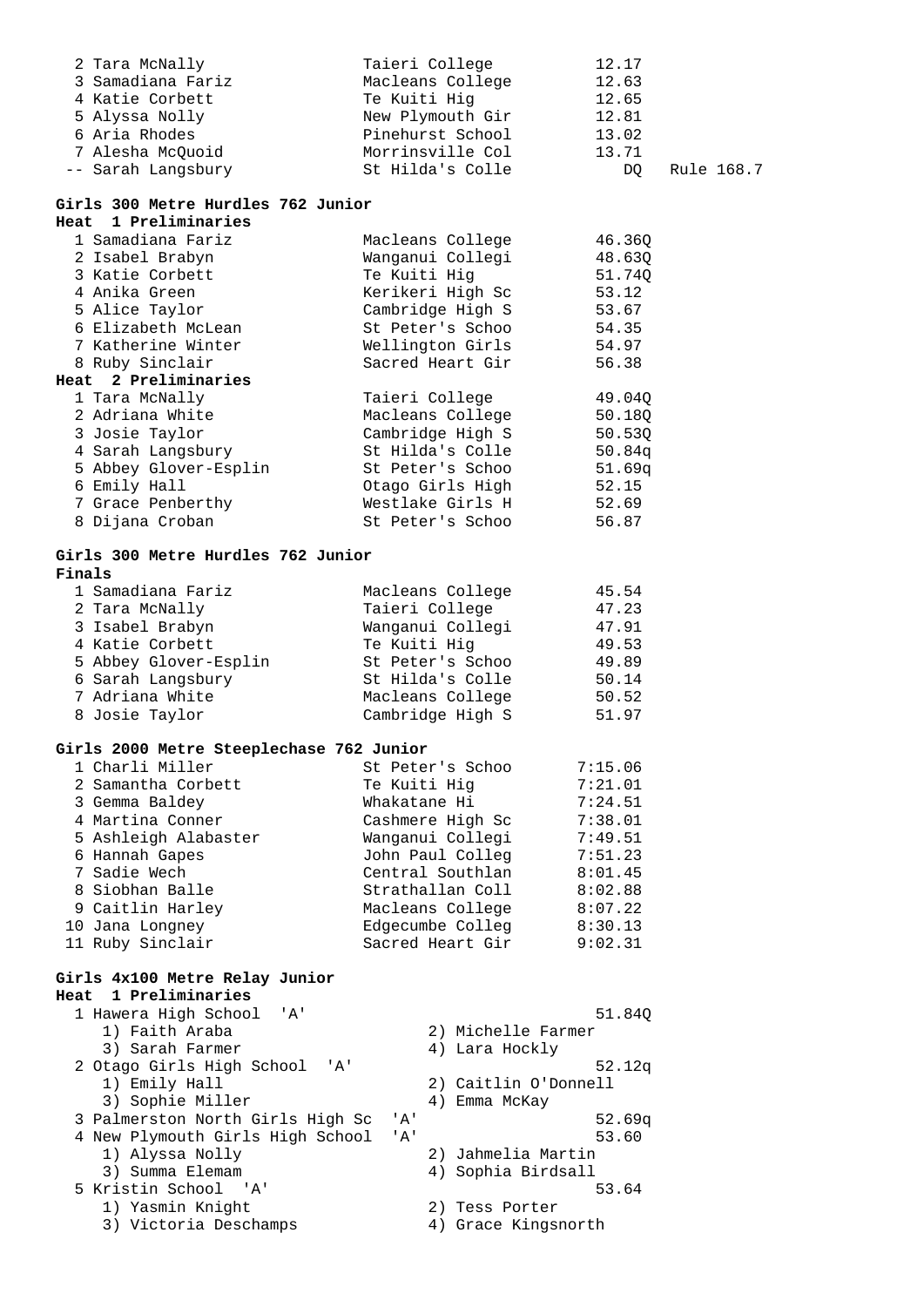6 St Peter's School Camb 'B' 54.50 1) Elizabeth McLean 2) Abbey Glover-Esplin 3) Maddie Brown 4) Danielle Joblin 7 Havelock North High School 'A' 55.18 1) Rosemary Yorke 2) Libby Charlton 3) Clara Braun (2008) (2008) 4) Laura Johnson -- Wanganui Collegiate 'B' DQ Rule 170.7 1) Keela Cashmore 2) Paige Teki-Langford 3) Lucy Brown 4) Ana Brabyn **Heat 2 Preliminaries**  1 Wanganui Collegiate 'A' 49.64Q 1) Tayla Brunger 2) Georgia Matson 3) Emma Osborne (2008) (2011) 4) Genna Maples 2 Macleans College 'A' 51.53q 3 St Peter's School Camb 'A' 51.83q 1) Olivia Came 2) Annalies Kalma 3) Sophie Waddell 4) Anna Serafeimidou 4 Southland Girls High School 'A' 52.19q 1) Georgia Ellis 3) Joey Sheppard 4) Kendra Finnerty 5 St Cuthbert's College 'A' 52.78q 1) Charlie Francis<br>3) Mysty Cook 4) Leilani Faaiuaso 6 Wanganui High School 'A' 53.87 1) Paris Munro (2) Casie Glentworth<br>3) Renee Teers (2) 2) Rebecca Baker 4) Rebecca Baker 7 Christchurch Girls High School 'A' 54.07 1) Lilly Forward 2) Rosie Trotter 3) Lucy Kokich 4) Aria Carroll 8 St Orans College 'A' 54.89 1) Phoebe Evans 2) Grace Barr 3) Jorja Watt 4) Samantha Taylor **Girls 4x100 Metre Relay Junior Finals**  1 Wanganui Collegiate 'A' 49.45 wanyana corregiace in the control of the 2) Georgia Matson<br>1) Tayla Brunger 2012 2014 3) Emma Osborne (2008) 4) Genna Maples 2 Hawera High School 'A' 51.46 1) Faith Araba 2) Michelle Farmer 3) Sarah Farmer (4) Lara Hockly 3 Macleans College 'A' 51.55 4 St Peter's School Camb 'A' 51.64 1) Olivia Came 2) Annalies Kalma 3) Sophie Waddell 4) Anna Serafeimidou 5 Otago Girls High School 'A' 52.07 6 Southland Girls High School 'A' 52.17 1) Georgia Ellis 2) Sarah Stewart 3) Joey Sheppard 4) Kendra Finnerty 7 St Cuthbert's College 'A' 52.50 1) Charlie Francis 2) Bella Browne 3) Mysty Cook 4) Leilani Faaiuaso 8 Palmerston North Girls High Sc 'A' 53.03 **Girls 4x400 Metre Relay Junior**  1 Wanganui Collegiate 'A' 4:02.74 1) Tayla Brunger 2) Ana Brabyn 3) Genna Maples 4) Emma Osborne 2 Motueka High School 'A' 1) Davis Sundbye 2) Kyla Rayward 3) Joelle Post 4) Holly Young 3 St Peter's School Camb 'A' 4:14.12 1) Annalies Kalma 2) Charli Miller 3) Sophie Waddell 4) Maddie Brown A Macleans College 'A' 4.19.36 1) Mia Bolton 2) Chloe Bell<br>2) Administrative Christian Christian Christian Christian Christian Christian Christian Christian Christian Christian Christian Christian Christian Christian Christian Christian Christian Christ 3) Adriana White  $4)$  Samadiana Fariz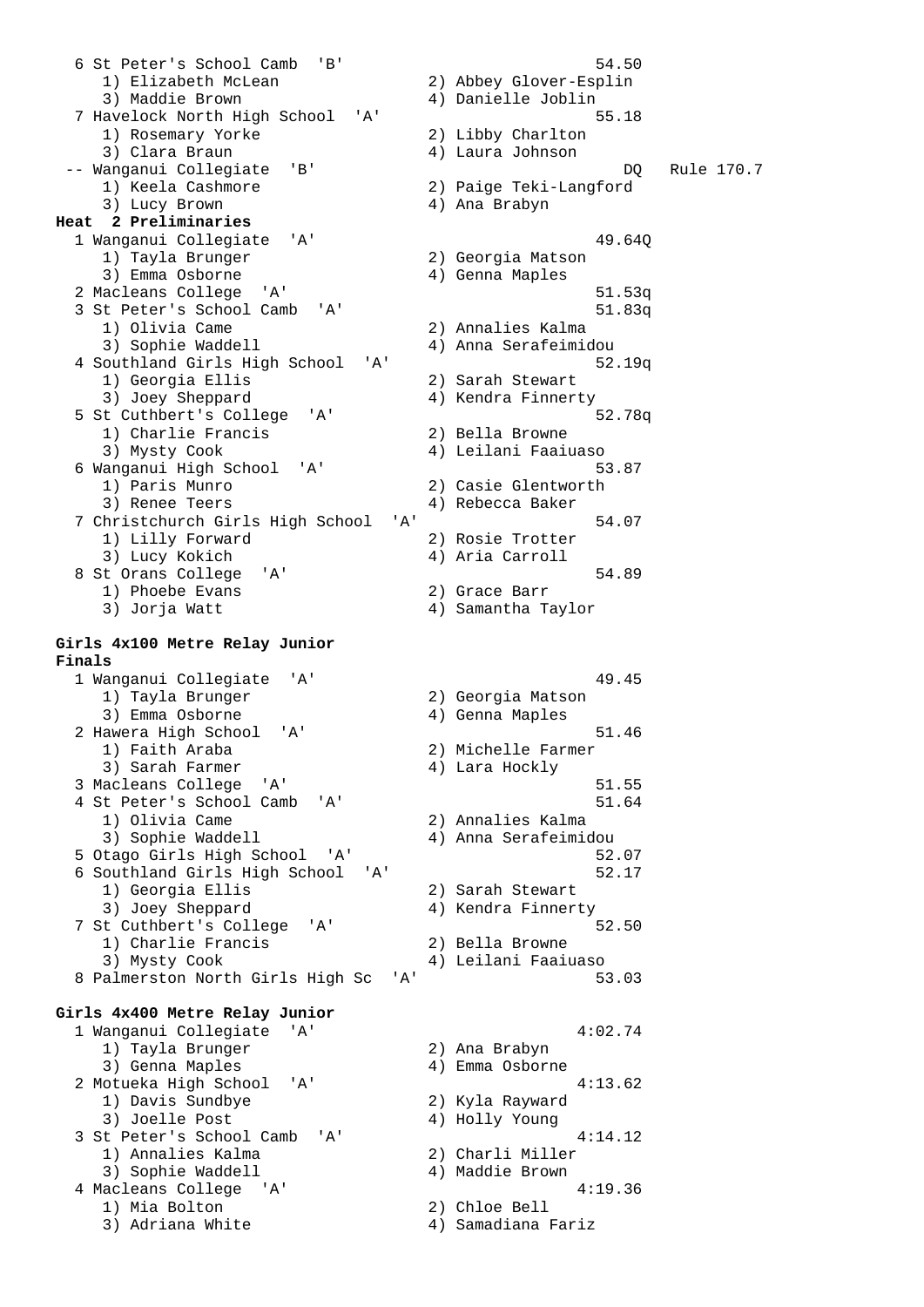| 5 Wanganui High School 'A'             | 4:25.31               |
|----------------------------------------|-----------------------|
| 1) Rebecca Baker                       | 2) Renee Teers        |
| 3) Paris Munro                         | 4) Casie Glentworth   |
| 6 Otago Girls High School 'A'          | 4:28.44               |
| 1) Sophie Miller                       | 2) Rebekah Hill       |
| 3) Emily Hall                          | 4) Caitlin O'Donnell  |
| 7 Havelock North High School<br>'' A ' | 4:32.97               |
| 1) Libby Charlton                      | 2) Georgia Paterson   |
| 3) Laura Johnson                       | 4) Rosemary Yorke     |
| Wanganui Collegiate 'B'                | 4:40.49               |
| 1) Isabel Brabyn                       | 2) Ashleigh Alabaster |
| 3) Maddison Gray                       | 4) Lucy Brown         |
| -- St Cuthbert's College 'A'           | Rule 170.19<br>DO.    |
| Isabel Allen<br>1)                     | 2) Chloe Browne       |
| 3) Bella Browne                        | Charlotte Holland     |
|                                        |                       |

### **JUNIOR GIRLS FIELD**

| Girls High Jump Junior                  |     |                  |                   |
|-----------------------------------------|-----|------------------|-------------------|
| 1 Maddie Wilson                         |     | Gisborne Girls H | 1.70m             |
| 1.50 1.55 1.58 1.61 1.64 1.67 1.70 1.73 |     |                  |                   |
| 0                                       |     | – 0 – 0 XO O XXX |                   |
| 2 Kate Davies                           |     | Villa Maria Coll | 1.64m             |
| 1.50 1.55 1.58 1.61 1.64 1.67           |     |                  |                   |
| 0 0 0 0 XOXXX                           |     |                  |                   |
| 3 Claudia Knight                        |     | St Andrews Colle | 1.61 <sub>m</sub> |
| 1.40 1.45 1.50 1.55 1.58 1.61 1.64      |     |                  |                   |
| $0 \t 0 \t 0 \t 0 \t 0 \t 0$ XO XXX     |     |                  |                   |
| 4 Grace Nweke                           |     | Avondale College | 1.61m             |
| 1.45 1.50 1.55 1.58 1.61 1.64           |     |                  |                   |
| XO XO O XO XXO                          |     | XXX              |                   |
| 5 Sam Mackinder                         |     | Manukura         | 1.58m             |
| 1.45 1.50 1.55 1.58 1.61                |     |                  |                   |
| 0 0 XO XXO XXX                          |     |                  |                   |
| 6 Brooke Batters                        |     | Sacred Heart Gir | 1.55m             |
| 1.40 1.45 1.50 1.55 1.58                |     |                  |                   |
| O XO O XO XXX                           |     |                  |                   |
| 7 Havana Hopman                         |     | Baradene College | 1.55m             |
| 1.40 1.45 1.50 1.55 1.58                |     |                  |                   |
| O OXXOXXX<br>$\circ$                    |     |                  |                   |
| 8 Jenna Johnston                        |     | Whangarei Girls  | 1.55m             |
| 1.40 1.45 1.50 1.55 1.58                |     |                  |                   |
| O O XO XXO XXX                          |     |                  |                   |
| 8 Michelle Farmer                       |     | Hawera High Scho | 1.55m             |
| 1.40 1.45 1.50 1.55 1.58                |     |                  |                   |
| O O XO XXO XXX                          |     |                  |                   |
| 8 Courtney Trow                         |     | Palmerston North | 1.55m             |
| 1.40 1.45 1.50 1.55 1.58<br>O XO XXO    |     |                  |                   |
| $\circ$<br>11 Emily Driver              | XXX |                  | 1.50m             |
| 1.40 1.45 1.50 1.55                     |     | Macleans College |                   |
| $O$ $O$ $O$ $XXX$                       |     |                  |                   |
| 12 Lydia Ryan                           |     | Waikato Diocesan | 1.50m             |
| 1.40 1.45 1.50 1.55                     |     |                  |                   |
| O O XO XXX                              |     |                  |                   |
| 12 Isabel Allen                         |     | St Cuthbert's Co | 1.50m             |
| 1.40 1.45 1.50 1.55                     |     |                  |                   |
| O O XO XXX                              |     |                  |                   |
| 14 Keanna Mackereth                     |     | Orewa College    | 1.50m             |
| 1.40 1.45 1.50 1.55                     |     |                  |                   |
| O O XXO XXX                             |     |                  |                   |
| 15 Caroline Kolver                      |     | St Peter's Schoo | 1.45m             |
| 1.40 1.45 1.50                          |     |                  |                   |
| $O$ $O$ $XX$                            |     |                  |                   |
| 15 Jade Matthews-Wanden                 |     | St Mary's Colleg | 1.45m             |
| 1.40 1.45 1.50                          |     |                  |                   |
| O O XXX                                 |     |                  |                   |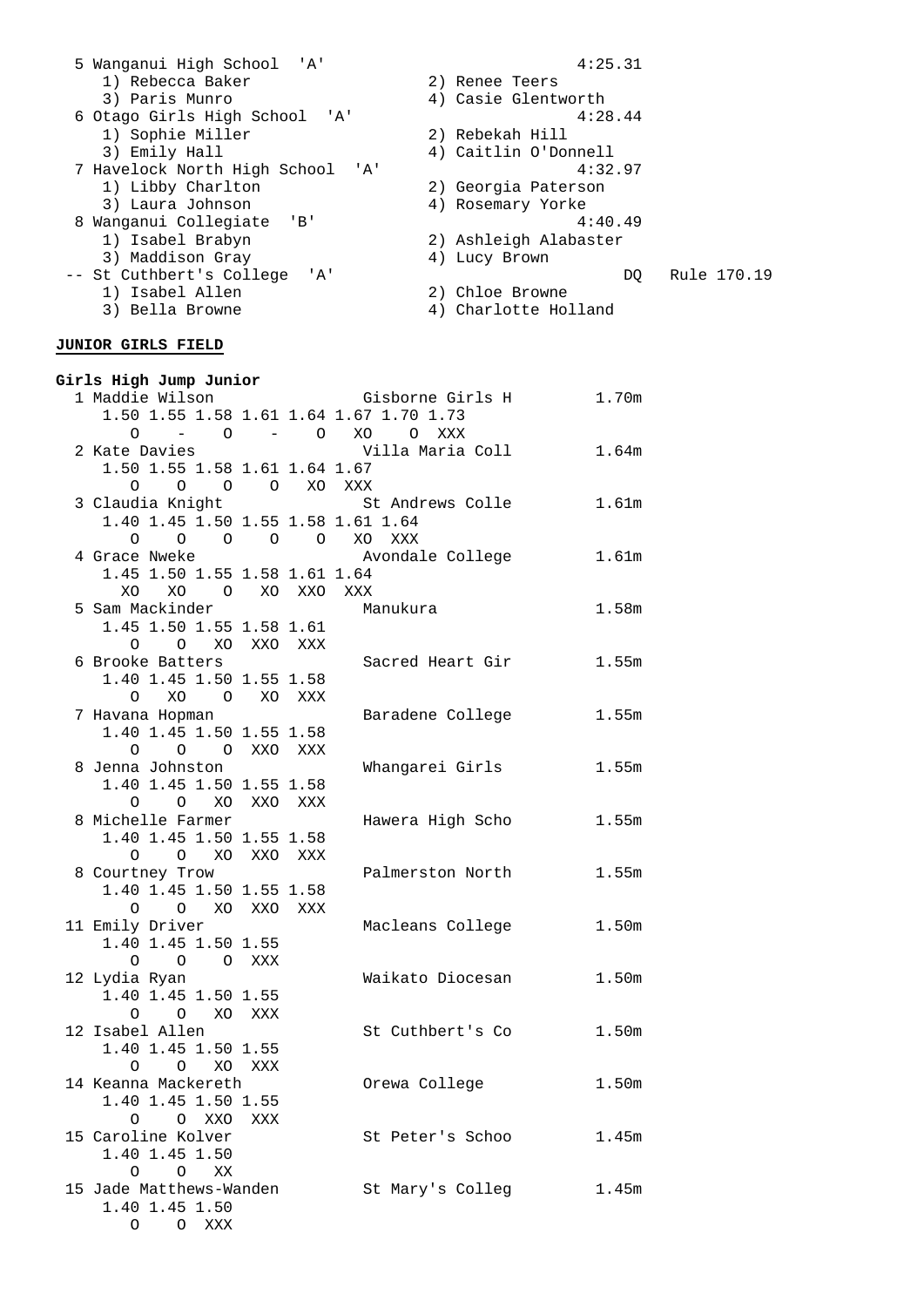| 15 Hope Bailey<br>1.40 1.45 1.50<br>O O XXX                | Elim Christi     | 1.45m             |               |
|------------------------------------------------------------|------------------|-------------------|---------------|
| 18 Lola Fowler<br>1.40 1.45 1.50 1.55<br>$O XO X -$<br>XX. | Wellington Girls | 1.45m             |               |
| 18 Leonie Brand<br>1.40 1.45<br>$O$ XO                     | Taradale High Sc | 1.45m             | retired 1.45m |
| 20 Beth Hunter<br>1.40 1.45 1.50<br>O XXO XXX              | Rangi Ruru Girls | 1.45m             |               |
| 20 Emma Bedford<br>1.40 1.45 1.50<br>O XXO XXX             | Wanganui Collegi | 1.45m             |               |
| 22 Olivia Devito-Jpnes<br>1.40 1.45 1.50<br>XXO XXO XXX    | Palmerston North | 1.45m             |               |
| 23 Julia Burnham<br>1.40 1.45<br>XO X                      | Villa Maria Coll | 1.40m             | Retired 1.45m |
| 24 Anya Dunlop-Brown<br>1.40 1.45<br>XXO XXX               | Sacred Heart Col | 1.40 <sub>m</sub> |               |
| 24 Brianna Fidow<br>1.40 1.45 1.50<br>XXO XX- X            | St Andrews Colle | 1.40m             |               |
| -- Siena Cockburn<br>1.40<br>XX                            | Wairarapa Colleg | NH                | Retired 1.40m |
| -- Emily Hall<br>1.40<br>XXX                               | Otago Girls High | NH                |               |
| -- Danielle Joblin<br>1.40<br>XXX                          | St Peter's Schoo | NH                |               |

#### **Girls Pole Vault Junior**

| GILIS POIE VAUIL JUNIOI       |           |                |          |                                                   |                   |
|-------------------------------|-----------|----------------|----------|---------------------------------------------------|-------------------|
| 1 Aria Rhodes                 |           |                |          | Pinehurst School                                  | 3.50m             |
|                               |           |                |          | 2.80 2.90 3.00 3.10 3.20 3.30 3.40 3.50 3.60      |                   |
| XXO XO                        | O XXO XO  |                |          | O XXO XXO XXX                                     |                   |
| 2 Hannah Adye                 |           |                |          | Mt Albert Gramma                                  | 3.40m             |
| 3.00 3.20 3.30 3.40 3.50      |           |                |          |                                                   |                   |
| XO.<br>$\Omega$               | O OXXX    |                |          |                                                   |                   |
| 3 Jess Sheldon                |           |                |          | Rangitoto Colleg                                  | 3.20m             |
| 2.80 2.90 3.00 3.10 3.20 3.30 |           |                |          |                                                   |                   |
| $XO - 0$                      |           | $\overline{O}$ | $\Omega$ | XXX                                               |                   |
|                               |           |                |          | 4 Eliza Meekings                 Burnside High Sc | 3.10m             |
|                               |           |                |          | 2.50 2.65 2.80 2.90 3.00 3.10 3.20                |                   |
| XO                            | XO O O XO |                |          | O XXX                                             |                   |
| 5 Isabella Brown              |           |                |          | Westlake Girls H                                  | 3.00m             |
| 2.80 2.90 3.00 3.10 3.20      |           |                |          |                                                   |                   |
| 0 – 0 – XXX                   |           |                |          |                                                   |                   |
| 6 Sasha Taylor                |           |                |          | Albany Junior Hi                                  | 3.00m             |
| 2.80 2.90 3.00 3.10           |           |                |          |                                                   |                   |
| $\Omega$                      | – XXO XXX |                |          |                                                   |                   |
| 7 Amayah Wingfield            |           |                |          | Northcote Colleg                                  | 2.90m             |
| 2.50 2.65 2.80 2.90 3.00      |           |                |          |                                                   |                   |
| O XO O O XXX                  |           |                |          |                                                   |                   |
| 8 Eve Edwards                 |           |                |          | Wellington E                                      | 2.50 <sub>m</sub> |
| 2.05 2.20 2.35 2.50 2.65      |           |                |          |                                                   |                   |
| $\Omega$                      | O XO      |                | XO XXX   |                                                   |                   |
| 9 Lucy McKay                  |           |                |          | Karamu High Scho                                  | 2.20m             |
| 2.05 2.20 2.35                |           |                |          |                                                   |                   |
| O XXO                         | XXX       |                |          |                                                   |                   |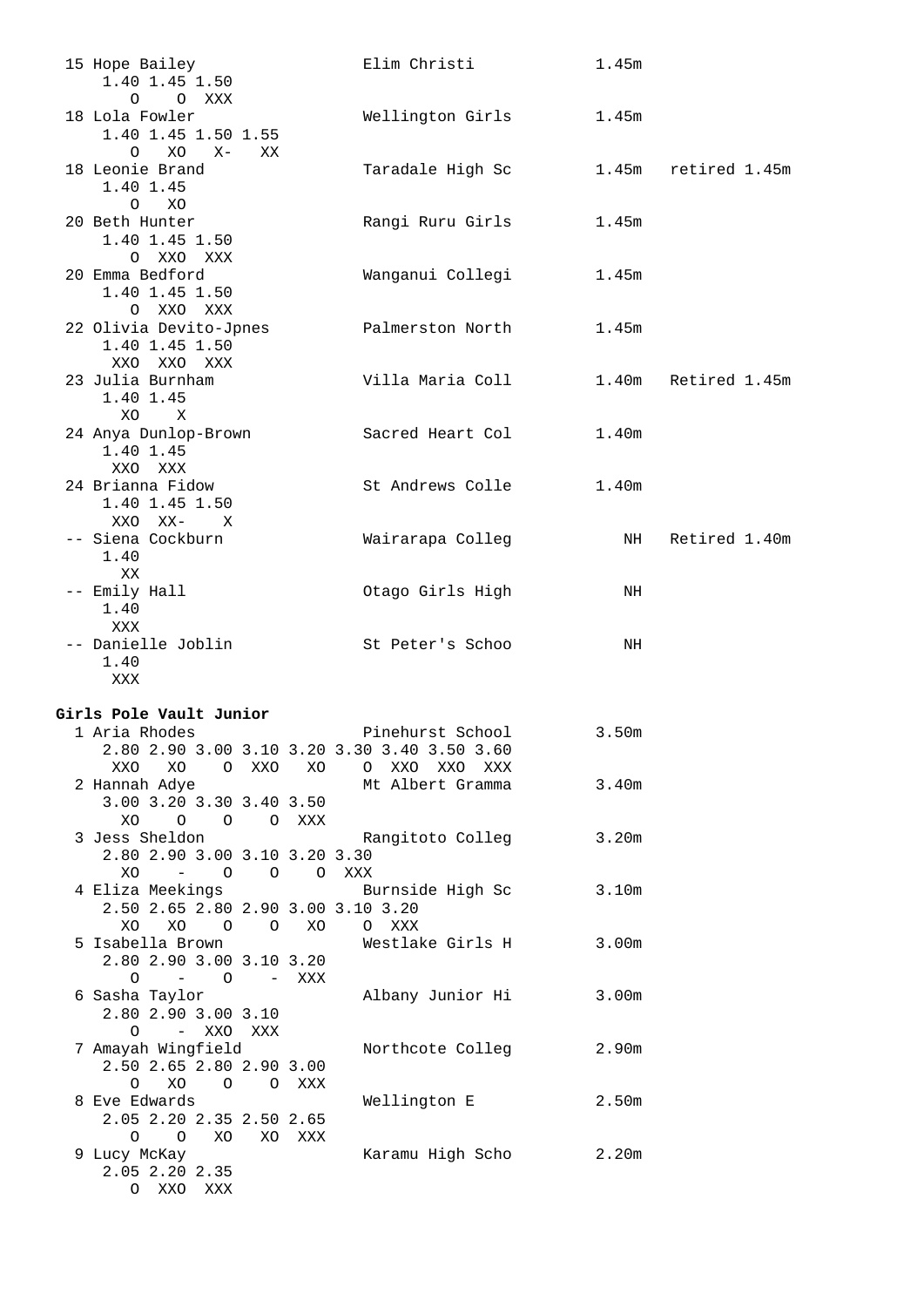### **Girls Long Jump Junior**

| Preliminaries Pool 1                                           |                  |                 |
|----------------------------------------------------------------|------------------|-----------------|
| 1 Genna Maples                                                 | Wanganui Collegi | $5.21mg - 2.3$  |
| $4.97m(-2.3) 5.00m(-3.6) 5.21m(-2.3)$<br>2 Kayli Tuiraviravi   | Tauranga Girls'  | $5.00mg - 2.2$  |
| $4.69m(-2.6)$ $4.98m(-3.8)$ $5.00m(-2.2)$                      |                  |                 |
| 3 Emma McKay<br>$4.58m(-3.6)$ $4.80m(-2.3)$ $4.86m(-1.6)$      | Otago Girls High | $4.86mg - 1.6$  |
| 4 Anna Skerrett                                                | Southland Girls  | $4.81mg - 2.6$  |
| $4.81m(-2.6)$ $4.80m(-3.2)$ $4.60m(-2.8)$                      |                  |                 |
| 5 Ellie Kowalewski                                             | Stratford High S | $4.76mg - 2.2$  |
| $4.76m(-2.2)$ $4.75m(-2.1)$ $4.48m(-2.4)$                      |                  |                 |
| 6 Annalies Kalma                                               | St Peter's Schoo | $4.73mg - 2.3$  |
| $4.69m(-0.8)$ $4.64m(-2.9)$ $4.73m(-2.3)$                      |                  |                 |
| 7 Sophie Waddell                                               | St Peter's Schoo | $4.63m - 1.9$   |
| $4.37m(-2.6)$ $4.63m(-1.9)$ $4.26m(-1.6)$<br>8 Lara Hockly     | Hawera High Scho | $4.61m - 2.3$   |
| $4.44m(-2.1)$ $4.15m(-2.4)$ $4.61m(-2.3)$                      |                  |                 |
| 9 Georgia Ellis                                                | Southland Girls  | $4.61m - 2.9$   |
| $4.33m(-2.8)$ $4.31m(-3.9)$ $4.61m(-2.9)$                      |                  |                 |
| 10 Jade Matthews-Wanden St Mary's Colleg                       |                  | $-2.9$<br>4.56m |
| $4.56m(-2.9)$ $4.42m(-3.7)$ $4.54m(NWI)$                       |                  |                 |
| 11 Maddie Wilson<br>$4.49m(-3.0)$ $4.53m(-3.0)$ $4.56m(-1.0)$  | Gisborne Girls H | $4.56m - 1.0$   |
| 12 Meg MacGregor-Dunn Palmerston North                         |                  | $4.54m - 3.4$   |
| $X$ 4.54m(-3.4) 4.47m(-2.3)                                    |                  |                 |
| 13 Samantha Taylor                                             | St Orans College | 4.54m<br>$-2.2$ |
| $X = 4.54m(-2.2) X$                                            |                  |                 |
| 14 Mackenzie Roskruge                                          | Waitakere Colleg | 4.53m<br>$-2.2$ |
| $4.53m(-2.2) X$<br>X                                           |                  |                 |
| 15 Abby Fisher<br>$X = 4.37m(-3.2) X$                          | Mt Aspiring Coll | $4.37m - 3.2$   |
| 16 Hannah McGregor                                             | Aquinas College  | $4.21m - 3.1$   |
| $4.21m(-3.1)$ $4.07m(-2.9)$ $4.20m(-2.2)$                      |                  |                 |
| 17 Leila Collin                                                | Motueka High Sch | $4.10m - 3.1$   |
| $X = 4.10m(-3.1) X$                                            |                  |                 |
| 18 Jorja Watt                                                  | St Orans College | $4.03m - 4.1$   |
| $4.03m(-4.1)$ $3.76m(-2.8)$ -                                  |                  |                 |
| Preliminaries Pool 2                                           |                  |                 |
| 1 Brianna Fidow                                                | St Andrews Colle | $4.88mg - 2.7$  |
| $4.83m(-2.5)$ $4.82m(-2.4)$ $4.88m(-2.7)$                      |                  |                 |
| 2 Shannen Smith                                                | Motueka High Sch | $4.84mg - 2.2$  |
| $4.62m(-2.4)$ $4.84m(-2.2)$ $4.54m(-2.1)$                      |                  |                 |
| 3 Sarah Stewart<br>$4.78m(-3.2)$ $4.47m(-3.0)$ $4.54m(-1.4)$   | Southland Girls  | $4.78mg - 3.2$  |
| 4 Lola Fowler                                                  | Wellington Girls | $4.77mg - 3.4$  |
| $4.77m(-3.4)$ $4.76m(-2.1)$ $4.52m(-2.9)$                      |                  |                 |
| 5 Phoebe Evans                                                 | St Orans College | $4.76mg - 2.5$  |
| $4.55m(-2.2)$ $4.76m(-2.5)$ $4.54m(-4.3)$                      |                  |                 |
| 6 Sarah Langsbury                                              | St Hilda's Colle | $4.72mg - 3.4$  |
| $2.59m(-3.2)$ $2.82m(-3.5)$ $4.72m(-3.4)$                      |                  |                 |
| 7 Jahmelia Martin<br>$4.62m(-2.8)$ $4.41m(-3.3)$ $4.09m(-3.0)$ | New Plymouth Gir | $4.62m - 2.8$   |
| 8 Charlotte Drabble                                            | Mt Maunganui Col | 4.55m<br>$-2.5$ |
| $4.55m(-2.5)$ $4.46m(-3.6)$<br>Χ                               |                  |                 |
| 9 Kim Lammers                                                  | Motueka High Sch | 4.51m<br>$-4.0$ |
| $4.51m(-4.0) X$                                                | $4.32m(-3.5)$    |                 |
| 10 Danielle Dixon                                              | Kingsway School  | 4.47m<br>$-2.9$ |

| Kingsway School<br>$4.47m - 2.9$          |  |
|-------------------------------------------|--|
| $4.47m(-2.9)$ $4.33m(-2.9)$ $4.47m(-1.3)$ |  |
| Rangiora High Sc<br>$4.46m - 1.2$         |  |
| $4.13m(-4.1)$ $4.46m(-1.2)$ $4.19m(-2.0)$ |  |
| Morrinsville Col<br>$4.43m - 3.2$         |  |
| $4.35m(-2.7)$ $4.38m(-2.2)$ $4.43m(-3.2)$ |  |
| $4.42m - 0.6$<br>Avondale College         |  |
| $4.23m(-2.2)$ $4.42m(-0.6)$ $3.95m(-2.3)$ |  |
| St Cuthbert's Co<br>$4.28m - 3.0$         |  |
|                                           |  |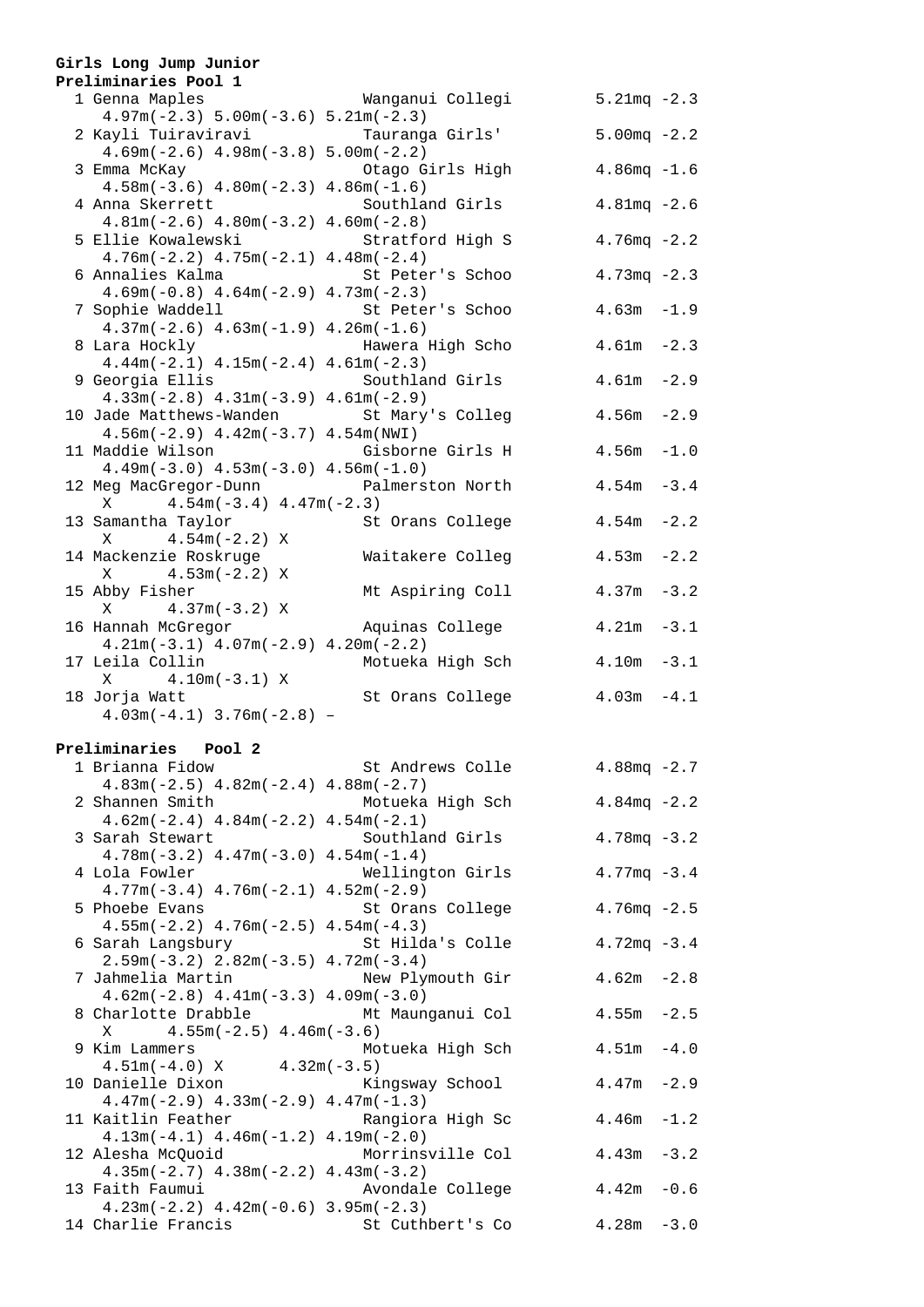| $4.22m(-3.0)$ $4.28m(-3.0)$ $4.22m(-3.0)$                |                  |               |  |
|----------------------------------------------------------|------------------|---------------|--|
| 15 Sophie Miller                                         | Otago Girls High | $4.28m - 3.5$ |  |
| $4.17m(-0.9)$ $4.11m(-3.9)$ $4.28m(-3.5)$                |                  |               |  |
| 16 Caroline Richards [16] Lincoln High Sch               |                  | $4.27m - 2.3$ |  |
| $4.26m(-3.5)$ $4.24m(-2.6)$ $4.27m(-2.3)$                |                  |               |  |
| 17 Elizabeth McLean                     St Peter's Schoo |                  | $4.09m - 2.6$ |  |
| $3.98m(-3.7)$ 4.06m( $-4.6$ ) 4.09m( $-2.6$ )            |                  |               |  |
| 18 Jesse Astwood Mamilton Girls H                        |                  | $4.02m - 2.7$ |  |
| $3.34m(-3.4)$ 4.02m( $-2.7$ ) 3.99m( $-2.7$ )            |                  |               |  |
| 19 Teia Kahura                                           | Tauranga Girls'  | $3.95m - 4.3$ |  |
| $3.91m(-2.2)$ $3.86m(-1.8)$ $3.95m(-4.3)$                |                  |               |  |

#### **Girls Long Jump Junior**

#### **Finals**

| 1 Genna Maples<br>5.42m(2.0) - - - - - - 5.33m(1.0)                                                    |           |  |
|--------------------------------------------------------------------------------------------------------|-----------|--|
|                                                                                                        |           |  |
| 2 Sarah Langsbury St Hilda's Colle 5.19m 0.2                                                           |           |  |
| $4.68$ m $(0.5)$ $4.76$ m $(1.2)$ $5.19$ m $(0.2)$ $5.01$ m $(0.4)$ $5.10$ m $(0.8)$ $4.77$ m $(0.1)$  |           |  |
| 3 Sarah Stewart               Southland Girls           5.15m   0.4                                    |           |  |
| $4.93\text{m}(0.5)$ $4.92\text{m}(0.2)$ $5.02\text{m}(-0.5)$ $5.00\text{m}(0.1)$ $5.15\text{m}(0.4)$ X |           |  |
| 4 Anna Skerrett                 Southland Girls           5.15m   0.6                                  |           |  |
| $3.33m(1.1)$ $5.15m(0.6)$ $4.86m(0.1)$ $4.76m(1.3)$ $4.62m(1.1)$ $4.60m(-0.0)$                         |           |  |
| 5 Emma McKay 6.1 Chago Girls High 5.13m 1.1                                                            |           |  |
| $4.90m(-0.0)$ $4.92m(1.5)$ $5.03m(0.3)$ $4.67m(-0.3)$ $5.13m(1.1)$ $4.88m(1.0)$                        |           |  |
| 6 Brianna Fidow 6 St Andrews Colle 5.12m 1.5                                                           |           |  |
| $5.05m(1.0)$ X $5.06m(1.0)$ - $5.06m(1.5)$ $5.12m(1.5)$                                                |           |  |
| 7 Kayli Tuiraviravi           Tauranga Girls'         5.12m -0.2                                       |           |  |
| $4.72m(0.3)$ $4.96m(1.2)$ $5.12m(-0.2)$ X $5.02m(-0.3)$ X                                              |           |  |
| 8 Lola Fowler 6.9 Wellington Girls 5.08m 0.9                                                           |           |  |
| $4.97m(0.2)$ $4.86m(1.2)$ $4.91m(-0.2)$ $3.47m(0.4)$ $5.08m(0.9)$ $X(-0.0)$                            |           |  |
| 9 Annalies Kalma                     St Peter's Schoo         4.83m -0.1                               |           |  |
| $4.69m(-0.1)$ $4.82m(1.0)$ $4.83m(-0.1)$                                                               |           |  |
| 10 Phoebe Evans                             St Orans College            4.82m   0.5                    |           |  |
| $4.79m(0.8)$ $4.82m(0.5)$ $4.79m(0.3)$                                                                 |           |  |
| 11 Ellie Kowalewski bol Stratford High S                                                               | 4.78m 1.0 |  |
| $X = 4.78m(1.0) X$                                                                                     |           |  |
| 12 Shannen Smith Motueka High Sch 4.68m 0.4                                                            |           |  |
| $4.57m(1.6)$ $4.68m(0.4)$ X                                                                            |           |  |

#### **Girls Triple Jump Junior**

|                                         | 1 Tegan Chapman                 Dunstan High Sch         11.19m     2.9                                     |
|-----------------------------------------|-------------------------------------------------------------------------------------------------------------|
|                                         | $10.60$ m $(1.8)$ $10.67$ m $(2.6)$ $10.96$ m $(2.1)$ $10.83$ m $(1.8)$ $11.07$ m $(3.3)$ $11.19$ m $(2.9)$ |
|                                         | 2 Emma McKay 61 Chago Girls High 11.07m 4.4                                                                 |
|                                         | $10.17m(3.1)$ $10.64m(2.1)$ $10.33m(2.9)$ $10.78m(2.3)$ $10.64m(3.8)$ $11.07m(4.4)$                         |
|                                         | 3 Shannen Smith Motueka High Sch 10.99m 2.8                                                                 |
|                                         | $10.84m(4.3)$ $10.46m(3.1)$ $10.45m(2.4)$ $10.68m(4.0)$ $10.79m(3.7)$ $10.99m(2.8)$                         |
|                                         | 4 Faith Araba                     Hawera High Scho         10.96m   0.6                                     |
|                                         | $10.48$ m $(2.1)$ $10.63$ m $(1.5)$ $10.38$ m $(3.2)$ $10.28$ m $(2.2)$ $10.49$ m $(0.8)$ $10.96$ m $(0.6)$ |
|                                         | 5 Meg MacGregor-Dunn Palmerston North 10.94m 3.1                                                            |
|                                         | $10.64m(3.4)$ $10.65m(2.1)$ $10.37m(1.9)$ $10.33m(2.2)$ $10.57m(2.3)$ $10.94m(3.1)$                         |
|                                         | 6 Jade Matthews-Wanden St Mary's Colleg 10.67m 2.0                                                          |
|                                         | $10.67m(2.0)$ $10.49m(1.3)$ $10.57m(5.7)$ $10.37m(4.0)$ $10.63m(2.2)$ $10.62m(1.0)$                         |
|                                         | 7 Annalies Kalma (St Peter's Schoo (10.61m) 2.7                                                             |
|                                         | $10.58\text{m}(2.4)$ $10.19\text{m}(2.6)$ - X $10.61\text{m}(2.7)$ X                                        |
|                                         | 8 Leila Collin Motueka High Sch 10.46m 2.7                                                                  |
|                                         | $X(1.6)$ 10.41m $(4.1)$ 10.11m $(3.3)$ 10.19m $(3.1)$ 10.46m $(2.7)$ 10.19m $(1.7)$                         |
|                                         | 9 Sophie Waddell St Peter's Schoo 10.34m 2.8                                                                |
| $9.98m(2.3)$ 10.34 $m(2.8)$ -           |                                                                                                             |
|                                         | 10 Pippa Raleigh St Matthews Coll 10.15m 4.1                                                                |
| $X$ 9.15m(3.4) 10.15m(4.1)              |                                                                                                             |
|                                         | 11 Charlotte Print 6.0 Westlake Girls H 10.12m 4.0                                                          |
| $9.53m(2.9)$ $9.84m(3.6)$ $10.12m(4.0)$ |                                                                                                             |
|                                         | 12 Hinewai Knowles<br>9.21m(2.8) X 10.09m(2.0)<br>$10.09m$ $2.0$                                            |
|                                         |                                                                                                             |
|                                         | 13 Jesse Astwood Mamilton Girls H<br>$10.06m$ 3.0                                                           |
| 9.91m(2.9) 9.31m(3.6) 10.06m(3.0)       |                                                                                                             |
|                                         | 14 Ellie Kowalewski (Stratford High S 10.04m 2.2                                                            |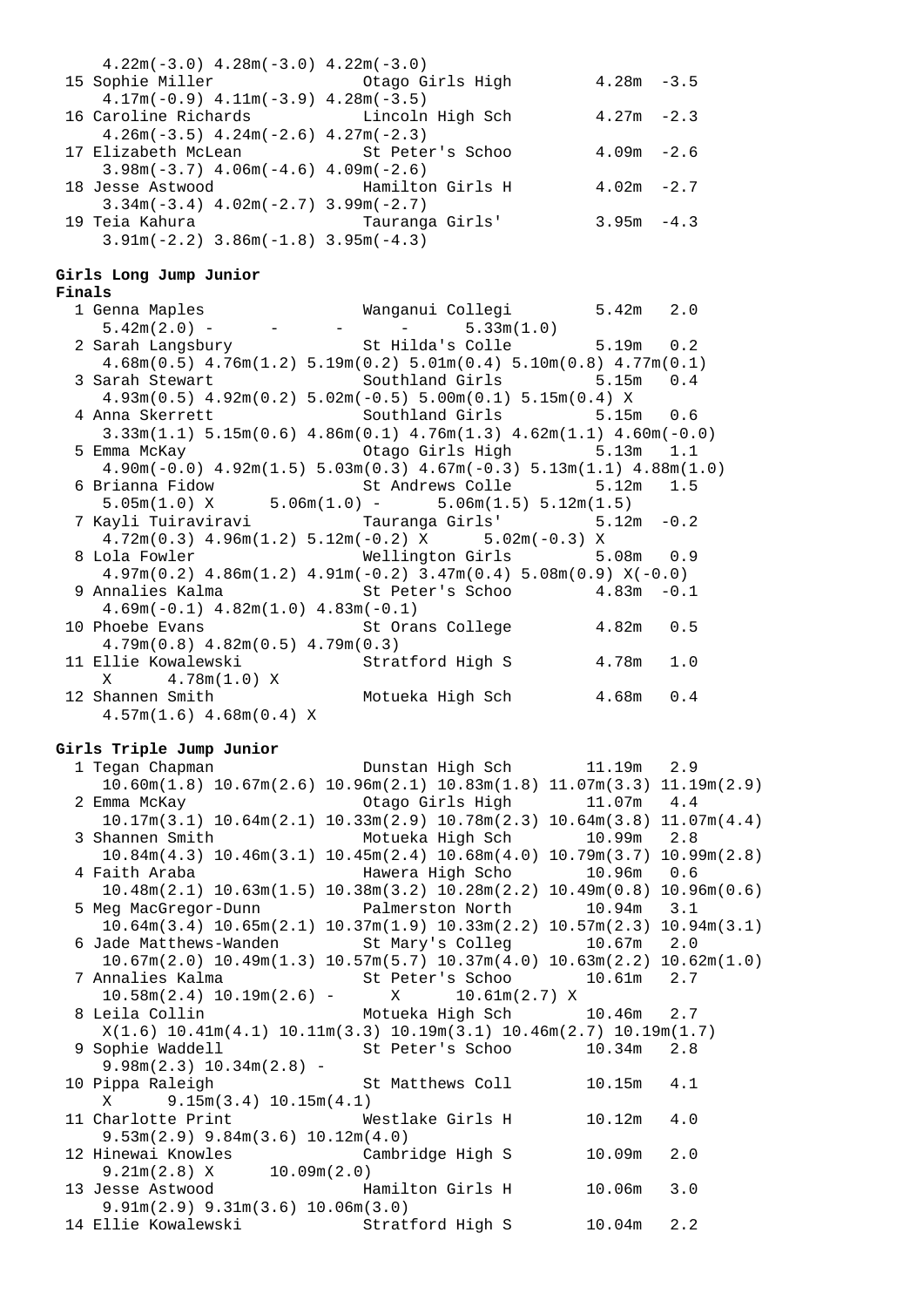| 9.96m(2.6) 10.04m(2.2) 9.39m(NWT)      |                                                         |               |     |
|----------------------------------------|---------------------------------------------------------|---------------|-----|
|                                        | 15 Sabian Clarke Trident High 10.00m 2.8                |               |     |
| 9.61m(3.5) 10.00m(2.8) 9.82m(4.0)      |                                                         |               |     |
|                                        | 16 Phoebe Evans St Orans College 9.81m 1.1              |               |     |
| $9.81m(1.1)$ $9.57m(3.1)$ $9.11m(3.1)$ |                                                         |               |     |
|                                        | 17 Ruby Dempster Southland Girls                        | 9.76m         | 1.9 |
| 9.49m(2.1) 9.76m(1.9) 9.71m(1.2)       |                                                         |               |     |
| 18 Kim Lammers                         | Motueka High Sch                                        | 9.68m         | 4.4 |
| $X = 9.68m(4.4) -$                     |                                                         |               |     |
|                                        | 19 Michelle Farmer The Hawera High Scho                 | 9.65m         | 2.9 |
| $7.99m(2.3)$ $9.26m(3.6)$ $9.65m(2.9)$ |                                                         |               |     |
|                                        | 20 Jess Sheldon Nangitoto Colleg                        | $9.60m$ 2.2   |     |
| $X = 9.52m(3.2) 9.60m(2.2)$            |                                                         |               |     |
| 21 Lucy Brown                          | Wanganui Collegi                                        | $9.58m$ 2.6   |     |
|                                        |                                                         |               |     |
|                                        | 22 Jorja Watt National St Orans College                 | 9.30m         | 3.9 |
| $9.28m(2.2)$ $9.23m(1.8)$ $9.30m(3.9)$ |                                                         |               |     |
| 23 Maddison Gray                       | Wanganui Collegi                                        | 9.27m         | 3.0 |
| X 9.27m(3.0) X                         |                                                         |               |     |
|                                        | 24 Mackenzie Roskruge Maitakere Colleg                  | 9.24m         | 1.5 |
| $9.24m(1.5)$ $9.12m(2.1)$ $X(2.1)$     |                                                         |               |     |
|                                        | 25 Amayah Wingfield Morthcote Colleg                    | $9.14m$ 3.9   |     |
| $8.68m(2.7)$ $8.99m(1.6)$ $9.14m(3.9)$ |                                                         |               |     |
|                                        | 26 Kyla Rayward Motueka High Sch                        | 9.13m         | 1.6 |
| $8.94m(2.2)$ $8.78m(3.4)$ $9.13m(1.6)$ |                                                         |               |     |
|                                        | 27 Skye Singer The James Hargest HS                     | $9.04m$ 3.6   |     |
| 8.90m(3.4) 8.91m(2.0) 9.04m(3.6)       | 28 Annaleis Jobe                       Taradale High Sc | $8.61m$ $4.1$ |     |
| $8.61m(4.1)$ X $8.43m(3.0)$            |                                                         |               |     |
|                                        |                                                         |               |     |

#### **Girls Shot Put 3kg Junior**

| 1 Caroline Kolver                              | St Peter's Schoo | 13.87m |          |
|------------------------------------------------|------------------|--------|----------|
| 12.01m  12.05m  13.15m  X  13.32m  13.87m      |                  |        |          |
| 2 Olivia Sherman                               | Kerikeri High Sc | 13.26m |          |
| 12.38m  13.10m  13.02m  12.86m  13.26m  13.19m |                  |        |          |
| 3 Zharna Beattie                               | Taieri College   | 12.72m |          |
| 12.27m X 12.34m 12.02m 11.81m 12.72m           |                  |        |          |
| 4 Hannah McGregor             Aquinas College  |                  | 12.13m |          |
| 10.51m  11.22m  12.13m  11.23m  11.29m  11.50m |                  |        |          |
| 5 Tapenisa Havea                               | St Andrews Colle | 12.03m |          |
| 11.79m  12.03m  11.61m - 11.19m  11.90m        |                  |        |          |
|                                                | One Tree Hill Co | 11.87m |          |
|                                                |                  |        |          |
|                                                |                  | 11.86m |          |
|                                                |                  |        |          |
| 8 Mateja Matejevich-Wiki Mhangarei Girls       |                  | 11.81m |          |
| 11.81m  10.25m  11.20m  11.27m  9.81m  10.77m  |                  |        |          |
| 9 Amalia Wingfield Morthcote Colleg            |                  | 11.70m |          |
| X 11.70m 8.99m                                 |                  |        |          |
| 10 Megan Otto                                  | Long Bay College | 11.59m |          |
| 10.87m  11.10m  11.59m                         |                  |        |          |
| 11 Elizabeth Hewitt                            | Chilton St James | 11.43m |          |
| 10.84m  11.43m  10.96m                         |                  |        |          |
| 12 Sophie Andrews                              | Wanganui High Sc | 11.12m |          |
| 11.12m 9.58m 10.56m                            |                  |        |          |
| 13 Teagan Ashley                               | Aparima College  | 11.07m |          |
| X 11.07m X                                     |                  |        |          |
| 14 Grace Penberthy                             | Westlake Girls H | 10.91m |          |
|                                                |                  |        |          |
| 15 Lily Middleton                              | St Peter's Schoo | 10.59m |          |
| 9.98m 10.59m 10.19m                            |                  |        |          |
| 16 Waireti Paul-Wilson                         | Whakatane Hi     | 10.39m | YC 125.5 |
| 9.85m 8.78m 10.39m                             |                  |        |          |
| 17 Violette Perry                              | St Margaret's Co | 10.21m |          |
| 9.72m 9.30m 10.21m                             |                  |        |          |
| 18 Luceanne Perks                              | Rangitoto Colleg | 10.21m |          |
| 9.70m 10.21m 9.35m                             |                  |        |          |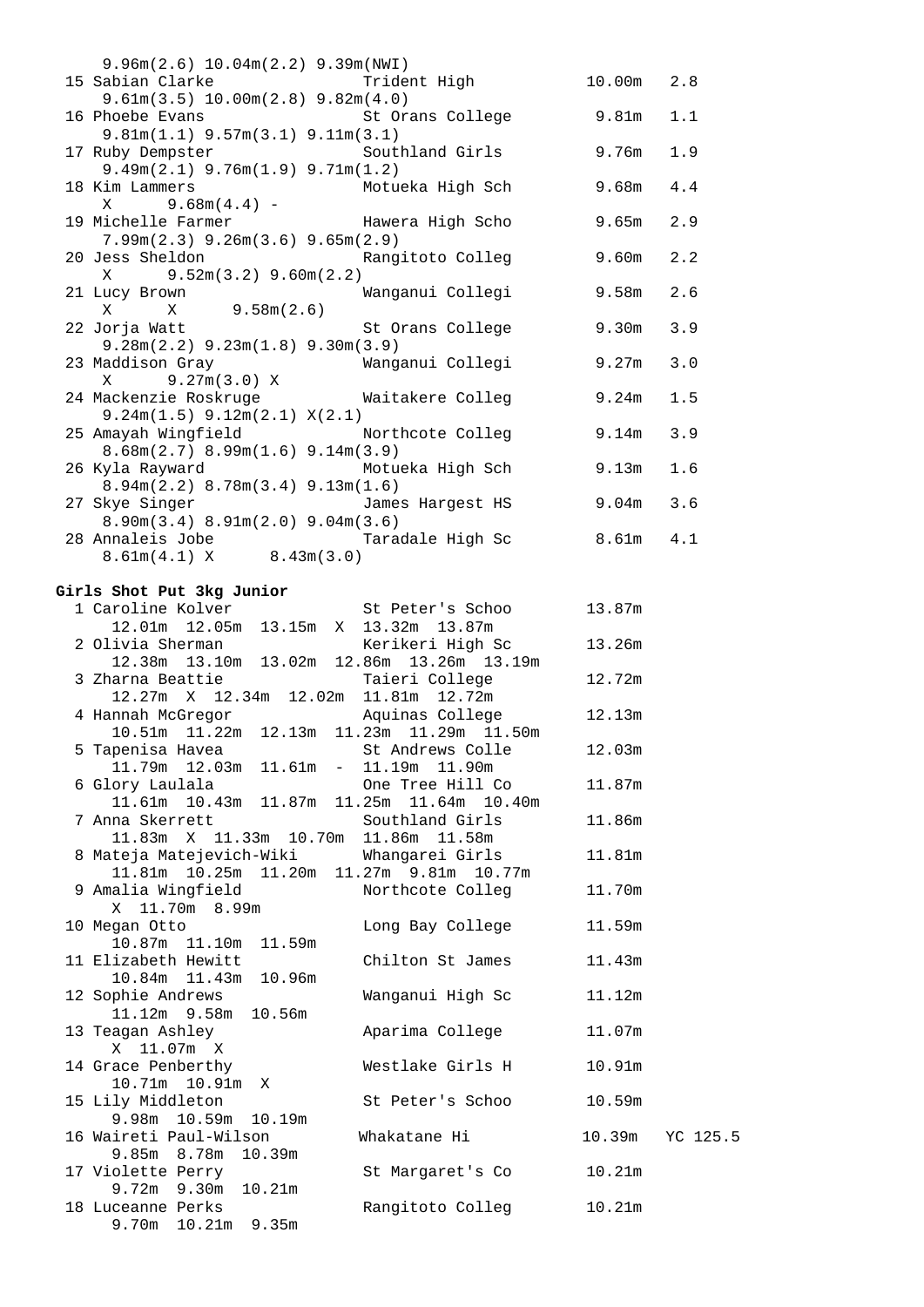| 19 Jorja Mouat                                                                        | Te Puke High Sch 9.96m  |        |
|---------------------------------------------------------------------------------------|-------------------------|--------|
| 9.28m 9.96m X<br>20 Rose Lovell                                                       | Tawa College            | 9.79m  |
| 9.46m 9.79m 9.79m<br>21 Jess Davie                                                    | Otumoetai Colleg        | 9.67m  |
| 9.07m 9.67m 9.31m                                                                     |                         | 9.44m  |
| 22 Amelie Spinks<br>X 9.44m 9.31m                                                     | Rangi Ruru Girls        |        |
| 23 Skye Singer<br>9.16m 9.27m 9.36m                                                   | James Hargest HS        | 9.36m  |
| 24 Faith Faumui<br>$8.97m$ 9.22m X                                                    | Avondale College        | 9.22m  |
| 25 Tayla Swanwick<br>X 8.85m 9.03m                                                    | Taradale High Sc        | 9.03m  |
| 26 Maddi King<br>X X 7.63m                                                            | Wellington Girls        | 7.63m  |
| Girls Discus Throw 1.00kg Junior                                                      |                         |        |
| 1 Violette Perry                                                                      | St Margaret's Co 37.70m |        |
| X 37.70m 36.68m X 33.30m 35.98m                                                       |                         |        |
| 2 Zharna Beattie<br>X 35.23m 34.56m 34.60m 35.68m X                                   | Taieri College          | 35.68m |
| 3 Olivia Sherman<br>33.05m 30.67m X 27.17m 30.45m 31.31m                              |                         |        |
| 4 Teagan Ashley<br>27.04m 32.17m 32.38m 27.26m X X                                    | Aparima College         | 32.38m |
| 5 Glory Laulala<br>32.25m X X X 24.33m X                                              | One Tree Hill Co        | 32.25m |
| 6 Mateja Matejevich-Wiki Whangarei Girls<br>26.14m  27.83m  31.44m  28.58m  X  26.07m |                         | 31.44m |
| 7 Andriette Erasmus<br>29.49m 31.28m X 29.99m 30.96m X                                | Chanel College          | 31.28m |
| 8 Elizabeth Hewitt<br>30.99m X 26.66m 30.70m 27.85m 31.23m                            | Chilton St James        | 31.23m |
| 9 Alice Webster-McNamee  Glendowie Colleg<br>26.32m 30.95m 30.37m                     |                         | 30.95m |
| 10 Jorja Mouat<br>29.23m 30.49m 28.42m                                                | Te Puke High Sch        | 30.49m |
| 11 Holly Barry<br>20.74m 28.81m 27.72m                                                | Kristin School          | 28.81m |
| 12 Jana Longney<br>28.27m 26.75m X                                                    | Edgecumbe Colleg        | 28.27m |
| 13 Jess Davie<br>22.72m 26.08m 28.16m                                                 | Otumoetai Colleg        | 28.16m |
| 14 Waireti Paul-Wilson<br>YC                                                          | Whakatane Hi            | 28.10m |
| 25.86m 28.10m X<br>15 Sophie Andrews                                                  | Wanganui High Sc        | 27.57m |
| X 24.94m 27.57m<br>16 Skye Singer                                                     | James Hargest HS        | 27.45m |
| 27.29m X 27.45m<br>17 Hannah McGregor                                                 | Aquinas College         | 27.24m |
| 20.48m 27.24m X<br>18 Hollie Marshman                                                 | Westlake Girls H        | 27.18m |
| 20.41m X 27.18m<br>19 Pareina Vaevaemaki                                              | Cook Islands            | 25.50m |
| 25.50m X<br>X<br>20 Lily Middleton                                                    | St Peter's Schoo        | 24.40m |
| 21.49m 24.40m<br>X<br>21 Ninabelle Harrison                                           | Taradale High Sc        | 24.33m |
| 24.33m X 23.69m<br>22 Caroline Kolver                                                 | St Peter's Schoo        | 24.01m |
| X X 24.01m<br>23 Kim Lammers                                                          | Motueka High Sch        | 21.92m |
| 18.74m 17.88m 21.92m<br>24 Brooke Carlson                                             | Taradale High Sc        | 21.80m |
| 21.40m 17.17m<br>21.80m<br>25 Amelie Spinks                                           | Rangi Ruru Girls        | 21.76m |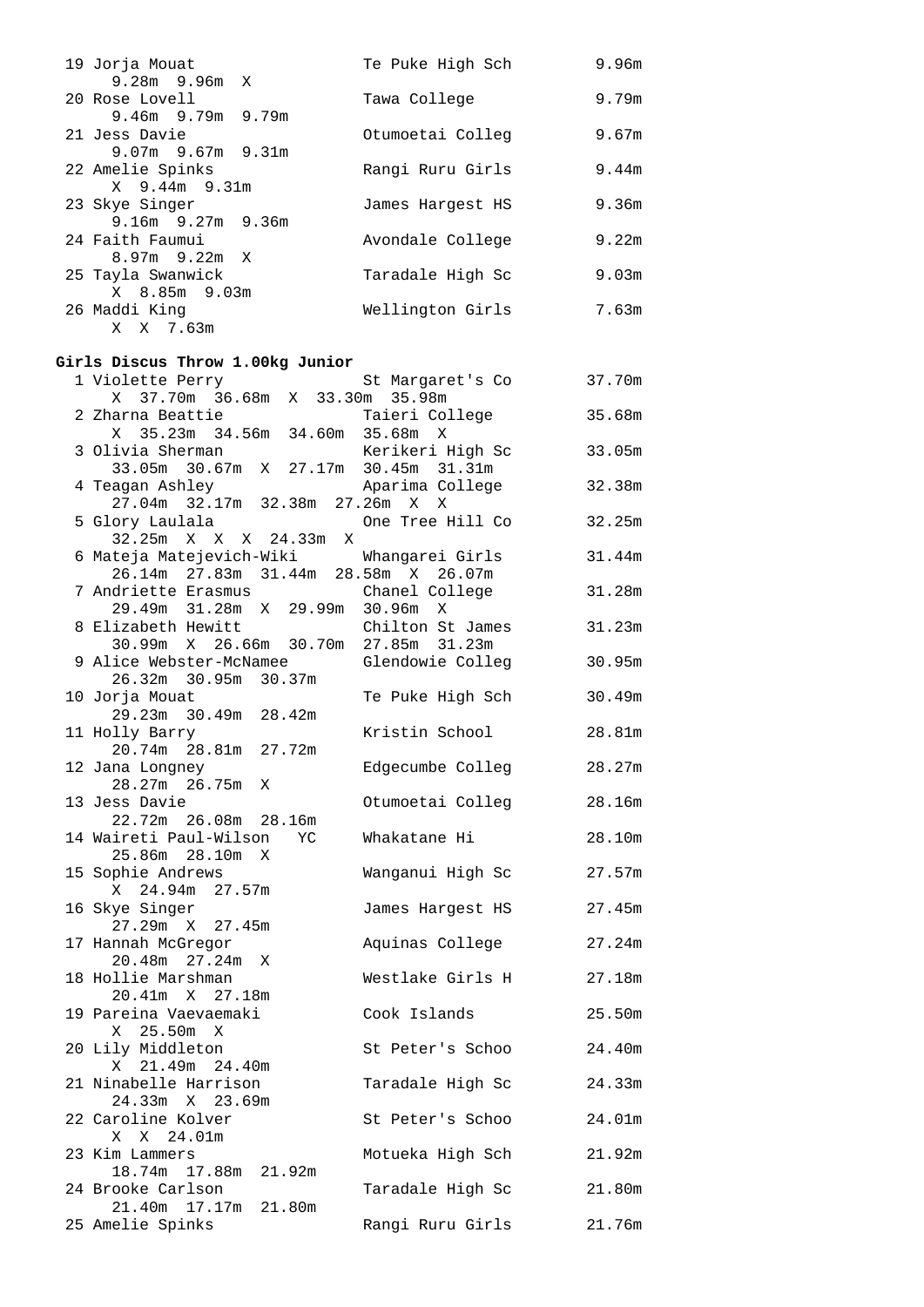| 20.67m 21.76m 21.10m |                  |            |
|----------------------|------------------|------------|
| 26 Maddi King        | Wellington Girls | 14.75m     |
| 14.75m X 14.49m      |                  |            |
| -- Grace Barr        | St Orans College | FOUL<br>ΝM |
| X X X                |                  |            |

#### **Girls Hammer Throw 3kg Junior**

| 1 Maria Naime                                            | The Manurewa 46.75m     |        |    |
|----------------------------------------------------------|-------------------------|--------|----|
| 46.75m X 44.31m X 44.19m X                               |                         |        |    |
| 2 Teagan Ashley           Aparima College         40.15m |                         |        |    |
| X 36.96m 40.15m 37.54m X 39.77m                          |                         |        |    |
| 3 Luceanne Perks (Rangitoto Colleg 38.55m                |                         |        |    |
| 37.05m 31.00m 35.68m 38.55m 36.37m 33.60m                |                         |        |    |
| 4 Emma Bull <b>Example 2018</b> Rototuna Jun             |                         | 37.87m |    |
| X 34.95m 35.35m 33.74m 35.66m 37.87m                     |                         |        |    |
| 5 Jamane Saimoa                                          | The Manurewa            | 37.63m |    |
| 31.56m 34.70m 34.19m 33.72m 33.76m 37.63m                |                         |        |    |
| 6 Sophie Andrews                     Wanganui High Sc    |                         | 37.01m |    |
| 34.39m X 34.80m 6.41m 37.01m X                           |                         |        |    |
| 7 Alyssa Kane Manuel Band Edgecumbe Colleg               |                         | 35.35m |    |
| 31.35m 33.14m X 35.35m 33.04m 29.27m                     |                         |        |    |
| 8 Jana Longney Colleger and Edgecumbe Colleger           |                         | 34.64m |    |
| 30.17m X 32.95m X 31.16m 34.64m                          |                         |        |    |
| 9 Caroline Kolver 6 1 St Peter's Schoo 29.03m            |                         |        |    |
| 25.05m 29.03m X                                          |                         |        |    |
| 10 Faapupula Tolovae Peivi     The Manurewa              |                         | 28.80m |    |
| X X 28.80m                                               |                         |        |    |
| 11 Lily Middleton                                        | St Peter's Schoo 23.51m |        |    |
| 22.95m 23.51m 22.90m                                     |                         |        |    |
| 12 Brooke Carlson                                        | Taradale High Sc        | 22.93m |    |
| $22.93m \times X$                                        |                         |        |    |
| 13 Karis Rintoul                                         | Edgecumbe Colleg        | 22.48m |    |
| 19.91m 21.92m 22.48m                                     |                         |        |    |
| 14 Maddi Kinq                                            | Wellington Girls        | 16.87m |    |
| 16.87m 15.18m 16.02m                                     |                         |        |    |
| -- Jasmine Saimoa                                        | The Manurewa            | FOUL   | NΜ |
| X X X                                                    |                         |        |    |

#### **Girls Javelin Throw 500 Junior**

| 1 Emily Bryan           Motueka High Sch                       |                         | 37.60m |
|----------------------------------------------------------------|-------------------------|--------|
| 35.50m 31.17m 33.16m 32.29m 35.27m 37.60m                      |                         |        |
| 2 Mikairi Beauchamp-Moore     Blue Mountain Co                 |                         | 36.44m |
| 36.44m 35.03m 30.53m 30.96m 33.24m 35.44m                      |                         |        |
|                                                                |                         | 34.05m |
|                                                                |                         |        |
| 4 Mia Robinson                         Taupo Nui-a-tia         |                         | 32.69m |
| 27.89m  29.00m  29.51m  25.87m  30.75m  32.69m                 |                         |        |
| 5 Violette Perry St Margaret's Co                              |                         | 32.64m |
| X X 32.48m 30.10m 31.16m 32.64m                                |                         |        |
| 6 Johanna Nieuwenhuis             Central Hawkes B             |                         | 32.49m |
| 31.24m X 32.03m 32.49m 28.83m X                                |                         |        |
| 7 Georgie Jessop (St Hilda's Colle 31.11m)                     |                         |        |
| X X 31.11m 27.05m 28.87m 29.75m                                |                         |        |
| 8 Sam Mackinder                   Manukura                     |                         | 31.08m |
| 29.58m 31.08m 28.63m X X 27.31m                                |                         |        |
| 9 Jess Davie                                                   | Otumoetai Colleg        | 25.55m |
| 25.55m 22.32m 21.81m                                           |                         |        |
| 10 Faapupula Tolovae Peivi     The Manurewa<br>25.44m 19.64m X |                         | 25.44m |
|                                                                |                         | 25.18m |
| 11 Briet Leggett-Hilmarsdot<br>23.77m 24.78m 25.18m            | John Paul Colleg        |        |
| 12 Jade Bowater                                                | Kristin School          | 24.72m |
| 24.72m  24.03m  20.70m                                         |                         |        |
| 13 Nicole Kimiora                                              | Cook Islands            | 24.51m |
| 12.61m  24.51m  18.32m                                         |                         |        |
| 14 To'oa Brown                                                 | Palmerston North 24.12m |        |
| 21.92m  24.12m  23.97m                                         |                         |        |
|                                                                |                         |        |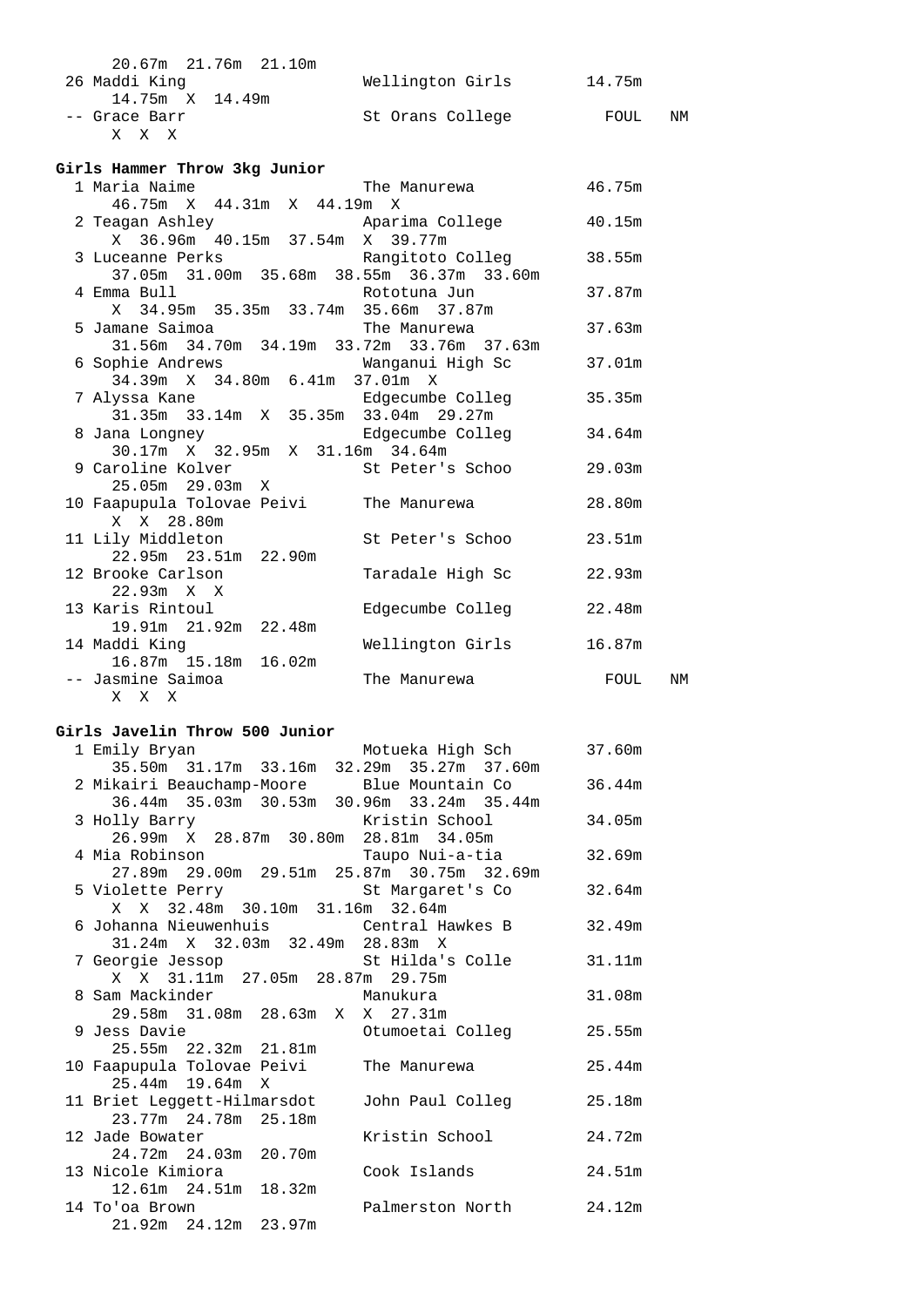| 15 Hollie Marshman<br>X 21.67m 23.97m               | Westlake Girls H | 23.97m |
|-----------------------------------------------------|------------------|--------|
| 16 Samara Southcombe<br>23.96m 19.07m 19.79m        | Palmerston North | 23.96m |
| 17 Kayli Tuiraviravi<br>$22.39m$ $22.13m$           | Tauranga Girls'  | 22.39m |
| 18 Laine Mefiposeta Satano<br>X 18.43m X            | Palmerston North | 18.43m |
| 19 Eliza Meekings                                   | Burnside High Sc | 17.92m |
| X X 17.92m<br>20 Alice Webster-McNamee              | Glendowie Colleg | 16.64m |
| X X 16.64m<br>21 Maddi King<br>13.82m 14.93m 11.79m | Wellington Girls | 14.93m |

### **SENIOR GIRLS TRACK**

| Girls 100 Metre Senior                 |                  |        |  |
|----------------------------------------|------------------|--------|--|
| 1 Preliminaries<br>Wind: $0.2$<br>Heat |                  |        |  |
| 1 Anna Hayward                         | Craighead Dioces | 12.35Q |  |
| 2 Lauren Henry                         | St Peter's Schoo | 12.48Q |  |
| 3 Olivia Seymour                       | Wanganui Collegi | 12.85Q |  |
| 4 Gloria Agnew                         | Middleton Grange | 12.97q |  |
| 5 Ella Wilton                          | Morrinsville Col | 13.19q |  |
| 6 Olivia Frear                         | Kerikeri High Sc | 13.20q |  |
| 7 Emmie Mulinder                       | Iona College     | 13.28q |  |
| 8 Elli Morris                          | Avondale College | 13.72  |  |
| Heat 2 Preliminaries<br>Wind: $-0.5$   |                  |        |  |
| 1 Lucy Sheat                           | Marlborough Girl | 12.32Q |  |
| 2 Jordyn Blake                         | St Margaret's Co | 12.68Q |  |
| 3 Lydia Bamford                        | Palmerston North | 12.94Q |  |
| 4 Sophie White                         | Christchurch Gir | 13.18q |  |
| 5 Kyra Tikitiki                        | St Peters Colleg | 13.22q |  |
| 6 Leonie Palmer                        | St Hilda's Colle | 13.30q |  |
| 7 Ciara Lawlor                         | Taieri College   | 14.29  |  |
| Wind: 0.1<br>Heat 3 Preliminaries      |                  |        |  |
| 1 Leah Belfield                        | Te Awamutu Colle | 12.50Q |  |
| 2 Sam Nicholls                         | Dunstan High Sch | 12.73Q |  |
| 3 Dannika Collins-Wilmshur             | Southland Girls  | 13.01Q |  |
| 4 Andrea McDowell                      | James Hargest HS | 13.41  |  |
| 5 Sara Keightley                       | Morrinsville Col | 13.76  |  |
| 6 Hannah Ashton                        | Taieri College   | 14.05  |  |
| Heat 4 Preliminaries<br>Wind: $-1.1$   |                  |        |  |
| 1 Briana Stephenson                    | Napier Girls Hig | 12.78Q |  |
| 2 Anoushka Chiswell                    | St Margaret's Co | 13.12Q |  |
| 3 Samantha Fissenden                   | Kaikoura High Sc | 13.49Q |  |
| 4 Brigit Kwell                         | Burnside High Sc | 13.55  |  |
| 5 Janelle Kara                         | Mt Albert Gramma | 13.58  |  |
| Heat 5 Preliminaries<br>Wind: 0.8      |                  |        |  |
| 1 Georgia Hulls                        | Havelock North H | 12.41Q |  |
| 2 Lili Szabo                           | Wellington Girls | 12.74Q |  |
| 3 Georgia Rathbone                     | St Hilda's Colle | 12.88Q |  |
| 4 Amiria Bates                         | Iona College     | 13.20q |  |
| 5 Jessica Strick                       | St Peter's Schoo | 13.23q |  |
| 6 Samantha Hardie                      | Waimea College   | 13.41  |  |
| 7 Josephine Reeves                     | Chilton St James | 13.85  |  |
|                                        |                  |        |  |
| Girls 100 Metre Senior                 |                  |        |  |
| 1 Semi-Finals<br>Wind: 2.8<br>Heat     |                  |        |  |
| 1 Georgia Hulls                        | Havelock North H | 12.05Q |  |
| 2 Leah Belfield                        | Te Awamutu Colle | 12.250 |  |
| 3 Gloria Agnew                         | Middleton Grange | 12.59q |  |
| 4 Lili Szabo                           | Wellington Girls | 12.70  |  |
| 5 Anoushka Chiswell                    | St Margaret's Co | 12.83  |  |
| 6 Kyra Tikitiki                        | St Peters Colleg | 13.07  |  |
| 7 Jessica Strick                       | St Peter's Schoo | 13.09  |  |

8 Samantha Fissenden Kaikoura High Sc 13.44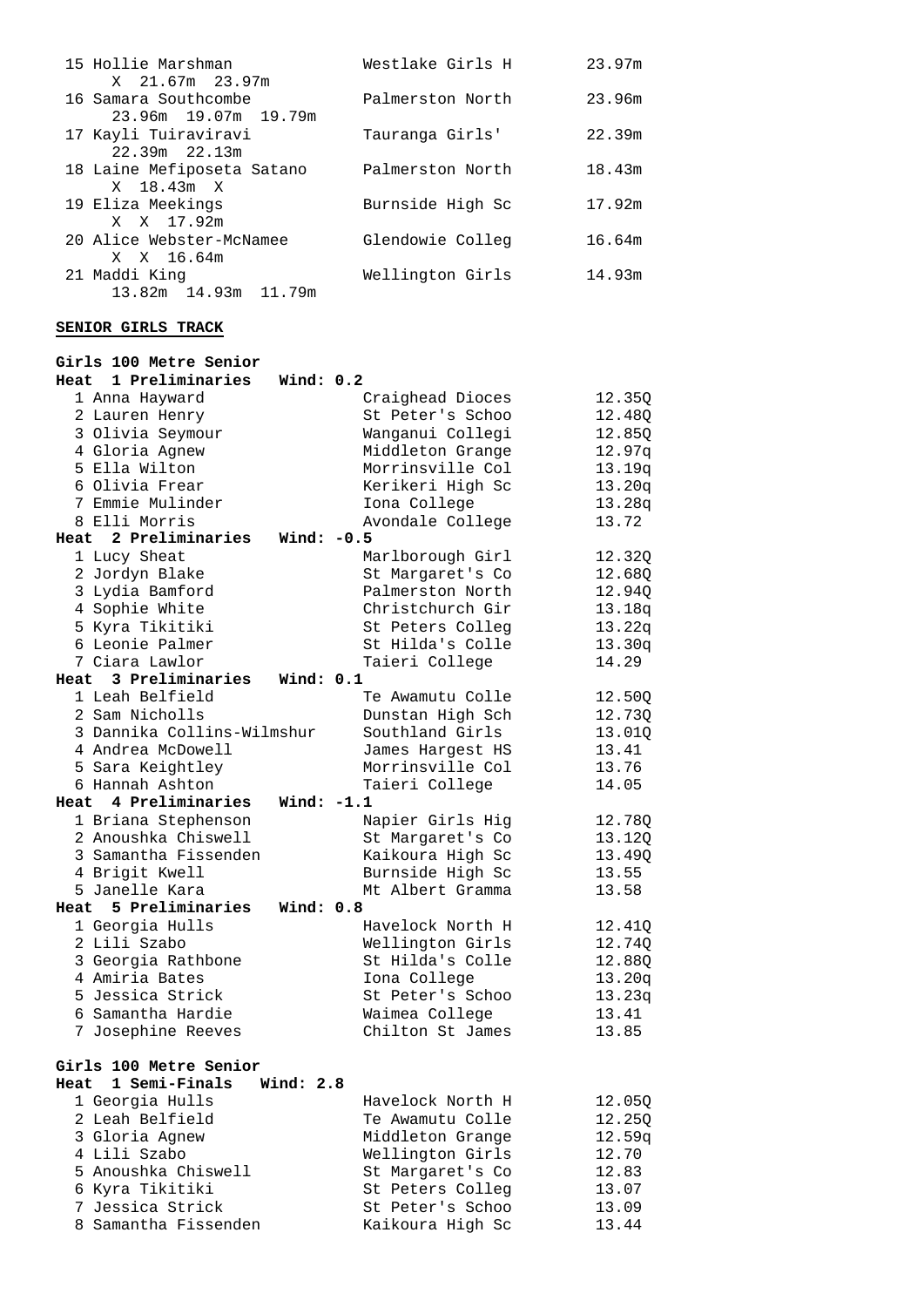| 2 Semi-Finals<br>Heat               | Wind: $2.7$                          |                  |
|-------------------------------------|--------------------------------------|------------------|
| 1 Anna Hayward                      | Craighead Dioces                     | 12.15Q           |
| 2 Briana Stephenson                 | Napier Girls Hig                     | 12.23Q           |
| 3 Sam Nicholls                      | Dunstan High Sch                     | 12.46q           |
| 4 Olivia Seymour                    | Wanganui Collegi                     | 12.69            |
| 5 Dannika Collins-Wilmshur          | Southland Girls                      | 12.84            |
| 6 Sophie White                      | Christchurch Gir                     | 12.98            |
| 7 Amiria Bates                      | Iona College                         | 13.02            |
| 8 Emmie Mulinder                    | Iona College                         | 13.03            |
| Heat 3 Semi-Finals                  | Wind: 2.6                            |                  |
| 1 Lucy Sheat                        | Marlborough Girl                     | 12.09Q           |
| 2 Jordyn Blake                      | St Margaret's Co                     | 12.40Q           |
| 3 Georgia Rathbone                  | St Hilda's Colle                     | 12.76            |
| 4 Lydia Bamford                     | Palmerston North                     | 12.85            |
| 5 Leonie Palmer                     | St Hilda's Colle                     | 13.04            |
| 6 Ella Wilton                       | Morrinsville Col                     | 13.08            |
| -- Olivia Frear                     | Kerikeri High Sc                     | Rule 162.5<br>DQ |
| -- Lauren Henry                     | St Peter's Schoo                     | Rule 162.5<br>DQ |
| Girls 100 Metre Senior              |                                      |                  |
| Finals<br>Wind: $1.6$               |                                      |                  |
| 1 Lucy Sheat                        |                                      | 11.59<br>Record  |
| 2 Georgia Hulls                     | Marlborough Girl<br>Havelock North H | 11.93            |
| 3 Anna Hayward                      | Craighead Dioces                     | 12.07            |
| 4 Briana Stephenson                 | Napier Girls Hig                     | 12.20            |
| 5 Leah Belfield                     | Te Awamutu Colle                     | 12.36            |
| 6 Jordyn Blake                      | St Margaret's Co                     | 12.52            |
| 7 Gloria Agnew                      | Middleton Grange                     | 12.54            |
| 8 Sam Nicholls                      | Dunstan High Sch                     | 12.60            |
|                                     |                                      |                  |
| Girls 200 Metre Senior              |                                      |                  |
| 1 Preliminaries<br>Heat             | Wind: 2.5                            |                  |
| 1 Leah Belfield                     | Te Awamutu Colle                     | 25.600           |
| 2 Camryn Smart                      | Motueka High Sch                     | 25.89q           |
| 3 Sophie White                      | Christchurch Gir                     | 25.94q           |
|                                     |                                      |                  |
|                                     |                                      |                  |
| 4 Anoushka Chiswell                 | St Margaret's Co                     | 26.49<br>26.64   |
| 5 Georgia Rathbone<br>6 Meila Eades | St Hilda's Colle                     | 27.06            |
| 7 Samantha Fissenden                | Bethlehem Colleg<br>Kaikoura High Sc | 27.55            |
| 8 Elli Morris                       |                                      | 28.12            |
| Heat 2 Preliminaries                | Avondale College<br>Wind: 2.5        |                  |
| 1 Lucy Sheat                        | Marlborough Girl                     | 23.88Q           |
| 2 Amy Robertson                     | Rangitoto Colleg                     | 25.76q           |
| 3 Zoe Taylor                        | Rutherford Colle                     | 26.07q           |
| 4 Zoe van Eekelen                   | Avonside Girls H                     | 26.11            |
| 5 Rebecca Joubert                   | Middleton Grange                     | 26.27            |
| 6 Katie-Lee Roper                   | Te Aroha College                     | 26.82            |
| 7 Lisa Mather                       | St Peter's Schoo                     | 27.25            |
| Heat 3 Preliminaries                | Wind: $3.7$                          |                  |
| 1 Anna Hayward                      | Craighead Dioces                     | 25.04Q           |
| 2 Kristen Clausen                   | Rangitoto Colleg                     | 25.51q           |
| 3 Gloria Agnew                      | Middleton Grange                     | 26.41            |
| 4 Olivia Allan                      | St Margaret's Co                     | 26.47            |
| 5 Kyra Tikitiki                     | St Peters Colleg                     | 26.57            |
| 6 Dannika Collins-Wilmshur          | Southland Girls                      | 26.81            |
| 7 Leonie Palmer                     | St Hilda's Colle                     | 26.93            |
|                                     |                                      |                  |
| Girls 200 Metre Senior              |                                      |                  |
| Wind: 3.3<br>Finals                 |                                      |                  |
| 1 Lucy Sheat                        | Marlborough Girl                     | 23.42            |
| 2 Anna Hayward                      | Craighead Dioces                     | 24.67            |
| 3 Leah Belfield                     | Te Awamutu Colle                     | 25.01            |
| 4 Kristen Clausen                   | Rangitoto Colleg                     | 25.12            |
| 5 Amy Robertson                     | Rangitoto Colleg                     | 25.77            |
| 6 Camryn Smart                      | Motueka High Sch                     | 26.13            |
| 7 Sophie White<br>8 Zoe Taylor      | Christchurch Gir<br>Rutherford Colle | 26.14<br>26.26   |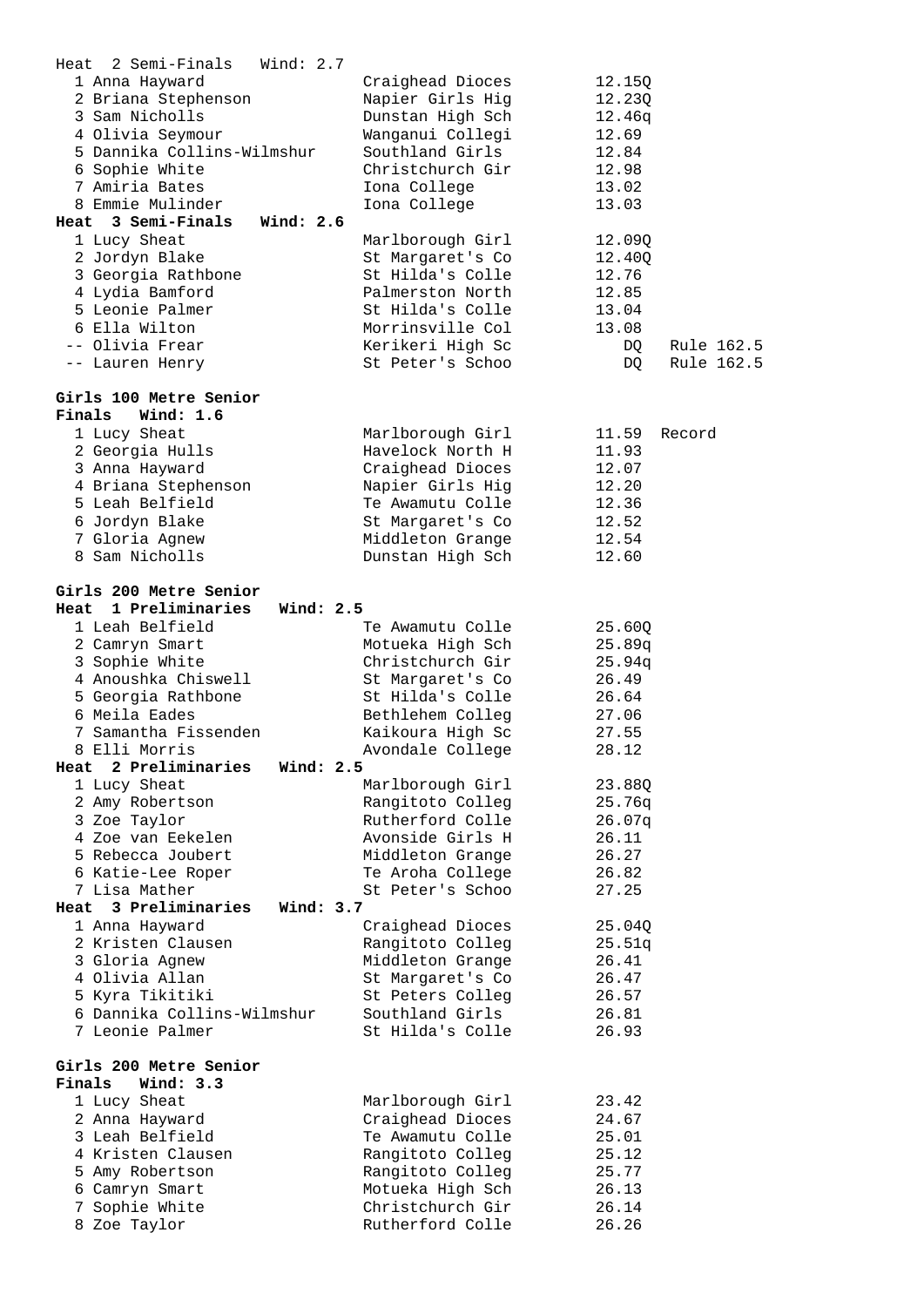| Girls 400 Metre Senior            |                  |                  |
|-----------------------------------|------------------|------------------|
| Heat 1 Preliminaries              |                  |                  |
| 1 Jordyn Blake                    | St Margaret's Co | 59.20Q           |
| 2 Pieta Hansen                    | St Andrews Colle | 60.21q           |
| 3 Rebecca Joubert                 | Middleton Grange | 61.35            |
| 4 Josephine Reeves                | Chilton St James | 65.24            |
| 5 Jordan Miller                   | Taieri College   | 65.38            |
| 6 Grace Cody                      | Wellington E     | 68.47            |
| -- Grace Wilson                   | Epsom Girls Gram | DQ<br>Rule 163.3 |
| Heat 2 Preliminaries              |                  |                  |
| 1 Georgia Hulls                   | Havelock North H | 57.69Q           |
| 2 Izzy Neal                       | Motueka High Sch | 59.15q           |
| 3 Abby Stewart                    | Wellington Girls | 59.37q           |
| 4 Brianna Cadwallader             | Mahurangi Colleg | 63.04            |
| 5 Grace Fissenden                 | Kaikoura High Sc | 64.66            |
| 6 Ella Bradley                    | St Peter's Schoo | 64.84            |
| Heat 3 Preliminaries              |                  |                  |
| 1 Samantha Hardie                 | Waimea College   | 59.40Q           |
| 2 Grace Godfrey                   | Wanganui Collegi | 60.00q           |
| 3 Ellie Duncan                    | Columba College  | 61.01q           |
| 4 Laura MacCulloch                | Mt Aspiring Coll | 61.05            |
| 5 Emma Leaming                    | Diocesan School  | 63.68            |
| 6 Olivia Bryce                    | St Peter's Schoo | 68.28            |
|                                   |                  |                  |
| Girls 400 Metre Senior            |                  |                  |
| Finals                            |                  |                  |
| 1 Izzy Neal                       | Motueka High Sch | 57.93            |
| 2 Samantha Hardie                 | Waimea College   | 58.05            |
| 3 Pieta Hansen                    | St Andrews Colle | 58.05            |
| 4 Jordyn Blake                    | St Margaret's Co | 58.13            |
| 5 Abby Stewart                    | Wellington Girls | 58.62            |
| 6 Ellie Duncan                    | Columba College  | 59.77            |
|                                   |                  |                  |
|                                   |                  |                  |
|                                   |                  |                  |
| Girls 800 Metre Senior            |                  |                  |
| Heat 1 Preliminaries              |                  |                  |
| 1 Tessa Hunt                      | Wellington E     | 2:17.48Q         |
| 2 Sophie Atkinson                 | Glendowie Colleg | 2:18.18Q         |
| 3 Harriet Bush                    | St Margaret's Co | 2:18.25Q         |
| 4 Sophie Glover                   | Rangiora High Sc | 2:18.53q         |
| 5 Chantal MacDonald               | Marian College   | 2:20.23q         |
| 6 Abbie Mortimer                  | Tauranga Girls'  | 2:26.30          |
| 7 Ella Bradley                    | St Peter's Schoo | 2:34.92          |
| Heat 2 Preliminaries              |                  |                  |
| 1 Lily Trotter                    | Christchurch Gir | 2:18.44Q         |
| 2 Kirstie Rae                     | Wellington E     | 2:19.54Q         |
| 3 Isobel Hegan                    | Wellington Girls | 2:20.21Q         |
| 4 Georgia Stroud                  | Villa Maria Coll | 2:22.87          |
| 5 Georgia Clode                   | Baradene College | 2:24.34          |
| 6 Mya Graham                      | St Andrews Colle | 2:30.16          |
| 7 Abby Theobald                   | St Margaret's Co | 2:39.79          |
|                                   |                  |                  |
| Girls 800 Metre Senior            |                  |                  |
| Finals                            |                  |                  |
| 1 Tessa Hunt                      | Wellington E     | 2:13.08          |
| 2 Lily Trotter                    | Christchurch Gir | 2:13.66          |
| 3 Sophie Atkinson                 | Glendowie Colleg | 2:15.51          |
| 4 Harriet Bush                    | St Margaret's Co | 2:16.50          |
| 5 Kirstie Rae                     | Wellington E     | 2:17.26          |
| 6 Isobel Hegan                    | Wellington Girls | 2:17.70          |
| 7 Sophie Glover                   | Rangiora High Sc | 2:18.01          |
| 8 Chantal MacDonald               | Marian College   | 2:19.46          |
|                                   |                  |                  |
| Girls 1500 Metre Senior           |                  |                  |
| Heat 1 Preliminaries              |                  |                  |
| 1 Aimee Ferguson<br>2 Eva Pringle | Rototuna Jun     | 4:48.53Q         |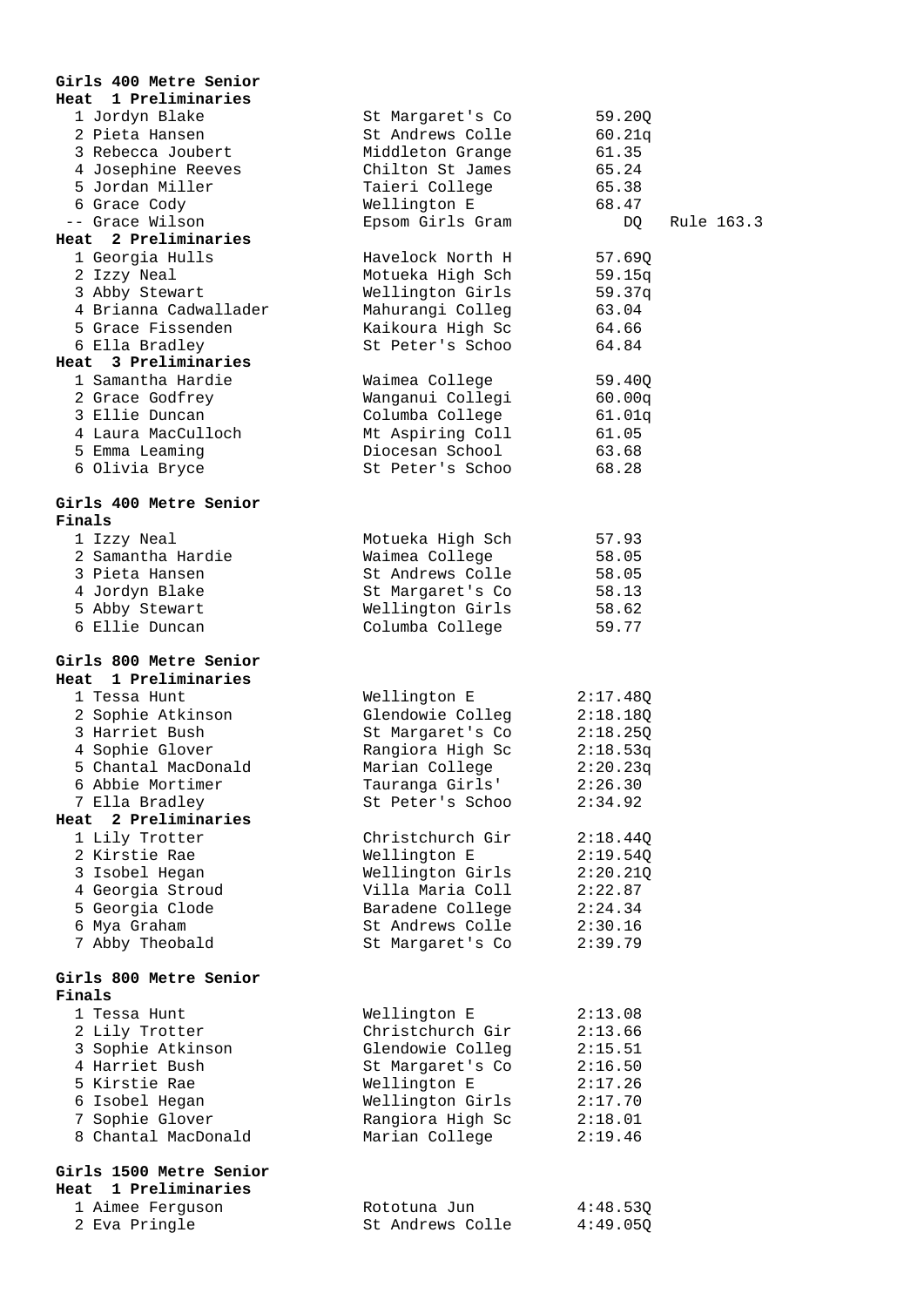|        | 3 Kirstie Rae                          | Wellington E                         | 4:49.54Q             |            |
|--------|----------------------------------------|--------------------------------------|----------------------|------------|
|        | 4 Catrin Dawson                        | Epsom Girls Gram                     | 4:50.75Q             |            |
|        | 5 Lucy Rowe                            | Mahurangi Colleg                     | 4:51.60Q             |            |
|        | 6 Sophie Glover                        | Rangiora High Sc                     | 4:51.62q             |            |
|        | 7 Krystal Clark                        | Macleans College                     | 4:57.26q             |            |
|        | 8 Jessie Fahey                         | Marian College                       | 5:01.18q             |            |
|        | 9 Michaela Walker                      | Kapiti College                       | 5:04.77              |            |
|        | 10 Hester Donders                      | Christchurch Gir                     | 5:16.45              |            |
|        | Heat 2 Preliminaries                   |                                      |                      |            |
|        | 1 Hannah Knighton                      | Waikato Diocesan                     | 4:50.68Q             |            |
|        | 2 Tamara Reeves                        | Riccarton High S                     | 4:55.23Q             |            |
|        | 3 Tessa Hunt<br>4 Georgia Shinn        | Wellington E                         | 4:57.74Q             |            |
|        | 5 Harriet Bush                         | Darfield High Sc                     | 5:00.31Q             |            |
|        | 6 Lahana Reeves                        | St Margaret's Co<br>Riccarton High S | 5:01.140<br>5:03.20q |            |
|        | 7 Mya Graham                           | St Andrews Colle                     | 5:03.97              |            |
|        | 8 Abbie Mortimer                       | Tauranga Girls'                      | 5:05.94              |            |
|        | 9 Meg Fahey                            | Marian College                       | 5:42.24              |            |
|        |                                        |                                      |                      |            |
| Finals | Girls 1500 Metre Senior                |                                      |                      |            |
|        | 1 Tessa Hunt                           | Wellington E                         | 4:40.67              |            |
|        | 2 Aimee Ferguson                       | Rototuna Jun                         | 4:41.28              |            |
|        | 3 Kirstie Rae                          | Wellington E                         | 4:44.00              |            |
|        | 4 Eva Pringle                          | St Andrews Colle                     | 4:45.24              |            |
|        | 5 Tamara Reeves                        | Riccarton High S                     | 4:48.41              |            |
|        | 6 Lucy Rowe                            | Mahurangi Colleg                     | 4:50.57              |            |
|        | 7 Krystal Clark                        | Macleans College                     | 4:51.13              |            |
|        | 8 Hannah Knighton<br>9 Catrin Dawson   | Waikato Diocesan                     | 4:51.13              |            |
|        | 10 Harriet Bush                        | Epsom Girls Gram<br>St Margaret's Co | 4:57.70<br>5:01.81   |            |
|        | 11 Georgia Shinn                       | Darfield High Sc                     | 5:02.02              |            |
|        | 12 Jessie Fahey                        | Marian College                       | 5:02.45              |            |
|        | 13 Sophie Glover                       | Rangiora High Sc                     | 5:03.06              |            |
|        | 14 Lahana Reeves                       | Riccarton High S                     | 5:14.70              |            |
|        | Girls 3000 Metre Senior                |                                      |                      |            |
|        | 1 Liliana Braun                        | Cashmere High Sc                     | 10:01.49             |            |
|        | 2 Aimee Ferguson                       | Rototuna Jun                         | 10:03.15             |            |
|        | 3 Hannah O'Connor                      | Sacred Heart Gir                     | 10:12.80             |            |
|        | 4 Samantha Burke                       | Mt Aspiring Coll                     | 10:14.68             |            |
|        | 5 Tessa Webb                           | Fielding High Sc                     | 10:22.06             |            |
|        | 6 Navajo Prentice                      | Villa Maria Coll                     | 10:22.44             |            |
|        | 7 Amelia Persson                       | St Margaret's Co                     | 10:25.72             |            |
|        | 8 Grace Ritchie                        | Waikato Diocesan                     | 10:32.97             |            |
|        | 9 Sarah Lambert                        | Wanganui Collegi                     | 10:46.59             |            |
|        | 10 Michaela Walker                     | Kapiti College<br>Darfield High Sc   | 10:49.77             |            |
|        | 11 Georgia Shinn<br>12 Hannah Houghton | Mt Albert Gramma                     | 10:52.08<br>10:52.88 |            |
|        | 13 Lahana Reeves                       | Riccarton High S                     | 10:53.94             |            |
|        | 14 Kaitlin Blackwood                   | Trident High                         | 11:00.65             |            |
|        | 15 Louise Daly                         | Marian College                       | 11:39.25             |            |
|        | 16 Aimee Mackenzie                     | Howick College                       | 12:08.21             |            |
|        | 17 Meg Fahey                           | Marian College                       | 12:16.58             |            |
|        | 18 Jenna Tidswell                      | Havelock North H                     | 12:19.89             |            |
|        | 19 Hanna Wrigley                       | Hastings Girls H                     | 13:50.77             |            |
|        | Girls 100 Metre Hurdles 762 Senior     |                                      |                      |            |
| Heat   | 1 Preliminaries<br>Wind: $0.2$         |                                      |                      |            |
|        | 1 Alessandra Macdonald                 | Fairfield Colleg                     | 14.61Q               |            |
|        | 2 Tegan Duffy                          | Villa Maria Coll                     | 15.05Q               |            |
|        | 3 Hayley Marx                          | Pukekohe High Sc                     | 15.70q               |            |
|        | 4 Sophie Redmayne<br>-- Kayla Goodwin  | Wanganui Collegi<br>Sacred Heart Gir | 16.61<br>FS          | Rule 162.5 |
|        | Heat 2 Preliminaries<br>Wind: 0.4      |                                      |                      |            |
|        | 1 Amy Robertson                        | Rangitoto Colleg                     | 14.60Q               |            |
|        | 2 Brigid Corson                        | Kavanagh College                     | 15.34Q               |            |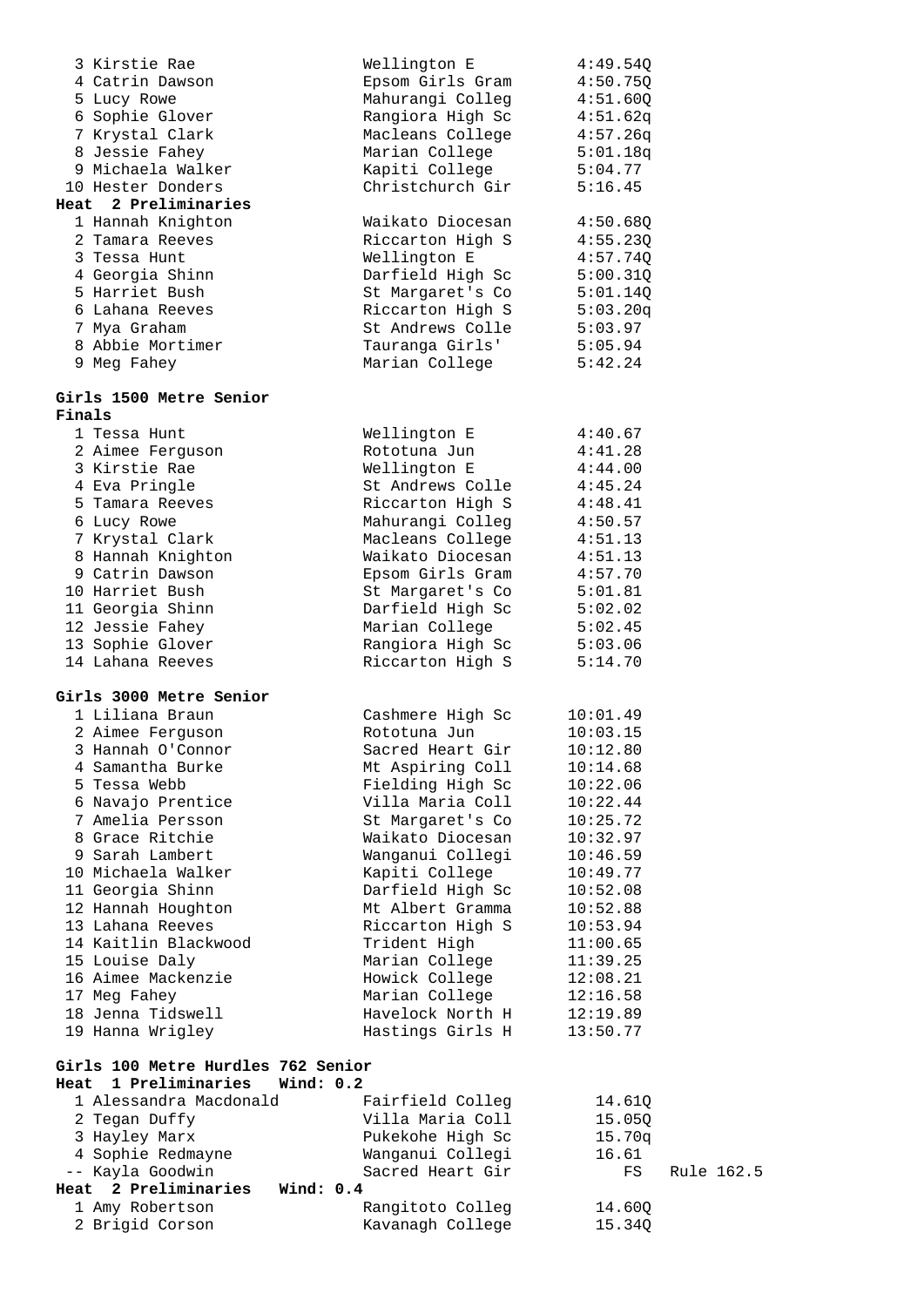| 3 Anastassia Naylor                      | Christchurch Gir | 16.62   |
|------------------------------------------|------------------|---------|
| 4 Alexandria Maples                      | Wanganui Collegi | 16.67   |
| 5 Charlotte Mangos                       | Bethlehem Colleg | 17.20   |
| 6 Emma Hjorth                            | Macleans College | 17.51   |
| Heat 3 Preliminaries<br>Wind: $0.3$      |                  |         |
| 1 Cara Lonergan                          | Rangitoto Colleg | 14.80Q  |
| 2 Zoe Taylor                             | Rutherford Colle | 15.58Q  |
| 3 Victoria Wells                         | St Margaret's Co | 16.07q  |
| 4 Sarah Humphries                        | Southland Girls  | 16.83   |
|                                          |                  |         |
| 5 Emmie Mulinder                         | Iona College     | 17.32   |
| 6 Kate Tylee                             | Wanganui Collegi | 18.14   |
| Girls 100 Metre Hurdles 762 Senior       |                  |         |
| Finals<br>Wind: -0.5                     |                  |         |
| 1 Cara Lonergan                          | Rangitoto Colleg | 14.73   |
| 2 Alessandra Macdonald                   | Fairfield Colleg | 15.03   |
| 3 Tegan Duffy                            | Villa Maria Coll | 15.04   |
| 4 Brigid Corson                          | Kavanagh College | 15.32   |
| 5 Zoe Taylor                             | Rutherford Colle | 15.58   |
| 6 Victoria Wells                         | St Margaret's Co | 15.59   |
| 7 Hayley Marx                            | Pukekohe High Sc | 15.62   |
| -- Amy Robertson                         | Rangitoto Colleg | DNF     |
|                                          |                  |         |
| Girls 300 Metre Hurdles 762 Senior       |                  |         |
| Heat 1 Preliminaries                     |                  |         |
| 1 Tegan Duffy                            | Villa Maria Coll | 45.79Q  |
| 2 Lili Szabo                             | Wellington Girls | 46.89Q  |
| 3 Hayley Marx                            | Pukekohe High Sc | 47.92   |
| 4 Grace Fissenden                        | Kaikoura High Sc | 49.18   |
| 5 Tara Keenan                            | St Margaret's Co | 49.41   |
| 6 Emma Hjorth                            | Macleans College | 53.05   |
| Heat 2 Preliminaries                     |                  |         |
| 1 Ruby Hansen                            | Woodford House   | 45.51Q  |
| 2 Ellie Duncan                           | Columba College  | 46.71Q  |
| 3 Olivia Allan                           | St Margaret's Co | 47.47q  |
| 4 Olivia Burnham                         | Villa Maria Coll | 49.11   |
| 5 Suzie Morrow                           | Dunstan High Sch | 50.65   |
| 6 Petra Gough                            | Aquinas College  | 51.20   |
| Heat 3 Preliminaries                     |                  |         |
|                                          | Fairfield Colleq |         |
| 1 Alessandra Macdonald                   |                  | 46.170  |
| 2 Sophie Redmayne                        | Wanganui Collegi | 46.96Q  |
| 3 Zoe Taylor                             | Rutherford Colle | 47.72q  |
| 4 Victoria Wells                         | St Margaret's Co | 49.04   |
| 5 Victoria Green                         | Newlands College | 49.09   |
| 6 Charlotte Mangos                       | Bethlehem Colleg | 50.05   |
| Girls 300 Metre Hurdles 762 Senior       |                  |         |
| Finals                                   |                  |         |
| 1 Ruby Hansen                            | Woodford House   | 44.39   |
| 2 Alessandra Macdonald                   | Fairfield Colleg | 44.73   |
| 3 Tegan Duffy                            | Villa Maria Coll | 45.83   |
| 4 Ellie Duncan                           | Columba College  | 46.61   |
| 5 Sophie Redmayne                        | Wanganui Collegi | 46.63   |
| 6 Lili Szabo                             | Wellington Girls | 47.06   |
| 7 Olivia Allan                           |                  |         |
|                                          | St Margaret's Co | 47.41   |
| 8 Zoe Taylor                             | Rutherford Colle | 50.99   |
| Girls 2000 Metre Steeplechase 762 Senior |                  |         |
| 1 Liliana Braun                          | Cashmere High Sc | 6:59.55 |
| 2 Tessa Webb                             | Fielding High Sc | 7:11.00 |
| 3 Navajo Prentice                        | Villa Maria Coll | 7:18.28 |
| 4 Ginny Gibbs                            | Woodford House   | 7:19.33 |
| 5 Kaitlin Blackwood                      | Trident High     | 7:37.99 |
|                                          |                  |         |
| 6 Caitlyn Alabaster                      | Wanganui Collegi | 8:05.27 |
| 7 Louise Daly                            | Marian College   | 8:22.66 |
| 8 Briana Miller                          | Southland Girls  | 8:53.74 |
|                                          |                  |         |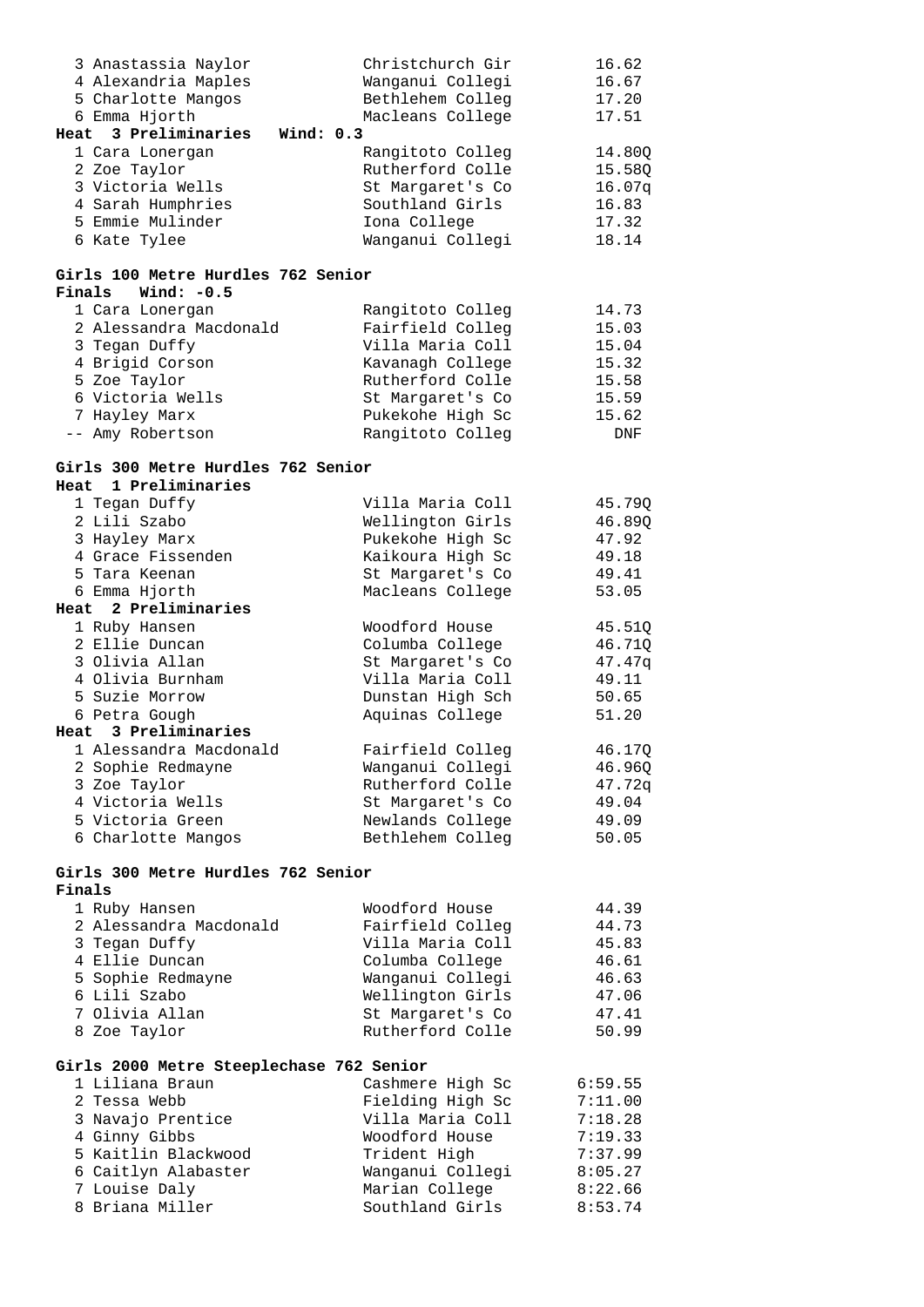#### **Girls 4x100 Metre Relay Senior Heat 1 Preliminaries**

 1 Wanganui Collegiate 'A' 50.04Q 1) Alexandria Maples 2) Jordan Hume 3) Olivia Seymour 4) Grace Godfrey 2 Havelock North High School 'A' 50.20Q 1) Jess Tucker 2) Georgia Paterson 3) Sophia Peterson (4) Georgia Hulls 3 St Margaret's College 'A' 50.51q 1) Anoushka Chiswell 2) Victoria Wells 3) Tara Keenan (3) 4) Jordyn Blake 4 Southland Girls High School 'A' 51.77q 1) Charlotte Hopcroft 2) Anna Skerrett 3) Dannika Collins-Wilmshurst 4) Emma McColl 5 Taieri College 'A' 52.96 1) Ciara Lawlor 2) Tara McNally 3) Jordan Miller (4) Hannah Ashton -- Christchurch Girls High School 'A' DQ Rule 170.7<br>1) Amabelle Voice-Powell 2) Sophie White 1) Amabelle Voice-Powell<br>3) Emily Shaw **Heat 2 Preliminaries**  1 Dunstan High School 'A' 50.16Q<br>1) Tegan Chapman 2) Celia Ward 1) Tegan Chapman<br>3) Sam Nicholls 2 St Hilda's Collegiate 'A' 50.640 1) Mikayla Thorn 2) Georgia Rathbone<br>3) Leonie Palmer 2014 (2015) 4) Sarah Langsbury 3 St Andrews College 'A' 50.90q<br>1) Louisa Collerton 2) Tapenisa Havea 1) Louisa Collerton (2) Tapenisa Haven<br>3) Brianna Fidow (2) Pieta Hansen 3) Brianna Fidow 4 Napier Girls High School 'A' 51.26q 1) Libby Girvan 2) Brianna Lee 3) Nina Boesch 4) Briana Stephenson -- St Peter's School Camb 'A' DNF 1) Jessica Strick 2) Lauren Henry 3) Olivia Bryce 4) Lisa Mather

### **Girls 4x100 Metre Relay Senior Finals**

 1 Dunstan High School 'A' 50.17 1) Tegan Chapman 2) Celia Ward 3) Sam Nicholls (4) Suzie Morrow 2 Wanganui Collegiate 'A' 50.21 1) Alexandria Maples 2) Jordan Hume 3) Olivia Seymour 4) Sophie Redmayne 3 St Hilda's Collegiate 'A' 50.52<br>1) Mikayla Thorn 2) Georgia Rathbone 1) Mikayla Thorn 2) Georgia Rathbone<br>
3) Leonie Palmer 20 (4) Sarah Langsbury 4 St Margaret's College 'A' 50.75 1) Anoushka Chiswell 2) Victoria Wells 3) Tara Keenan 1988 (4) Jordyn Blake 5 St Andrews College 'A' 50.99 1) Louisa Collerton 2) Tapenisa Havea 3) Brianna Fidow 4) Pieta Hansen 6 Napier Girls High School 'A' 51.62 1) Libby Girvan 2) Brianna Lee 3) Nina Boesch 4) Briana Stephenson 7 Southland Girls High School 'A' 51.70 1) Charlotte Hopcroft 2) Anna Skerrett 3) Dannika Collins-Wilmshurst 4) Emma McColl 8 Havelock North High School 'A' 51.87 1) Jess Tucker 2) Georgia Paterson 3) Sophia Peterson 4) Laura Johnson

### **Girls 4x400 Metre Relay Senior Section 1**

1 Mahurangi College 'A' 4:15.83

4) Anastassia Naylor 4) Suzie Morrow 4) Sarah Langsbury

4) Sarah Langsbury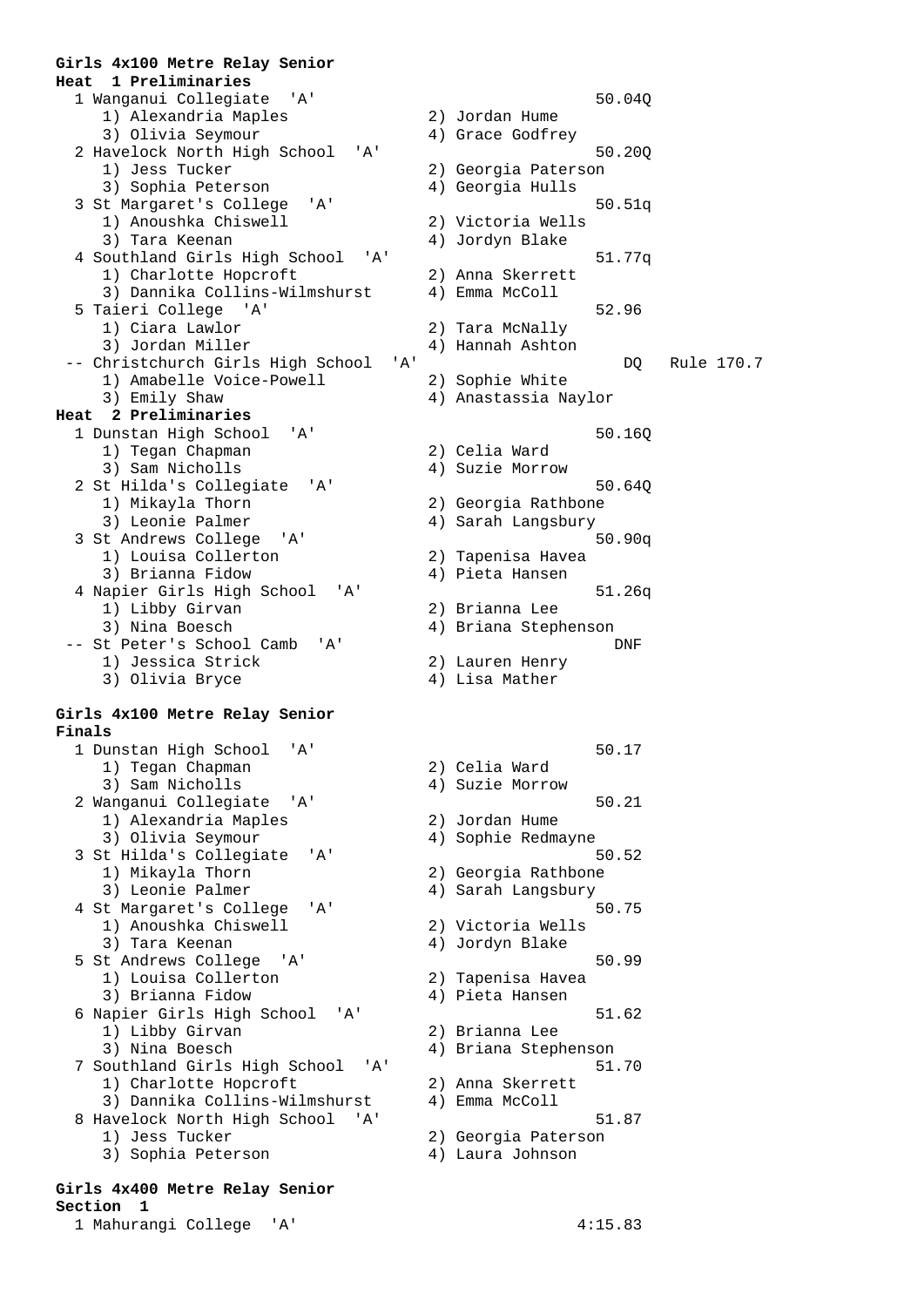1) Lucy Rowe 2) Brianna Cadwallader 3) Kate Rowe 4) Alice Williams 2 Wanganui Collegiate 'B' 4:23.54 1) Olivia Seymour 2) Jane Lennox 3) Caitlyn Alabaster (4) Kate Tylee 3 Macleans College 'A' 4:27.32 1) Emma Hjorth 2) Maddi Hohneck 3) Caitlin Harley (4) Krystal Clark 4) Specific Mariety<br>4 St Margaret's College 'B' 4:28.52 1) Francesca Williamson 2) Abby Theobald 3) Amelia Persson (4) Tara Keenan 5 New Plymouth Girls High School 'A' 4:39.58 1) Lucy Elliott 2) Lilah Gilgenberg 3) Dana Phelan (4) Maya Irving **Section 2**  1 Wellington Girls College 'A' 4:04.44<br>1) Abby Stewart 2) Lucy Hegan 1) Abby Stewart 3) Lili Szabo 4) Isobel Hegan 2 Villa Maria College 'A' 4:<br>1) Tegan Duffy (2) Kate Davies 1) Tegan Duffy 2) Kate Davies 3) Georgia Stroud 4) Olivia Burnham 3 St Margaret's College 'A' 4:07.41<br>1) Olivia Allan 2) Victoria Wells 1) Olivia Allan<br>3) Harriet Bush 4) Jordyn Blake 4 Christchurch Girls High School 'A' 4:08.58<br>1) Sophie White 2) Hester Donders 1) Sophie White 2) Hester Donders<br>3) Rosie Trotter 2014 1 Lily Trotter 4) Lily Trotter 5 St Andrews College 'A' 4:11.08<br>1) Pieta Hansen 2) Mya Graham 1) Pieta Hansen 2) Mya Graham 3) Tapenisa Havea 4) Neve Moulai 6 Napier Girls High School 'A' 4:11.44 1) Briana Stephenson 2) Nina Boesch<br>3) Libby Girvan 2 (4) Brianna Lee 3) Libby Girvan 4) Brianna Lee 7 Wanganui Collegiate 'A' 4:16.92 1) Sophie Redmayne 2) Jordan Hume 1) Sophie Redmayne<br>3) Alexandria Maples (2) Sarah Lambert<br>3) Alexandria Maples (4) Sarah Lambert

#### **Girls 4x400 Metre Relay Senior Final 3 placings**

| 1 Wellington Girls College 'A'   | 4:04.44           |
|----------------------------------|-------------------|
| 1) Abby Stewart                  | 2) Lucy Hegan     |
| 3) Lili Szabo                    | 4) Isobel Hegan   |
| 2 Villa Maria College<br>' A '   | 4:04.96           |
| 1) Tegan Duffy                   | 2) Kate Davies    |
| 3) Georgia Stroud                | 4) Olivia Burnham |
| 3 St Margaret's College<br>' A ' | 4:07.41           |
| 1) Olivia Allan                  | 2) Victoria Wells |
| 3) Harriet Bush                  | 4) Jordyn Blake   |
|                                  |                   |

### **SENIOR GIRLS FIELD**

### **Girls High Jump Senior**

| 1 Josephine Reeves                            | Chilton St James | 1.71m |
|-----------------------------------------------|------------------|-------|
| 1.55 1.60 1.63 1.66 1.71 1.77                 |                  |       |
| XXO<br>$\Omega$<br>$\Omega$<br>$\Omega$<br>O. | XXX              |       |
| 2 Lea Muetzel                                 | Freyberg High Sc | 1.63m |
| 1.50 1.55 1.60 1.63 1.66                      |                  |       |
| XO.<br>O XXO<br>XO.<br>XXX                    |                  |       |
| 3 Ranae Savill                                | Freyberg High Sc | 1.63m |
| 1.50 1.55 1.60 1.63 1.66                      |                  |       |
| XXO XXO<br>XO<br>XXX<br>O                     |                  |       |
| 4 Elena Chetland de Vries                     | James Hargest HS | 1.60m |
| 1.50 1.55 1.60 1.63                           |                  |       |
| XO XXX<br>$\Omega$<br>XO.                     |                  |       |
| 5 Anastassia Naylor                           | Christchurch Gir | 1.55m |
| 1.55 1.60                                     |                  |       |
| XXX<br>O                                      |                  |       |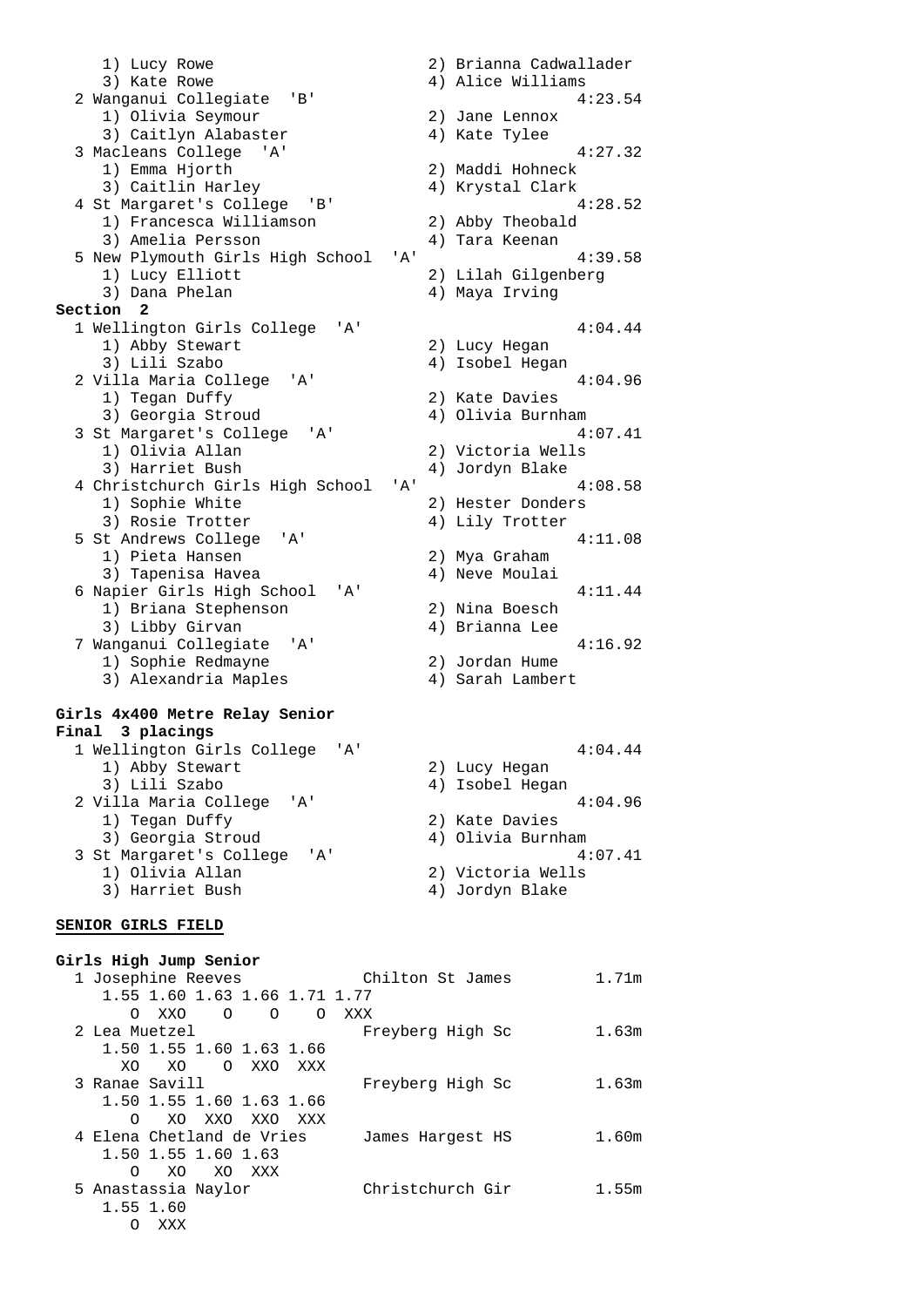| 5 Cara Lonergan<br>1.50 1.55 1.60                                                             | Rangitoto Colleg                                        | 1.55m             |              |
|-----------------------------------------------------------------------------------------------|---------------------------------------------------------|-------------------|--------------|
| $O$ $O$ $XXX$<br>5 Jamie McAuslan<br>1.50 1.55 1.60                                           | Columba College 1.55m                                   |                   |              |
| O O XXX<br>8 Gabrielle Leech<br>1.45 1.50 1.55 1.60                                           | Baradene College 1.55m                                  |                   |              |
| O O XXO XXX<br>9 Danielle Print<br>1.50 1.55                                                  | Westlake Girls H                                        | 1.50 <sub>m</sub> |              |
| O XXX<br>9 Maddy Tims<br>1.45 1.50 1.55                                                       | St Paul's Colleg                                        | 1.50 <sub>m</sub> |              |
| O O XXX<br>11 Grace Fissenden<br>1.45 1.50 1.55                                               | Kaikoura High Sc                                        | 1.50 <sub>m</sub> |              |
| O XO XXX<br>11 Katie-Lee Roper<br>1.50 1.55                                                   | Te Aroha College                                        | 1.50m             |              |
| XO XXX<br>11 Hayley Marx<br>1.45 1.50 1.55<br>O XO XXX                                        | Pukekohe High Sc                                        | 1.50 <sub>m</sub> |              |
| 14 Alexandria Maples<br>1.45 1.50<br>O XXX                                                    | Wanganui Collegi                                        | 1.45m             |              |
| 15 Hannah Ashton<br>1.45 1.50<br>XO XXX                                                       | Taieri College                                          | 1.45m             |              |
| Girls Pole Vault Senior                                                                       |                                                         |                   |              |
| 1 Olivia McTaggart Correspondence S<br>3.90 4.00 4.10 4.20 4.30 4.40<br>– XO OXXX<br>$O$ 0    |                                                         |                   | 4.30m Record |
| 3.70 3.80 3.90 4.00 4.10 4.20<br>– XXO XXO – XXX<br>XXO                                       | 2 Imogen Ayris                         Takapuna Grammar | 4.00m             |              |
| 3 Kazaya Vos<br>3.00 3.10 3.20 3.30 3.40<br>OXX<br>$\overline{O}$<br>O XO XXX                 | Rangitoto Colleg 3.30m                                  |                   |              |
| 4 Elizabeth Timings<br>2.65 2.80 2.90 3.00 3.10 3.20<br>0 0 0 0 XO XXX                        | Carmel College                                          | 3.10m             |              |
| 5 Georgia Rathbone<br>2.50 2.65 2.80 2.90 3.00 3.10<br>O XXO XO<br>$\Omega$<br>$\overline{O}$ | St Hilda's Colle<br>XXX                                 | 3.00 <sub>m</sub> |              |
| 6 Samantha van den Hurk<br>2.65 2.80 2.90 3.00<br>XXO O O XXX                                 | Diocesan School                                         | 2.90 <sub>m</sub> |              |
| 6 Petra Gough<br>2.65 2.80 2.90 3.00<br>O XXO O XXX                                           | Aquinas College                                         | 2.90m             |              |
| 8 Lexi Richards<br>2.65 2.80 2.90                                                             | Lincoln High Sch                                        | 2.80m             |              |
| $\circ$<br>O XXX<br>9 Erin Kelly<br>2.35 2.50 2.65                                            | Havelock North H                                        | 2.50m             |              |
| XO XO XXX<br>10 Zoe Baker<br>2.50 2.65<br>XXO XXX                                             | Havelock North H                                        | 2.50 <sub>m</sub> |              |
|                                                                                               |                                                         |                   |              |
| Girls Long Jump Senior<br>1 Tegan Duffy<br>5.73m(2.5) X<br>Χ                                  | Villa Maria Coll<br>$5.32m(-2.3) X(-2.8)$               | 5.73m             | 2.5          |
| 2 Jamie Speer                                                                                 | Massey High Scho                                        | $5.56m - 2.3$     |              |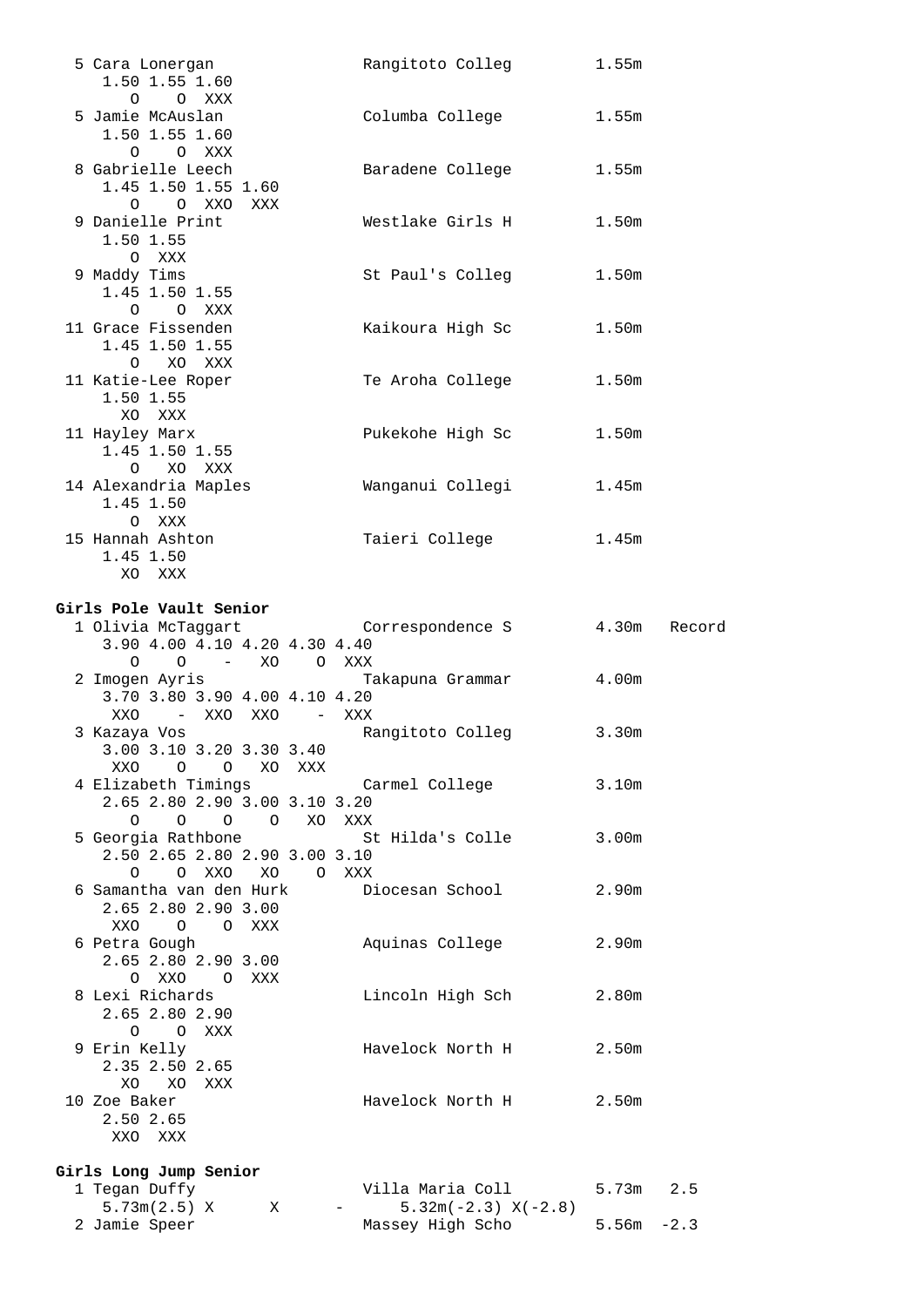| $5.07m(-1.3)$ $5.10m(-1.2)$ $5.20m(-2.2)$ $5.24m(-2.7)$ $4.23m(-2.4)$ $5.56m(-2.3)$                                       |               |        |
|---------------------------------------------------------------------------------------------------------------------------|---------------|--------|
| 3 Lauren Henry St Peter's Schoo 5.53m -4.2<br>5.03m(-0.7) 5.27m(-0.5) 5.19m(-2.5) 5.49m(-2.2) 5.53m(-4.2) 5.34m(-2.5)     |               |        |
|                                                                                                                           |               |        |
| 4 Briana Stephenson Mapier Girls Hig 5.45m -1.7<br>5.41m(+0.0) 5.18m(2.1) 4.96m(-2.6) 5.09m(-2.2) 5.45m(-1.7) 5.33m(-1.0) |               |        |
|                                                                                                                           |               |        |
| Sacred Heart Gir 5.41m -0.7<br>5 Kayla Goodwin                                                                            |               |        |
| $5.32m(0.5)$ $X(1.5)$ $5.41m(-0.7)$ $4.89m(-2.5)$ $5.31m(-1.7)$ $5.23m(-1.5)$                                             |               |        |
| 6 Lisa Putt 6 St Kentigern Col 5.37m 2.4                                                                                  |               |        |
| $5.37m(2.4)$ $5.24m(2.0)$ $5.24m(-0.5)$ $X(-3.8)$ $4.95m(-2.2)$ $5.36m(-3.1)$                                             |               |        |
| 7 Ellie Hurley-Langton Mawera High Scho 5.15m -1.0                                                                        |               |        |
| $5.06m(-0.7) 5.15m(-1.0) X$ X $5.07m(-1.7)$<br>X                                                                          |               |        |
|                                                                                                                           |               |        |
| Middleton Grange 5.10m -0.4<br>8 Gloria Agnew                                                                             |               |        |
| $5.10\text{m}(-0.4)$ $4.83\text{m}(-3.2)$ $4.89\text{m}(-3.3)$ $4.76\text{m}(-3.7)$ $4.67\text{m}(-1.9)$<br>X             |               |        |
| St Hilda's Colle 5.03m -1.6<br>9 Leonie Palmer                                                                            |               |        |
| $4.97m(0.2) 5.00m(1.7) 5.03m(-1.6)$                                                                                       |               |        |
| 10 Tara Keenan Manuel St Margaret's Co 4.99m                                                                              |               | 1.9    |
| 4.99m(1.9) X(1.2) 4.40m(0.6)                                                                                              |               |        |
| Kavanagh College 1.98m<br>11 Brigid Corson                                                                                |               | 0.9    |
| $4.85m(-0.1)$ $4.96m(-0.3)$ $4.98m(0.9)$                                                                                  |               |        |
| 12 Bridgette Petrie Contract Sacred Heart 4.98m                                                                           |               | 1.1    |
| $X = 4.98m(1.1) 4.95m(1.0)$                                                                                               |               |        |
| 13 Amabelle Voice-Powell Christchurch Gir 4.96m                                                                           |               | 1.5    |
| $4.96m(1.5)$ $4.03m(-0.3)$ $4.77m(-0.8)$                                                                                  |               |        |
| 14 Olivia Morgan Mawera High Schong 4.94m                                                                                 |               | 1.2    |
| $4.90m(2.6)$ $4.94m(1.2)$ $X(1.7)$                                                                                        |               |        |
| 15 Charlotte Hopcroft Southland Girls 4.91m 0.1                                                                           |               |        |
| $4.64m(0.6)$ $4.91m(0.1)$ $4.57m(1.3)$                                                                                    |               |        |
| 16 Hayley Marx <b>Exercise 2 Exercise Pukekohe High Sc</b> 4.87m +0.0                                                     |               |        |
| $4.64m(-0.1)$ $4.87m(+0.0)$ $4.61m(-3.1)$                                                                                 |               |        |
| Avondale College 4.83m 1.0<br>17 Elli Morris                                                                              |               |        |
| $4.45m(-1.9)$ $4.83m(1.0)$ $4.43m(-2.2)$                                                                                  |               |        |
| Kerikeri High Sc $4.79m$<br>18 Olivia Frear                                                                               |               | $-1.5$ |
| $X = 4.36m(2.6) 4.79m(-1.5)$                                                                                              |               |        |
| 19 Brianna Cadwallader Mahurangi Colleg 4.76m                                                                             |               | 0.6    |
| $4.76m(0.6) X(-1.9) 3.16m(-3.2)$                                                                                          |               |        |
| Palmerston North 4.74m<br>20 Lydia Bamford                                                                                |               | 0.3    |
| $4.63m(-1.5)$ $4.74m(0.3)$ $4.58m(-1.3)$                                                                                  |               |        |
| 21 Mikayla Thorn<br>St Hilda's Colle 4.70m                                                                                |               | 1.3    |
| $4.33m(+0.0)$ $4.70m(1.3)$ $4.48m(-1.2)$                                                                                  |               |        |
| 22 Lexi Richards (a) Lincoln High Sch (4.68m)                                                                             |               | 0.5    |
| $4.68m(0.5) X$ $4.53m(-3.3)$                                                                                              |               |        |
| 23 Camryn Smart Motueka High Sch <a> 1.66m</a>                                                                            |               | 1.9    |
| X 4.66m(1.9) X                                                                                                            |               |        |
| 24 Janelle Kara<br>Mt Albert Gramma $4.64$ m 0.3                                                                          |               |        |
| $4.40m(-0.1)$ $4.61m(1.1)$ $4.64m(0.3)$                                                                                   |               |        |
| Taieri College<br>25 Hannah Ashton                                                                                        | $4.59m - 0.3$ |        |
| $4.59m(-0.3)$ $4.22m(2.4)$ $4.07m(-2.9)$                                                                                  |               |        |
| Christchurch Gir<br>26 Emily Shaw                                                                                         | $4.56m - 2.5$ |        |
| $X = 4.56m(-2.5)$<br>X                                                                                                    |               |        |
| James Hargest HS<br>27 Andrea McDowell                                                                                    | $4.50m - 3.6$ |        |
| $4.49m(-0.5)$ $4.46m(0.6)$ $4.50m(-3.6)$                                                                                  |               |        |
| 28 Taeao Mann Delamere       Avondale College                                                                             | $4.46m + 0.0$ |        |
| $4.10m(-0.8)$ $4.46m(+0.0)$ $4.19m(-1.7)$                                                                                 |               |        |
| Morrinsville Col 4.44m -0.1<br>29 Sara Keightley                                                                          |               |        |
| $4.00m(-0.1)$ $4.21m(0.9)$ $4.44m(-0.1)$                                                                                  |               |        |
| Taieri College<br>30 Ciara Lawlor                                                                                         | 4.40m         | $-0.7$ |
| $4.40m(-0.7)$ $4.34m(-1.1)$ $4.40m(1.2)$                                                                                  |               |        |
| Southland Girls                                                                                                           | 4.38m 0.9     |        |
| 31 Jessica Senior<br>$4.37m(1.3)$ $4.38m(0.9)$ $4.38m(+0.0)$                                                              |               |        |
| Southland Girls<br>32 Sarah Humphries                                                                                     | $4.28m$ $3.1$ |        |
| $4.20m(1.2)$ $4.28m(3.1)$ $4.14m(-0.9)$                                                                                   |               |        |
| 33 Wilton Ella<br>Morrinsville Col 4.15m +0.0                                                                             |               |        |
| $4.12m(-3.1)$ $3.80m(-0.2)$ $4.15m(+0.0)$                                                                                 |               |        |
| Central Southlan 3.96m -1.9<br>34 Ella Wilson                                                                             |               |        |
| $3.96m(-1.9)$ $3.81m(-0.3)$ $3.60m(0.9)$                                                                                  |               |        |
|                                                                                                                           |               |        |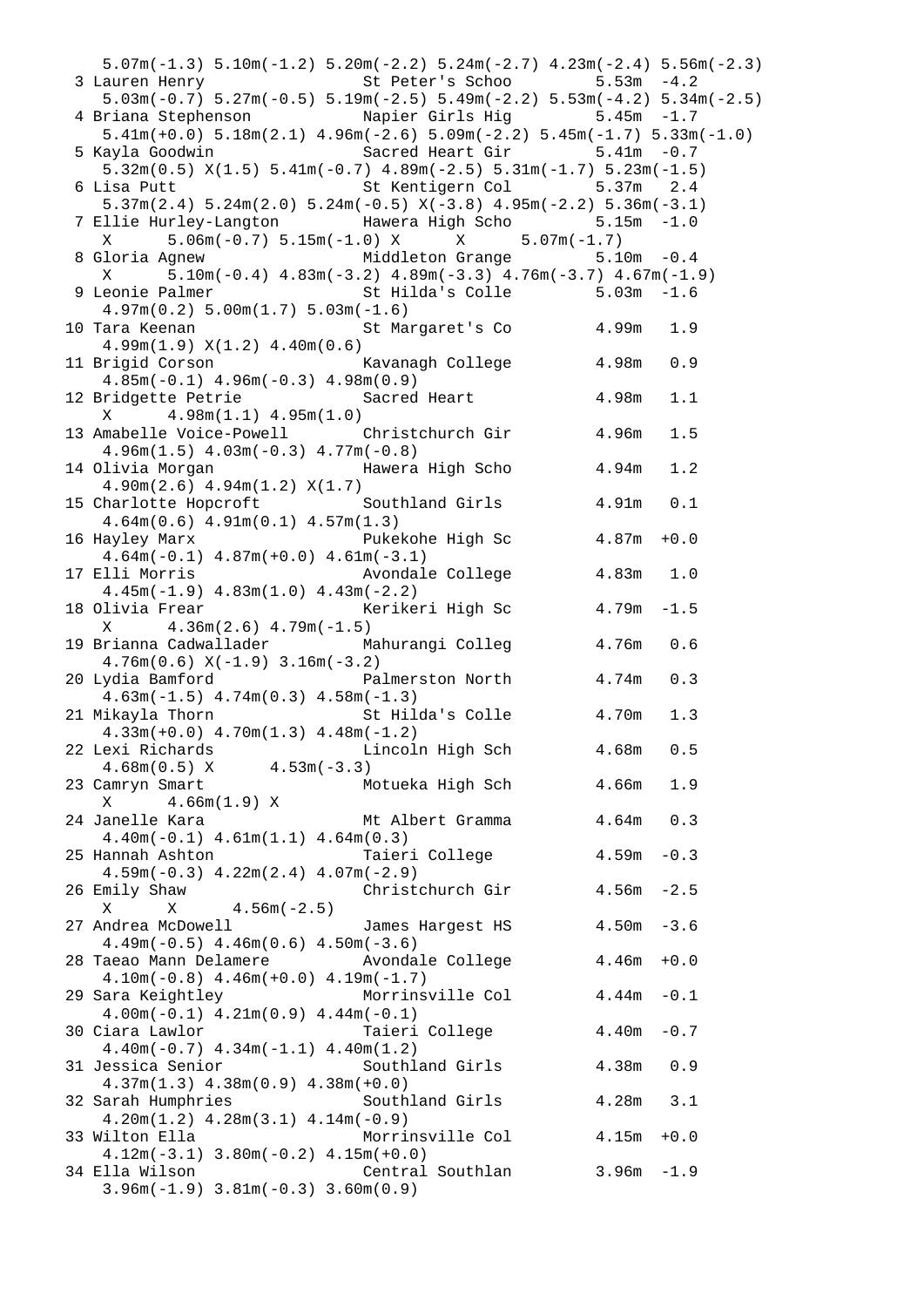### **Girls Triple Jump Senior**

| 1 Kayla Goodwin                   Sacred Heart Gir         12.10m   3.7                                                       |                                                                       |              |        |
|-------------------------------------------------------------------------------------------------------------------------------|-----------------------------------------------------------------------|--------------|--------|
| $10.93\text{m}(2.2)$ $11.95\text{m}(3.1)$ $11.80\text{m}(1.6)$ $11.48\text{m}(2.5)$ $11.93\text{m}(2.2)$ $12.10\text{m}(3.7)$ |                                                                       |              |        |
| 2 Lisa Putt                                                                                                                   | St Kentigern Col 11.78m 2.9                                           |              |        |
| $10.77m(-1.5)$ 11.34 $m(3.1)$ 11.06 $m(1.1)$ X 11.22 $m(2.9)$ 11.78 $m(2.9)$                                                  |                                                                       |              |        |
| 3 Jamie Speer Massey High Scho 11.72m 3.4                                                                                     |                                                                       |              |        |
| $10.83$ m $(2.2)$ $11.12$ m $(2.2)$ $11.26$ m $(4.1)$ $11.16$ m $(1.8)$ $11.66$ m $(2.5)$ $11.72$ m $(3.4)$                   |                                                                       |              |        |
| 4 Lydia Bamford <b>Falmerston North</b> 11.06m 4.2                                                                            |                                                                       |              |        |
| $\mathbf X$                                                                                                                   | $10.64m(2.6)$ $10.99m(1.8)$ $11.02m(2.9)$ $10.98m(1.9)$ $11.06m(4.2)$ |              |        |
| 5 Emma McColl                                                                                                                 | Southland Girls 11.05m                                                |              | 2.2    |
| X                                                                                                                             | $X$ 10.70m(3.5) 10.80m(1.2) 11.05m(2.2) $X(1.4)$                      |              |        |
| 6 Andrea McDowell                                                                                                             | James Hargest HS                                                      | 10.70m 2.7   |        |
| $10.37m(2.5)$ X $10.70m(2.7)$ X $10.57m(2.5)$ X                                                                               |                                                                       |              |        |
| 7 Olivia Frear                                                                                                                | Kerikeri High Sc                                                      | 10.68m       | 3.8    |
| 9.92m(+0.0) X 10.40m(2.5) X $X$ 10.68m(3.8)                                                                                   |                                                                       |              |        |
| 8 Mikayla Thorn St Hilda's Colle                                                                                              |                                                                       | $10.30m$ 3.9 |        |
| $9.98m(-0.6)$ 10.30 $m(3.9)$ 10.25 $m(3.2)$ 10.18 $m(1.8)$ 10.22 $m(3.6)$ 10.08 $m(2.8)$                                      |                                                                       |              |        |
|                                                                                                                               |                                                                       |              |        |
| 9 Alessandra Macdonald Fairfield Colleg 10.27m 3.1                                                                            |                                                                       |              |        |
| $9.98m(+0.0)$ $9.94m(3.3)$ $10.27m(3.1)$<br>10 Elena Chetland de Vries James Hargest HS 10.20m                                |                                                                       |              |        |
|                                                                                                                               |                                                                       |              | 2.9    |
| $9.96m(+0.0)$ 10.20 $m(2.9)$ 10.10 $m(3.7)$                                                                                   |                                                                       |              |        |
| 11 Olivia Morgan                 Hawera High Scho                                                                             |                                                                       | 10.18m       | 1.7    |
| $9.55m(-1.0)$ $9.89m(2.6)$ $10.18m(1.7)$                                                                                      |                                                                       |              |        |
| 12 Emily Shaw Christchurch Gir 10.17m                                                                                         |                                                                       |              | 2.1    |
| X 10.17m(2.1)<br>X                                                                                                            |                                                                       |              |        |
|                                                                                                                               |                                                                       | 10.10m       | 2.7    |
| $9.61m(-1.2)$ $9.84m(3.8)$ $10.10m(2.7)$                                                                                      |                                                                       |              |        |
| 14 Sara Keightley Morrinsville Col 10.05m                                                                                     |                                                                       |              | 3.6    |
| $9.24m(2.5)$ 10.05m(3.6)<br>$\mathbf X$                                                                                       |                                                                       |              |        |
| 15 Paige Witehira Mt Albert Gramma 10.00m                                                                                     |                                                                       |              | 2.5    |
| 9.80m(2.9) 10.00m(2.5) X(4.1)                                                                                                 |                                                                       |              |        |
| 16 Katie-Lee Roper Te Aroha College 9.94m                                                                                     |                                                                       |              | 4.2    |
| $X = 9.84m(4.0) 9.94m(4.2)$                                                                                                   |                                                                       |              |        |
| 17 Brianna Cadwallader Mahurangi Colleg 9.86m                                                                                 |                                                                       |              | 1.7    |
| $9.86m(1.7)$ $9.68m(2.2)$ X                                                                                                   |                                                                       |              |        |
| 18 Wilton Ella                                                                                                                | Morrinsville Col 9.57m                                                |              | 1.6    |
| $9.50m(1.5)$ $9.57m(1.6)$ $9.53m(2.6)$                                                                                        |                                                                       |              |        |
| 19 Meila Eades                                                                                                                | Bethlehem Colleg 9.39m                                                |              | 0.6    |
| $9.13m(0.6)$ $9.32m(1.5)$ $9.39m(0.6)$                                                                                        |                                                                       |              |        |
| 20 Taeao Mann Delamere Avondale College 9.01m                                                                                 |                                                                       |              | 2.1    |
| 9.01m(2.1) 8.97m(3.1) 8.83m(3.2)                                                                                              |                                                                       |              |        |
| -- Bridgette Petrie                                                                                                           | Sacred Heart                                                          | FOUL         | ΝM     |
| X<br>X<br>Χ                                                                                                                   |                                                                       |              |        |
| -- Ellie Hurley-Langton                                                                                                       | Hawera High Scho                                                      | FOUL         | ΝM     |
| Χ<br>X<br>X                                                                                                                   |                                                                       |              |        |
|                                                                                                                               |                                                                       |              |        |
| Girls Shot Put 3kg Senior                                                                                                     |                                                                       |              |        |
| 1 Maddison Wesche                                                                                                             | Lynfield College                                                      | 17.02m       | Record |
| 17.02m  16.98m<br>16.56m<br>X                                                                                                 | $\mathbf X-\mathbf X$                                                 |              |        |
|                                                                                                                               |                                                                       |              |        |

| $\perp$ / , 0.4 m $\perp$ 0 , 98 m $\perp$ 0 , 98 m $\perp$ 0 , 98 m $\perp$ 0 , 98 m $\perp$ 0 $\perp$ 0 $\perp$ |        |
|-------------------------------------------------------------------------------------------------------------------|--------|
| Christchurch Gir<br>2 Jaidyn Busch                                                                                | 14.22m |
| 14.22m 14.13m X 14.09m X X                                                                                        |        |
| 3 Mellata Tatola<br>St Mary's Colleg                                                                              | 14.15m |
| 13.54m 14.15m 13.91m 13.75m 13.05m X                                                                              |        |
| 4 Emma Ryan<br>James Harqest HS                                                                                   | 13.71m |
| 13.31m X X 13.50m 13.28m 13.71m                                                                                   |        |
| 5 Alexandria Maples                 Wanganui Collegi                                                              | 13.58m |
| 11.93m  11.74m  12.71m  13.58m  13.11m  12.11m                                                                    |        |
| 6 Amania Mafi<br>Upper Hutt C                                                                                     | 13.45m |
| 12.84m X 12.49m X 13.45m 13.40m                                                                                   |        |
| Lincoln High Sch<br>7 Tayla Clarke                                                                                | 12.81m |
| 12.81m 12.81m 12.74m 12.16m 12.59m 12.33m                                                                         |        |
| 8 Tatiana Kaumoana<br>Te Aroha College                                                                            | 12.69m |
| 11.80m  11.88m  12.48m  12.20m  12.69m  12.38m                                                                    |        |
| 9 Ashleigh Leonard<br>Rangi Ruru Girls                                                                            | 12.23m |
| 12.23m X 11.94m                                                                                                   |        |
| 10 Brigit Kwell<br>Burnside High Sc                                                                               | 12.13m |
| $11.51m$ $12.13m$ X                                                                                               |        |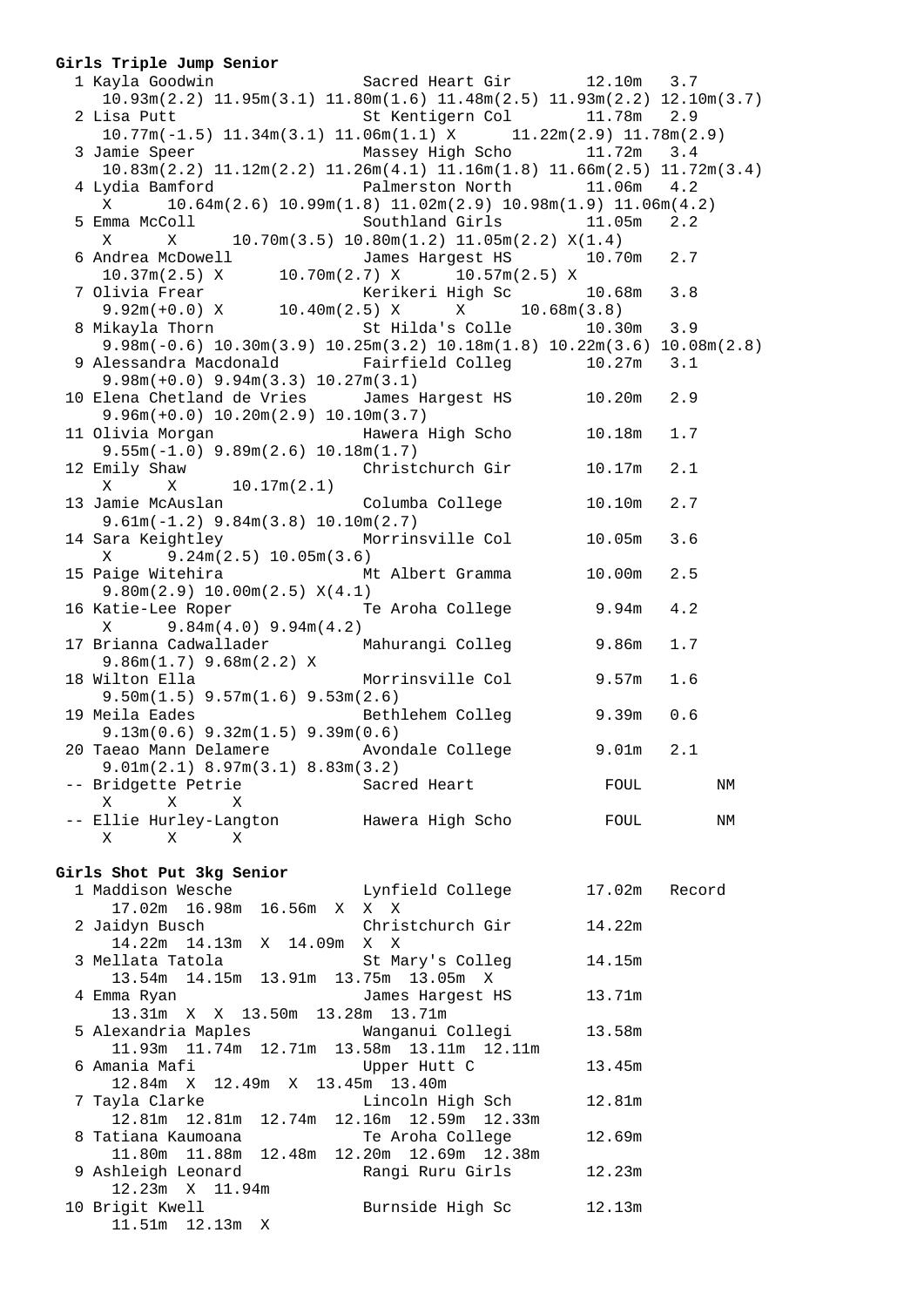| 11 Amabelle Voice-Powell    | Christchurch Gir | 11.96m |
|-----------------------------|------------------|--------|
| 11.76m 11.96m 11.66m        |                  |        |
| 12 Tanya Murray             | Sancta Maria Col | 11.91m |
| 10.93m 11.91m 11.33m        |                  |        |
| 13 Nicole Bennett           | Hawera High Scho | 11.55m |
| 11.45m 11.55m 10.80m        |                  |        |
| 14 Deja Rees                | Avondale College | 11.21m |
| 10.88m 11.01m 11.21m        |                  |        |
| 15 Gemma Millar             | Otago Girls High | 10.93m |
| 10.66m 10.89m 10.93m        |                  |        |
| 16 Abby Ladd                | Rangiora High Sc | 10.37m |
| $10.37m$ 9.41m X            |                  |        |
| 17 Haidee Middlewood-Krsini | Lincoln High Sch | 10.20m |
| 9.68m 10.20m 10.03m         |                  |        |
| 18 Louisa Collerton         | St Andrews Colle | 9.80m  |
| $9.37m$ 9.80m 9.65m         |                  |        |
| 19 Imke Kitchin             | Havelock North H | 9.16m  |
| $8.96m$ 9.16m $8.94m$       |                  |        |
|                             |                  |        |

#### **Girls Discus Throw 1.00kg Senior**

| 1 Tatiana Kaumoana                                                                                    | Te Aroha College | 47.65m    |
|-------------------------------------------------------------------------------------------------------|------------------|-----------|
| 40.10m  45.80m  46.38m  46.27m  47.65m  47.45m                                                        |                  |           |
| 2 Caitlin Bonne                                                                                       | St Margaret's Co | 44.24m    |
| 42.17m  44.24m  X  X  X  X                                                                            |                  |           |
| 3 Mellata Tatola                                                                                      | St Mary's Colleg | $40.24$ m |
| X 40.24m 38.68m X X X                                                                                 |                  |           |
| 4 Mayah Coleman                                                                                       | St Kentigern Col | 40.23m    |
| 37.91m 38.74m 40.23m 32.32m 37.62m 38.67m                                                             |                  |           |
| 5 Tayla Clarke                                                                                        | Lincoln High Sch | 40.03m    |
| .yid Clarke<br>33.82m X 35.13m 40.03m 32.19m X                                                        |                  |           |
| 6 Emma Ryan                                                                                           | James Hargest HS | 38.26m    |
| 35.99m X 37.05m X 37.61m 38.26m                                                                       |                  |           |
| 7 Jessica Senior                         Southland Girls<br>35.11m   34.53m   X   33.52m   35.42m   X |                  | 35.42m    |
|                                                                                                       |                  |           |
| 8 Dyani Shepherd-Oates Fiordland Colleg                                                               |                  | 35.28m    |
| 27.52m 35.28m 33.71m 32.53m 34.68m X                                                                  |                  |           |
| 9 Ashleigh Leonard       Rangi Ruru Girls                                                             |                  | 32.35m    |
| 30.91m 32.35m 32.28m                                                                                  |                  |           |
| 10 Jessica Pfefferle                                                                                  | Wellington Dioce | 29.88m    |
| 28.54m 27.87m 29.88m                                                                                  |                  |           |
| 11 Ella Wilson                                                                                        | Central Southlan | 28.63m    |
| 28.63m 25.78m X                                                                                       |                  |           |
| 12 Haidee Middlewood-Krsini                                                                           | Lincoln High Sch | 28.57m    |
| 28.57m X X                                                                                            |                  |           |
| 13 Amania Mafi<br>X 27.85m 28.52m                                                                     | Upper Hutt C     | 28.52m    |
| 14 Abby Ladd                                                                                          |                  |           |
| 28.30m 26.45m 26.58m                                                                                  | Rangiora High Sc | 28.30m    |
| 15 Deja Rees                                                                                          | Avondale College | 28.30m    |
| X X 28.30m                                                                                            |                  |           |
| 16 Tamara Carlson                                                                                     | Taradale High Sc | 20.56m    |
| X X 20.56m                                                                                            |                  |           |
| 17 Ellie O'Keeffe                                                                                     | Havelock North H | 17.04m    |
| 15.72m  17.04m  16.40m                                                                                |                  |           |
| -- Aimee-Leigh Scott                                                                                  | Whangarei Girls  | NΜ        |
| X X X                                                                                                 |                  |           |
|                                                                                                       |                  |           |

#### **Girls Hammer Throw 3kg Senior**

| Girls Hammer Throw 3kg Senior |                  |                                                                                                                                                                                  |
|-------------------------------|------------------|----------------------------------------------------------------------------------------------------------------------------------------------------------------------------------|
| 1 Mellata Tatola              | St Mary's Colleg | 53.92m                                                                                                                                                                           |
|                               |                  |                                                                                                                                                                                  |
| 2 Alana Ryan                  | Hawera High Scho | 50.04m                                                                                                                                                                           |
|                               |                  |                                                                                                                                                                                  |
| 3 Tatiana Kaumoana            |                  | 46.30m                                                                                                                                                                           |
|                               |                  |                                                                                                                                                                                  |
| 4 Savannah Scheen             |                  | 46.12m                                                                                                                                                                           |
|                               |                  |                                                                                                                                                                                  |
| 5 Aimee-Leigh Scott           | Whangarei Girls  | 44.60m                                                                                                                                                                           |
|                               |                  | 52.75m X 50.72m 53.92m 52.49m X<br>47.51m 46.85m 47.17m 46.30m 50.04m X<br>Te Aroha College<br>44.72m 44.17m X 46.30m 43.66m 44.93m<br>Hobsonville<br>46.12m X 43.05m X X 44.52m |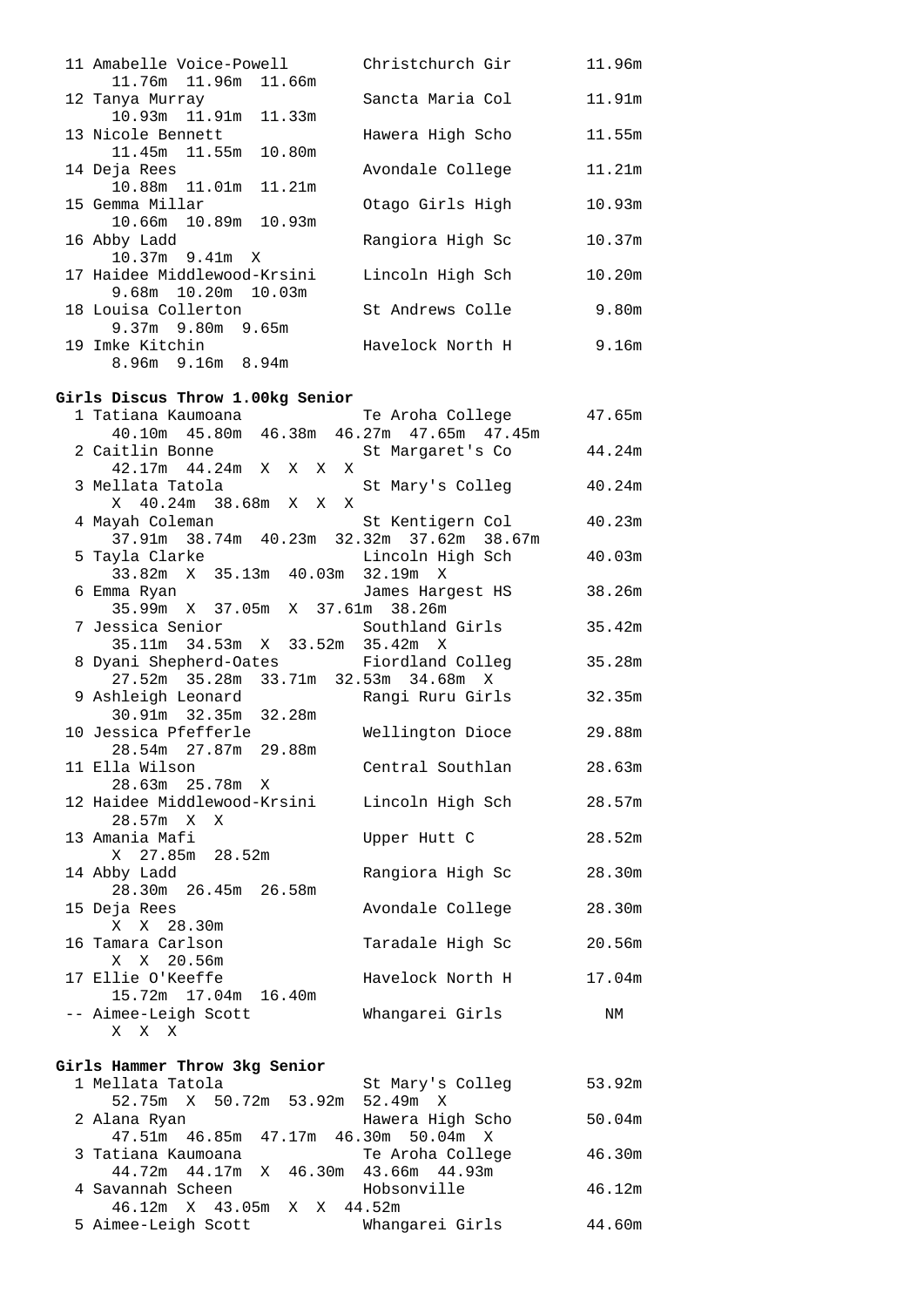| 44.60m X X 43.98m X X                                    |                  |        |
|----------------------------------------------------------|------------------|--------|
| 6 Nicole Bennett                   Hawera High Scho      |                  | 44.27m |
| 44.27m X X X 40.24m X                                    |                  |        |
| 7 Alexandria Maples                 Wanganui Collegi     |                  | 43.91m |
| 37.93m  43.73m  43.04m  43.91m  42.11m  X                |                  |        |
| 8 Arden Mason                           Waikato Diocesan |                  | 42.91m |
| 41.64m  42.79m  42.91m  X  X  X                          |                  |        |
| 9 Salevalasi Vatau                                       | The Manurewa     | 42.74m |
| 42.74m 35.89m 41.89m                                     |                  |        |
| 10 Haidee Middlewood-Krsini Lincoln High Sch and 41.64m  |                  |        |
| X 41.64m 39.46m                                          |                  |        |
| 11 Amania Mafi                                           | Upper Hutt C     | 40.62m |
| $40.62m \times X$                                        |                  |        |
| 12 Caitlin Dickinson                                     | Cashmere High Sc | 40.39m |
| 36.96m 40.39m X<br>13 Gemma Millar                       | Otago Girls High | 39.19m |
| 37.11m 39.19m 37.98m                                     |                  |        |
| 14 Taliah Sulupo                                         | St Mary's Colleq | 39.13m |
| 39.13m X 34.18m                                          |                  |        |
| 15 Emma Ryan                                             | James Hargest HS | 36.65m |
| 36.65m X X                                               |                  |        |
| 16 Jordan Miller                                         | Taieri College   | 28.06m |
| 21.77m X 28.06m                                          |                  |        |
| 17 Tamara Carlson                                        | Taradale High Sc | 22.22m |
| 22.22m X X                                               |                  |        |
| 18 Samantha Burr                                         | Edgecumbe Colleg | 21.39m |
| X 19.08m 21.39m                                          |                  |        |
| -- Dyani Shepherd-Oates                                  | Fiordland Colleg | NΜ     |
| X X X                                                    |                  |        |

#### **Girls Javelin Throw 500 Senior**

| 1 Tanya Murray                                                                 | Sancta Maria Col        | 48.95m | Record |
|--------------------------------------------------------------------------------|-------------------------|--------|--------|
| 41.41m X X X 48.95m X                                                          |                         |        |        |
| 2 Caitlin Bonne                                                                | St Margaret's Co 47.97m |        |        |
| 47.75m 46.93m X X 47.97m X                                                     |                         |        |        |
| 3 Jessica Senior                                                               | Southland Girls 41.05m  |        |        |
| X X 41.05m X X X                                                               |                         |        |        |
| 4 Savannah Scheen                 Hobsonville                                  |                         | 36.49m |        |
| X X 36.49m 36.05m X X                                                          |                         |        |        |
| 5 Paige Witehira                                                               | Mt Albert Gramma        | 36.08m |        |
| 34.97m 32.54m 33.74m 36.08m 32.58m 35.33m                                      |                         |        |        |
| 6 Kayla Goodwin                                                                | Sacred Heart Gir 35.89m |        |        |
| 35.89m 32.03m 32.46m X 33.01m 31.41m                                           |                         |        |        |
| 7 Lisa Mather                                                                  | St Peter's Schoo 34.30m |        |        |
| X 34.30m 31.73m 31.15m 32.37m X                                                |                         |        |        |
|                                                                                | Te Awamutu Colle        | 33.47m |        |
| 8 Haereakau Tihi Te Awamutu Colle<br>29.78m 33.23m 26.21m 32.02m 33.18m 33.47m |                         |        |        |
| 9 Ashleigh Leonard                                                             | Rangi Ruru Girls        | 30.44m |        |
| 25.07m 30.44m X                                                                |                         |        |        |
| 10 Mayah Coleman                                                               | St Kentigern Col 29.24m |        |        |
| $X = X - 29.24m$                                                               |                         |        |        |
| 11 Hayley Marx                                                                 | Pukekohe High Sc        | 28.93m |        |
| 27.41m  28.93m  X                                                              |                         |        |        |
| 12 Lexi Richards                                                               | Lincoln High Sch        | 28.31m |        |
| X X 28.31m                                                                     |                         |        |        |
| 13 Zoe Taylor                                                                  | Rutherford Colle        | 28.13m |        |
| X 28.13m 25.97m                                                                |                         |        |        |
| 14 Felicity Keane                                                              | Havelock North H 27.80m |        |        |
| 27.80m 25.37m 22.58m                                                           |                         |        |        |
| 15 Ella Wilson                                                                 | Central Southlan        | 26.64m |        |
| X 25.72m 26.64m                                                                |                         |        |        |
| 16 Ellie O'Keeffe                                                              | Havelock North H 21.86m |        |        |
| 18.20m  17.83m  21.86m                                                         |                         |        |        |
| 17 Deja Rees                                                                   | Avondale College 20.28m |        |        |
| X 20.28m X                                                                     |                         |        |        |
|                                                                                |                         |        |        |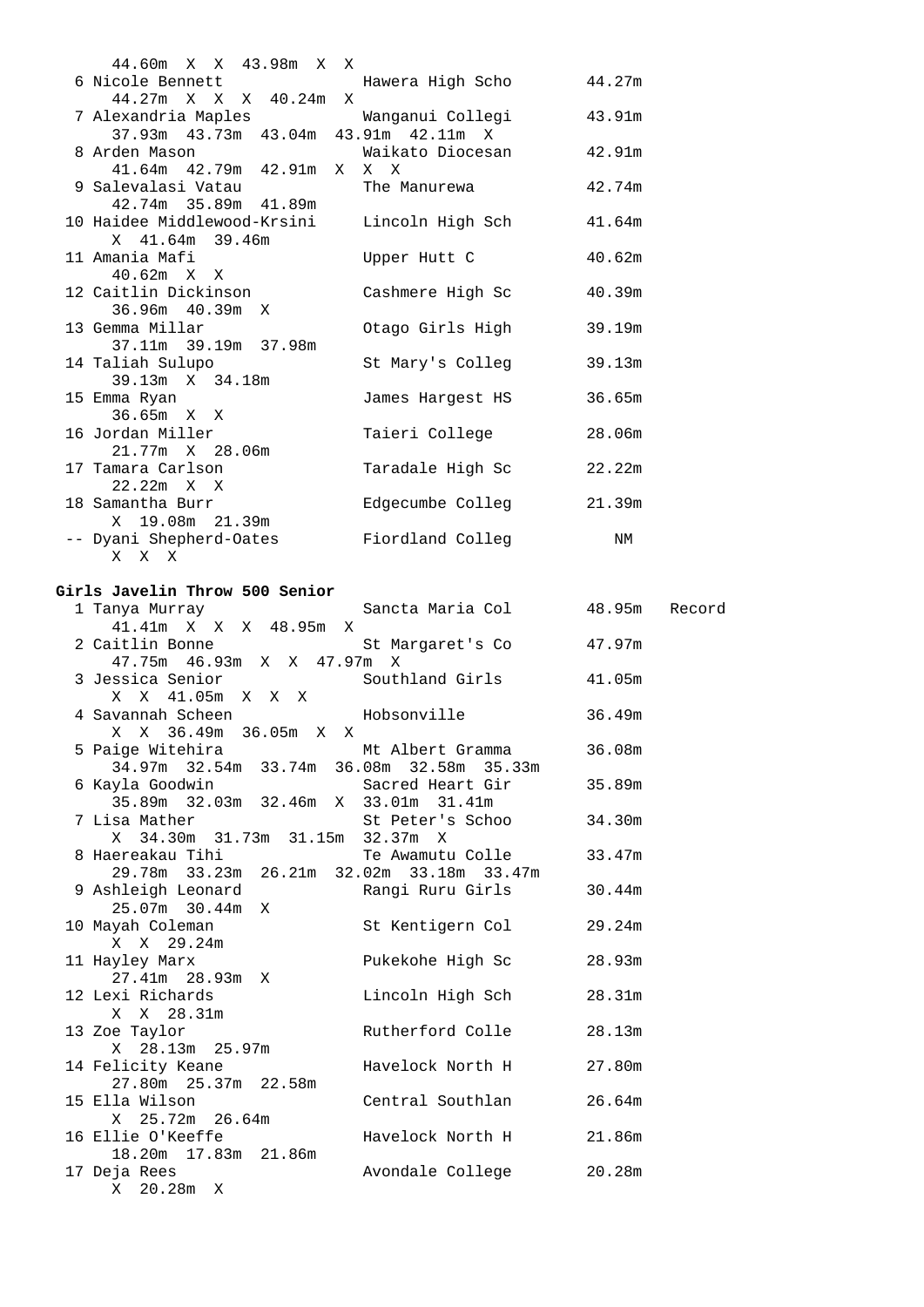| Girls 2000 Metre Race Walk Open<br>1 Alice Ritchie<br>2 Hannah Gilberd<br>3 Laura Kehely<br>4 Emma Kehely                           | Craighead Dioces 10:23.45<br>Inglewood High S 11:00.79<br>New Plymouth Gir 11:47.55<br>New Plymouth Gir 14:38.88 |       |  |
|-------------------------------------------------------------------------------------------------------------------------------------|------------------------------------------------------------------------------------------------------------------|-------|--|
| PARA GIRLS RESULTS                                                                                                                  |                                                                                                                  |       |  |
| Girls 100 Metre Ambulatory Junior PA CP<br>Wind: $-1.3$                                                                             |                                                                                                                  |       |  |
| 1 Bhakti Patel                                                                                                                      | Lynfield College 20.65 63.58%                                                                                    |       |  |
| Girls 200 Metre Ambulatory Junior PA CP<br>Wind: 0.6                                                                                |                                                                                                                  |       |  |
| 1 Bhakti Patel                                                                                                                      | Lynfield College 44.59 61.02%                                                                                    |       |  |
| Girls Shot Put Junior PA CP<br>1 Bhakti Patel<br>3.36m 3.65m X 3.63m 4.24m X                                                        | Lynfield College 4.24m 30.37%                                                                                    |       |  |
| Girls Discus Throw Junior PA CP<br>1 Bhakti Patel<br>11.27m 10.81m 10.81m 11.54m 11.79m 9.33m                                       | Lynfield College 11.79m 31.35%                                                                                   |       |  |
| Girls 100 Metre Senior PA A/O<br>Wind: $-1.3$<br>1 Anna Steven                                                                      | Westlake Girls H 15.90 81.32%                                                                                    |       |  |
|                                                                                                                                     |                                                                                                                  |       |  |
| Girls 200 Metre Ambulatory Senior PA A/O<br>Wind: $0.6$<br>1 Anna Steven                                                            | Westlake Girls H 33.74 78.96%                                                                                    |       |  |
| Girls High Jump Senior PA A/O<br>1 Anna Steven<br>1.15 1.17 1.19 1.21 1.22 1.23<br>O XO O XO XXX<br>$\circ$                         |                                                                                                                  |       |  |
| Girls Long Jump Senior PA A/O<br>1 Anna Steven<br>$3.36m(-1.2)$ $3.39m(+0.0)$ $3.39m(+0.0)$ $3.20m(+0.0)$ $3.59m(0.9)$ $3.63m(1.0)$ | Westlake Girls H 3.63m 1.0 62.26%                                                                                |       |  |
| Girls 100 Metre Senior PA II<br>Wind: $-1.3$<br>1 Taiyana Taylor                                                                    | Allenvale School                                                                                                 | 21.33 |  |
| Girls Long Jump Senior PA II<br>1 Taiyana Taylor<br>$2.11m(+0.0)$ $2.29m(+0.0)$ $X(+0.0)$ $2.16m(-0.1)$ $X(-0.1)$ $2.27m(0.3)$      | Allenvale School 2.29m +0.0 37.60%                                                                               |       |  |
| Girls Shot Put Senior PA II<br>1 Taiyana Taylor<br>4.37m  4.55m  4.28m  4.21m  4.42m  4.78m                                         | Allenvale School 4.78m                                                                                           |       |  |
| Girls Discus Throw Senior PA II<br>1 Taiyana Taylor<br>11.80m 14.59m 13.45m 14.92m 15.29m 13.64m                                    | Allenvale School 15.29m                                                                                          |       |  |
| Girls Long Jump Senior PA SS<br>1 Amy Dunn<br>$0.96m(-0.1)$ $0.95m(-0.7)$ $0.87m(-0.6)$ $0.96m(-0.9)$ $X(+0.0)$ $X(0.4)$            | Hamilton Girls H 0.96m -0.1                                                                                      |       |  |
| Girls Shot Put Senior PA SS<br>1 Amy Dunn<br>3.93m 3.68m 3.38m 3.95m 3.63m 3.88m                                                    | Hamilton Girls H 3.95m 37.90%                                                                                    |       |  |
| Girls Discus Throw Senior PA SS<br>1 Amy Dunn                                                                                       | Hamilton Girls H 10.82m 32.41%                                                                                   |       |  |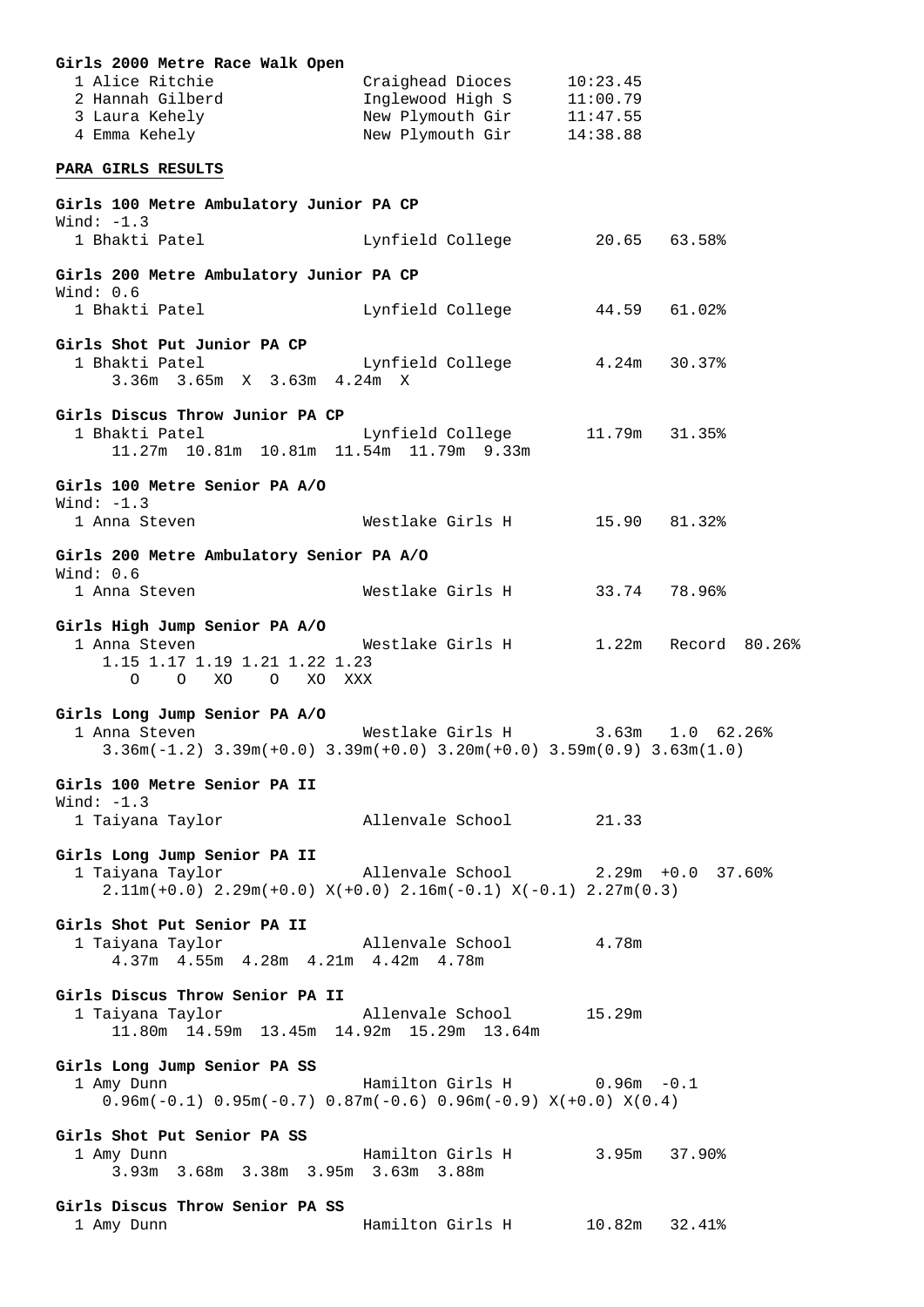| 8.49m 8.25m 8.78m 7.59m 8.89m 10.82m                                                                                                       |                                      |                  |  |
|--------------------------------------------------------------------------------------------------------------------------------------------|--------------------------------------|------------------|--|
| Girls Javelin Throw Ambulatory Senior PA SS<br>1 Amy Dunn<br>10.08m X 7.76m 7.38m 8.50m 8.13m                                              | Hamilton Girls H 10.08m 30.19%       |                  |  |
| Girls 100 Metre Senior PA CP<br>Wind: $-1.3$<br>1 Danielle Aitchison             Hauraki Plains C                                          |                                      | 15.77 79.90%     |  |
| Girls 200 Metre Ambulatory Senior PA CP                                                                                                    |                                      |                  |  |
| Wind: $0.6$<br>1 Danielle Aitchison             Hauraki Plains C         32.92   80.38%                                                    |                                      |                  |  |
| Girls Long Jump Senior PA CP<br>1 Danielle Aitchison<br>$3.29m(-1.5)$ $3.31m(-1.2)$ $3.23m(+0.0)$ $3.10m(+0.0)$ $2.96m(1.0)$ $3.21m(+0.0)$ | Hauraki Plains C 3.31m -1.2 63.40%   |                  |  |
| Girls Shot Put Senior PA CP<br>1 Christina Shepherd 5.91m 42.33%<br>5.67m 5.51m 5.37m X 5.05m 5.91m                                        |                                      |                  |  |
| Girls Discus Throw Senior PA CP<br>1 Christina Shepherd<br>13.21m 13.27m 13.57m 13.02m 14.68m 14.89m                                       | St Andrews Colle 14.89m 39.60%       |                  |  |
| Girls Javelin Throw Senior PA CP<br>1 Christina Shepherd 5t Andrews Colle 11.50m 30.58%<br>10.66m  11.50m  X  10.05m  10.98m  9.61m        |                                      |                  |  |
| JUNIOR BOYS TRACK                                                                                                                          |                                      |                  |  |
| Boys 100 Metre Junior<br>Heat 1 Preliminaries Wind: 1.1                                                                                    |                                      |                  |  |
| 1 Ethan Wallace                                                                                                                            | Matamata College                     | 11.62Q           |  |
| 1 Clinton Salamonzs                                                                                                                        | Westlake Boys Hi                     | 11.62Q           |  |
| 3 Wesley Akeripa                                                                                                                           | Hastings Boys Hi                     | 11.71Q           |  |
| 4 Sean Weir                                                                                                                                | Sacred Heart Col                     | 11.80q           |  |
| 5 Jamie Chambers-Steward<br>6 Josh Collop                                                                                                  | Auckland Grammar<br>New Plymouth Boy | 11.89q<br>12.00q |  |
| 7 Adam Stack                                                                                                                               | Waimea College                       | 12.24            |  |
| 8 John McLean                                                                                                                              | St Peter's Schoo                     | 12.78            |  |
| 2 Preliminaries<br>Wind: 2.3<br>Heat                                                                                                       |                                      |                  |  |
| 1 Andrew Jenkins                                                                                                                           | Onslow College                       | 11.65Q           |  |
| 2 Luke van Blerk<br>3 Keanu Vanisi                                                                                                         | Bethlehem Colleg                     | 11.77Q           |  |
| 4 Ethan Cox                                                                                                                                | Kings High Schoo<br>Wanganui High Sc | 11.88Q<br>12.04q |  |
| 5 Boynie Walker                                                                                                                            | The Manurewa                         | 12.36            |  |
| 6 Tui Paikea                                                                                                                               | Hastings Boys Hi                     | 12.47            |  |
| 7 Kudzaishe Honamombe                                                                                                                      | Avondale College                     | 12.79            |  |
| Wind: 3.2<br>3 Preliminaries<br>Heat<br>1 Dominic Overend                                                                                  | Auckland Grammar                     |                  |  |
| 2 Logan Henry                                                                                                                              | Wanganui Collegi                     | 11.20Q<br>11.88Q |  |
| 3 Hamish Keenan                                                                                                                            | Hamilton Boys Hi                     | 11.90Q           |  |
| 4 Calib Bone                                                                                                                               | Burnside High Sc                     | 11.92q           |  |
| 5 Tyzak Rhind                                                                                                                              | Tauranga Boys Co                     | 12.19            |  |
| 6 Brandon Lowther<br>7 Adam Bibby                                                                                                          | St Peter's Schoo<br>Hastings Boys Hi | 12.42<br>12.70   |  |
| 4 Preliminaries<br>Wind: $0.8$<br>Heat                                                                                                     |                                      |                  |  |
| 1 VJ Tauli                                                                                                                                 | Palmerston North                     | 11.85Q           |  |
| 2 Bono Napota                                                                                                                              | Sacred Heart Col                     | 12.11Q           |  |
| 3 Shin Kato                                                                                                                                | Riccarton High S                     | 12.16Q           |  |
| 3 Elijah Varney<br>5 Josh Woodhead                                                                                                         | Whangarei Boys H<br>Hastings Boys Hi | 12.16Q<br>12.46  |  |
| 6 Brad Spicer                                                                                                                              | Onewhero Area Sc                     | 12.54            |  |
| 7 Albertto Arokapiti                                                                                                                       | Cook Islands                         | 12.57            |  |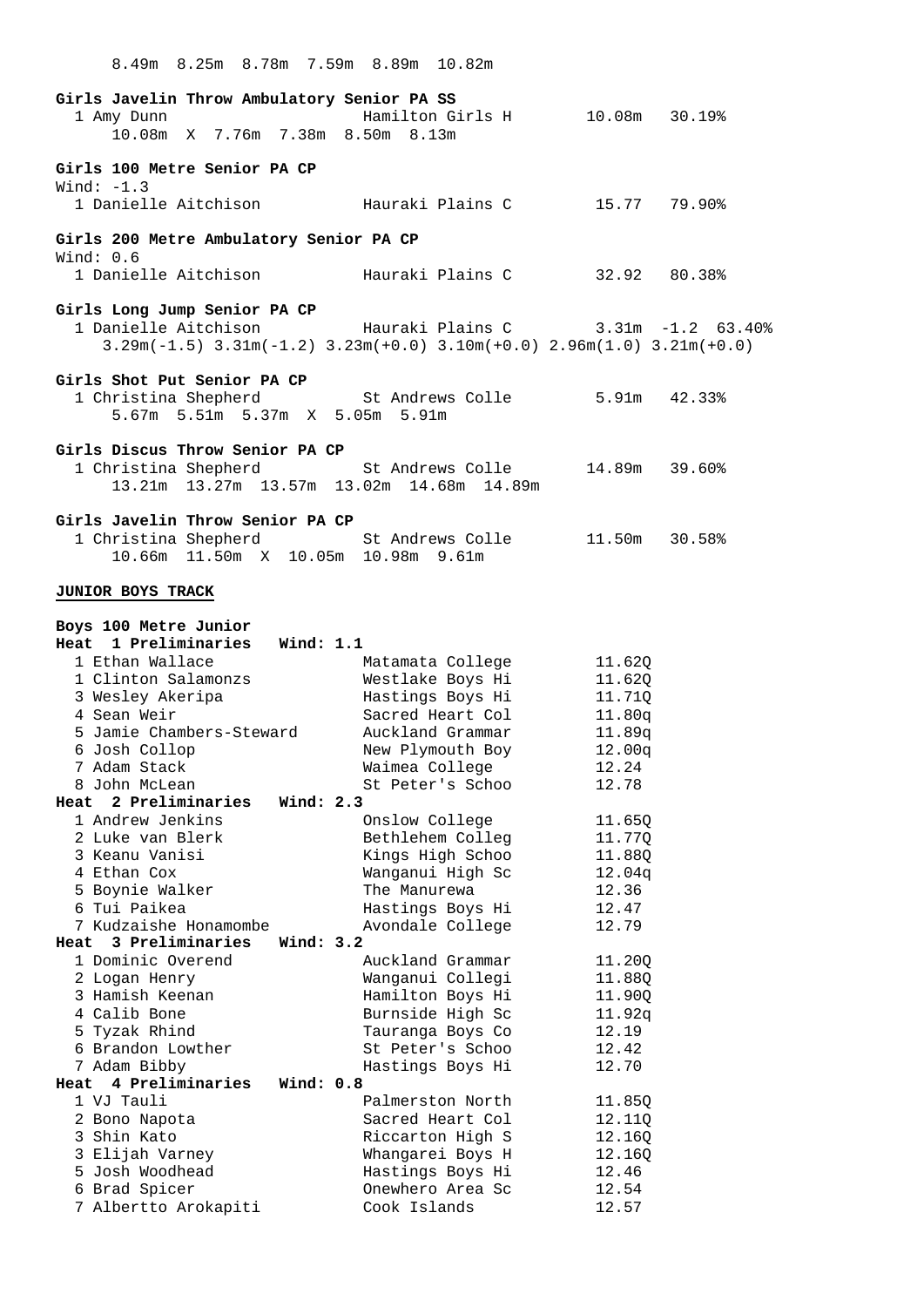| 5 Preliminaries<br>Heat         | Wind: $-1.5$                         |                  |
|---------------------------------|--------------------------------------|------------------|
| 1 Flynn Murdoch                 | Kings High Schoo                     | 11.90Q           |
| 2 Toby Archer                   | Napier Boys High                     | 11.92Q           |
| 3 Jai Gurr                      | Wellington Colle                     | 12.28Q           |
| 4 Samuel Macredie               | Bethlehem Colleg                     | 12.33            |
| 5 Ngatokotoru Mateariki         | Cook Islands                         | 13.23            |
| Heat 6 Preliminaries            | Wind: $1.3$                          |                  |
| 1 George Vare                   | Otago Boys High                      | 11.39Q           |
|                                 |                                      |                  |
| 2 Flynn Finlay_Yates            | Hamilton Boys Hi                     | 11.75Q           |
| 3 Sam Colyer                    | Southland Boys H                     | 11.77Q           |
| 4 Reif Mayo-Hansen              | Napier Boys High                     | 12.15            |
| 5 Maysin Katene                 | Wanganui High Sc                     | 12.63            |
| 6 Gregor Clarkson               | Kings High Schoo                     | 13.14            |
| -- Jacob Stockwell              | New Plymouth Boy                     | DQ<br>Rule 162.5 |
| Heat 7 Preliminaries            | Wind: $2.1$                          |                  |
| 1 Luke de Roo                   | St Bede's Colleg                     | 11.67Q           |
| 2 Jay-Jay Clarke                | Kaipara College                      | 12.04Q           |
| 3 Ollie Hansen                  | Christchurch Boy                     | 12.05Q           |
| 3 Bailey Maule                  | Heretaunga Colle                     | 12.050           |
| 5 Zion Trigger-Faitele          | Scots College                        | 12.31            |
|                                 |                                      |                  |
| 6 Nathan Cohen                  | Wanganui High Sc                     | 12.44            |
| 7 Jayden Esekia Savea           | Rathkeale Colleg                     | 12.47            |
| Heat 8 Preliminaries            | Wind: $3.3$                          |                  |
| 1 Tyron Hilton                  | Hamilton Boys Hi                     | 11.50Q           |
| 2 Max Brebner                   | Tauranga Boys Co                     | 11.57Q           |
| 3 Jack Rodgers                  | Christchurch Boy                     | 11.82Q           |
| 4 Joshua Adegoke                | St John College                      | 12.01q           |
| 5 Wayne Yang                    | Wanganui Collegi                     | 12.17            |
| 6 Fionn McKenna                 | Auckland Grammar                     | 12.51            |
| 7 Oliver Hayden                 | Sacred Heart Col                     | 12.68            |
|                                 |                                      |                  |
| Boys 100 Metre Junior           |                                      |                  |
| 1 Quarter-Finals<br>Heat        | Wind: $2.6$                          |                  |
|                                 |                                      |                  |
|                                 |                                      |                  |
| 1 Clinton Salamonzs             | Westlake Boys Hi                     | 11.41Q           |
| 2 Ethan Wallace                 | Matamata College                     | 11.50Q           |
| 3 Luke van Blerk                | Bethlehem Colleg                     | 11.54Q           |
| 4 Jamie Chambers-Steward        | Auckland Grammar                     | 11.63q           |
| 5 Hamish Keenan                 | Hamilton Boys Hi                     | 11.71q           |
| 6 Logan Henry                   | Wanganui Collegi                     | 11.84            |
| 7 Calib Bone                    | Burnside High Sc                     | 11.88            |
| 8 Keanu Vanisi                  | Kings High Schoo                     | 12.05            |
| 2 Quarter-Finals<br>Heat        | Wind: 2.3                            |                  |
| 1 Dominic Overend               | Auckland Grammar                     | 10.93Q           |
| 2 Flynn Murdoch                 | Kings High Schoo                     | 11.50Q           |
| 3 Wesley Akeripa                | Hastings Boys Hi                     | 11.65Q           |
| 4 VJ Tauli                      | Palmerston North                     | 11.84            |
|                                 | Sacred Heart Col                     |                  |
| 5 Bono Napota                   |                                      | 12.04            |
| 6 Ethan Cox                     | Wanganui High Sc                     | 12.09            |
| 7 Elijah Varney                 | Whangarei Boys H                     | 12.14            |
| 8 Shin Kato                     | Riccarton High S                     | 12.24            |
| 3 Quarter-Finals<br>Heat        | Wind: $2.1$                          |                  |
| 1 George Vare                   | Otago Boys High                      | 11.28Q           |
| 2 Luke de Roo                   | St Bede's Colleg                     | 11.55Q           |
| 3 Max Brebner                   | Tauranga Boys Co                     | 11.71Q           |
| 4 Sam Colyer                    | Southland Boys H                     | 11.84            |
| 5 Jai Gurr                      | Wellington Colle                     | 11.85            |
| 6 Joshua Adegoke                | St John College                      | 11.97            |
| 7 Jay-Jay Clarke                | Kaipara College                      | 12.05            |
| 8 Bailey Maule                  | Heretaunga Colle                     | 12.13            |
| 4 Quarter-Finals<br>Heat        | Wind: 1.9                            |                  |
|                                 |                                      |                  |
| 1 Tyron Hilton                  | Hamilton Boys Hi                     | 11.35Q           |
| 2 Andrew Jenkins                | Onslow College                       | 11.36Q           |
| 3 Toby Archer                   | Napier Boys High                     | 11.39Q           |
| 4 Sean Weir                     | Sacred Heart Col                     | 11.62q           |
| 5 Flynn Finlay_Yates            | Hamilton Boys Hi                     | 11.63q           |
| 6 Josh Collop<br>7 Jack Rodgers | New Plymouth Boy<br>Christchurch Boy | 11.76<br>11.82   |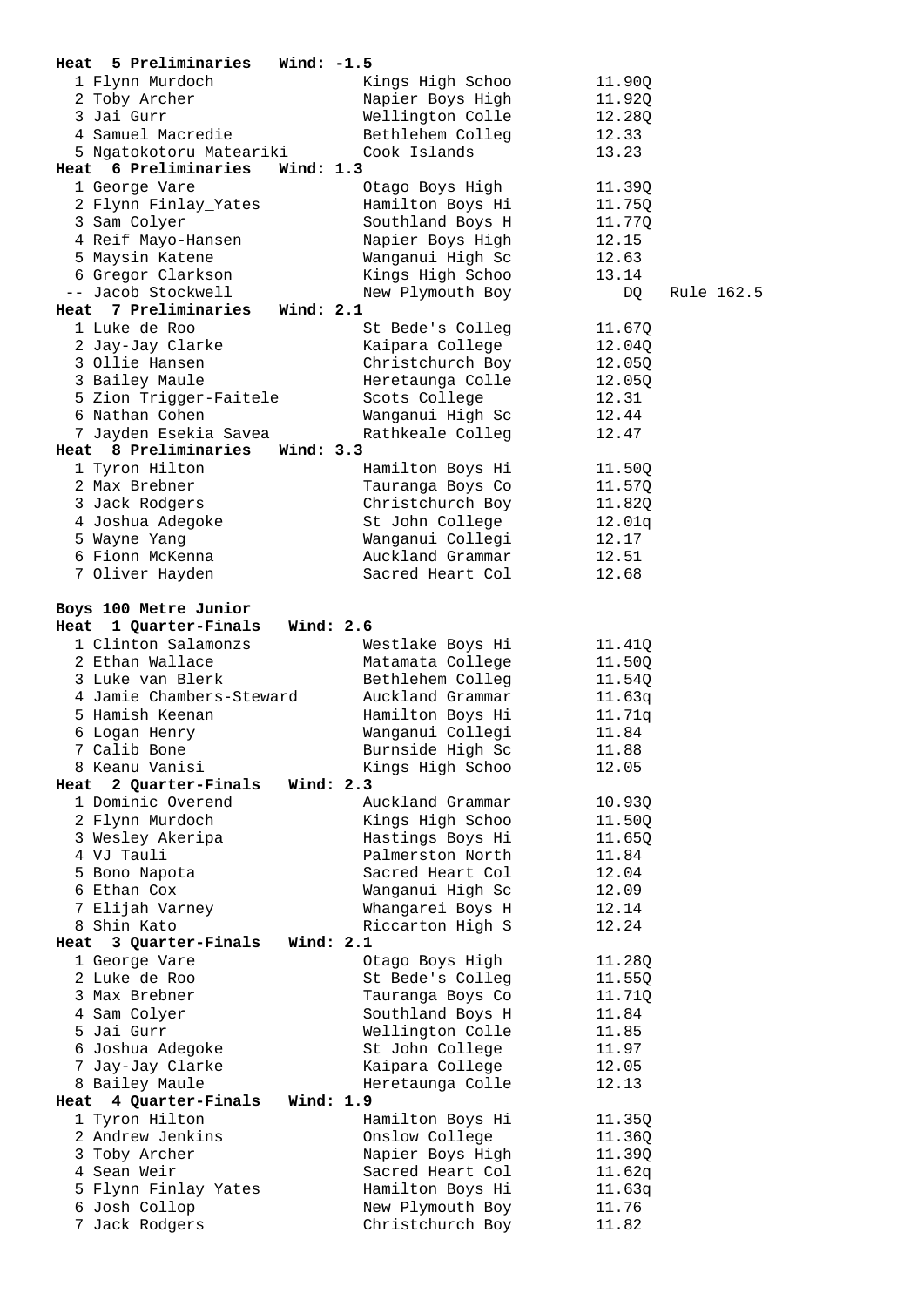| 8 Ollie Hansen                                      | Christchurch Boy                     | 12.26            |
|-----------------------------------------------------|--------------------------------------|------------------|
|                                                     |                                      |                  |
| Boys 100 Metre Junior                               |                                      |                  |
| 1 Semi-Finals<br>Heat                               | Wind: $+0.0$                         |                  |
| 1 Dominic Overend                                   | Auckland Grammar                     | 11.13Q           |
| 2 Toby Archer                                       | Napier Boys High                     | 11.60Q           |
| 3 Luke de Roo                                       | St Bede's Colleg                     | 11.70Q           |
| 3 Clinton Salamonzs                                 | Westlake Boys Hi                     | 11.70Q           |
| 5 Andrew Jenkins                                    | Onslow College                       | 11.87            |
| 6 Sean Weir                                         | Sacred Heart Col                     | 11.99            |
| 7 Hamish Keenan                                     | Hamilton Boys Hi                     | 12.15            |
| 8 Max Brebner                                       | Tauranga Boys Co                     | 12.47            |
| Heat 2 Semi-Finals                                  | Wind: $-0.4$                         |                  |
| 1 Tyron Hilton                                      | Hamilton Boys Hi                     | 11.56Q           |
| 2 George Vare                                       | Otago Boys High                      | 11.57Q           |
| 3 Flynn Murdoch                                     | Kings High Schoo                     | 11.64Q           |
| 4 Ethan Wallace                                     | Matamata College                     | 11.78q           |
| 5 Luke van Blerk                                    | Bethlehem Colleg                     | 11.80            |
| 6 Wesley Akeripa                                    | Hastings Boys Hi                     | 11.87            |
|                                                     |                                      |                  |
| 7 Flynn Finlay_Yates                                | Hamilton Boys Hi                     | 11.98            |
| 8 Jamie Chambers-Steward                            | Auckland Grammar                     | 11.99            |
|                                                     |                                      |                  |
| Boys 100 Metre Junior                               |                                      |                  |
| Finals<br>Wind: $3.3$                               |                                      |                  |
| 1 Dominic Overend                                   | Auckland Grammar                     | 10.83            |
| 2 Tyron Hilton                                      | Hamilton Boys Hi                     | 11.02            |
| 3 Flynn Murdoch                                     | Kings High Schoo                     | 11.22            |
| 4 Toby Archer                                       | Napier Boys High                     | 11.42            |
| 5 Ethan Wallace                                     | Matamata College                     | 11.47            |
| 6 Clinton Salamonzs                                 | Westlake Boys Hi                     | 11.50            |
| 7 Luke de Roo                                       | St Bede's Colleg                     | 11.54            |
| -- George Vare                                      | Otago Boys High                      | Rule 162.5<br>DQ |
|                                                     |                                      |                  |
|                                                     |                                      |                  |
| Boys 200 Metre Junior                               |                                      |                  |
| 1 Preliminaries<br>Heat                             | Wind: 2.8                            |                  |
| 1 Bradley McPate                                    | Kings High Schoo                     | 24.16Q           |
| 2 Shin Kato                                         | Riccarton High S                     | 24.38Q           |
| 3 Jay-Jay Clarke                                    | Kaipara College                      | 24.75Q           |
| 4 Albertto Arokapiti                                | Cook Islands                         | 25.78            |
| 5 Maysin Katene                                     | Wanganui High Sc                     | 25.85            |
| 6 Jayden Esekia Savea                               | Rathkeale Colleg                     | 26.35            |
|                                                     |                                      |                  |
| -- Luke van Blerk<br>Heat 2 Preliminaries Wind: 4.2 | Bethlehem Colleg                     | DQ<br>Rule 163.3 |
|                                                     |                                      |                  |
| 1 Flynn Murdoch<br>2 Max Brebner                    | Kings High Schoo                     | 23.44Q           |
|                                                     | Tauranga Boys Co                     | 23.63Q           |
| 3 Hamish Keenan                                     | Hamilton Boys Hi                     | 23.89Q           |
| 4 Joshua Adegoke                                    | St John College                      | 24.53q           |
| 5 John McLean                                       | St Peter's Schoo                     | 25.46            |
| 6 Nathan Cohen                                      | Wanganui High Sc                     | 25.53            |
| 7 Kudzaishe Honamombe                               | Avondale College                     | 26.16            |
| Heat 3 Preliminaries                                | Wind: 3.5                            |                  |
| 1 Andrew Jenkins                                    | Onslow College                       | 23.28Q           |
| 2 Jayden Webb-Milner                                | Rathkeale Colleg                     | 23.99Q           |
| 3 Stephen Thorpe                                    | St Peter's Colle                     | 24.08Q           |
| 4 Agustin Valdes Zegers                             | Wanganui Collegi                     | 24.99q           |
| 5 Ethan McKenzie                                    | Hutt Internation                     | 25.51            |
| 6 Oliver Hayden                                     | Sacred Heart Col                     | 26.03            |
| 7 Cory Gee                                          | St Patricks Coll                     | 27.14            |
| Heat 4 Preliminaries Wind: 3.2                      |                                      |                  |
| 1 Tyron Hilton                                      | Hamilton Boys Hi                     | 23.13Q           |
| 2 Tyzak Rhind                                       | Tauranga Boys Co                     | 24.31Q           |
| 3 Samuel Macredie                                   | Bethlehem Colleg                     | 24.56Q           |
| 4 Reif Mayo-Hansen                                  | Napier Boys High                     | 24.84q           |
| 5 Brandon Lowther                                   | St Peter's Schoo                     | 25.86            |
| 6 Troyden Bird<br>7 Jack Oram                       | Hastings Boys Hi<br>St Patricks Coll | 25.94<br>26.41   |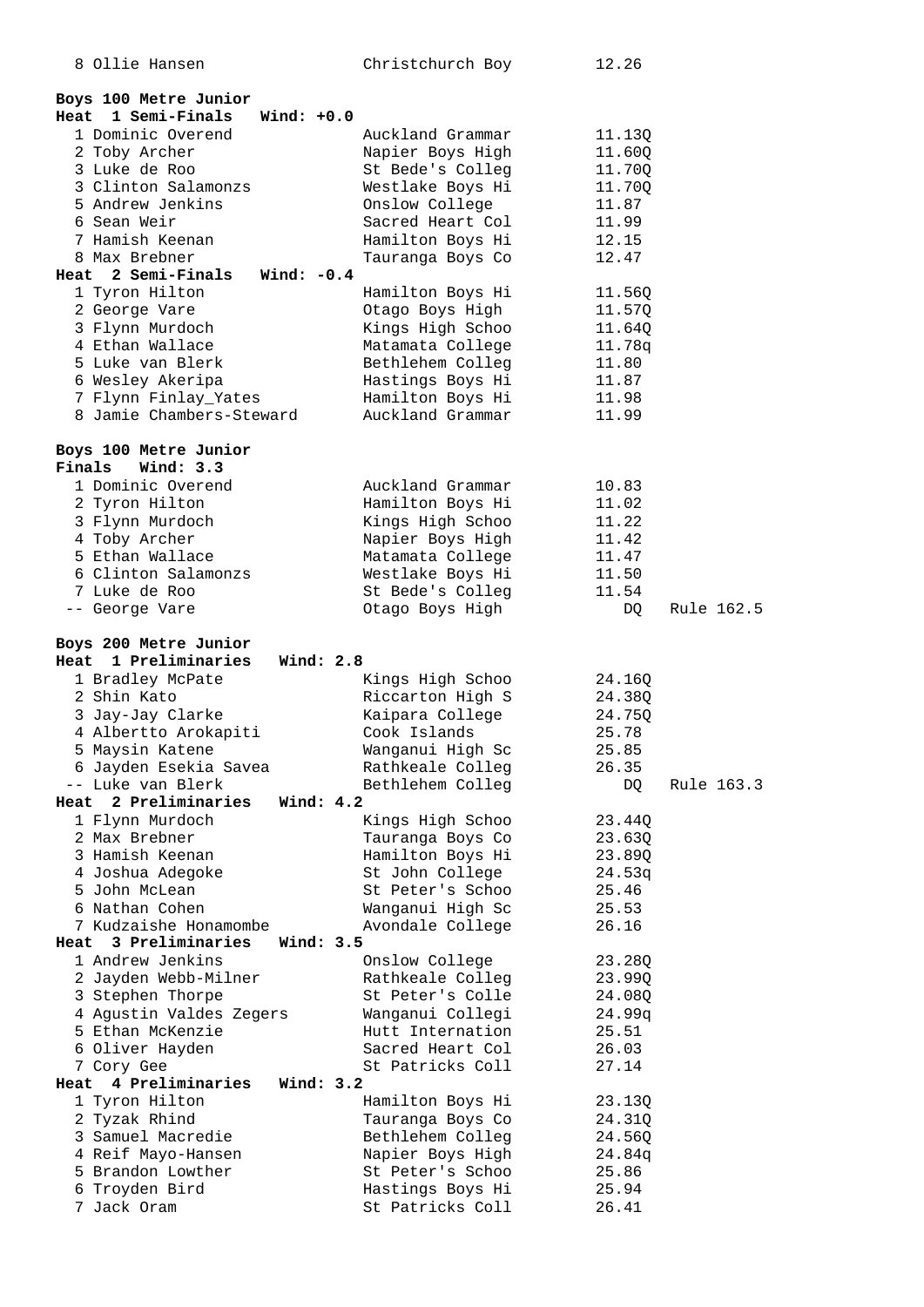| 5 Preliminaries<br>Heat                    | Wind: NWI        |                  |
|--------------------------------------------|------------------|------------------|
| 1 Ethan Wallace                            | Matamata College | 23.16Q           |
| 2 Luke de Roo                              | St Bede's Colleg | 23.73Q           |
| 3 Flynn Finlay_Yates                       | Hamilton Boys Hi | 23.89Q           |
| 4 Clinton Salamonzs                        | Westlake Boys Hi | 24.00q           |
| 5 Bailey Maule                             | Heretaunga Colle | 24.33q           |
| 6 Josh Beecroft                            | Havelock North H | 25.49            |
| Heat 6 Preliminaries                       | Wind: $4.0$      |                  |
| 1 Jacob Stockwell                          | New Plymouth Boy | 22.76Q           |
| 2 Ethan Cox                                | Wanganui High Sc | 24.480           |
| 3 Calib Bone                               | Burnside High Sc | 24.64Q           |
| 4 Wayne Yang                               | Wanganui Collegi | 25.20q           |
| 5 Ngatokotoru Mateariki                    | Cook Islands     | 26.39            |
|                                            |                  |                  |
| 6 Gregor Clarkson                          | Kings High Schoo | 26.78            |
| -- Amilame Finau                           | St John's Colleg | DQ<br>Rule 163.3 |
|                                            |                  |                  |
| Boys 200 Metre Junior                      |                  |                  |
| Heat 1 Semi-Finals                         | Wind: $2.5$      |                  |
| 1 Andrew Jenkins                           | Onslow College   | 23.14Q           |
| 2 Ethan Wallace                            | Matamata College | 23.20Q           |
| 3 Stephen Thorpe                           | St Peter's Colle | 23.81q           |
| 4 Jayden Webb-Milner                       | Rathkeale Colleg | 24.01            |
| 5 Joshua Adegoke                           | St John College  | 24.29            |
| 6 Samuel Macredie                          | Bethlehem Colleg | 24.51            |
| 7 Tyzak Rhind                              | Tauranga Boys Co | 24.54            |
| 8 Reif Mayo-Hansen                         | Napier Boys High | 24.67            |
| Heat 2 Semi-Finals                         | Wind: 3.3        |                  |
| 1 Tyron Hilton                             | Hamilton Boys Hi | 22.89Q           |
| 2 Flynn Murdoch                            | Kings High Schoo | 23.18Q           |
| 3 Luke de Roo                              | St Bede's Colleg | 23.82q           |
| 4 Hamish Keenan                            | Hamilton Boys Hi | 24.08            |
| 5 Calib Bone                               | Burnside High Sc | 24.56            |
| 6 Bailey Maule                             | Heretaunga Colle | 24.67            |
|                                            |                  |                  |
|                                            |                  |                  |
| 7 Agustin Valdes Zegers                    | Wanganui Collegi | 24.83            |
| 8 Shin Kato                                | Riccarton High S | 24.95            |
| Heat 3 Semi-Finals                         | Wind: $2.6$      |                  |
| 1 Jacob Stockwell                          | New Plymouth Boy | 22.40Q           |
| 2 Max Brebner                              | Tauranga Boys Co | 23.79Q           |
| 3 Bradley McPate                           | Kings High Schoo | 23.97            |
| 4 Flynn Finlay_Yates                       | Hamilton Boys Hi | 24.03            |
| 5 Clinton Salamonzs                        | Westlake Boys Hi | 24.07            |
| 6 Ethan Cox                                | Wanganui High Sc | 24.53            |
| 7 Jay-Jay Clarke                           | Kaipara College  | 25.03            |
| 8 Wayne Yang                               | Wanganui Collegi | 25.19            |
|                                            |                  |                  |
| Boys 200 Metre Junior                      |                  |                  |
| Finals<br>Wind: $1.4$                      |                  |                  |
| 1 Tyron Hilton                             | Hamilton Boys Hi | 22.18            |
| 2 Jacob Stockwell                          | New Plymouth Boy | 22.45            |
| 3 Flynn Murdoch                            | Kings High Schoo | 22.57            |
| 4 Andrew Jenkins                           |                  | 22.78            |
| 5 Ethan Wallace                            | Onslow College   |                  |
|                                            | Matamata College | 23.29            |
| 6 Max Brebner                              | Tauranga Boys Co | 23.51            |
| 7 Luke de Roo                              | St Bede's Colleg | 23.63            |
| 8 Stephen Thorpe                           | St Peter's Colle | 24.61            |
|                                            |                  |                  |
| Boys 400 Metre Junior                      |                  |                  |
| Heat 1 Preliminaries                       |                  |                  |
| 1 Trent Campbell                           | Hamilton Boys Hi | 54.32Q           |
| 2 Jack East                                | Mt Aspiring Coll | 54.53Q           |
| 3 Archie Hargrave                          | Napier Boys High | 55.24Q           |
| 4 Euan Kortink                             | St Patricks Coll | 55.97q           |
| 5 Keanu Vanisi                             | Kings High Schoo | 56.04q           |
| 6 Tristan Bennett                          | Middleton Grange | 59.31            |
| 7 Finn McLachlan                           | Burnside High Sc | 61.93            |
| Heat 2 Preliminaries<br>1 Lex Revell-Lewis | Avondale College | 57.49Q           |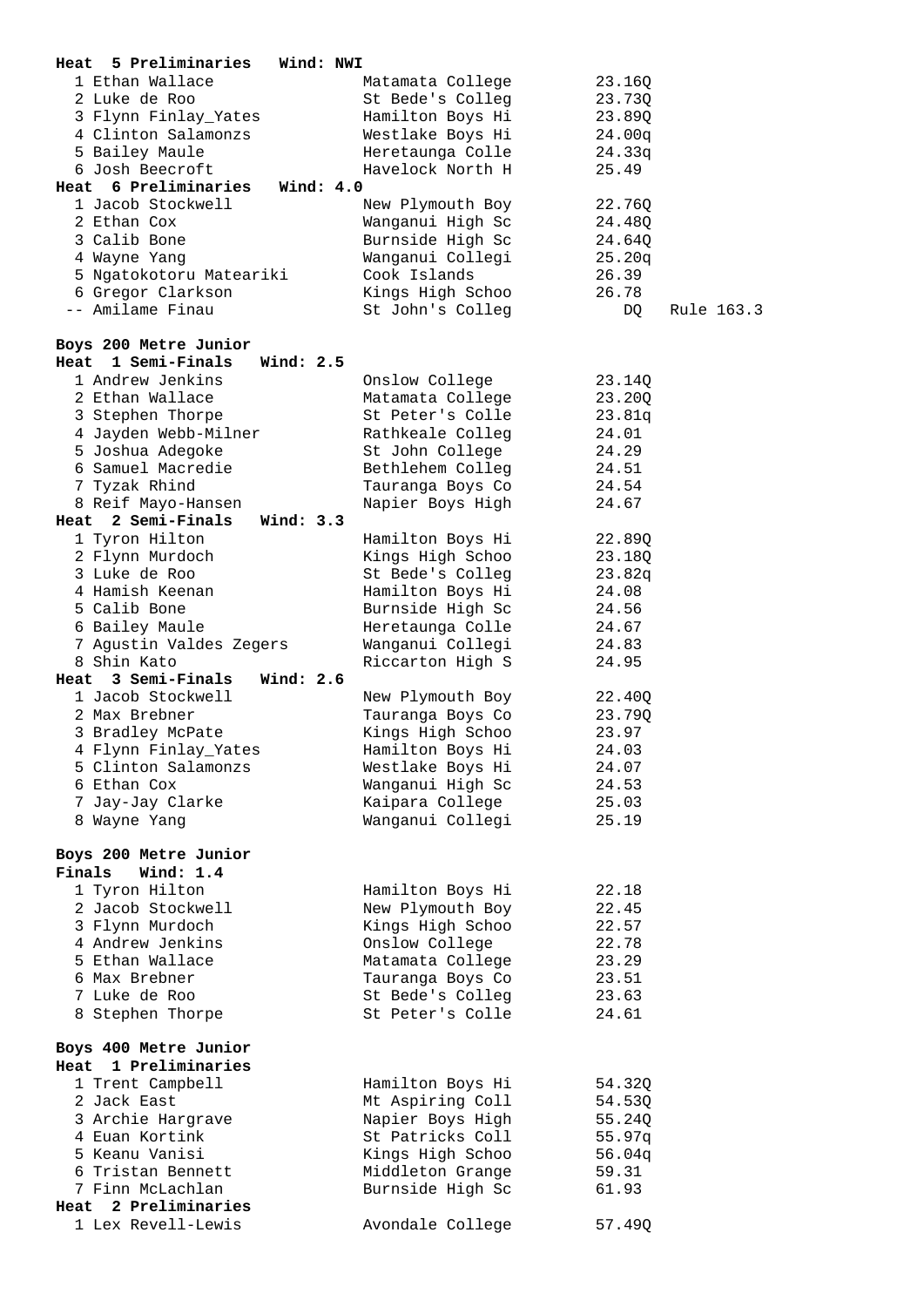| 2 Raymond O'Rourke                | Napier Boys High                     | 57.93Q           |  |
|-----------------------------------|--------------------------------------|------------------|--|
| 3 Jakob Moorhouse                 | Wanganui High Sc                     | 58.60Q           |  |
| 4 Brandon Breytenbach             | Macleans College                     | 59.80            |  |
| 5 Cory Gee                        | St Patricks Coll                     | 61.92            |  |
| 6 Thomas Pienaar                  | St Peter's Schoo                     | 64.51            |  |
| 3 Preliminaries<br>Heat           |                                      |                  |  |
| 1 Mark Loh                        | St Thomas of Can                     | 53.96Q           |  |
| 2 Josh Collop                     | New Plymouth Boy                     | 54.04Q           |  |
| 3 Jacob Brooks                    | Motueka High Sch                     | 55.23Q           |  |
| 4 Joshua Friend                   | Otago Boys High                      | 56.16q           |  |
| 5 Brayden Munro                   | Hastings Boys Hi                     | 57.71            |  |
| 6 Jack Oram                       | St Patricks Coll                     | 59.65            |  |
| -- Dominic Mutti                  | Macleans College                     | DQ<br>Rule 163.3 |  |
| Heat 4 Preliminaries              |                                      |                  |  |
| 1 Duncan Trevithick               | Kings High Schoo                     | 53.83Q           |  |
| 2 Bradley Jervis                  | St Bede's Colleg                     | 54.06Q           |  |
| 3 Max Teuruaa                     | Kaipara College                      | 54.60Q           |  |
| 4 Kane De Vries                   | Hawera High Scho                     | 55.78q           |  |
| 5 Ethan McKenzie                  | Hutt Internation                     | 57.97            |  |
| 6 Tony Su                         | Macleans College                     | 61.16            |  |
|                                   |                                      |                  |  |
| Boys 400 Metre Junior             |                                      |                  |  |
| 1 Semi-Finals<br>Heat             |                                      |                  |  |
| 1 Jack East                       | Mt Aspiring Coll                     | 52.12Q           |  |
| 2 Mark Loh                        | St Thomas of Can                     | 52.76Q           |  |
| 3 Trent Campbell                  | Hamilton Boys Hi                     | 52.79Q           |  |
| 4 Bradley Jervis                  | St Bede's Colleg                     | 53.04q           |  |
| 5 Archie Hargrave                 | Napier Boys High                     | 54.65q           |  |
| 6 Jacob Brooks                    | Motueka High Sch                     | 54.80            |  |
| 7 Euan Kortink                    | St Patricks Coll                     | 57.52            |  |
| 8 Keanu Vanisi                    | Kings High Schoo                     | 61.69            |  |
| Heat 2 Semi-Finals                |                                      |                  |  |
| 1 Duncan Trevithick               | Kings High Schoo                     | 52.90Q           |  |
| 2 Max Teuruaa                     | Kaipara College                      | 54.22Q           |  |
| 3 Kane De Vries                   | Hawera High Scho                     | 55.48Q           |  |
| 4 Lex Revell-Lewis                | Avondale College                     | 56.20            |  |
| 5 Raymond O'Rourke                | Napier Boys High                     | 56.53            |  |
| 6 Jakob Moorhouse                 | Wanganui High Sc                     | 57.92            |  |
| 7 Joshua Friend                   | Otago Boys High                      | 63.80            |  |
|                                   |                                      |                  |  |
| Boys 400 Metre Junior<br>Finals   |                                      |                  |  |
| 1 Mark Loh                        |                                      |                  |  |
|                                   | St Thomas of Can                     | 51.21            |  |
| 2 Jack East<br>3 Trent Campbell   | Mt Aspiring Coll<br>Hamilton Boys Hi | 51.40<br>51.79   |  |
| 4 Duncan Trevithick               | Kings High Schoo                     | 51.81            |  |
|                                   | St Bede's Colleg                     | 52.98            |  |
| 5 Bradley Jervis<br>6 Max Teuruaa | Kaipara College                      | 54.00            |  |
| 7 Kane De Vries                   | Hawera High Scho                     | 54.90            |  |
| 8 Archie Hargrave                 | Napier Boys High                     | 56.17            |  |
|                                   |                                      |                  |  |
| Boys 800 Metre Junior             |                                      |                  |  |
| 1 Preliminaries<br>Heat           |                                      |                  |  |
| 1 Euan Kortink                    | St Patricks Coll                     | 2:10.99Q         |  |
| 2 Louie Howell                    | Cashmere High Sc                     | 2:11.23Q         |  |
| 3 Lachlan Bruce                   | Wellington Colle                     | 2:11.27Q         |  |
| 4 Maverick Hayes                  | Strathallan Coll                     | 2:11.56q         |  |
| 5 Shea Fowler                     | Wairarapa Colleg                     | 2:12.77          |  |
| 6 Will Tidswell                   | Havelock North H                     | 2:13.08          |  |
| 7 Jamal Roberton                  | St Peter's Schoo                     | 2:14.14          |  |
| -- Sefanaia Tuidraki              | Fiji Athleti                         | DNF              |  |
| Heat 2 Preliminaries              |                                      |                  |  |
| 1 Jai Dawson                      | Kerikeri High Sc                     | 2:09.70Q         |  |
| 2 Andre Le Pine-Day               | Palmerston North                     | 2:10.10Q         |  |
| 3 Max Erkes                       | Francis Douglas                      | 2:10.43Q         |  |
| 4 William Scharpf                 | Kings High Schoo                     | 2:10.80q         |  |
| 5 Isaac Chaytor                   | Auckland Grammar                     | 2:12.46          |  |
|                                   |                                      |                  |  |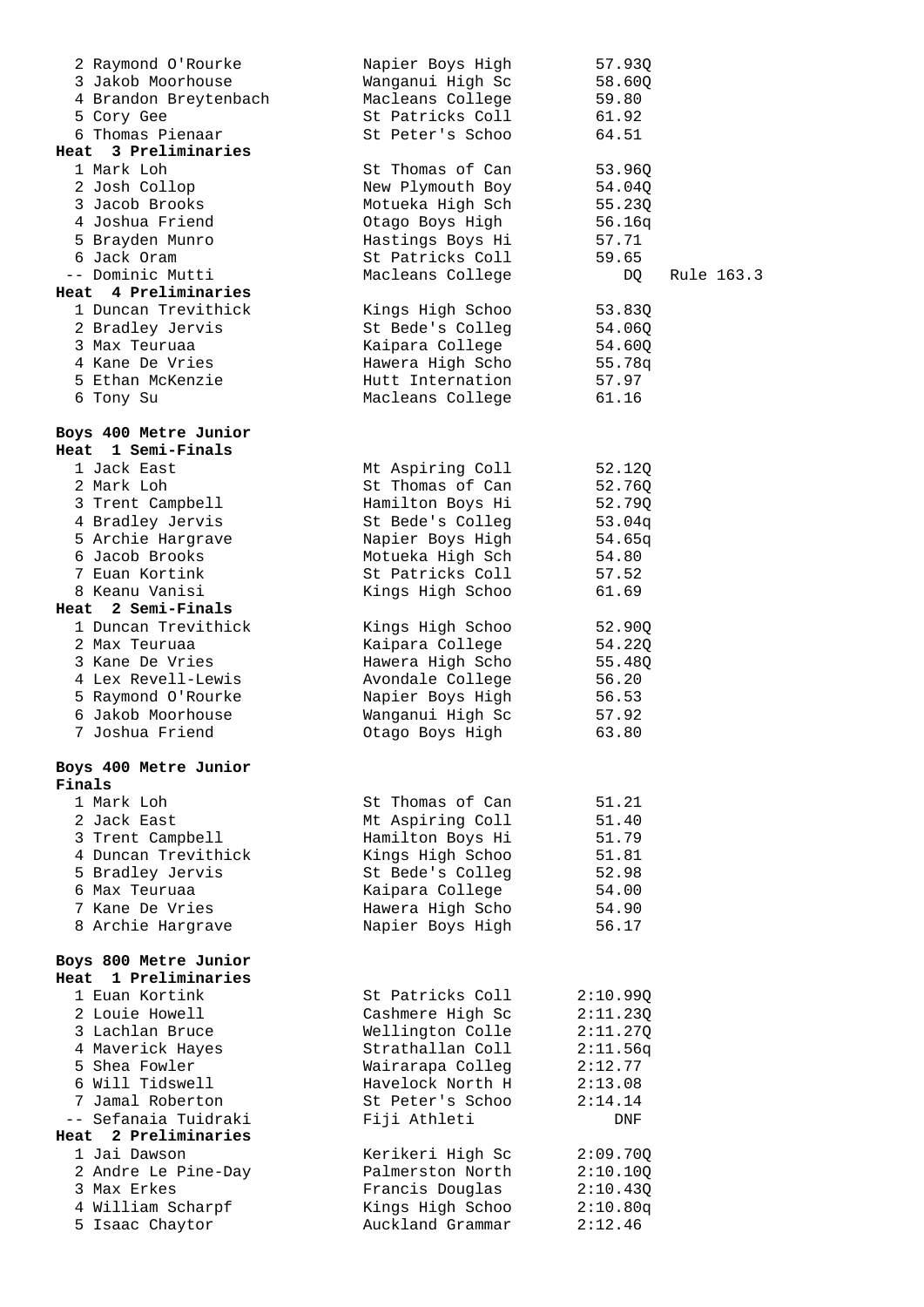| 6 Kosta Mills                             | Rathkeale Colleg                     | 2:14.18            |
|-------------------------------------------|--------------------------------------|--------------------|
| 7 Michael Padrutt                         | Rangitoto Colleg                     | 2:19.00            |
| 8 Benjamin McManus                        | Tauranga Boys Co                     | 2:19.88            |
| Heat 3 Preliminaries                      |                                      |                    |
| 1 Dominic Morrison                        | John McGlashan C                     | 2:08.11Q           |
| 2 Mitchell Snell                          | Lindisfarne Coll                     | 2:09.47Q           |
| 3 Jamie Robertson                         | Kings College                        | 2:09.61Q           |
| 4 Kalani Hokianga                         | Macleans College                     | 2:12.15q           |
| 5 Hugo Campbell                           | Scots College                        | 2:13.31            |
| 6 Liam Wright                             | Tawa College                         | 2:17.04            |
| 7 Cole Fletcher                           | Havelock North H                     | 2:29.22            |
| Heat 4 Preliminaries                      |                                      |                    |
| 1 Taylor Smith                            | Tauranga Boys Co                     | 2:03.36Q           |
| 2 Bradley Jervis                          | St Bede's Colleg                     | 2:03.95Q           |
| 3 Max Flannigan                           | Rangiora High Sc                     | 2:04.25Q           |
| 4 Oscar Millington                        | Auckland Grammar                     | 2:04.66q           |
| 5 Niall Clancy                            | Hawera High Scho                     | 2:13.45            |
| 6 Reuben Beard                            | Scots College                        | 2:17.99            |
| 7 Brad Spicer                             | Onewhero Area Sc                     | 2:21.41            |
| 8 Finn McLachlan                          | Burnside High Sc                     | 2:27.15            |
|                                           |                                      |                    |
| Boys 800 Metre Junior                     |                                      |                    |
| 1 Semi-Finals<br>Heat                     |                                      |                    |
| 1 Taylor Smith                            | Tauranga Boys Co                     | 2:04.19Q           |
| 2 Bradley Jervis                          | St Bede's Colleg                     | 2:04.71Q           |
| 3 Louie Howell                            | Cashmere High Sc                     | 2:04.980           |
| 4 Max Flannigan                           | Rangiora High Sc                     | 2:07.04            |
| 5 Oscar Millington                        | Auckland Grammar                     | 2:07.15            |
| 6 Euan Kortink                            | St Patricks Coll                     | 2:09.12            |
| 7 Lachlan Bruce                           | Wellington Colle                     | 2:09.47            |
| 8 Kalani Hokianga                         | Macleans College                     | 2:12.53            |
| Heat 2 Semi-Finals                        |                                      |                    |
| 1 Jai Dawson                              | Kerikeri High Sc                     | 2:02.97Q           |
| 2 Mitchell Snell                          | Lindisfarne Coll                     | 2:03.53Q           |
| 3 Dominic Morrison<br>4 Andre Le Pine-Day | John McGlashan C                     | 2:03.75Q           |
|                                           | Palmerston North                     | 2:04.07q           |
| 5 Jamie Robertson<br>6 Max Erkes          | Kings College                        | 2:04.95q           |
| 7 William Scharpf                         | Francis Douglas                      | 2:06.32<br>2:06.32 |
| 8 Maverick Hayes                          | Kings High Schoo<br>Strathallan Coll | 2:08.54            |
|                                           |                                      |                    |
| Boys 800 Metre Junior                     |                                      |                    |
| Finals                                    |                                      |                    |
| 1 Jai Dawson                              | Kerikeri High Sc                     | 1:59.75            |
| 2 Mitchell Snell                          | Lindisfarne Coll                     | 1:59.76            |
| 3 Taylor Smith                            | Tauranga Boys Co                     | 1:59.88            |
| 4 Bradley Jervis                          | St Bede's Colleq                     | 2:01.89            |
| 5 Jamie Robertson                         | Kings College                        | 2:02.22            |
| 6 Andre Le Pine-Day                       | Palmerston North                     | 2:02.46            |
| 7 Dominic Morrison                        | John McGlashan C                     | 2:03.10            |
| 8 Louie Howell                            | Cashmere High Sc                     | 2:06.67            |
|                                           |                                      |                    |
| Boys 1500 Metre Junior                    |                                      |                    |
| Heat 1 Preliminaries                      |                                      |                    |
| 1 Jude Darby                              | Westlake Boys Hi                     | 4:38.20Q           |
| 2 Max Erkes                               | Francis Douglas                      | 4:38.33Q           |
| 3 Josh Hou                                | John McGlashan C                     | 4:38.37Q           |
| 4 Zachary Bellamy                         | St John's Colleg                     | 4:38.39Q           |
| 5 William Taylor                          | Christchurch Boy                     | 4:38.74            |
| 6 Sam Argyle-Wright                       | Tawa College                         | 4:39.92            |
| 7 Mac Rowe                                | New Plymouth Boy                     | 4:44.47            |
| 8 Matthew Smaill                          | Wellington Colle                     | 4:46.66            |
| 9 Benjamin McManus                        | Tauranga Boys Co                     | 4:55.98            |
| 10 Cameron Potts                          | Havelock North H                     | 5:02.52            |
| 2 Preliminaries<br>Heat                   |                                      |                    |
| 1 Liam Back                               | Wanganui Collegi                     | 4:28.430           |
| 2 Max Johnson                             | Westlake Boys Hi                     | 4:28.62Q           |
|                                           |                                      |                    |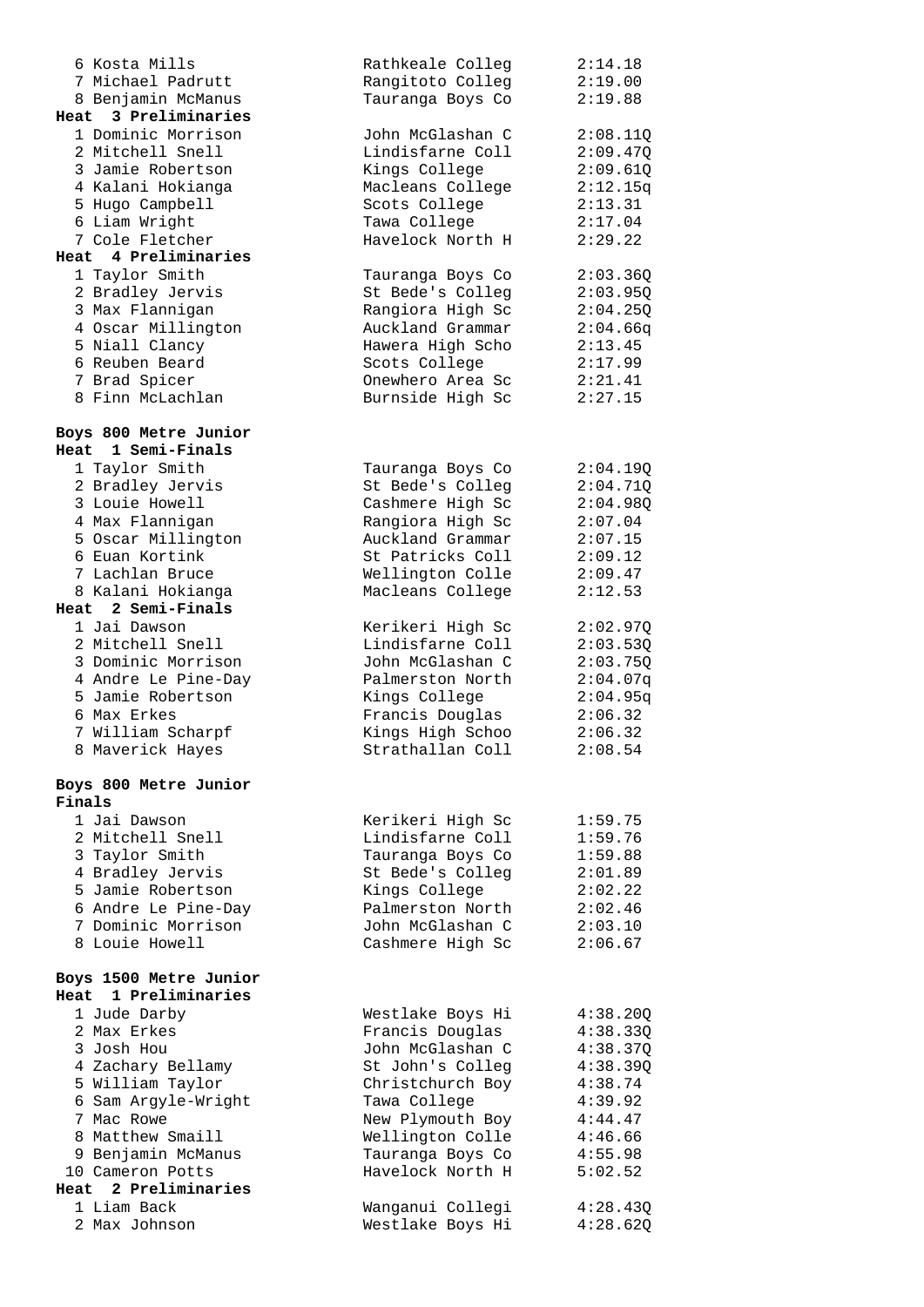|               | 3 Max Flannigan                     | Rangiora High Sc                     | 4:29.05Q             |
|---------------|-------------------------------------|--------------------------------------|----------------------|
|               | 4 George Bates                      | Kings High Schoo                     | 4:30.66Q             |
|               | 5 Nathan Harrison                   | John McGlashan C                     | 4:33.71              |
|               | 6 David de Vaal                     | Macleans College                     | 4:33.73              |
|               | 7 Maverick Hayes                    | Strathallan Coll                     | 4:39.28              |
|               | 8 Cameron O'Connell                 | Taieri College                       | 4:41.10              |
|               | 9 Damon Lendrum                     | Wellington Colle                     | 4:41.28              |
|               | 10 Jamal Roberton                   | St Peter's Schoo                     | 4:41.81              |
|               | 11 Luke Burgess                     | Te Awamutu Colle                     | 4:53.20              |
|               | 12 Liam Roseingrave                 | St Patricks Coll                     | 5:02.96              |
| Heat          | 3 Preliminaries                     |                                      |                      |
|               | 1 Jai Dawson                        | Kerikeri High Sc                     | 4:16.75Q             |
|               | 2 Andres Hernandez                  | St Bede's Colleg                     | 4:19.27Q             |
|               | 3 Finlay Seeds                      | Hutt Internation                     | 4:19.35Q             |
|               | 4 Mitchell Snell                    | Lindisfarne Coll                     | 4:19.37Q             |
|               | 5 Ben Bidois                        | Cambridge High S                     | 4:19.69q             |
|               | 6 Mason Waterworth                  |                                      |                      |
|               | 7 Matt Gould                        | St Patricks Coll<br>Westlake Boys Hi | 4:22.47q             |
|               |                                     |                                      | 4:25.36q             |
|               | 8 Charlie Hazlett                   | Cashmere High Sc                     | 4:31.10q             |
|               | 9 Liam Wall                         | Palmerston North                     | 4:32.27              |
|               | 10 Ben Hennessy                     | Waihi College                        | 4:34.04              |
|               | 11 Ruaridh Ferguson                 | Wellington Colle                     | 4:35.55              |
|               | 12 Michael Padrutt                  | Rangitoto Colleg                     | 4:42.26              |
|               |                                     |                                      |                      |
| <b>Finals</b> | Boys 1500 Metre Junior              |                                      |                      |
|               | 1 Liam Back                         | Wanganui Collegi                     | 4:11.74              |
|               | 2 Jai Dawson                        | Kerikeri High Sc                     | 4:12.79              |
|               | 3 Jude Darby                        | Westlake Boys Hi                     | 4:13.32              |
|               | 4 Andres Hernandez                  | St Bede's Colleg                     | 4:17.74              |
|               | 5 Finlay Seeds                      | Hutt Internation                     | 4:19.48              |
|               | 6 George Bates                      | Kings High Schoo                     | 4:21.88              |
|               | 7 Josh Hou                          | John McGlashan C                     | 4:23.59              |
|               | 8 Zachary Bellamy                   | St John's Colleg                     | 4:24.92              |
|               | 9 Ben Bidois                        | Cambridge High S                     | 4:25.60              |
|               | 10 Mitchell Snell                   | Lindisfarne Coll                     | 4:27.01              |
|               | 11 Max Flannigan                    | Rangiora High Sc                     | 4:27.81              |
|               | 12 Mason Waterworth                 | St Patricks Coll                     | 4:28.20              |
|               | 13 Matt Gould                       | Westlake Boys Hi                     | 4:34.30              |
|               | 14 Max Johnson                      | Westlake Boys Hi                     | 4:36.61              |
|               | 15 Charlie Hazlett                  |                                      | 4:39.31              |
|               | -- Max Erkes                        | Cashmere High Sc                     |                      |
|               |                                     | Francis Douglas                      | DNF                  |
|               | Boys 3000 Metre Junior              |                                      |                      |
|               | 1 Andres Hernandez                  | St Bede's Colleg                     | 9:05.30              |
|               | 2 William Taylor                    | Christchurch Boy                     | 9:19.69              |
|               | 3 Josh Hou                          | John McGlashan C                     | 9:25.11              |
|               | 4 Mac Rowe                          | New Plymouth Boy                     | 9:28.38              |
|               | 5 Sam Heyes                         | Auckland Grammar                     | 9:29.94              |
|               | 6 Cameron Clark                     | Burnside High Sc                     | 9:33.36              |
|               | 7 JJ Weston                         | Westlake Boys Hi                     | 9:36.80              |
|               | 8 Jamie Barnes                      | Wellington Colle                     | 9:38.07              |
|               | 9 Ben Bidois                        | Cambridge High S                     | 9:39.29              |
|               | 10 Arsh Kazi                        | Westlake Boys Hi                     | 9:40.53              |
|               | 11 Callum Hockey                    | Rangitoto Colleg                     | 9:41.06              |
|               | 12 Charlie Hazlett                  | Cashmere High Sc                     | 9:42.29              |
|               | 13 Callum De Moor                   | Westlake Boys Hi                     | 9:45.49              |
|               | 14 Luke Clements                    | Mt Albert Gramma                     |                      |
|               | 15 Luke Weston                      |                                      | 9:53.40              |
|               | 16 Thomas Anderson                  | Francis Douglas                      | 10:01.65             |
|               |                                     | Burnside High Sc                     | 10:03.28             |
|               | 17 Luke Hitchcock                   | Macleans College                     | 10:08.70             |
|               | 18 Alexis Bahamonde                 | New Plymouth Boy                     | 10:10.51             |
|               | 19 Joe Shiozawa                     | Macleans College                     | 10:10.84             |
|               | 20 Nathan Sands<br>21 Ben Alexander | Mt Roskill Gramm                     | 10:11.32             |
|               | 22 Rowan Woolloff                   | Auckland Grammar                     | 10:20.48             |
|               | 23 Jack Britland                    | Wellington Colle<br>Wairarapa Colleg | 10:45.38<br>10:49.69 |
|               |                                     |                                      |                      |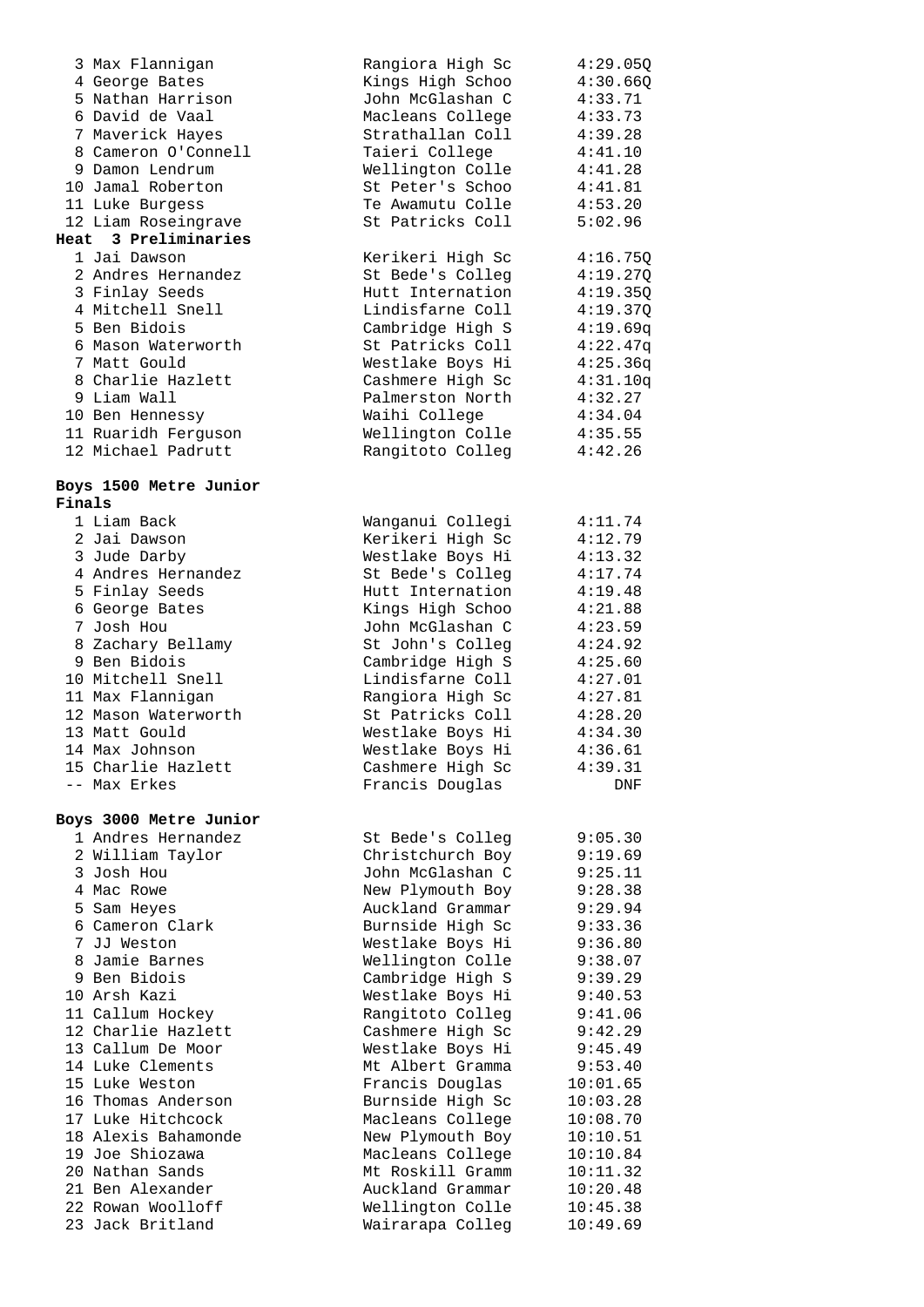| 24 Matthew Apperley                     |               | Karamu High Scho   | 11:05.31                 |               |
|-----------------------------------------|---------------|--------------------|--------------------------|---------------|
| 25 Troy Sargisson                       |               | Rosmini College    | 11:31.75                 |               |
| -- Tom Sellars                          |               | Riccarton High S   | DQ                       | Rule 163.2    |
|                                         |               |                    |                          |               |
| Boys 100 Metre Hurdles 838 Junior       |               |                    |                          |               |
| 1 Preliminaries Wind: +0.0<br>Heat      |               |                    |                          |               |
| 1 Charles Annals                        |               | Hamilton Boys Hi   | 14.26Q                   |               |
| 2 Andrew Oliver                         |               | St John College    | 16.18Q                   |               |
| 3 Hamish McGiven                        |               | St Peter's Schoo   | 17.21Q                   |               |
| 4 Joshua Penney                         |               | Auckland Grammar   | 17.28                    |               |
| Heat 2 Preliminaries Wind: +0.0         |               |                    |                          |               |
| 1 Cameron Moffitt                       |               | Otago Boys High    | 14.17Q                   |               |
| 2 Harley Patel-Muxlow                   |               | Wellington Colle   | 14.85Q                   |               |
| 3 Sitiveni Lose                         |               | St Paul's Colleg   | 16.04Q                   |               |
| 4 Amilame Finau                         |               | St John's Colleg   | 16.20q                   |               |
| 5 Joshua Saluni                         |               | Avondale College   | 16.78q                   |               |
|                                         |               |                    |                          |               |
| Boys 100 Metre Hurdles 838 Junior       |               |                    |                          |               |
| Finals Wind: +0.0                       |               |                    |                          |               |
| 1 Cameron Moffitt                       |               | Otago Boys High    | 13.48                    |               |
| 2 Charles Annals                        |               | Hamilton Boys Hi   | 13.67                    |               |
| 3 Harley Patel-Muxlow                   |               | Wellington Colle   | 14.68                    |               |
| 4 Sitiveni Lose                         |               | St Paul's Colleg   | 15.48                    |               |
| 5 Amilame Finau                         |               | St John's Colleg   | 15.60                    |               |
| 6 Joshua Saluni                         |               | Avondale College   | 16.12                    |               |
| 7 Hamish McGiven                        |               | St Peter's Schoo   | 19.03                    |               |
| 8 Andrew Oliver                         |               | St John College    | 20.85                    |               |
|                                         |               |                    |                          |               |
| Boys 300 Metre Hurdles 762 Junior       |               |                    |                          |               |
| 1 Hamish McGiven                        |               | St Peter's Schoo   | 44.01                    |               |
| 2 John McLean                           |               | St Peter's Schoo   | 45.05                    |               |
| 3 Tony Su                               |               | Macleans College   | 46.07                    |               |
| 4 Andrew Oliver                         |               | St John College    | 47.23                    |               |
|                                         |               |                    |                          |               |
| Boys 2000 Metre Steeplechase 762 Junior |               |                    |                          |               |
| 1 Zane Powell                           |               | Kings College      | 6:15.61                  |               |
| 2 Liam Back                             |               | Wanganui Collegi   | 6:27.18                  |               |
| 3 Luke Clements                         |               | Mt Albert Gramma   |                          |               |
| 4 Peter Rawlins                         |               | Timaru Boy's Hig   | 6:33.05<br>6:52.96       |               |
| 5 Felix Williamson                      |               |                    | Wellington Colle 6:53.54 |               |
| 6 Nathan Sands                          |               | Mt Roskill Gramm   | 6:56.94                  |               |
| 7 Zachary Bellamy                       |               | St John's Colleg   | 7:01.88                  |               |
| 8 Kalani Hokianga                       |               | Macleans College   | 7:12.17                  |               |
| 9 Troy Sargisson                        |               | Rosmini College    | 7:46.00                  |               |
| 10 Josh Marryatt                        |               | Macleans College   | 8:39.21                  |               |
| -- Blair Hill                           |               | Westlake Boys Hi   | DQ                       | Rule 163.3(b) |
| -- James Harding                        | Kings College |                    | DQ.                      | Rule 163.3(b) |
|                                         |               |                    |                          |               |
| Boys 4x100 Metre Relay Junior           |               |                    |                          |               |
| 1 Preliminaries<br>Heat                 |               |                    |                          |               |
| 1 Hamilton Boys High School             | 'A'           |                    | 44.70Q                   |               |
| 1) Charles Annals                       |               | 2) Trent Campbell  |                          |               |
| 3) Hamish Keenan                        |               |                    | 4) Flynn Finlay_Yates    |               |
| 2 Otago Boys High School<br>'' A '      |               |                    | 45.94Q                   |               |
| 1) Jackson Toms                         |               | 2) George Vare     |                          |               |
| 3) Cameron Moffitt                      |               | 4) Joshua Friend   |                          |               |
| 3 Hastings Boys High School             | 'A'           |                    | 47.36q                   |               |
| 4 Sacred Heart College Auck             | ' A'          |                    | 47.73q                   |               |
| 1) Leiukamea Schaaf                     |               | 2) Bono Napota     |                          |               |
| 3) Oliver Hayden                        |               | 4) Sean Weir       |                          |               |
| 5 Avondale College<br>' A '             |               |                    | 50.09                    |               |
| 1) Tremayne Redman                      |               | 2) Jaspar Hipkins  |                          |               |
| 3) Lex Revell-Lewis                     |               |                    | 4) Kudzaishe Honamombe   |               |
| -- Wanganui High School<br>' A'         |               |                    | DQ                       | Rule 170.7    |
| 1) Maysin Katene                        |               | 2) Jakob Moorhouse |                          |               |
| 3) Nathan Cohen                         |               | 4) Ethan Cox       |                          |               |
| 2 Preliminaries<br>Heat                 |               |                    |                          |               |
|                                         |               |                    |                          |               |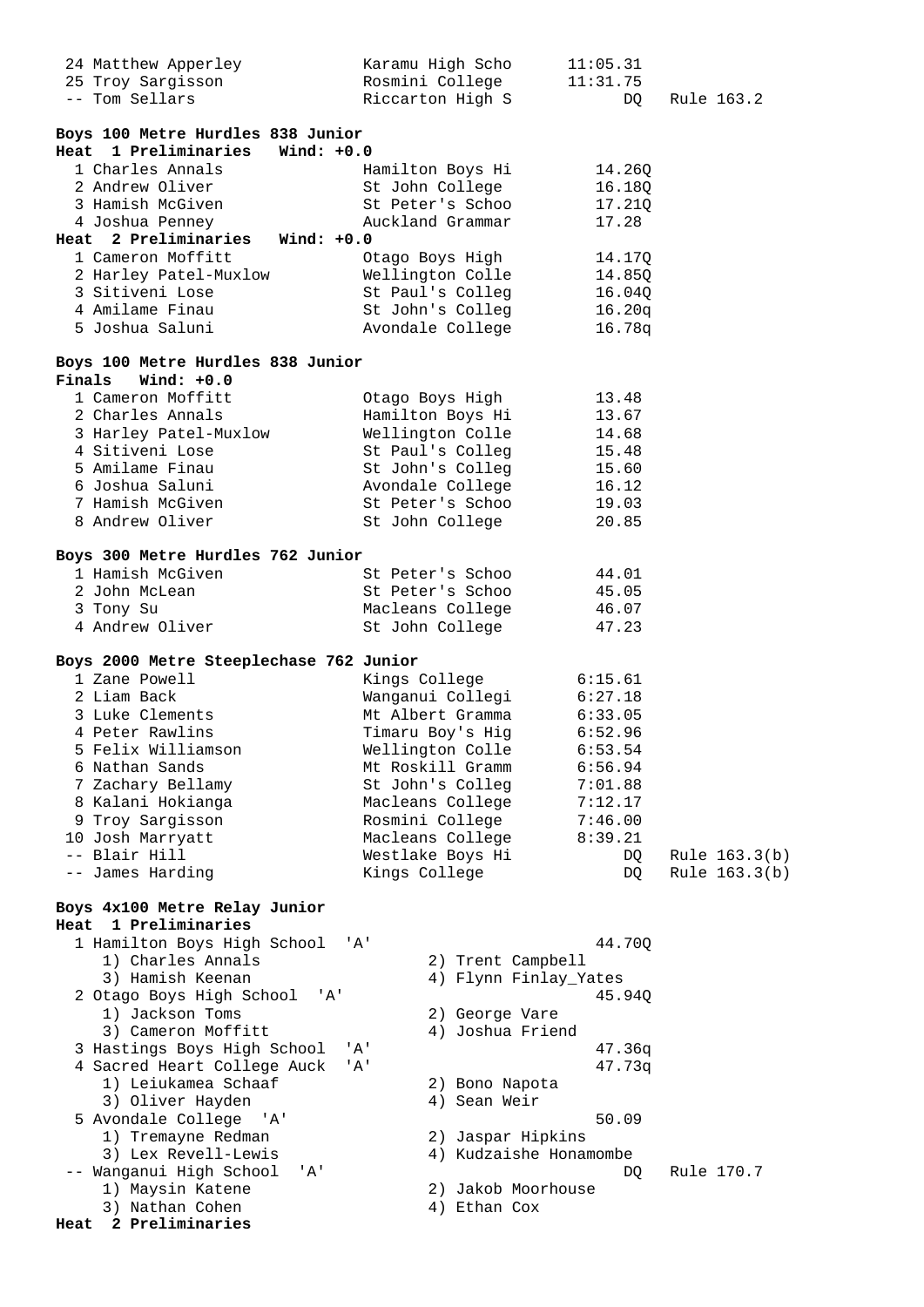1 Kings High School 'A' 45.16Q 1) Keanu Vanisi 2) Flynn Murdoch 3) Bradley McPate 4) Duncan Trevithick 2 Napier Boys High School 'A' 46.77Q 1) Raymond O'Rourke 2) Reif Mayo-Hansen 3) Archie Hargrave 4) Toby Archer 3 Wanganui Collegiate 'A' 47.10q 1) Wayne Yang 2) Agustin Valdes Zegers 3) Logan Henry 4) George Meyer 4 Auckland Grammar School 'A' 47.16q 1) Fionn McKenna 2) Jamie Chambers-Steward 3) Tamiro Armstrong (4) Joshua Penney 5 Hastings Boys High School 'B' 49.33 -- Havelock North High School 'A' Channel Communist Communist Communist Communist Communist Communist Communist Communist Communist Communist Communist Communist Communist Communist Communist Communist Communist Communist 1) Cole Fletcher 2) Josh Beecroft 3) Will Tidswell 4) Liam O'Reilly **Boys 4x100 Metre Relay Junior Finals**  1 Kings High School 'A' 44.54 Record 1) Keanu Vanisi 2) Flynn Murdoch 2 Hamilton Boys High School 'A' 44.73<br>
1) Charles Annals (2) Trent Campbell 1) Charles Annals<br>3) Hamish Keenan 3 Otago Boys High School 'A' 45.01 1) Jackson Toms 2) George Vare 3) Cameron Moffitt 4) Joshua Friend 4 Napier Boys High School 'A' 46.50 1) Raymond O'Rourke 2) Reif Mayo-Hansen 3) Archie Hargrave 4) Toby Archer 5 Wanganui Collegiate 'A' 47.02 1) Wayne Yang 2) Agustin Valdes Zegers 3) Logan Henry 1988 (4) George Meyer 6 Auckland Grammar School 'A' 47.15 1) Fionn McKenna 2) Jamie Chambers-Steward 3) Tamiro Armstrong (4) Joshua Penney 7 Sacred Heart College Auck 'A' 47.27 1) Leiukamea Schaaf 2) Bono Napota 3) Oliver Hayden (4) Sean Weir -- Hastings Boys High School 'A' DQ Rule 170.7 **Boys 4x400 Metre Relay Junior Section 1**  1 John McGlashan College 'A' 3:50.53 1) Dominic Morrison 2) Max Kirkwood 3) Nathan Harrison (4) Josh Hou 2 St Bede's College 'A' 3:50.56<br>1) Luke de Roo 3:50.56<br>2) Andres Hernandez 3) Ethan Smolej (4) Bradley Jervis 3 Wanganui High School 'A' 4:00.42 1) Ethan Cox 2) Jakob Moorhouse 3) Nathan Cohen 4) Maysin Katene 4 Rathkeale College/Trinity Sen 'A' 4:08.55 1) Kosta Mills 2) Jayden Esekia Savea 3) Joseph Quinn (4) Jayden Webb-Milner 5 Havelock North High School 'A' 4:13.86 1) Josh Beecroft 2) Will Tidswell 3) Cole Fletcher 4) Cameron Potts 6 Burnside High School 'A' 4:14.60 1) Calib Bone 2) Thomas Anderson 3) Cameron Clark 4) Finn McLachlan 7 Havelock North High School 'B' 4:18.33 1) Adam Engelke 2) Max Buller 3) Sam Bird 4) Alex van Oeveren **Section 2**  1 Kings High School 'A' 3:35.77

4) Duncan Trevithick 4) Flynn Finlay\_Yates

2) Andres Hernandez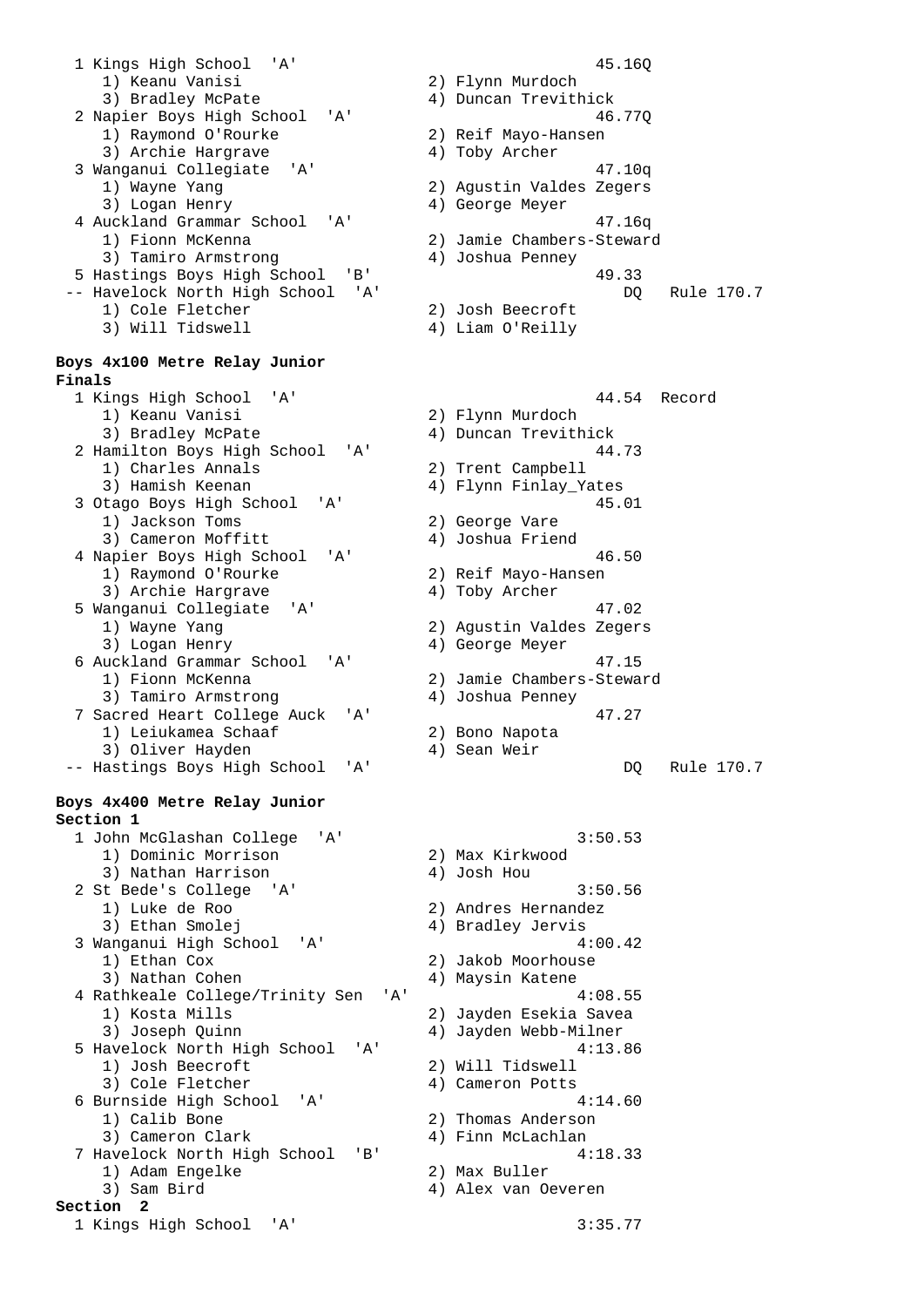| 1) Duncan Trevithick                         | 2) George Bates     |
|----------------------------------------------|---------------------|
| 3) Bradley McPate                            | 4) Flynn Murdoch    |
| 2 Napier Boys High School<br>' A'            | 3:45.23             |
| 1) Archie Hargrave                           | 2) Oliver Marshall  |
| 3) Raymond O'Rourke                          | 4) Toby Archer      |
| 3 Auckland Grammar School<br>$\overline{A}$  | 3:48.15             |
| 1) Joshua Penney                             | 2) Isaac Chaytor    |
| 3) Tamiro Armstrong                          | 4) Oscar Millington |
| 4 Wanganui Collegiate 'A'                    | 3:53.72             |
| 1) Logan Henry                               | 2) Liam Back        |
| 3) Wayne Yang                                | 4) George Meyer     |
| 5 Macleans College 'A'                       | 3:55.50             |
| 1) Brandon Breytenbach                       | 2) Tony Su          |
| 3) Kalani Hokianga                           | 4) Dominic Mutti    |
| 6 St Peter's School Camb 'A'                 | 3:58.64             |
| 1) Hamish McGiven                            | 2) Jamal Roberton   |
| 3) Will Montgomerie                          | 4) John McLean      |
| 7 St Patricks College Silverstr<br>$'$ A $'$ | 4:00.12             |
| 1) Jack Oram                                 | 2) Cory Gee         |
| 3) Liam Roseingrave                          | 4) Euan Kortink     |
|                                              |                     |
| Boys 4x400 Metre Relay Junior                |                     |
| Final 3 placings                             |                     |
| 1 Kings High School 'A'                      | 3:35.77             |
| 1) Duncan Trevithick                         | 2) George Bates     |
| 3) Bradley McPate                            | 4) Flynn Murdoch    |
| 2 Napier Boys High School<br>' A'            | 3:45.23             |
| 1) Archie Hargrave                           | 2) Oliver Marshall  |
| 3) Raymond O'Rourke                          | 4) Toby Archer      |
| 3 Auckland Grammar School<br>' A'            | 3:48.15             |

- 3 Auckland Grammar School 'A' 3:48.<br>
1) Joshua Penney 2) Isaac Chaytor<br>
3) Tamiro Armstrong 4) Oscar Millington
- 1) Joshua Penney 2) Isaac Chaytor 3) Tamiro Armstrong (4) Oscar Millington

## **JUNIOR BOYS FIELD**

| Boys High Jump Junior              |                                                           |                   |
|------------------------------------|-----------------------------------------------------------|-------------------|
|                                    | 1 Jayden Williamson         Rosmini College         1.89m |                   |
| 1.75 1.80 1.83 1.86 1.89 1.92      |                                                           |                   |
| 0 0 0 XO 0 XXX                     |                                                           |                   |
| 2 Jaundre Pienaar Mauhara College  |                                                           | 1.86m             |
| 1.65 1.70 1.75 1.80 1.83 1.86 1.89 |                                                           |                   |
| 0 0 0 0 0 0 XXX                    |                                                           |                   |
|                                    | 3 Xander Manktelow               Wellington Colle         | 1.86m             |
| 1.70 1.75 1.80 1.83 1.86 1.89      |                                                           |                   |
| XO XO XXO O O XXX                  |                                                           |                   |
| 4 Mark Loh                         | St Thomas of Can                                          | 1.83 <sub>m</sub> |
| 1.65 1.70 1.75 1.80 1.83 1.86      |                                                           |                   |
| 0 0 0 0 XXO XXX                    |                                                           |                   |
| 5 Adam Stack III                   | Waimea College                                            | 1.80 <sub>m</sub> |
| 1.60 1.65 1.70 1.75 1.80 1.83      |                                                           |                   |
| 0 - 0 XXO O XXX                    |                                                           |                   |
|                                    |                                                           | 1.75m             |
| 1.55 1.60 1.65 1.70 1.75 1.80      |                                                           |                   |
| 0 0 0 0 0 XXX                      |                                                           |                   |
|                                    | 7 Blake Forward             Albany Junior Hi              | 1.75m             |
| 1.55 1.60 1.65 1.70 1.75 1.80      |                                                           |                   |
| 0 0 XO O XXO XXX                   |                                                           |                   |
|                                    | 8 Nathan Harrison (5) John McGlashan C                    | 1.75m             |
| 1.65 1.70 1.75 1.80                |                                                           |                   |
| O XXO XXO XXX                      |                                                           |                   |
| 9 Tom Sellars                      | Riccarton High S                                          | 1.70m             |
| 1.55 1.60 1.65 1.70 1.75           |                                                           |                   |
| 0 0 XO O XXX                       |                                                           |                   |
| 9 Manaaki Kaumoanna                | Te Aroha College                                          | 1.70m             |
| 1.60 1.65 1.70 1.75                |                                                           |                   |
| $\Omega$<br>XO OXXX                |                                                           |                   |
| 11 Sitiveni Lose                   | St Paul's Colleg                                          | 1.70m             |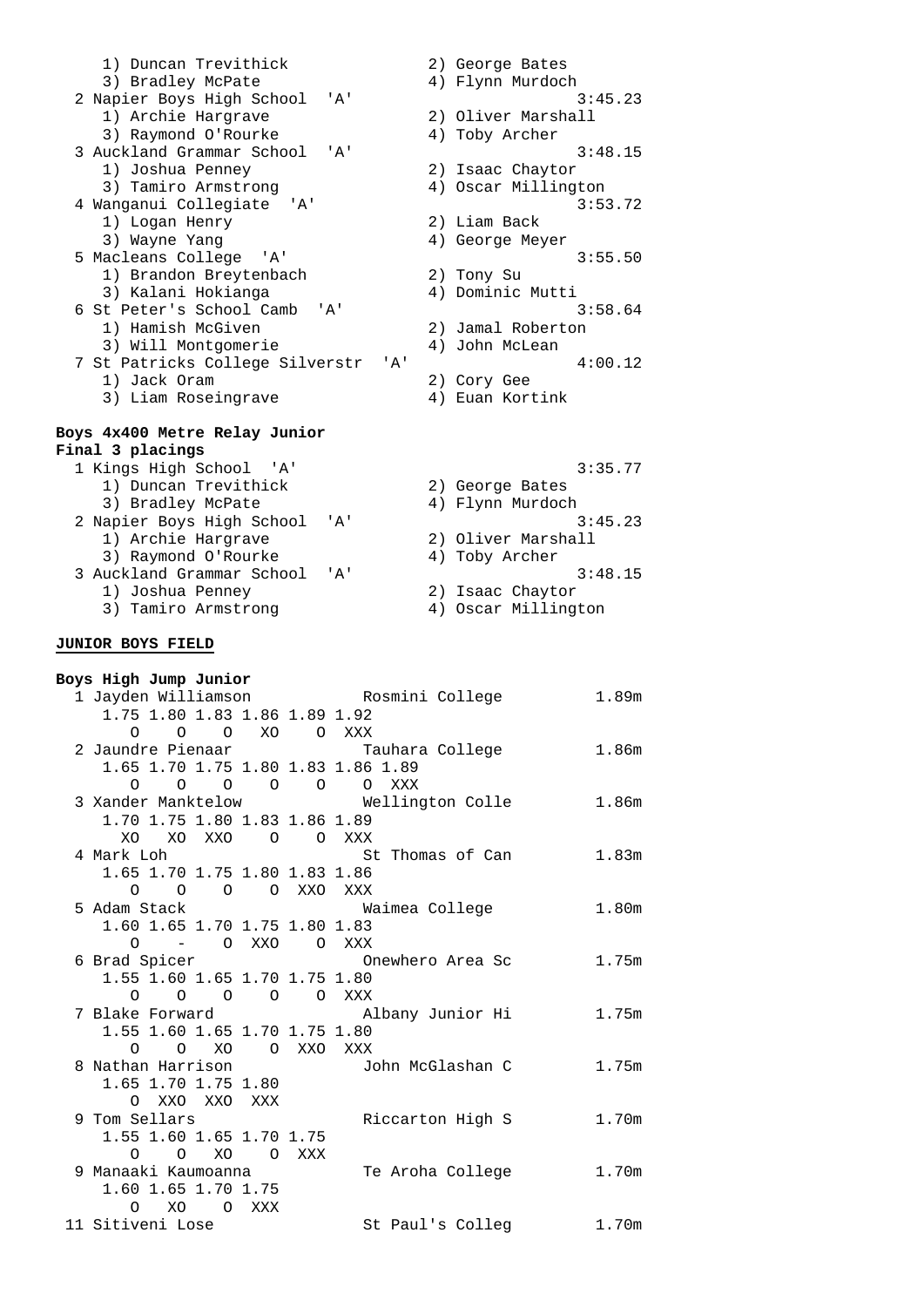| 1.55 1.60 1.65 1.70 1.75                                      |                                |       |  |
|---------------------------------------------------------------|--------------------------------|-------|--|
| O XO<br>XO.<br>O XXX<br>11 Alfie Baker                        | Christ's College 1.70m         |       |  |
| 1.60 1.65 1.70 1.75<br><b>XXO</b><br>O OXXX                   |                                |       |  |
| 13 Josh Woodhead<br>1.55 1.60 1.65 1.70 1.75                  | Hastings Boys Hi               | 1.70m |  |
| 0 0 0 XO XXX<br>13 Tyzak Rhind<br>1.55 1.60 1.65 1.70 1.75    | Tauranga Boys Co               | 1.70m |  |
| 0 0 – XOXXX<br>15 Keanu Vanisi<br>1.65 1.70 1.75<br>$O - X -$ | Kings High Schoo               | 1.65m |  |
| 15 Reuben Sara<br>1.55 1.60 1.65 1.70<br>O O O XXX            | Wanganui Collegi               | 1.65m |  |
| 17 Kosta Mills<br>1.55 1.60 1.65 1.70<br>O O XO XXX           | Rathkeale Colleg               | 1.65m |  |
| 18 Tristan Bennett<br>1.55 1.60 1.65 1.70<br>O XO XXX<br>XO.  | Middleton Grange               | 1.65m |  |
| 19 Tremayne Redman<br>1.55 1.60 1.65<br>XO O XXX              | Avondale College               | 1.60m |  |
| 20 Oscar Millington<br>1.55 1.60 1.65<br>O XXO XXX            | Auckland Grammar               | 1.60m |  |
| -- Josh Thiele<br>1.55<br>XXX                                 | Christchurch Boy               | NH    |  |
| Boys Pole Vault Junior                                        |                                |       |  |
| 1 Joshua Bull<br>2.70 2.85 3.00 3.15<br>XO<br>O O XXX         | Catholic Cathedr               | 3.00m |  |
| -- Juan Diego Bulness<br>2.40<br>XXX                          | Wanganui Collegi               | NH    |  |
| Sam Rutherford<br>2.40<br>XXX                                 | Christ's College               | NH    |  |
| Boys Long Jump Junior<br>1 Sam Colver                         | Southland Boys H $6.28m - 2.9$ |       |  |
|                                                               |                                |       |  |

| 1 Sam Colyer          | Southland Boys H | $6.28m - 2.9$ |
|-----------------------|------------------|---------------|
|                       | $6.28m(-2.9)$    |               |
| 2 Harley Patel-Muxlow | Wellington Colle | $6.06m - 2.7$ |
|                       | $6.06m(-2.7)$    |               |
| 3 Max Teuruaa         | Kaipara College  | $5.87m - 1.4$ |
|                       | $5.87m(-1.4)$    |               |
| 4 Manda Simpson       | Wellington Colle | $5.85m - 2.2$ |
|                       | $5.85m(-2.2)$    |               |
| 5 Ollie Hansen        | Christchurch Boy | $5.74m - 3.5$ |
|                       | $5.74m(-3.5)$    |               |
| 6 Logan Henry         | Wanganui Collegi | $5.73m - 3.1$ |
|                       | $5.73m(-3.1)$    |               |
| 7 VJ Tauli            | Palmerston North | $5.57m - 4.0$ |
|                       | $5.57m(-4.0)$    |               |
| 8 Josh Woodhead       | Hastings Boys Hi | $5.55m - 1.3$ |
|                       | $5.55m(-1.3)$    |               |
|                       |                  |               |

#### **Boys Triple Jump Junior**

| 1 Sam Colyer     | Southland Boys H<br>13.58m -0.2 record                                    |  |
|------------------|---------------------------------------------------------------------------|--|
| 13.26m(1.9) -    | $13.34$ m $(1.1)$ $13.28$ m $(0.5)$ $13.42$ m $(-0.8)$ $13.58$ m $(-0.2)$ |  |
| 2 Charles Annals | Hamilton Boys Hi<br>13.14m 0.2                                            |  |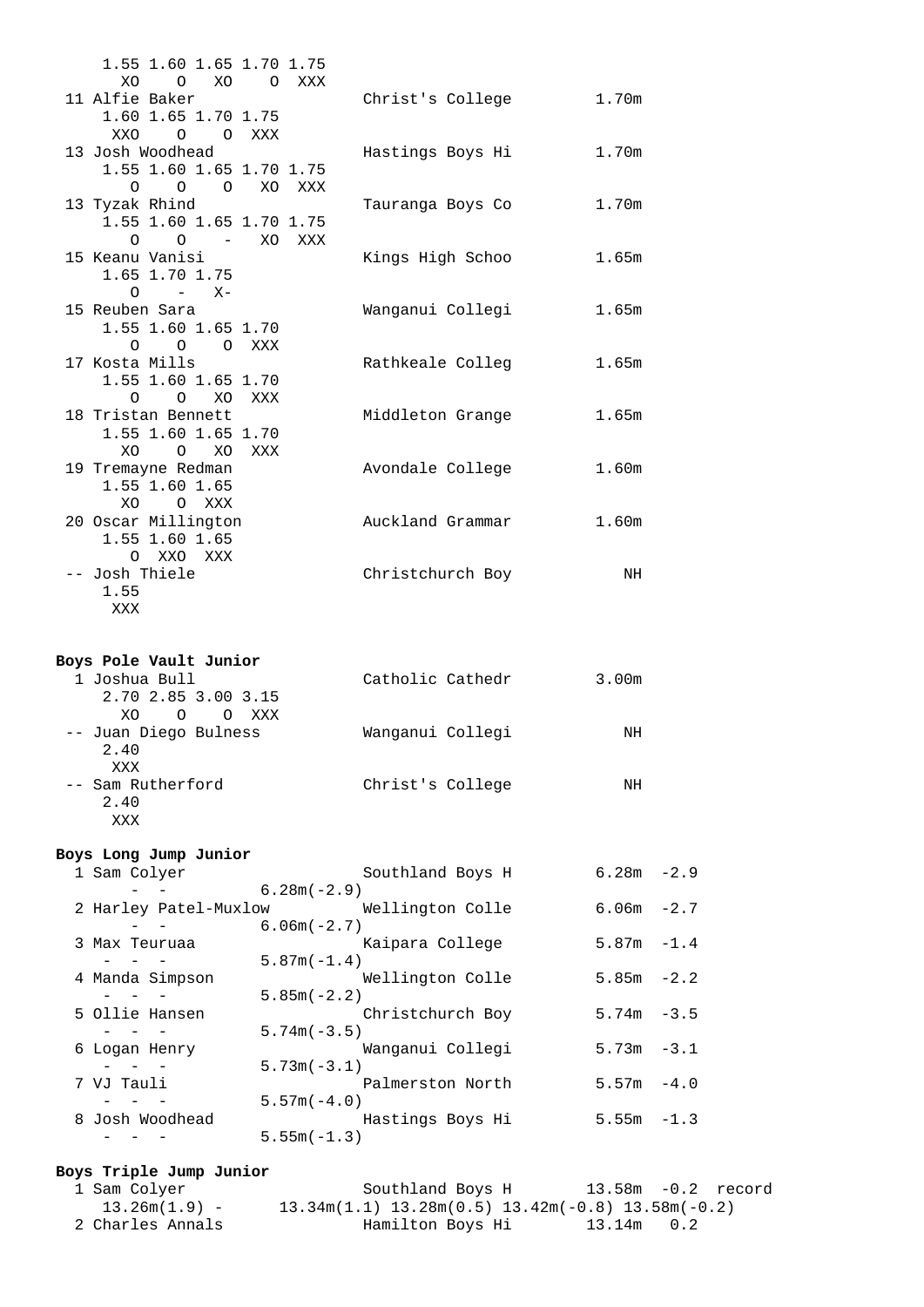| $12.38\text{m}(0.9)$ $12.83\text{m}(1.6)$ $12.63\text{m}(1.0)$ $13.08\text{m}(0.1)$ $13.14\text{m}(0.2)$ X                    |                             |              |         |                   |  |
|-------------------------------------------------------------------------------------------------------------------------------|-----------------------------|--------------|---------|-------------------|--|
| 3 Jackson Toms 6 2010 6 2010 12:00 0tago Boys High 3 2.83m 1.2                                                                |                             |              |         |                   |  |
| $12.14m(0.3)$ $12.65m(1.0)$ $12.06m(0.9)$ $12.53m(-0.6)$ $12.83m(1.6)$ $12.83m(1.2)$                                          |                             |              |         |                   |  |
| 4 Manda Simpson                                                                                                               | Wellington Colle 12.27m 1.2 |              |         |                   |  |
| $11.48m(0.5)$ $X(1.0)$ $12.07m(1.1)$ $11.59m(-0.5)$ $12.27m(1.2)$ $11.78m(0.2)$                                               |                             |              |         |                   |  |
| 5 Logan Henry                                                                                                                 |                             |              |         |                   |  |
| ogan Henry Manganui Collegi 12.16m 1.9<br>11.10m(+0.0) X 12.16m(1.9) 11.88m(-0.3) 12.12m(0.5) 11.81m(1.9)                     |                             |              |         |                   |  |
| 6 Joshua Bull                                                                                                                 | Catholic Cathedr            | 12.06m       | 0.6     |                   |  |
| $11.11\text{m}(0.9)$ $10.38\text{m}(0.8)$ $12.06\text{m}(0.6)$ $11.91\text{m}(1.3)$ $11.97\text{m}(0.9)$ $11.89\text{m}(2.0)$ |                             |              |         |                   |  |
|                                                                                                                               | Macleans College            |              |         |                   |  |
| 7 Abhijeet Parmar                                                                                                             |                             | $11.67m$ 0.8 |         |                   |  |
| $11.10m(0.3)$ $11.66m(2.0)$ $11.43m(+0.0)$ $11.32m(1.5)$ $11.67m(0.8)$ X                                                      |                             |              |         |                   |  |
| 8 Harley Patel-Muxlow Wellington Colle                                                                                        |                             | 11.64m       |         | 1.2 ret 4th round |  |
| $11.62m(1.1)$ $11.64m(1.2)$ $11.50m(1.8)$                                                                                     |                             |              |         |                   |  |
| 9 Liam O'Reilly               Havelock North H         11.64m                                                                 |                             |              | 2.4     |                   |  |
| $11.43m(+0.0)$ $11.35m(1.7)$ $11.64m(2.4)$                                                                                    |                             |              |         |                   |  |
| 10 Sean Weir                                                                                                                  | Sacred Heart Col 11.26m     |              | $0.7\,$ |                   |  |
| $11.26m(0.7)$ $11.02m(1.7)$ $10.89m(-0.5)$                                                                                    |                             |              |         |                   |  |
| 11 Jayden Webb-Milner Mathkeale Colleg                                                                                        |                             | 11.20m       | 1.7     |                   |  |
| $10.81m(0.5)$ $11.20m(1.7)$ $11.04m(0.2)$                                                                                     |                             |              |         |                   |  |
|                                                                                                                               |                             | 11.15m       | 1.3     |                   |  |
| 12 Finn McLachlan<br>10.84m(0.9) X 11.15m(1.3)                                                                                |                             |              |         |                   |  |
| 13 Jaspar Hipkins Mondale College                                                                                             |                             | 11.14m       | 1.9     |                   |  |
|                                                                                                                               |                             |              |         |                   |  |
| $10.58m(1.1)$ $10.54m(1.5)$ $11.14m(1.9)$                                                                                     |                             |              |         |                   |  |
| 14 Joshua Paine                                                                                                               | Scots College               | 11.10m       | 1.2     |                   |  |
| $10.53m(+0.0)$ $11.10m(1.2)$<br>Χ                                                                                             |                             |              |         |                   |  |
| 15 Tamiro Armstrong Muckland Grammar<br>11.01m(1.8) X 10.87m(1.9)                                                             |                             | 11.01m       | 1.8     |                   |  |
|                                                                                                                               |                             |              |         |                   |  |
| 16 Josh Thiele                                                                                                                | Christchurch Boy            | 10.46m       | 0.4     |                   |  |
| $10.24m(0.5)$ $10.46m(0.4)$ X                                                                                                 |                             |              |         |                   |  |
| 17 Tony Su                                                                                                                    | Macleans College            | 10.42m       |         | 0.7 ret 2nd round |  |
| $10.42m(0.7)$ -                                                                                                               |                             |              |         |                   |  |
| 18 Blake Forward             Albany Junior Hi                                                                                 |                             | 10.36m       | 0.3     |                   |  |
|                                                                                                                               |                             |              |         |                   |  |
|                                                                                                                               |                             |              |         |                   |  |
| $9.98m(2.2)$ $9.77m(+0.0)$ $10.36m(0.3)$                                                                                      |                             |              |         |                   |  |
| 19 Leiukamea Schaaf                                                                                                           | Sacred Heart Col            | 10.26m       | 1.2     |                   |  |
| $10.26m(1.2)$ $10.26m(0.7)$ X                                                                                                 |                             |              |         |                   |  |
| -- Jayden Esekia Savea       Rathkeale Colleg       NM                                                                        |                             |              |         | Ret 2nd round     |  |
| Χ<br>$\overline{\phantom{m}}$                                                                                                 |                             |              |         |                   |  |
|                                                                                                                               |                             |              |         |                   |  |
| Boys Shot Put 5kg Junior                                                                                                      |                             |              |         |                   |  |
| 1 Zion Trigger-Faitele Scots College 16.62m                                                                                   |                             |              |         |                   |  |
| 15.54m  14.84m  16.09m  16.01m  16.00m  16.62m                                                                                |                             |              |         |                   |  |
| 2 Nik Kini                                                                                                                    | Whangarei Boys H            | 16.08m       |         |                   |  |
| 15.20m  15.29m  16.08m  13.93m  15.43m  15.89m                                                                                |                             |              |         |                   |  |
| 3 Adam Stack                                                                                                                  | Waimea College              | 13.46m       |         |                   |  |
| 12.67m 11.46m 12.68m 12.52m 12.21m 13.46m                                                                                     |                             |              |         |                   |  |
| 4 James Coates                                                                                                                | St Bede's Colleg            | 12.72m       |         |                   |  |
| 11.76m  11.41m  11.48m  11.73m  11.70m  12.72m                                                                                |                             |              |         |                   |  |
| 5 Pese Fa'amausili                                                                                                            |                             | 12.65m       |         |                   |  |
|                                                                                                                               | Wellington Colle            |              |         |                   |  |
| 11.50m  11.47m  10.36m  12.48m  12.09m  12.65m                                                                                |                             |              |         |                   |  |
| 6 Cameron Moffitt                                                                                                             | Otago Boys High             | 12.38m       |         |                   |  |
| 11.24m X 11.92m 11.05m 11.64m 12.38m                                                                                          |                             |              |         |                   |  |
| 7 Andre Carter                                                                                                                | St John College             | 11.80m       |         |                   |  |
| 10.87m  11.80m  11.68m  11.49m  11.68m  11.56m                                                                                |                             |              |         |                   |  |
| 8 Tim Robinson                                                                                                                | Wellington Colle            | 11.58m       |         |                   |  |
| 11.54m X X X 11.58m X                                                                                                         |                             |              |         |                   |  |
| 9 Jordyn Hetaraka                                                                                                             | Whangarei Boys H            | 11.37m       |         |                   |  |
| X 10.87m 11.37m                                                                                                               |                             |              |         |                   |  |
| 10 Tama Bartlett                                                                                                              | Wairarapa Colleg            | 11.24m       |         |                   |  |
| 11.24m  11.16m  11.03m                                                                                                        |                             |              |         |                   |  |
| 11 Liam Ngchok Wulf                                                                                                           | The Manurewa                | 10.73m       |         |                   |  |
| 9.65m 10.73m 10.67m                                                                                                           |                             |              |         |                   |  |
| 12 Ollie Morton-Farrelly                                                                                                      | Matamata College            | 10.73m       |         |                   |  |
| 10.73m  10.26m  10.28m                                                                                                        |                             |              |         |                   |  |
|                                                                                                                               |                             | 10.73m       |         |                   |  |
| 13 John-Lees Faulkner<br>10.11m  10.73m  9.98m                                                                                | Tauranga Boys Co            |              |         |                   |  |

8.95m 10.46m 9.43m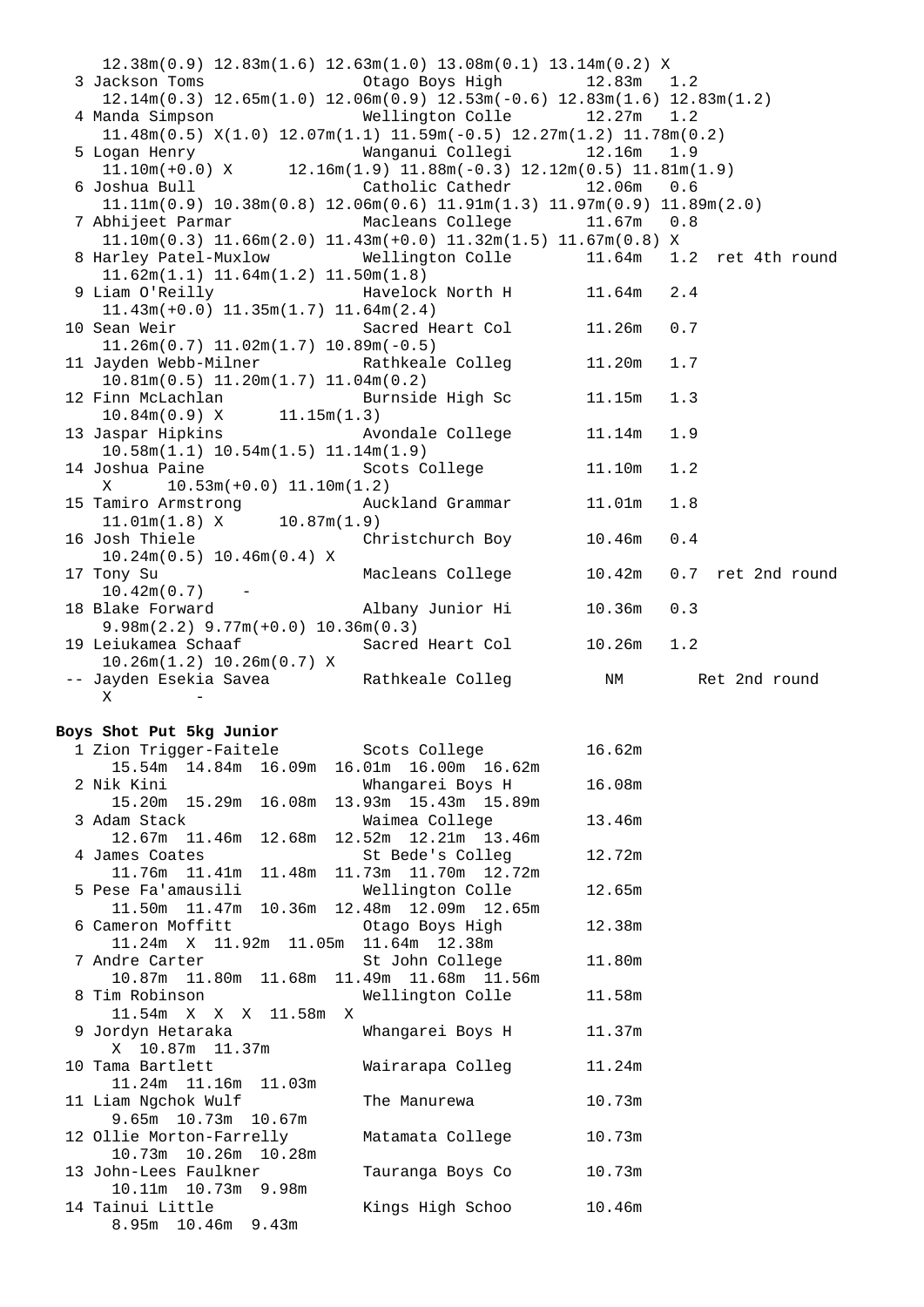| 15 Joseph Quinn                                            | Rathkeale Colleg                     | 10.33m            |
|------------------------------------------------------------|--------------------------------------|-------------------|
| 10.33m 9.87m 9.79m<br>16 Dale Wolfsbauer                   | Cambridge High S                     | 10.24m            |
| 9.60m  10.24m  9.87m<br>17 Max Abbot                       | Wellington Colle                     | 10.10m            |
| 10.10m  10.09m  9.48m<br>18 Lomanec Ianga<br>8.96m X 9.81m | Avondale College                     | 9.81 <sub>m</sub> |
| 19 Aiden Bocock<br>9.71m 9.77m 9.45m                       | Francis Douglas                      | 9.77m             |
| 20 Anaru Mulipola<br>8.46m 9.74m 9.70m                     | Tauranga Boys Co                     | 9.74m             |
| 21 Laycian Leaso<br>X 9.71m 9.35m                          | The Manurewa                         | 9.71m             |
| 22 Quinn Motley<br>9.15m X 8.46m                           | Timaru Boy's Hig                     | 9.15m             |
| Boys Discus Throw 1.25kg Junior                            |                                      |                   |
| 1 Zion Trigger-Faitele<br>X 56.24m 39.90m X X 51.94m       | Scots College                        | 56.24m            |
| 2 Nik Kini<br>52.04m 48.45m 50.53m X 50.48m X              | Whangarei Boys H                     | 52.04m            |
| 3 Tamatoa Tepai<br>X 43.34m 45.99m X X X                   | Auckland Grammar                     | 45.99m            |
| 4 Truman Tepai<br>42.51m X 41.18m 45.67m 40.32m 42.97m     | St Peter's Colle                     | 45.67m            |
| 5 Jayden Williamson<br>X X 41.81m 41.66m 43.86m 42.05m     | Rosmini College                      | 43.86m            |
| 6 Joshua Bull<br>35.16m  40.56m  42.25m  X  43.38m  43.55m | Catholic Cathedr                     | 43.55m            |
| 7 Quinn Motley<br>$39.57m$ 37.22m 42.16m X 37.64m 38.66m   | Timaru Boy's Hig                     | 42.16m            |
| 8 Andre Carter<br>38.54m 40.90m X 34.95m X X               | St John College                      | 40.90m            |
| 9 Joshua Tepai<br>36.78m X 39.91m                          | Auckland Grammar                     | 39.91m            |
| 9 Max Abbot<br>38.24m 39.50m 39.91m                        | Wellington Colle                     | 39.91m            |
| 11 Laycian Leaso<br>39.66m 35.56m 39.06m                   | The Manurewa                         | 39.66m            |
| 12 Kaleb Sola<br>36.44m 34.08m 36.08m                      | Hutt Valley High                     | 36.44m            |
| 13 Ollie Morton-Farrelly<br>35.78m X 33.19m                | Matamata College                     | 35.78m            |
| 14 Tama Bartlett<br>33.80m X 34.75m                        | Wairarapa Colleg                     | 34.75m            |
| 15 James Coates<br>34.11m X<br>34.10m<br>16 Joseph Quinn   | St Bede's Colleg<br>Rathkeale Colleg | 34.11m<br>33.70m  |
| X 32.78m 33.70m<br>17 Bono Napota                          | Sacred Heart Col                     | 33.08m            |
| X 33.08m 26.58m<br>18 Blake Forward                        | Albany Junior Hi                     | 32.39m            |
| 29.53m X 32.39m<br>19 Lomanec Ianga                        | Avondale College                     | 32.07m            |
| X 32.07m X<br>20 Tainui Little                             | Kings High Schoo                     | 28.29m            |
| X 28.29m 27.08m<br>21 Anaru Mulipola                       | Tauranga Boys Co                     | 27.03m            |
| 27.03m X X<br>22 Aiden Bocock                              | Francis Douglas                      | 26.56m            |
| 26.56m X X<br>23 Liam Ngchok Wulf                          | The Manurewa                         | 23.73m            |
| 23.73m X X<br>24 Cooper Flanders                           | Hastings Boys Hi                     | 17.50m            |
| X 17.50m X                                                 |                                      |                   |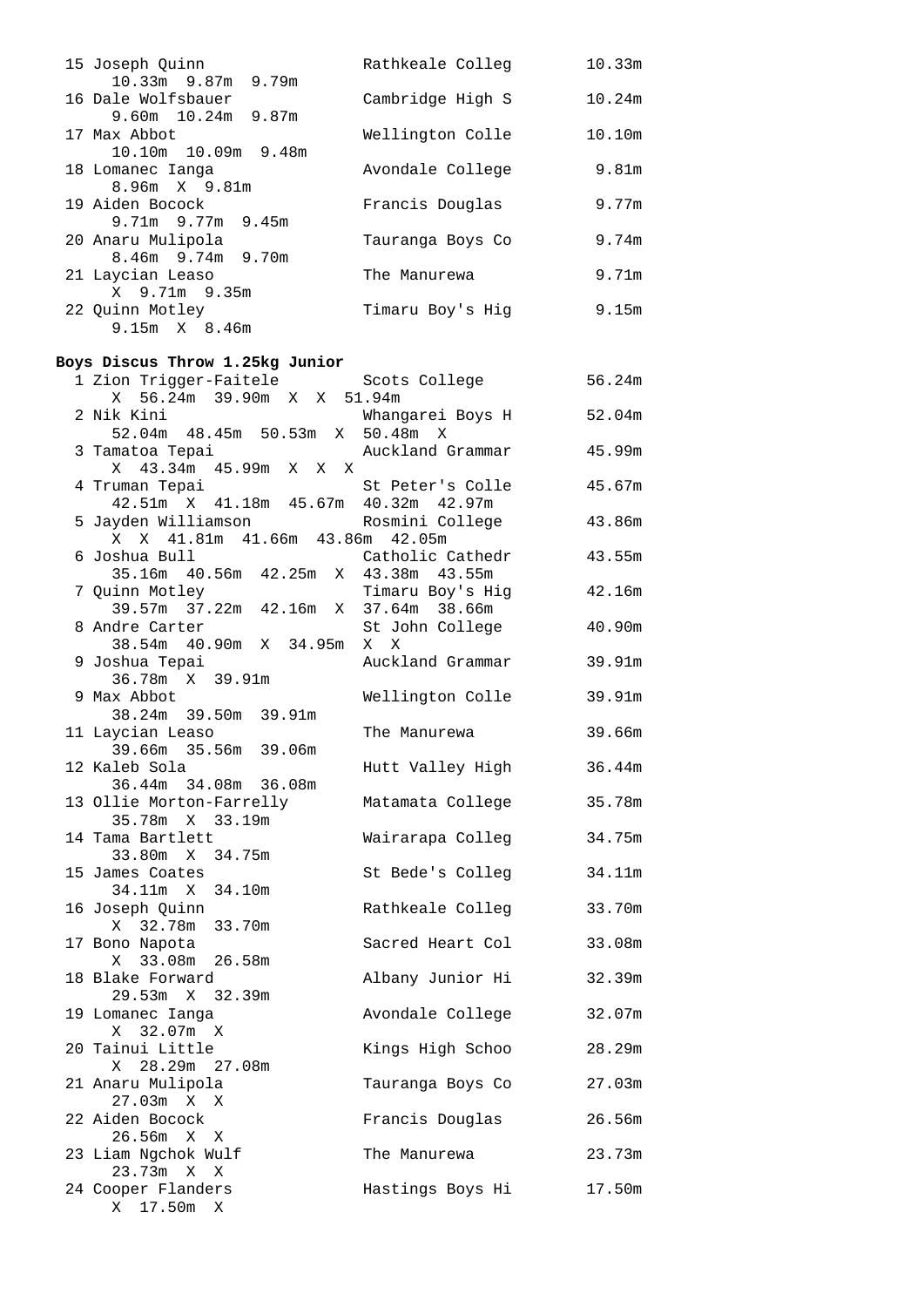| Boys Hammer Throw 4kg Junior                                          |                         |        |
|-----------------------------------------------------------------------|-------------------------|--------|
| 1 Nik Kini                                                            | Whangarei Boys H 56.05m |        |
| 55.59m 49.04m X 50.64m 56.05m 54.55m                                  |                         |        |
| 2 Jordyn Hetaraka                     Whangarei Boys H         54.21m |                         |        |
| 53.86m 51.47m 52.28m 52.05m 54.21m 52.58m                             |                         |        |
| 3 Joseph Quinn (3.57m) Rathkeale Colleg (53.57m)                      |                         |        |
| 47.78m X X X X 53.57m                                                 |                         |        |
| 4 Jayden Williamson         Rosmini College                           |                         | 49.90m |
| 49.90m X X X X X                                                      |                         |        |
| 5 Kaleb Sola                                                          | Hutt Valley High 46.72m |        |
| 46.72m  45.78m  46.42m  42.10m  46.10m  45.27m                        |                         |        |
| 6 William Lafaele Savali The Manurewa                                 |                         | 43.94m |
| 43.94m X X 5.78m X X                                                  |                         |        |
| 7 Liam Ngchok Wulf                       The Manurewa                 |                         | 40.50m |
| X X 37.64m 40.50m X X                                                 |                         |        |
| 8 Max Abbot                                                           | Wellington Colle        | 37.11m |
| X 37.11m X 31.65m 36.40m 36.56m                                       |                         |        |
| 9 Tainui Little                       Kings High Schoo                |                         | 35.26m |
| 34.99m 32.70m 35.26m                                                  |                         |        |
| 10 Ben McBeth                                                         | Edgecumbe Colleg        | 28.49m |
| 27.12m  27.61m  28.49m                                                |                         |        |
| 11 Etienne Otto                                                       | Edgecumbe Colleg 22.79m |        |
| 22.75m 6.93m 22.79m                                                   |                         |        |
| -- Oliver Beresford                                                   | Christ's College        | FOUL   |
| X X X                                                                 |                         |        |
| -- Laycian Leaso                                                      | The Manurewa            | FOUL   |
| x x x                                                                 |                         |        |
|                                                                       |                         |        |

#### **Boys Javelin Throw 700 Junior**

| 1 Tim Robinson                                 | Wellington Colle | 54.43m |
|------------------------------------------------|------------------|--------|
| 46.29m  49.77m  49.51m  49.78m  54.43m  52.09m |                  |        |
| 2 Ethan Walker                                 | Tokomairiro      | 50.99m |
| 50.77m 50.46m 48.31m 49.85m 50.99m 49.44m      |                  |        |
| 3 Sheehan Ryan                                 | Christchurch Boy | 44.05m |
| 42.27m X 38.84m X 38.50m 44.05m                |                  |        |
| 4 Isaac Chaytor                                | Auckland Grammar | 43.83m |
| 40.18m 39.34m 39.64m 43.56m 43.83m             | X                |        |
| 5 Max Teuruaa                                  | Kaipara College  | 41.86m |
| 41.86m 33.48m 39.39m X 40.45m 39.51m           |                  |        |
| 6 Tamiro Armstrong                             | Auckland Grammar | 41.22m |
| 34.90m  41.22m  36.86m  40.94m  40.61m  40.00m |                  |        |
| 7 Guy Petersen                                 | Palmerston North | 39.63m |
| 39.63m X 39.51m 36.87m 38.00m X                |                  |        |
| 8 Benco Kruger                                 | Westlake Boys Hi | 39.44m |
| 34.68m 37.77m X X 39.44m X                     |                  |        |
| 9 Kaleb Sola                                   | Hutt Valley High | 36.83m |
| 32.66m 34.67m 36.83m                           |                  |        |
| 10 Joshua Candy                                | St Patricks Coll | 36.50m |
| 36.50m 32.69m<br>X                             |                  |        |
| 11 Joseph Quinn                                | Rathkeale Colleg | 34.89m |
| 34.89m X X                                     |                  |        |
| 12 Joseph Tuaputa                              | Cook Islands     | 34.85m |
| 34.85m X X                                     |                  |        |
| 13 Caleb Stuart                                | Blue Mountain Co | 33.97m |
| 31.84m 33.75m 33.97m                           |                  |        |
| 14 John-Lees Faulkner                          | Tauranga Boys Co | 31.95m |
| 31.95m X X                                     |                  |        |
| 15 Alfie Baker                                 | Christ's College | 31.27m |
| X 27.64m 31.27m                                |                  |        |
| 16 Niall Clancy                                | Hawera High Scho | 31.11m |
| 27.38m 28.98m 31.11m                           |                  |        |
| 17 Quinn Motley<br>X 29.79m 24.71m             | Timaru Boy's Hig | 29.79m |
| 18 Tainui Little                               | Kings High Schoo | 29.52m |
| 28.15m 29.52m 28.67m                           |                  |        |
| 19 Max Abbot                                   | Wellington Colle | 27.81m |
| 27.81m 26.87m<br>X                             |                  |        |
|                                                |                  |        |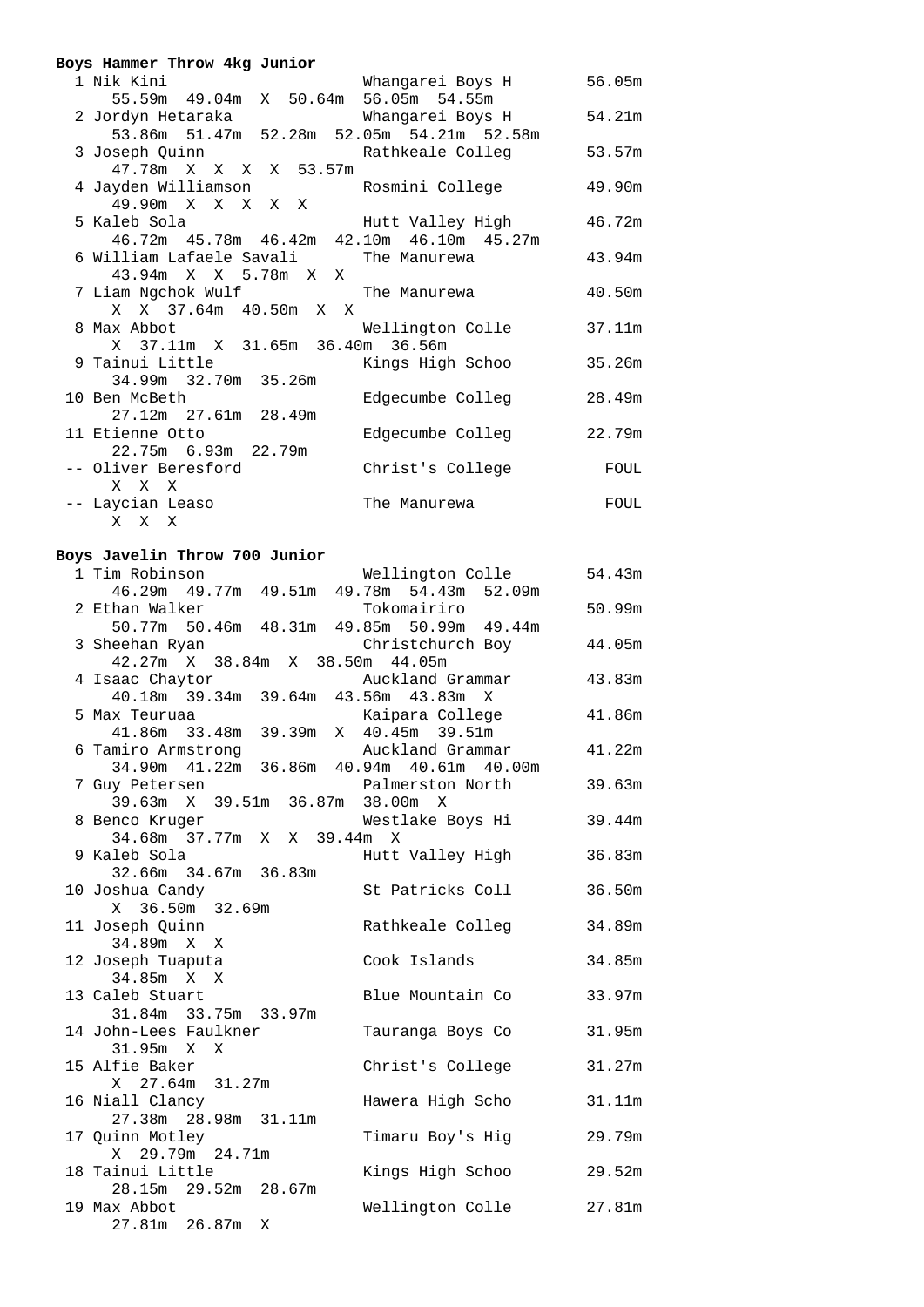| 20 Josh Woodhead  | Hastings Boys Hi | 27.17m |
|-------------------|------------------|--------|
| 23.60m 27.17m X   |                  |        |
| 21 Anaru Mulipola | Tauranga Boys Co | 20.51m |
|                   |                  |        |

### **SENIOR BOYS TRACK**

| Boys 100 Metre Senior   |                           |                  |        |            |
|-------------------------|---------------------------|------------------|--------|------------|
| 1 Preliminaries<br>Heat | Wind: $-0.1$              |                  |        |            |
| 1 Sam Diggelmann        |                           | Hamilton Boys Hi | 11.22Q |            |
| 2 Cody Wilson           |                           | Upper Hutt C     | 11.32Q |            |
| 3 Tawanda Marowa        |                           | Sacred Heart Col | 11.55Q |            |
| 4 Ryan Barnes           |                           | Christchurch Boy | 11.70  |            |
| 5 Aidan Firth           |                           | Wellington Colle | 11.83  |            |
| 6 Elijah Lakai          |                           | Taita College    | 11.97  |            |
| 7 Ryan Lindeque         |                           | St John College  | 12.21  |            |
| 8 William Blane         |                           | St Patricks Coll | 12.41  |            |
| 2 Preliminaries<br>Heat | Wind: 1.2                 |                  |        |            |
| 1 Mogammad Smith        |                           | Kings College    | 11.10Q |            |
| 2 Michael Manson        |                           | Otago Boys High  | 11.15Q |            |
| 3 Jacob Grant           |                           | Otumoetai Colleg | 11.23Q |            |
| 4 Kemara Kemara         |                           | The Manurewa     | 11.43q |            |
| 5 James Alley           |                           | Sacred Heart Col | 11.87  |            |
| 6 Richard Evans         |                           | Hutt Valley High | 12.29  |            |
| 7 Charlie Varcoe        |                           | Hastings Boys Hi | 12.45  |            |
| 8 Asha Knox             |                           | Christchurch Boy | 12.46  |            |
| 3 Preliminaries<br>Heat | Wind: 0.7                 |                  |        |            |
| 1 Max Brooke-Cowden     |                           | Mt Albert Gramma | 11.39Q |            |
| 2 Brock Rangi           |                           | Wairoa Colle     | 11.44Q |            |
| 3 Will Campbell         |                           | Kavanagh College | 11.46Q |            |
| 4 Nicolo Fronda         |                           | St Bede's Colleg | 11.62q |            |
| 5 Sam Hill              |                           | Lindisfarne Coll | 11.68  |            |
| 6 Max Hayden            |                           | Sacred Heart Col | 11.84  |            |
|                         | 7 Isaiah Toaolamai-Holden | Christchurch Boy | 11.95  |            |
| 8 Jackson Roil          |                           | St Patricks Coll | 12.03  |            |
| 4 Preliminaries<br>Heat | <b>Wind: 1.0</b>          |                  |        |            |
| 1 James Guthrie-Croft   |                           | St Peter's Colle | 11.18Q |            |
| 2 Sam King              |                           | Christ's College | 11.37Q |            |
| 3 Jabez Veamatahau      |                           | Sacred Heart Col | 11.42Q |            |
| 4 Adam Norman           |                           | Central Southlan | 11.52q |            |
| 5 Ricky Bingham         |                           | Onewhero Area Sc | 11.77  |            |
| 6 Jacob Hamilton        |                           | Hamilton Boys Hi | 11.79  |            |
| 7 Leo Rusher            |                           | Mt Albert Gramma | 12.18  |            |
| 5 Preliminaries<br>Heat | Wind: 0.8                 |                  |        |            |
| 1 Alex Dawson           |                           | Marlborough Boys | 11.16Q |            |
| 2 Nic Forster           |                           | Lincoln High Sch | 11.35Q |            |
| 3 Cody House            |                           | Christ's College | 11.450 |            |
| 4 Jordan Cohen          |                           | Wanganui High Sc | 11.68  |            |
| 5 Joel Cobb             |                           | Mt Albert Gramma | 11.79  |            |
| 6 Luke Pienaar          |                           | St Peter's Schoo | 12.57  |            |
| -- Daniel Ryan          |                           | Otago Boys High  | DQ     | Rule 162.5 |
| Heat 6 Preliminaries    | Wind: 1.2                 |                  |        |            |
| 1 Yasheek Rosario       |                           | St Patricks Coll | 11.59Q |            |
| 2 Bodie Mechell         |                           | St Peter's Schoo | 11.73Q |            |
| 3 Arthur Lin            |                           | Auckland Grammar | 11.89Q |            |
| 4 Shaquille Mackey      |                           | Freyberg High Sc | 11.93  |            |
| 5 Rory Abbiss           |                           | Wanganui Collegi | 12.06  |            |
| 6 Andrew Tian           |                           | Kristin School   | 12.25  |            |
| Heat 7 Preliminaries    | <b>Wind: 0.9</b>          |                  |        |            |
| 1 Nick Smith            |                           | Hutt Valley High | 11.20Q |            |
| 2 Isaac Oliver          |                           | St Patricks Coll | 11.55Q |            |
| 3 Ethan Carter          |                           | Te Awamutu Colle | 11.57Q |            |
| 4 Reece Akuhata         |                           | Lindisfarne Coll | 11.64q |            |
| 5 Wian Botha            |                           | Hastings Boys Hi | 12.15  |            |
| Heat 8 Preliminaries    | Wind: -0.1                |                  |        |            |
| 1 Piers Savage          |                           | Palmerston North | 11.31Q |            |
| 2 Islam Khaled-Abbas    |                           | Wellington Colle | 11.46Q |            |
|                         |                           |                  |        |            |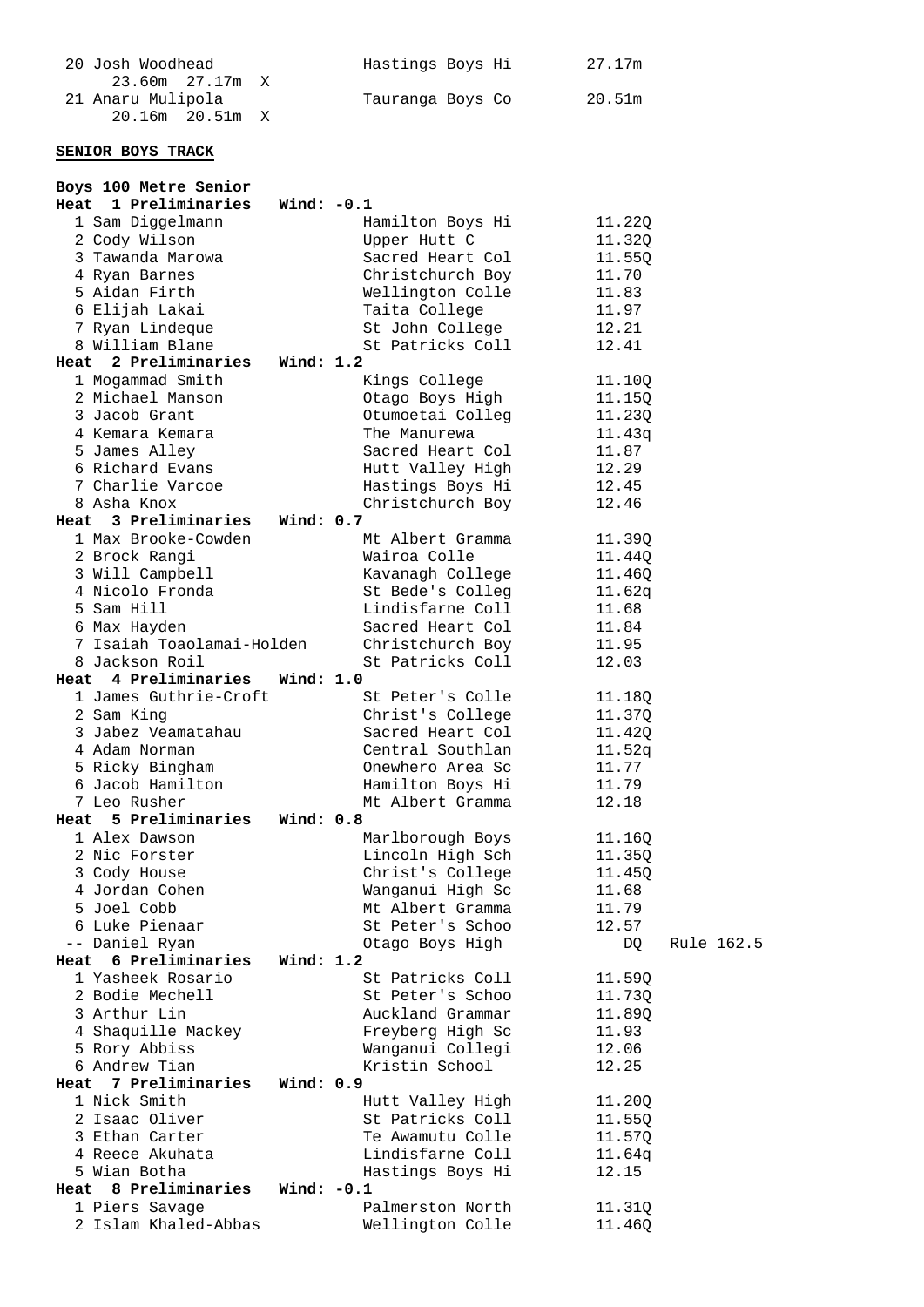| 3 Mitchell Cockburn             | Rathkeale Colleg | 11.63Q           |
|---------------------------------|------------------|------------------|
| 4 Dylan Joe                     | Lindisfarne Coll | 11.80            |
| 5 Ryan Ah Yek                   | Dilworth School  | 11.93            |
| 6 Lewis Goldby                  | Hauraki Plains C | 12.03            |
| 7 Tom Rance                     | St Andrews Colle | 12.24            |
| 8 Fergus Keown                  | Central Southlan | 12.61            |
| Heat 9 Preliminaries Wind: 0.5  |                  |                  |
| 1 TJ Paea                       | Liston College   | 11.10Q           |
| 2 Lewis Arthur                  | Westlake Boys Hi | 11.52Q           |
| 3 James Robertson               | Wairarapa Colleg | 11.54Q           |
| 4 John Gerber                   | St Bede's Colleg | 11.55q           |
|                                 | Havelock North H | 11.95            |
| 5 Philip Kim                    |                  |                  |
| 6 Simon Loveridge               | St Patricks Coll | 12.60            |
| -- Harry Sellwood               | Wellington Colle | DQ<br>Rule 162.5 |
|                                 |                  |                  |
| Boys 100 Metre Senior           |                  |                  |
| Heat 1 Quarter-Finals Wind: 2.1 |                  |                  |
| 1 Nick Smith                    | Hutt Valley High | 10.72Q           |
| 2 James Guthrie-Croft           | St Peter's Colle | 10.84Q           |
| 3 Sam King                      | Christ's College | 11.040           |
| 4 Kemara Kemara                 | The Manurewa     | 11.19q           |
| 4 Nic Forster                   | Lincoln High Sch | 11.19q           |
| 6 Jabez Veamatahau              | Sacred Heart Col | 11.24            |
| 7 Cody House                    | Christ's College | 11.31            |
| 8 Adam Norman                   | Central Southlan | 11.43            |
| Heat 2 Quarter-Finals Wind: 2.4 |                  |                  |
| 1 Mogammad Smith                | Kings College    | 10.94Q           |
| 2 Michael Manson                | Otago Boys High  | 11.05Q           |
| 3 Islam Khaled-Abbas            | Wellington Colle | 11.18Q           |
| 4 Piers Savage                  | Palmerston North | 11.26            |
| 5 Bodie Mechell                 | St Peter's Schoo | 11.39            |
| 6 Nicolo Fronda                 |                  | 11.42            |
|                                 | St Bede's Colleg |                  |
| 7 James Robertson               | Wairarapa Colleg | 11.47            |
|                                 |                  |                  |
| 8 Mitchell Cockburn             | Rathkeale Colleg | 11.47            |
| Heat 3 Quarter-Finals Wind: 3.1 |                  |                  |
| 1 TJ Paea                       | Liston College   | 10.91Q           |
| 2 Yasheek Rosario               | St Patricks Coll | 11.11Q           |
| 3 Tawanda Marowa                | Sacred Heart Col | 11.16Q           |
| 4 Max Brooke-Cowden             | Mt Albert Gramma | 11.23            |
| 5 Isaac Oliver                  | St Patricks Coll | 11.28            |
| 6 Ethan Carter                  | Te Awamutu Colle | 11.35            |
| 7 Reece Akuhata                 | Lindisfarne Coll | 11.41            |
| 8 Lewis Arthur                  | Westlake Boys Hi | 11.58            |
| 4 Quarter-Finals<br>Heat        | Wind: 2.8        |                  |
| 1 Alex Dawson                   | Marlborough Boys | 10.96Q           |
| 2 Sam Diggelmann                | Hamilton Boys Hi | 11.03Q           |
| 3 Cody Wilson                   | Upper Hutt C     | 11.05Q           |
| 4 Jacob Grant                   | Otumoetai Colleq |                  |
|                                 |                  | 11.19q           |
| 5 Will Campbell                 | Kavanagh College | 11.21q           |
| 6 John Gerber                   | St Bede's Colleg | 11.31            |
| 7 Brock Rangi                   | Wairoa Colle     | 11.34            |
| 8 Arthur Lin                    | Auckland Grammar | 11.75            |
|                                 |                  |                  |
| Boys 100 Metre Senior           |                  |                  |
| 1 Semi-Finals<br>Heat           | Wind: $-1.0$     |                  |
| 1 Nick Smith                    | Hutt Valley High | 11.20Q           |
| 2 Yasheek Rosario               | St Patricks Coll | 11.29Q           |
| 3 Alex Dawson                   | Marlborough Boys | 11.35Q           |
| 4 Islam Khaled-Abbas            | Wellington Colle | 11.48            |
| 5 Sam King                      | Christ's College | 11.50            |
| 6 Will Campbell                 | Kavanagh College | 11.60            |
| 2 Semi-Finals<br>Heat           | Wind: 0.8        |                  |
| 1 TJ Paea                       | Liston College   | 11.15Q           |
| 2 Mogammad Smith                | Kings College    | 11.15Q           |
| 3 Sam Diggelmann                | Hamilton Boys Hi | 11.20Q           |
| 4 Michael Manson                | Otago Boys High  | 11.35q<br>11.44q |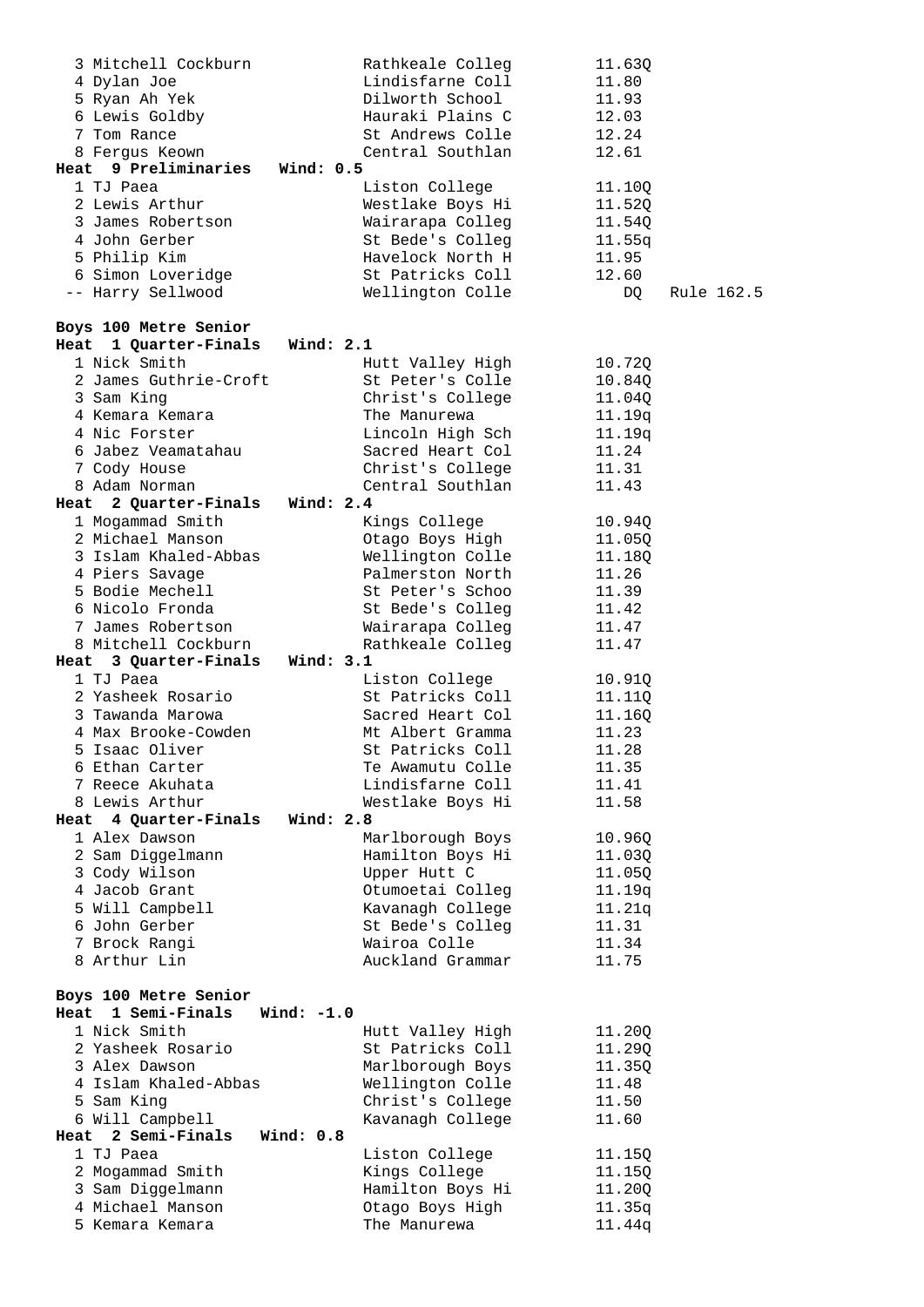| 6 Nic Forster                        | Lincoln High Sch                     | 11.45            |
|--------------------------------------|--------------------------------------|------------------|
| 7 Tawanda Marowa                     | Sacred Heart Col                     | 11.58            |
| 8 Cody Wilson                        | Upper Hutt C                         | 11.60            |
|                                      |                                      |                  |
| Boys 100 Metre Senior                |                                      |                  |
| Finals<br>Wind: 2.6                  |                                      |                  |
| 1 Nick Smith                         | Hutt Valley High                     | 10.61            |
| 2 TJ Paea                            | Liston College                       | 10.90            |
| 3 Alex Dawson                        | Marlborough Boys                     | 11.03            |
| 4 Sam Diggelmann                     | Hamilton Boys Hi                     | 11.07            |
| 5 Yasheek Rosario                    | St Patricks Coll                     | 11.14            |
| 6 Michael Manson                     | Otago Boys High                      | 11.14            |
| 7 Kemara Kemara                      | The Manurewa                         | 11.30            |
|                                      |                                      |                  |
| Boys 200 Metre Senior                |                                      |                  |
| Heat 1 Preliminaries<br>Wind: 3.9    |                                      |                  |
| 1 Max Brooke-Cowden                  | Mt Albert Gramma                     | 22.57Q           |
| 2 Hamish Lock                        | St Patricks Coll                     | 22.96Q           |
| 3 Jordan Cohen                       | Wanganui High Sc                     | 23.45Q           |
| 4 Elijah Lakai                       | Taita College                        | 23.75q           |
| 5 Tom Rance                          | St Andrews Colle                     |                  |
|                                      |                                      | 23.92q           |
| 6 Bradley Foster                     | Kerikeri High Sc                     | 23.99            |
| 7 Ryan Barnes<br>2 Preliminaries     | Christchurch Boy                     | 36.16            |
| Wind: 3.3<br>Heat                    |                                      |                  |
| 1 Cody Wilson                        | Upper Hutt C                         | 22.70Q           |
| 2 Matthew Palmer                     | Sacred Heart Col                     | 23.23Q           |
| 3 William Blane                      | St Patricks Coll                     | 23.76Q           |
| 4 Jack Alexander                     | Lindisfarne Coll                     | 23.94q           |
| 5 Jonathan Maples                    | Wanganui High Sc                     | 24.36            |
| 6 Isaiah Toaolamai-Holden            | Christchurch Boy                     | 24.72            |
| Heat 3 Preliminaries<br>Wind: $2.1$  |                                      |                  |
| 1 Nick Smith                         | Hutt Valley High                     | 22.35Q           |
| 2 Isaac Oliver                       | St Patricks Coll                     | 22.79Q           |
| 3 Bodie Mechell                      | St Peter's Schoo                     | 23.28Q           |
|                                      |                                      |                  |
| 4 Finley Tohill                      | Wellington Colle                     | 23.50q           |
| 5 Max Hayden                         | Sacred Heart Col                     | 24.33            |
| 6 Jaden Moffitt                      | St John College                      | 24.61            |
| 7 Ryan Parker                        |                                      | 37.01            |
| Heat 4 Preliminaries<br>Wind: 4.6    | Waiuku College                       |                  |
| 1 James Guthrie-Croft                | St Peter's Colle                     |                  |
|                                      |                                      | 22.27Q           |
| 2 Sam Diggelmann                     | Hamilton Boys Hi                     | 22.87Q           |
| 3 Travis Bayler                      | Wanganui High Sc                     | 23.50Q           |
| 4 Scott Svenson                      | St Patricks Coll                     | 23.83q           |
| 5 Jack Howat                         | Wellington Colle                     | 24.16            |
| 6 Ryan Lindeque                      | St John College                      | 24.52            |
| 7 Fergus Keown                       | Central Southlan                     | 25.93            |
| Wind: 4.1<br>5 Preliminaries<br>Heat |                                      |                  |
| 1 Jacob Grant                        | Otumoetai Colleg                     | 22.60Q           |
| 2 Tim Horton                         | Otago Boys High                      | 22.82Q           |
| 3 Islam Khaled-Abbas                 | Wellington Colle                     | 23.40Q           |
| 4 Nicolo Fronda                      | St Bede's Colleg                     | 23.82q           |
| 5 Jack Fraser                        | Christchurch Boy                     | 24.05            |
| Heat 6 Preliminaries<br>Wind: 2.9    |                                      |                  |
| 1 Brock Rangi                        | Wairoa Colle                         | 22.86Q           |
| 2 Daniel Ryan                        | Otago Boys High                      | 23.00Q           |
| 3 Ethan Carter                       | Te Awamutu Colle                     | 23.17Q           |
| 4 Joshua Drinkwater                  | Wakatipu Hig                         | 23.61q           |
| 5 Ricky Bingham                      | Onewhero Area Sc                     | 24.17            |
| 6 Joel Cobb                          | Mt Albert Gramma                     | 24.76            |
| -- Finn Neely                        | Hutt Valley High                     | Rule 163.3<br>DQ |
| -- Asha Knox                         | Christchurch Boy                     | DQ<br>Rule 162.5 |
| Wind: 3.2<br>Heat 7 Preliminaries    |                                      |                  |
| 1 Sam King                           | Christ's College                     | 22.65Q           |
| 2 Mattheus Pio                       | Hamilton Boys Hi                     | 22.93Q           |
| 3 Richmond Wells                     | Wanganui Collegi                     | 23.11Q           |
| 4 James Robertson<br>5 James Alley   | Wairarapa Colleg<br>Sacred Heart Col | 23.23q<br>23.52q |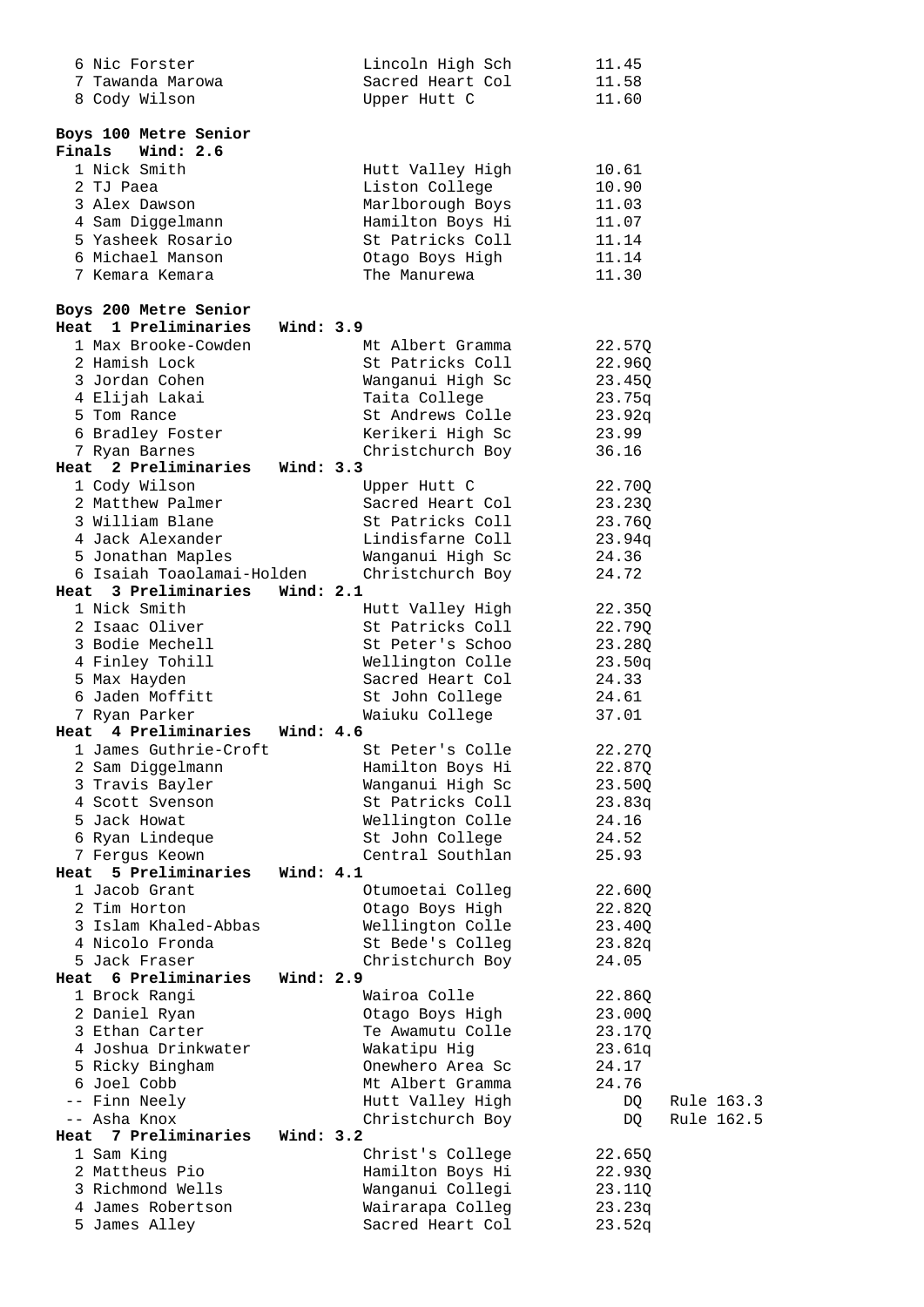| 6 Lewis Goldby                                      | Hauraki Plains C                     | 23.67q           |
|-----------------------------------------------------|--------------------------------------|------------------|
| 7 Mitchell Cockburn                                 | Rathkeale Colleg                     | 23.83q           |
| 8 Leo Rusher                                        | Mt Albert Gramma                     | 25.00            |
|                                                     |                                      |                  |
| Boys 200 Metre Senior                               |                                      |                  |
| Wind: 2.1<br>Heat 1 Quarter-Finals                  |                                      |                  |
| 1 Tim Horton                                        | Otago Boys High                      | 22.63Q           |
| 2 James Guthrie-Croft                               | St Peter's Colle                     | 22.73Q           |
| 3 Isaac Oliver                                      | St Patricks Coll                     | 22.87Q           |
| 4 Ethan Carter                                      | Te Awamutu Colle                     | 23.04q           |
| 5 Bodie Mechell                                     | St Peter's Schoo                     | 23.50            |
| 6 James Alley                                       | Sacred Heart Col                     | 23.67            |
| 7 Jack Alexander                                    | Lindisfarne Coll                     | 23.68            |
| 8 Joshua Drinkwater                                 | Wakatipu Hig                         | 23.88            |
| Heat 2 Quarter-Finals Wind: 2.2                     |                                      |                  |
| 1 Sam King                                          | Christ's College                     | 22.42Q           |
| 2 Jacob Grant                                       | Otumoetai Colleg                     | 22.49Q           |
| 3 Hamish Lock                                       | St Patricks Coll                     | 23.24Q           |
| 4 Travis Bayler                                     | Wanganui High Sc                     | 23.37            |
| 5 Daniel Ryan                                       | Otago Boys High                      | 23.61            |
| 6 Nicolo Fronda                                     | St Bede's Colleg                     | 24.10            |
| -- Scott Svenson                                    | St Patricks Coll                     | Rule 162.5<br>DQ |
| Wind: $2.6$<br>Heat 3 Quarter-Finals                |                                      |                  |
| 1 Max Brooke-Cowden                                 | Mt Albert Gramma                     | 22.49Q           |
| 2 Mattheus Pio                                      | Hamilton Boys Hi                     | 22.64Q           |
| 3 Cody Wilson                                       | Upper Hutt C                         | 22.70Q           |
| 4 Matthew Palmer                                    | Sacred Heart Col                     | 22.89q           |
| 5 James Robertson                                   | Wairarapa Colleg                     | 23.39            |
| 6 Jordan Cohen                                      | Wanganui High Sc                     | 23.70            |
| 7 Elijah Lakai                                      | Taita College                        | 23.71            |
| 8 Mitchell Cockburn                                 | Rathkeale Colleg                     | 23.87            |
| Heat 4 Quarter-Finals<br>Wind: 2.8                  |                                      |                  |
| 1 Nick Smith                                        | Hutt Valley High                     | 22.44Q           |
| 2 Sam Diggelmann                                    | Hamilton Boys Hi                     | 22.81Q           |
| 3 Islam Khaled-Abbas                                | Wellington Colle                     | 22.85Q           |
| 4 Brock Rangi                                       | Wairoa Colle                         | 23.05q           |
| 5 Richmond Wells                                    | Wanganui Collegi                     |                  |
|                                                     |                                      | 23.11q           |
| 6 Finley Tohill<br>7 Lewis Goldby                   | Wellington Colle<br>Hauraki Plains C | 23.49            |
|                                                     |                                      | 23.93            |
| 8 Tom Rance                                         | St Andrews Colle                     | 24.54            |
| Boys 200 Metre Senior                               |                                      |                  |
| Heat 1 Semi-Finals<br>Wind: $-1.8$                  |                                      |                  |
| 1 Sam King                                          | Christ's College                     | 22.74Q           |
| 2 Tim Horton                                        | Otago Boys High                      | 22.76Q           |
| 3 Sam Diggelmann                                    | Hamilton Boys Hi                     | 22.86Q           |
| 4 Matthew Palmer                                    | Sacred Heart Col                     | 23.11            |
| 5 Cody Wilson                                       | Upper Hutt C                         | 23.42            |
| 6 Hamish Lock                                       | St Patricks Coll                     | 23.51            |
| 7 Richmond Wells                                    | Wanganui Collegi                     | 24.08            |
| 2 Semi-Finals<br>Wind: $-1.2$<br>Heat               |                                      |                  |
| 1 Nick Smith                                        | Hutt Valley High                     | 22.50Q           |
| 2 Max Brooke-Cowden                                 | Mt Albert Gramma                     | 22.64Q           |
| 3 Mattheus Pio                                      | Hamilton Boys Hi                     | 22.64Q           |
| 4 Isaac Oliver                                      | St Patricks Coll                     | 22.78q           |
|                                                     |                                      |                  |
| 5 Islam Khaled-Abbas                                | Wellington Colle                     | 22.88q           |
| 6 Ethan Carter                                      | Te Awamutu Colle                     | 23.04            |
|                                                     |                                      |                  |
| Boys 200 Metre Senior<br>Finals<br><b>Wind: 2.0</b> |                                      |                  |
| 1 Nick Smith                                        |                                      |                  |
|                                                     | Hutt Valley High                     | 21.65            |
| 2 Sam King                                          | Christ's College                     | 22.06            |
| 3 Mattheus Pio                                      | Hamilton Boys Hi                     | 22.17            |
| 4 Sam Diggelmann                                    | Hamilton Boys Hi                     | 22.25            |
| 5 Tim Horton                                        | Otago Boys High                      | 22.53            |
| 6 Max Brooke-Cowden                                 | Mt Albert Gramma                     | 22.75            |
| 7 Isaac Oliver                                      | St Patricks Coll                     | 22.81            |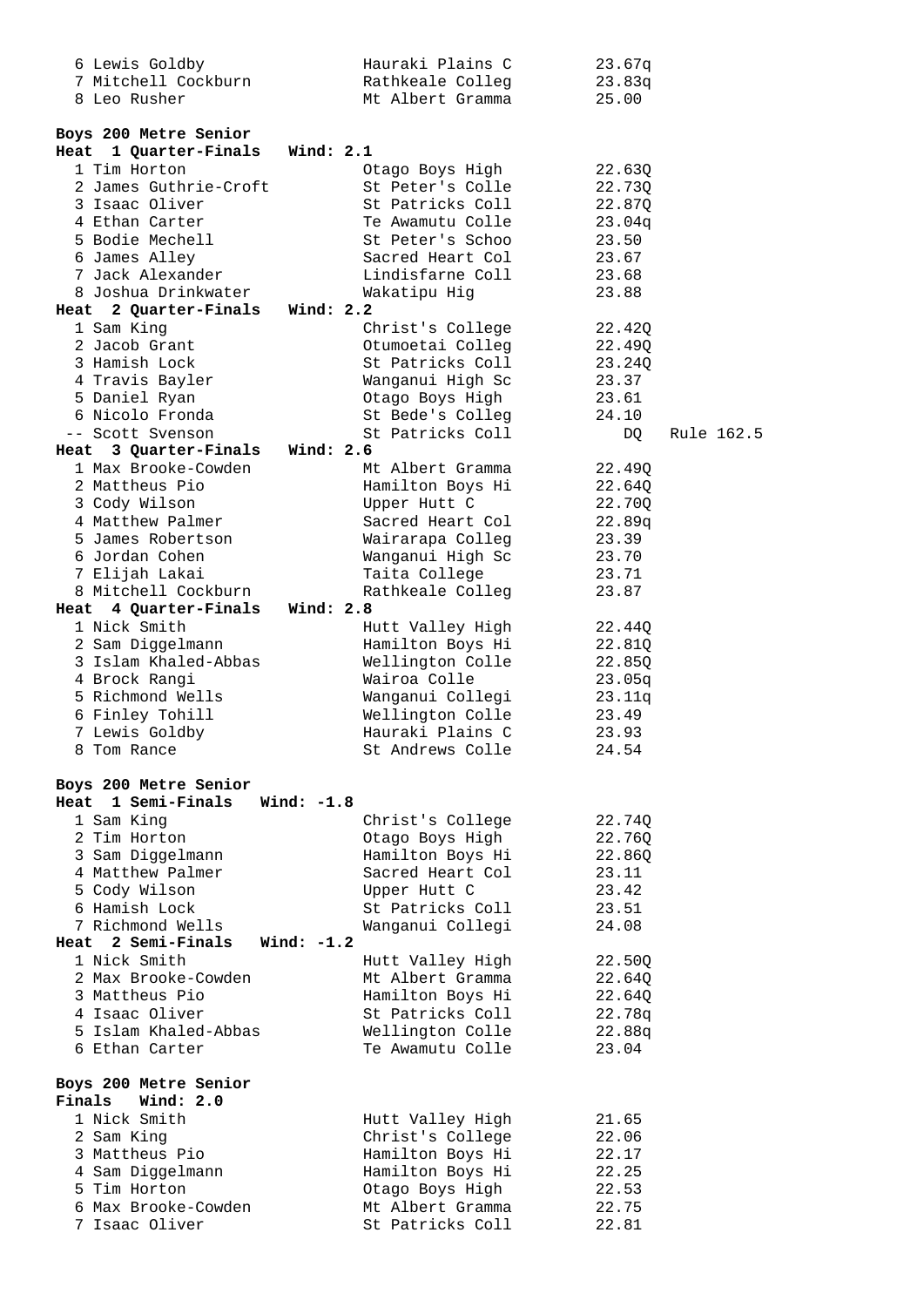| 8 Islam Khaled-Abbas                       | Wellington Colle                     | 22.87            |
|--------------------------------------------|--------------------------------------|------------------|
|                                            |                                      |                  |
| Boys 400 Metre Senior                      |                                      |                  |
| 1 Preliminaries<br>Heat<br>1 Rowan Blaikie |                                      |                  |
| 2 Jeremiah Rogo                            | Wellington Colle<br>Northcote Colleg | 52.95Q<br>54.18Q |
| 3 Chris Johnson                            | New Plymouth Boy                     | 54.30Q           |
| 4 Lewis Goldby                             | Hauraki Plains C                     | 55.14            |
| 5 William Adams                            | St Patricks Coll                     | 55.30            |
| 6 Jaden Moffitt                            | St John College                      | 57.50            |
| $--$ Sam Hill                              | Lindisfarne Coll                     | DNF              |
| Heat 2 Preliminaries                       |                                      |                  |
| 1 Michael Graham                           | Sacred Heart Col                     | 51.07Q           |
| 2 Conor McGiven                            | St Peter's Schoo                     | 51.29Q           |
| 3 Oliver Miller                            | St Peter's Colle                     | 51.50Q           |
| 4 Jack Tyler                               | Christ's College                     | 52.27q           |
| 5 Tom Rance                                | St Andrews Colle                     | 54.74q           |
| 6 Joel Engelke                             | Havelock North H                     | 54.95q           |
| 7 Richard Russell<br>Heat 3 Preliminaries  | St John College                      | 56.14            |
| 1 Sam Potter                               |                                      | 51.91Q           |
| 2 Travis Bayler                            | Albany Senior Hi<br>Wanganui High Sc | 52.46Q           |
| 3 Hayden Mulgrew                           | St John's Colleg                     | 52.50Q           |
| 4 Thomas Stewart                           | Wellington Colle                     | 52.66q           |
| 5 Matthew O'Leary                          | Palmerston North                     | 53.78q           |
| 6 Daniel Martin                            | St Patricks Coll                     | 58.69            |
| Heat 4 Preliminaries                       |                                      |                  |
| 1 Tyler Hamilton                           | Central Southlan                     | 53.99Q           |
| 2 Sam Gouverneur                           | Kings High Schoo                     | 54.15Q           |
| 3 Stanton Renwicks                         | St Patricks Coll                     | 54.83Q           |
| 4 Andrew Ledger                            | Hutt Internation                     | 55.00q           |
| 5 Tom Mackisack                            | Lindisfarne Coll                     | 55.42            |
| 6 Jack Gibson Scarlett                     | Scots College                        | 55.78            |
| 7 Kyle Gullery                             | Burnside High Sc                     | 56.24            |
| -- Tim Meynell                             | Riccarton High S                     | DNF              |
| Heat 5 Preliminaries                       |                                      |                  |
| 1 Mikael Starzynski                        | Wairarapa Colleg                     | 51.01Q           |
| 2 Louis Andrews                            | St Thomas of Can                     | 52.090           |
| 3 John Gerber                              | St Bede's Colleg                     | 52.670           |
| 4 Joshua Drinkwater                        | Wakatipu Hig                         | 54.13q           |
| 5 Zinan Bennett                            | Middleton Grange                     | 54.33q           |
| 6 Luke Pienaar                             | St Peter's Schoo                     | 54.95q           |
| 7 Zach Manning                             | Napier Boys High                     | 55.83            |
| 8 Simon Loveridge                          | St Patricks Coll                     | 58.34            |
|                                            |                                      |                  |
| Boys 400 Metre Senior                      |                                      |                  |
| 1 Semi-Finals<br>Heat                      |                                      |                  |
| 1 Sam Gouverneur<br>2 Rowan Blaikie        | Kings High Schoo<br>Wellington Colle | 50.63Q           |
| 3 Sam Potter                               | Albany Senior Hi                     | 50.84Q<br>51.11q |
| 4 Jack Tyler                               | Christ's College                     | 52.16            |
| 5 Stanton Renwicks                         | St Patricks Coll                     | 53.61            |
| 6 Jeremiah Rogo                            | Northcote Colleg                     | 53.72            |
| 7 Tom Rance                                | St Andrews Colle                     | 54.48            |
| 8 Joel Engelke                             | Havelock North H                     | 55.20            |
| Heat 2 Semi-Finals                         |                                      |                  |
| 1 Mikael Starzynski                        | Wairarapa Colleg                     | 50.71Q           |
| 2 Louis Andrews                            | St Thomas of Can                     | 50.79Q           |
| 3 Conor McGiven                            | St Peter's Schoo                     | 51.37q           |
| 4 John Gerber                              | St Bede's Colleg                     | 52.34            |
| 5 Hayden Mulgrew                           | St John's Colleg                     | 52.45            |
| 6 Matthew O'Leary                          | Palmerston North                     | 54.13            |
| 7 Andrew Ledger                            | Hutt Internation                     | 54.58            |
| 8 Joshua Drinkwater                        | Wakatipu Hig                         | 56.92            |
| Heat 3 Semi-Finals                         |                                      |                  |
| 1 Oliver Miller                            | St Peter's Colle                     | 50.80Q           |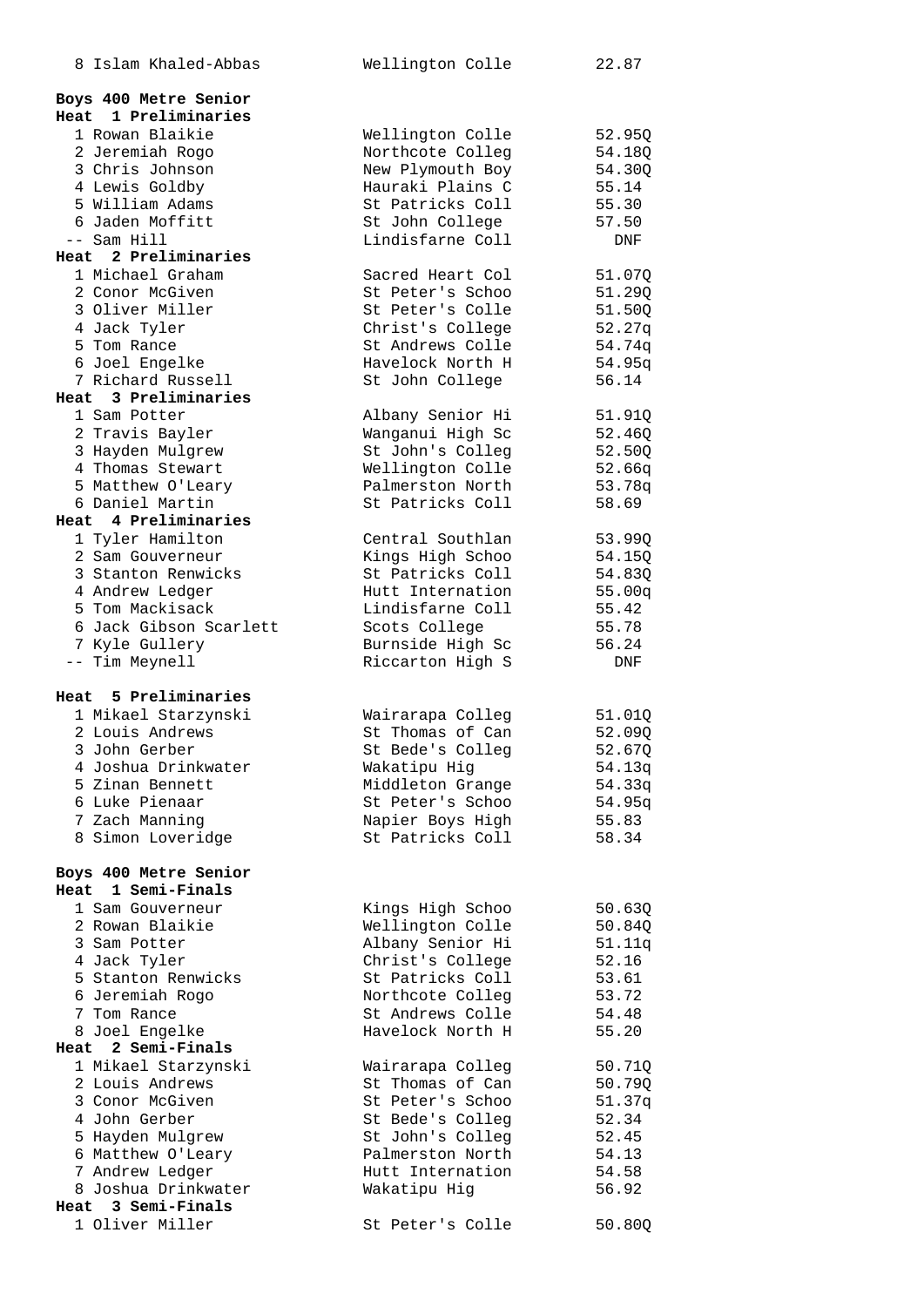| 2 Travis Bayler         | Wanganui High Sc | 52.01Q   |
|-------------------------|------------------|----------|
| 3 Michael Graham        | Sacred Heart Col | 52.03    |
| 4 Tyler Hamilton        | Central Southlan | 52.38    |
| 5 Thomas Stewart        |                  | 52.41    |
|                         | Wellington Colle |          |
| 6 Zinan Bennett         | Middleton Grange | 54.26    |
| 7 Chris Johnson         | New Plymouth Boy | 54.74    |
| 8 Luke Pienaar          | St Peter's Schoo | 54.83    |
|                         |                  |          |
| Boys 400 Metre Senior   |                  |          |
| Finals                  |                  |          |
|                         |                  |          |
| 1 Oliver Miller         | St Peter's Colle | 48.68    |
| 2 Rowan Blaikie         | Wellington Colle | 50.43    |
| 3 Sam Gouverneur        | Kings High Schoo | 50.47    |
| 4 Mikael Starzynski     | Wairarapa Colleg | 50.61    |
| 5 Sam Potter            | Albany Senior Hi | 50.79    |
|                         |                  |          |
| 6 Travis Bayler         | Wanganui High Sc | 50.99    |
| 7 Conor McGiven         | St Peter's Schoo | 51.01    |
| 8 Louis Andrews         | St Thomas of Can | 51.99    |
|                         |                  |          |
| Boys 800 Metre Senior   |                  |          |
| Heat 1 Preliminaries    |                  |          |
| 1 Dylan Forde           | Central Southlan | 2:01.93Q |
| 2 Hayden Mulgrew        | St John's Colleg | 2:01.99Q |
| 3 Todd Douglas          | Lindisfarne Coll | 2:02.76Q |
|                         |                  |          |
| 4 Jack Hammond          | Hutt Valley High | 2:02.91q |
| 5 Bailey Gebbie         | Timaru Boy's Hig | 2:03.82  |
| 6 Michael Glasgow       | Te Aroha College | 2:10.84  |
| 2 Preliminaries<br>Heat |                  |          |
| 1 Ryan Sutherland       | Burnside High Sc | 2:05.18Q |
| 2 Wynton Richards       | Auckland Grammar | 2:06.36Q |
| 3 Joseph Sinclair       | St John's Colleg | 2:06.66Q |
| 4 Jack Paine            | Scots College    | 2:07.35  |
|                         |                  |          |
| 5 Connor Patterson      | Rangiora High Sc | 2:07.92  |
| 6 George Carr Smith     | Kings College    | 2:11.61  |
| 7 Jeremy Holyer         | Rangitoto Colleg | 2:12.57  |
| Heat 3 Preliminaries    |                  |          |
| 1 Jonathan Ansley       | Sacred Heart Col | 2:01.03Q |
| 2 Benjamin Prince       | St Peter's Schoo | 2:01.19Q |
| 3 Patrick Dowd          | Hamilton Boys Hi | 2:01.30Q |
| 4 Ben Kelsey            | Auckland Grammar | 2:01.33q |
|                         |                  |          |
| 5 Andrew Ledger         | Hutt Internation | 2:03.38q |
| 6 Jack Gay              | Wanganui Collegi | 2:03.63q |
| 7 Kane Elms             | St John College  | 2:03.63  |
| 8 Tom Mackisack         | Lindisfarne Coll | 2:06.14  |
| 4 Preliminaries<br>Heat |                  |          |
| 1 Joshua Nairne         | St Patricks Coll | 2:00.95Q |
| 2 Flynn Palmer          | Macleans College | 2:01.08Q |
| 3 Liam Turner           | Otago Boys High  | 2:01.49Q |
| 4 Liam Miller           |                  |          |
|                         | Sacred Heart Col | 2:02.54q |
| 5 Chris Johnson         | New Plymouth Boy | 2:04.51  |
| 6 Jacob Bryan           | Motueka High Sch | 2:12.09  |
| 7 Cullen Bird           | Christchurch Boy | 2:39.04  |
| Heat 5 Preliminaries    |                  |          |
| 1 Nathan Cochrane       | Christchurch Boy | 2:09.30Q |
| 2 William Sinclair      | St John's Colleg | 2:09.96Q |
| 3 Jack Waterworth       | St Patricks Coll | 2:10.35Q |
|                         |                  |          |
| 4 Stanton Renwicks      | St Patricks Coll | 2:11.01  |
| 5 Harrison Porritt      | Palmerston North | 2:11.48  |
| 6 Hayden Stuart         | Menzies College  | 2:12.60  |
| 7 Connor Munro          | Wanganui High Sc | 2:13.76  |
| 6 Preliminaries<br>Heat |                  |          |
| 1 Daniel Trenberth      | Burnside High Sc | 2:02.16Q |
| 2 Max Spencer           | Rathkeale Colleg | 2:02.23Q |
| 3 Patrick White         | Wellington Colle | 2:02.55Q |
| 4 Jack Elliott          | New Plymouth Boy |          |
|                         |                  | 2:02.90q |
| 5 Lochie Montgomerie    | St Peter's Schoo | 2:03.81  |
| 6 George Guerin         | Timaru Boy's Hig | 2:04.22  |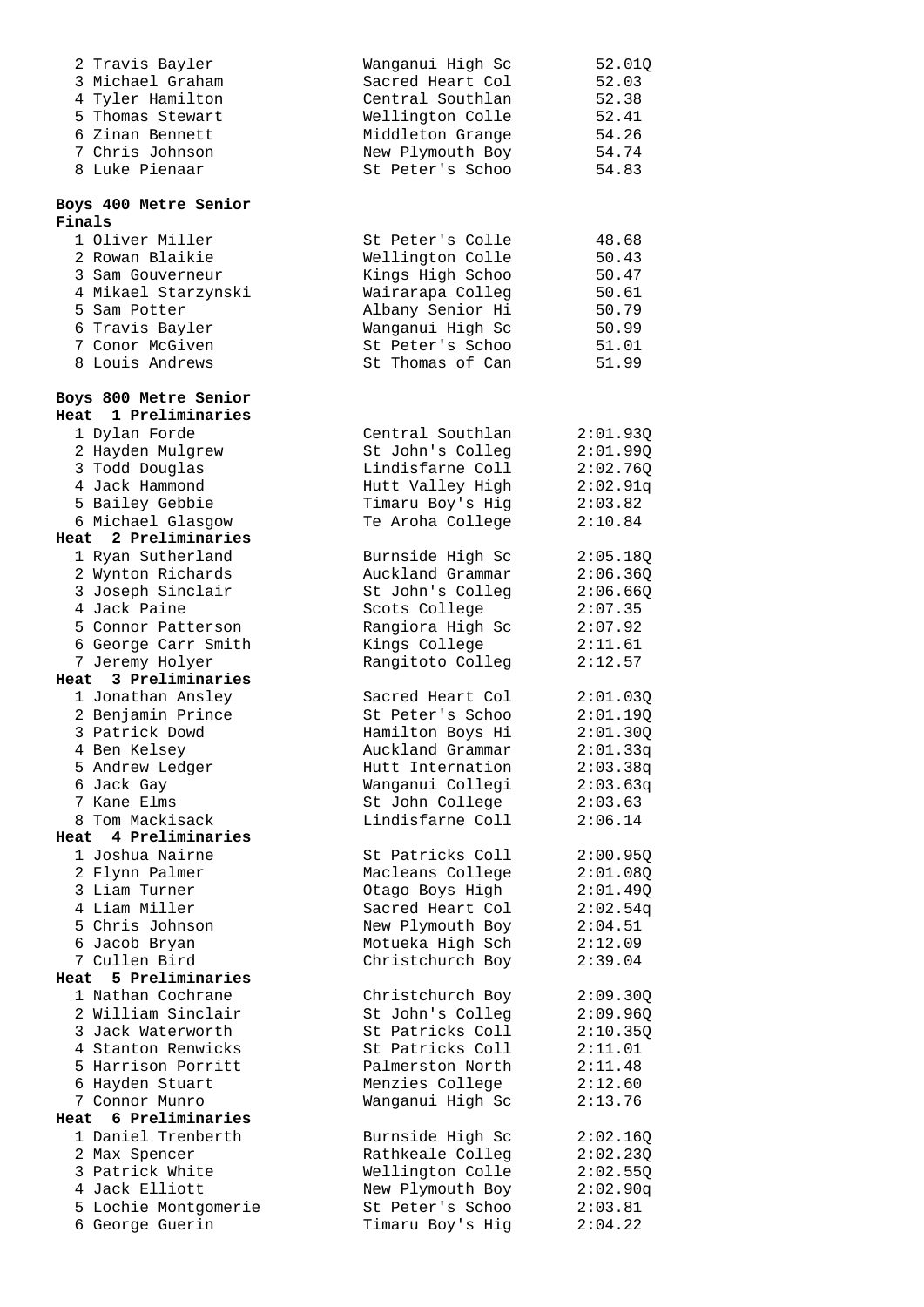| 7 Zinan Bennett                     | Middleton Grange                     | 2:08.13             |
|-------------------------------------|--------------------------------------|---------------------|
| 8 Jack Gibson Scarlett              | Scots College                        | 2:08.34             |
| Boys 800 Metre Senior               |                                      |                     |
| Heat 1 Semi-Finals                  |                                      |                     |
| 1 Dylan Forde                       | Central Southlan                     | 1:59.23Q            |
| 2 Max Spencer                       | Rathkeale Colleg                     | 1:59.81Q            |
| 3 Patrick White                     | Wellington Colle                     | 2:00.44             |
| 4 Daniel Trenberth                  | Burnside High Sc                     | 2:00.45             |
| 5 Todd Douglas                      | Lindisfarne Coll                     | 2:00.76             |
| 6 Ben Kelsey                        | Auckland Grammar                     | 2:01.94             |
| 7 Hayden Mulgrew                    | St John's Colleg                     | 2:02.20             |
| 8 Liam Miller                       | Sacred Heart Col                     | 2:03.38             |
| Heat 2 Semi-Finals                  |                                      |                     |
| 1 Jonathan Ansley                   | Sacred Heart Col                     | 1:57.19Q            |
| 2 Ryan Sutherland                   | Burnside High Sc                     | 1:57.50Q            |
| 3 Liam Turner                       | Otago Boys High<br>St Peter's Schoo  | 1:57.94q<br>1:59.00 |
| 4 Benjamin Prince<br>5 Jack Hammond | Hutt Valley High                     | 1:59.17             |
| 6 Wynton Richards                   | Auckland Grammar                     | 1:59.94             |
| 7 Joseph Sinclair                   | St John's Colleg                     | 2:03.44             |
| 8 Jack Gay                          | Wanganui Collegi                     | 2:06.30             |
| Heat 3 Semi-Finals                  |                                      |                     |
| 1 Joshua Nairne                     | St Patricks Coll                     | 1:56.49Q            |
| 2 Flynn Palmer                      | Macleans College                     | 1:56.630            |
| 3 Patrick Dowd                      | Hamilton Boys Hi                     | 1:58.12q            |
| 4 Nathan Cochrane                   | Christchurch Boy                     | 2:00.06             |
| 5 Jack Elliott                      | New Plymouth Boy                     | 2:02.81             |
| 6 Andrew Ledger                     | Hutt Internation                     | 2:03.53             |
| 7 William Sinclair                  | St John's Colleg                     | 2:05.51             |
| 8 Jack Waterworth                   | St Patricks Coll                     | 2:08.54             |
|                                     |                                      |                     |
| Boys 800 Metre Senior               |                                      |                     |
| Finals                              |                                      |                     |
| 1 Dylan Forde                       | Central Southlan                     | 1:54.57             |
| 2 Flynn Palmer<br>3 Joshua Nairne   | Macleans College<br>St Patricks Coll | 1:55.10<br>1:55.12  |
| 4 Jonathan Ansley                   | Sacred Heart Col                     | 1:55.34             |
| 5 Patrick Dowd                      | Hamilton Boys Hi                     | 1:56.23             |
| 6 Ryan Sutherland                   | Burnside High Sc                     | 1:56.32             |
| 7 Max Spencer                       | Rathkeale Colleg                     | 1:57.11             |
| 8 Liam Turner                       | Otago Boys High                      | 1:57.90             |
|                                     |                                      |                     |
| Boys 1500 Metre Senior              |                                      |                     |
| Heat 1 Preliminaries                |                                      |                     |
| 1 Nick Moulai                       | St Bede's Colleg                     | 4:09.47Q            |
| 2 Samuel Tanner                     | Bethlehem Colleg                     | 4:09.48Q            |
| 3 Jacob Holmes                      | Sacred Heart Col                     | 4:10.03Q            |
| 4 George Cory-Wright                | Kings College                        | 4:10.04Q            |
| 5 Lachlan Haycock                   | Tauranga Boys Co                     | 4:10.20q            |
| 6 Sam Duncan                        | Auckland Grammar                     | 4:10.68q            |
| 7 Stuart Hofmeyr                    | Westlake Boys Hi                     | 4:10.91             |
| 8 Drew Cairney                      | Kings High Schoo                     | 4:11.17             |
| 9 Nathan Hill                       | Otago Boys High                      | 4:12.25             |
| 10 Lakshay Bawa<br>11 Jack Elliott  | Macleans College<br>New Plymouth Boy | 4:19.33<br>4:21.06  |
| 12 Nathan Cochrane                  | Christchurch Boy                     | 4:21.55             |
| 13 Samuel Averill                   | Christ's College                     | 4:22.21             |
| 14 Connor Patterson                 | Rangiora High Sc                     | 4:22.83             |
| 15 Callan Rothmets                  | Wellington Colle                     | 4:28.13             |
| Heat 2 Preliminaries                |                                      |                     |
| 1 Theo Quax                         | Macleans College                     | 4:22.16Q            |
| 2 Jack Hammond                      | Hutt Valley High                     | 4:22.89Q            |
| 3 Benjamin Wall                     | Palmerston North                     | 4:22.96Q            |
| 4 Chris Devaney                     | New Plymouth Boy                     | 4:23.01Q            |
| 5 Russell Green                     | Tauranga Boys Co                     | 4:23.08             |
| 6 Kalani Sheridan                   | Nayland College                      | 4:23.13             |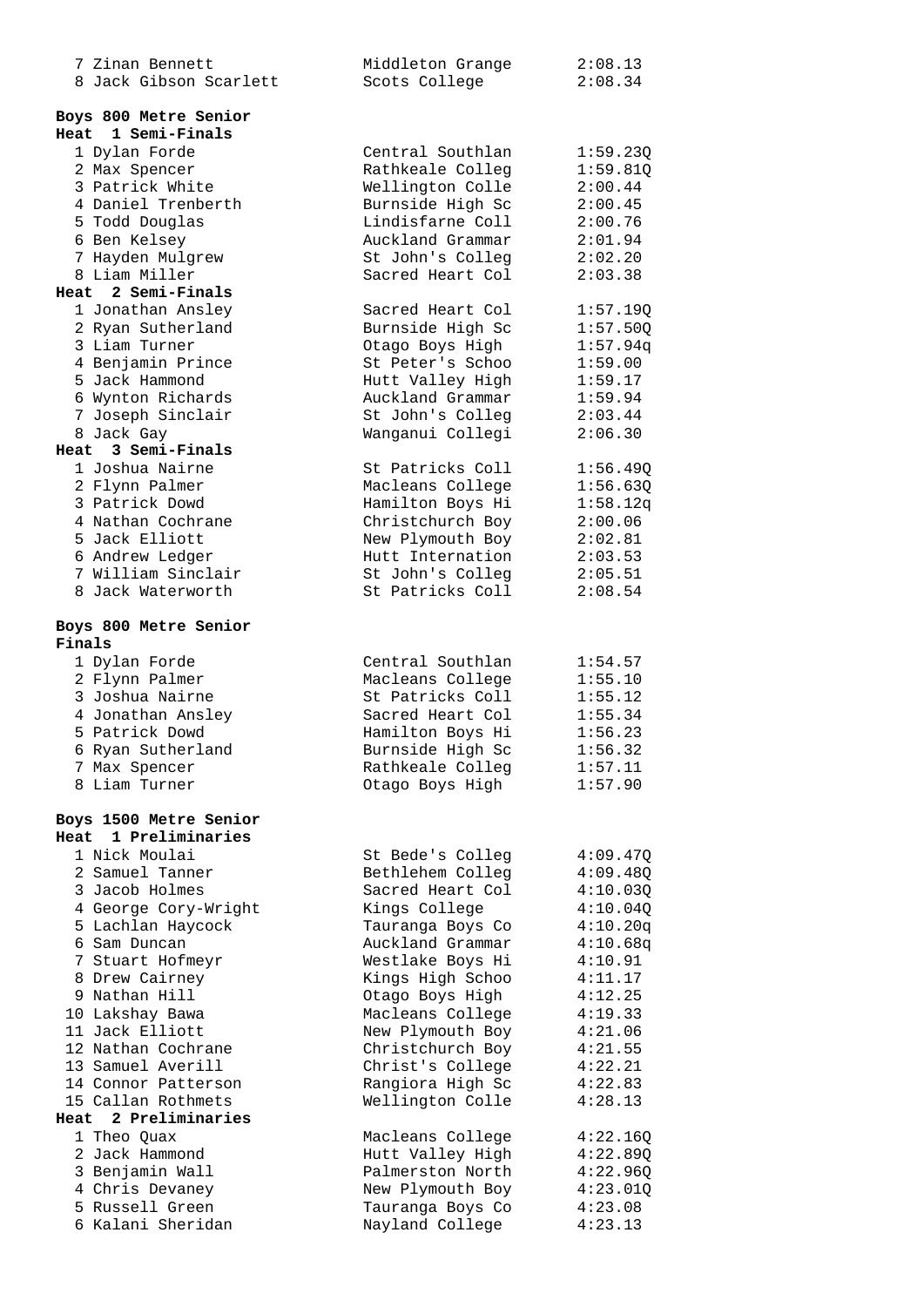|      | 7 Gregor Findlay                          | Mt Aspiring Coll                     | 4:24.97              |
|------|-------------------------------------------|--------------------------------------|----------------------|
|      | 8 Lochie Montgomerie                      | St Peter's Schoo                     | 4:26.84              |
|      | 9 Jack Marshall                           | Wellington Colle                     | 4:27.65              |
|      | 10 Ben Baker                              | Nelson College                       | 4:31.06              |
|      | 11 Olaf Manz                              | St Patricks Coll                     | 4:32.60              |
|      | 12 Jeremy Holyer                          | Rangitoto Colleg                     | 4:39.42              |
|      | 13 Jack Flannigan                         | Rangiora High Sc                     | 4:47.59              |
|      | 14 Ryan Sutherland                        | Burnside High Sc                     | 4:53.35              |
| Heat | 3 Preliminaries                           |                                      |                      |
|      | 1 Janus Staufenberg<br>2 Isaiah Priddey   | Mt Aspiring Coll<br>Hamilton Boys Hi | 4:09.000<br>4:09.06Q |
|      | 3 Korban Eades                            | Tauranga Boys Co                     | 4:09.43Q             |
|      | 4 Joel Carman                             | Wainuiomata High                     | 4:09.62Q             |
|      | 5 Nick Matthews                           | Nelson College                       | 4:10.68q             |
|      | 6 Fletcher Pickworth                      | Motueka High Sch                     | 4:10.82q             |
|      | 7 Matthew Sutcliffe                       | Wellington Colle                     | 4:11.29              |
|      | 8 Sam Montgomerie                         | St Peter's Schoo                     | 4:14.81              |
|      | 9 Dion Houston                            | Christ's College                     | 4:15.40              |
|      | 10 Noah Macdermid                         | Awatapu College                      | 4:18.18              |
|      | 11 Liam Chesney                           | St Patricks Coll                     | 4:30.78              |
|      | 12 Jared Thomson                          | Kerikeri High Sc                     | 4:31.51              |
|      | 13 Callum Law                             | Rangiora High Sc                     | 4:34.73              |
|      | 14 Liam O'Rorke                           | St John College                      | 4:54.33              |
|      |                                           |                                      |                      |
|      | Boys 1500 Metre Senior                    |                                      |                      |
|      | 1 Finals                                  |                                      |                      |
|      | 1 Isaiah Priddey                          | Hamilton Boys Hi                     | 4:03.89              |
|      | 2 Samuel Tanner                           | Bethlehem Colleg                     | 4:04.62              |
|      | 3 Nick Moulai                             | St Bede's Colleg                     | 4:04.96              |
|      | 4 Theo Quax                               | Macleans College                     | 4:05.02              |
|      | 5 Janus Staufenberg                       | Mt Aspiring Coll                     | 4:05.95              |
|      | 6 Jacob Holmes<br>7 Joel Carman           | Sacred Heart Col                     | 4:08.49              |
|      | 8 Jack Hammond                            | Wainuiomata High<br>Hutt Valley High | 4:08.80<br>4:09.26   |
|      | 9 George Cory-Wright                      | Kings College                        | 4:10.40              |
|      | 10 Benjamin Wall                          | Palmerston North                     | 4:11.59              |
|      | 11 Korban Eades                           | Tauranga Boys Co                     | 4:12.18              |
|      | 12 Sam Duncan                             | Auckland Grammar                     | 4:12.54              |
|      | 13 Chris Devaney                          | New Plymouth Boy                     | 4:12.85              |
|      | 14 Lachlan Haycock                        | Tauranga Boys Co                     | 4:13.05              |
|      | 15 Nick Matthews                          | Nelson College                       | 4:14.06              |
|      | 16 Fletcher Pickworth                     | Motueka High Sch                     | 4:24.52              |
|      |                                           |                                      |                      |
|      | Boys 3000 Metre Senior                    |                                      |                      |
|      | Heat 1 Preliminaries                      |                                      |                      |
|      | 1 Joseph Clark                            | Westlake Boys Hi                     | 9:28.60Q             |
|      | 2 Seamus Kane                             | Onslow College                       | 9:28.68Q             |
|      | 3 Isaiah Priddey                          | Hamilton Boys Hi                     | 9:28.92Q             |
|      | 4 Hugh O'Donoghue                         | Rathkeale Colleg                     | 9:29.37Q             |
|      | 5 Liam Chesney                            | St Patricks Coll                     | 9:30.37              |
|      | 6 Harrison Fountain                       | Matamata College                     | 9:33.03              |
|      | 7 Ben Baker                               | Nelson College                       | 9:39.96              |
|      | 8 Buddy-Joe Small<br>9 Thomas Strawbridge | Southland Boys H<br>St Patricks Coll | 9:44.79              |
|      | 10 Liam Jones                             | Wanganui High Sc                     | 9:45.19<br>9:45.30   |
|      | 11 Taonga Mbambo                          | Ashburton Colle                      | 9:56.09              |
|      | 12 Oskar Victor                           | Christchurch Boy                     | 9:59.00              |
|      | Heat 2 Preliminaries                      |                                      |                      |
|      | 1 Connor Tristram                         | Hamilton Boys Hi                     | 9:15.21Q             |
|      | 2 Connor Melton                           | Cashmere High Sc                     | 9:15.22Q             |
|      | 3 Murdoch McIntyre                        | Westlake Boys Hi                     | 9:15.63Q             |
|      | 4 Chris Devaney                           | New Plymouth Boy                     | 9:15.95Q             |
|      | 5 Sam Mead                                | Nelson College                       | 9:16.93q             |
|      | 6 Jack Flannigan                          | Rangiora High Sc                     | 9:20.50q             |
|      | 7 Finn Molloy                             | St Patricks Coll                     | 9:22.29q             |
|      | 8 Logan Slee                              | Hutt Internation                     | 9:25.92              |
|      | 9 Jack McNaughton                         | Southland Boys H                     | 9:34.96              |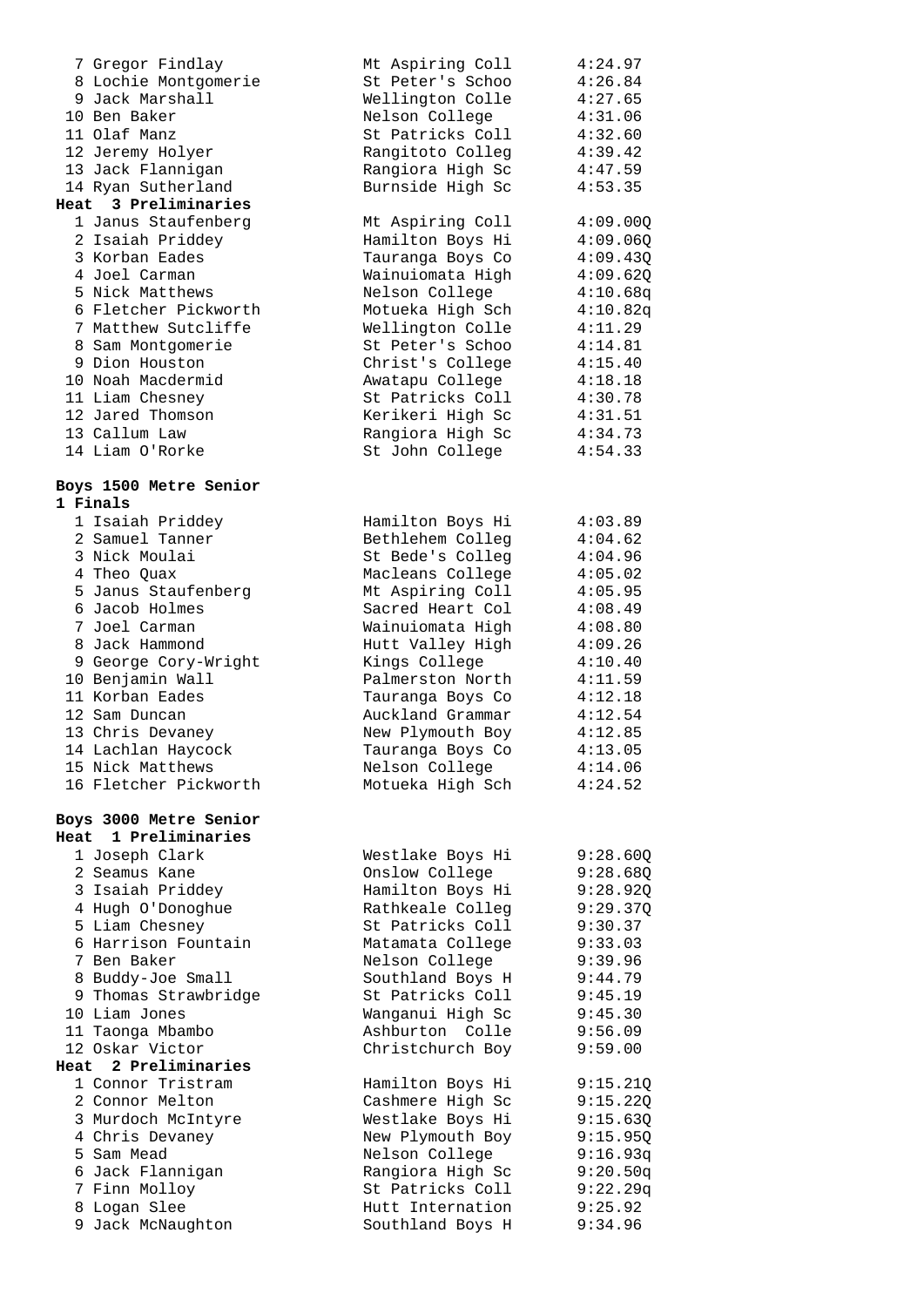|        | 10 Olaf Manz                      |              | St Patricks Coll | 9:36.69  |            |
|--------|-----------------------------------|--------------|------------------|----------|------------|
|        | 11 Mark Day                       |              | St John College  | 9:39.40  |            |
|        | 12 Hikaru Mita                    |              | St Peter's Schoo | 9:51.70  |            |
|        | 13 Henry Wallace                  |              | Aparima College  | 9:59.58  |            |
|        | 14 Hisanobu Kondo                 |              | Christchurch Boy | 10:14.66 |            |
|        | Heat 3 Preliminaries              |              |                  |          |            |
|        | 1 Jacob Holmes                    |              | Sacred Heart Col | 9:24.01Q |            |
|        | 2 Bradley Christison              |              | Napier Boys High | 9:24.10Q |            |
|        | 3 Kalani Sheridan                 |              | Nayland College  | 9:24.13Q |            |
|        | 4 William Little                  |              | Lindisfarne Coll | 9:24.620 |            |
|        | 5 Dylan Lynch                     |              | Wellington Colle | 9:24.77q |            |
|        | 6 Max Meffan                      |              | Nelson College   | 9:32.58  |            |
|        | 7 Sam Duncan                      |              | Auckland Grammar | 9:39.28  |            |
|        | 8 Albie-Joe Small                 |              | Southland Boys H | 9:42.65  |            |
|        | 9 George Guerin                   |              | Timaru Boy's Hig | 9:46.05  |            |
|        | 10 Jared Thomson                  |              | Kerikeri High Sc | 9:46.56  |            |
|        | 11 Shaun Souness                  |              | Christchurch Boy | 9:47.02  |            |
|        | 12 Max McLachlan                  |              | Burnside High Sc | 10:23.41 |            |
|        |                                   |              |                  |          |            |
| Finals | Boys 3000 Metre Senior            |              |                  |          |            |
|        | 1 Isaiah Priddey                  |              | Hamilton Boys Hi | 8:40.12  |            |
|        | 2 Joseph Clark                    |              | Westlake Boys Hi | 8:44.56  |            |
|        | 3 Connor Melton                   |              | Cashmere High Sc | 8:46.55  |            |
|        | 4 Kalani Sheridan                 |              | Nayland College  | 8:47.40  |            |
|        | 5 Chris Devaney                   |              | New Plymouth Boy | 8:48.12  |            |
|        | 6 Murdoch McIntyre                |              | Westlake Boys Hi | 8:54.84  |            |
|        | 7 Seamus Kane                     |              | Onslow College   | 9:00.91  |            |
|        | 8 Jacob Holmes                    |              | Sacred Heart Col | 9:11.12  |            |
|        | 9 Dylan Lynch                     |              | Wellington Colle | 9:14.45  |            |
|        | 10 Hugh O'Donoghue                |              | Rathkeale Colleg | 9:15.56  |            |
|        | 11 Bradley Christison             |              | Napier Boys High | 9:19.00  |            |
|        | 12 Connor Tristram                |              | Hamilton Boys Hi | 9:22.02  |            |
|        | 13 Finn Molloy                    |              | St Patricks Coll | 9:23.33  |            |
|        | 14 Sam Mead                       |              | Nelson College   | 9:30.08  |            |
|        | 15 Jack Flannigan                 |              | Rangiora High Sc | 9:33.78  |            |
|        | 16 William Little                 |              | Lindisfarne Coll | 9:39.79  |            |
|        | Boys 110 Metre Hurdles 914 Senior |              |                  |          |            |
| Heat   | 1 Preliminaries                   | Wind: $+0.0$ |                  |          |            |
|        | 1 Joshua Shih                     |              | Auckland Grammar | 15.25Q   |            |
|        | 2 Nic Forster                     |              | Lincoln High Sch | 15.26Q   |            |
|        | 3 Matthew Aucamp                  |              | Elim Christi     | 15.32Q   |            |
|        | 4 Hamish Lock                     |              | St Patricks Coll | 16.04q   |            |
|        | 5 Jared Neighbours                |              | Papanui High Sc  | 17.07    |            |
|        | 6 Reece Akuhata                   |              | Lindisfarne Coll | 17.12    |            |
| Heat   | 2 Preliminaries                   | Wind: $+0.0$ |                  |          |            |
|        | 1 Olly Parkinson                  |              | Auckland Grammar | 14.36Q   |            |
|        | 2 Tevita Finau                    |              | St John's Colleg | 15.36Q   |            |
|        | 3 Richmond Wells                  |              | Wanganui Collegi | 15.58Q   |            |
|        | 4 Liam Condliffe                  |              | Kings High Schoo | 15.64q   |            |
|        | 5 Rupert Naughton                 |              | St Bede's Colleg | 17.42    |            |
|        | -- Isaac Milne                    |              | Hamilton Boys Hi | DQ       | Rule 168.7 |
|        | Boys 110 Metre Hurdles 914 Senior |              |                  |          |            |
| Finals | Wind: 1.8                         |              |                  |          |            |
|        | 1 Olly Parkinson                  |              | Auckland Grammar | 14.15    |            |
|        | 2 Matthew Aucamp                  |              | Elim Christi     | 14.45    |            |
|        | 3 Joshua Shih                     |              | Auckland Grammar | 14.79    |            |
|        | 4 Tevita Finau                    |              | St John's Colleg | 14.84    |            |
|        | 5 Richmond Wells                  |              | Wanganui Collegi | 15.31    |            |
|        | 6 Nic Forster                     |              | Lincoln High Sch | 15.33    |            |
|        | 7 Liam Condliffe                  |              | Kings High Schoo | 15.54    |            |
|        | 8 Hamish Lock                     |              | St Patricks Coll | 15.57    |            |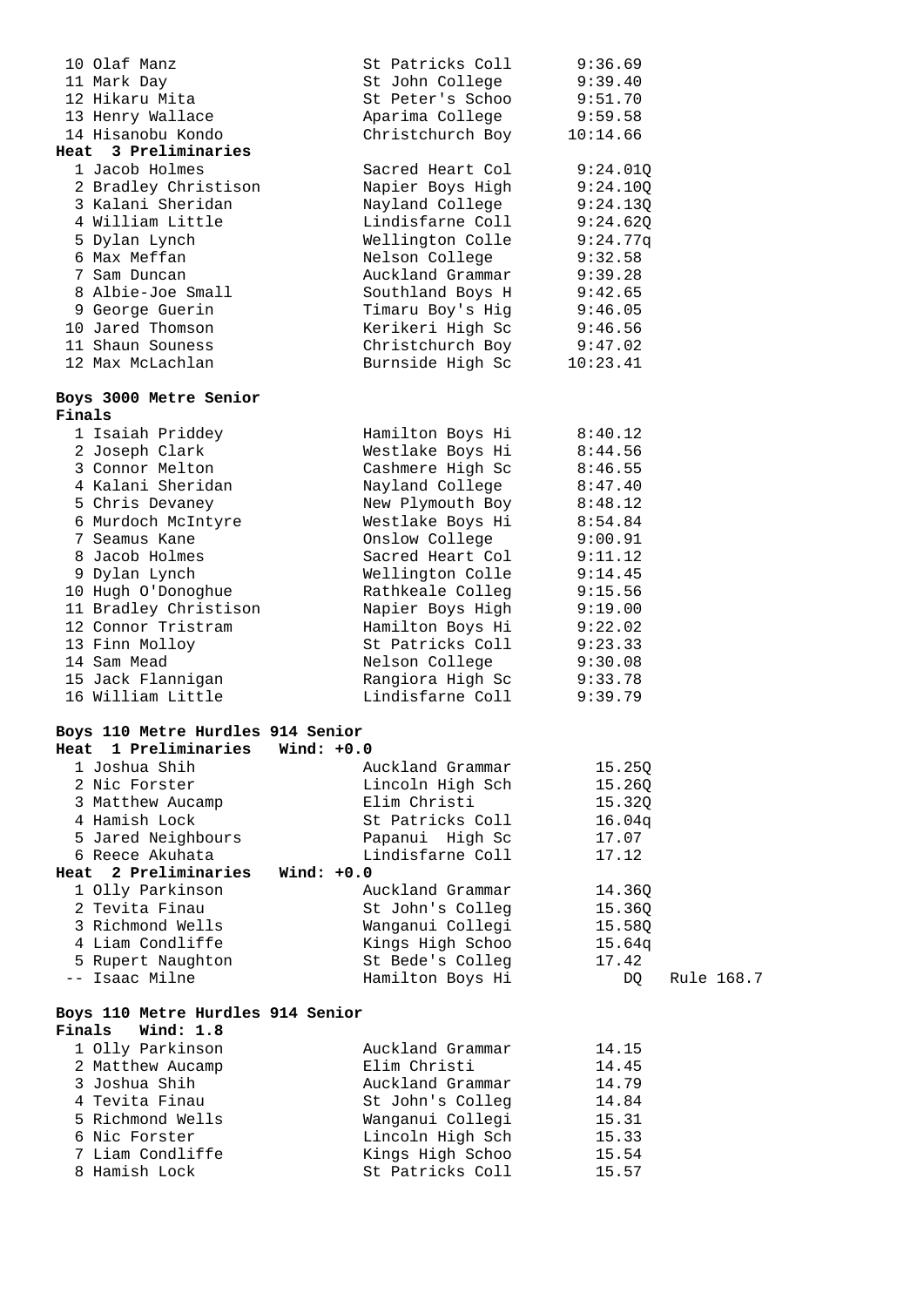|        | Boys 300 Metre Hurdles 838 Senior       |       |                                      |                     |                 |             |
|--------|-----------------------------------------|-------|--------------------------------------|---------------------|-----------------|-------------|
| Heat   | 1 Preliminaries                         |       |                                      |                     |                 |             |
|        | 1 Oliver Miller                         |       | St Peter's Colle                     |                     | 39.98Q          |             |
|        | 2 Isaac Milne                           |       | Hamilton Boys Hi                     |                     | 41.47Q          |             |
|        | 3 Zinan Bennett                         |       | Middleton Grange                     |                     | 42.73           |             |
|        | 4 Jonathan Maples                       |       | Wanganui High Sc                     |                     | 45.30           |             |
|        | 5 Rupert Naughton                       |       | St Bede's Colleg                     |                     | 47.72           |             |
|        | Heat 2 Preliminaries                    |       |                                      |                     |                 |             |
|        | 1 Olly Parkinson<br>2 Mattheus Pio      |       | Auckland Grammar                     |                     | 40.57Q          |             |
|        | 3 Oliver O'Leary                        |       | Hamilton Boys Hi                     |                     | 41.10Q          |             |
|        | 4 Conor McGiven                         |       | Wanganui Collegi<br>St Peter's Schoo |                     | 41.34q          |             |
|        | 5 Dylan Moon                            |       | Mt Albert Gramma                     |                     | 41.93q<br>43.23 |             |
|        | 6 Daniel Martin                         |       | St Patricks Coll                     |                     | 46.51           |             |
|        | Heat 3 Preliminaries                    |       |                                      |                     |                 |             |
|        | 1 Louis Andrews                         |       | St Thomas of Can                     |                     | 39.85Q          |             |
|        | 2 Richmond Wells                        |       | Wanganui Collegi                     |                     | 41.77Q          |             |
|        | 3 Joseph Sinclair                       |       | St John's Colleg                     |                     | 42.69           |             |
|        | 4 Connor Munro                          |       | Wanganui High Sc                     |                     | 43.06           |             |
|        | 5 Tim Meynell                           |       | Riccarton High S                     |                     | 46.79           |             |
|        |                                         |       |                                      |                     |                 |             |
|        | Boys 300 Metre Hurdles 838 Senior       |       |                                      |                     |                 |             |
| Finals |                                         |       |                                      |                     |                 |             |
|        | 1 Oliver Miller                         |       | St Peter's Colle                     |                     | 37.49           |             |
|        | 2 Louis Andrews                         |       | St Thomas of Can                     |                     | 38.45           |             |
|        | 3 Mattheus Pio                          |       | Hamilton Boys Hi                     |                     | 38.60           |             |
|        | 4 Richmond Wells                        |       | Wanganui Collegi                     |                     | 40.37           |             |
|        | 5 Isaac Milne                           |       | Hamilton Boys Hi                     |                     | 40.45           |             |
|        | 6 Conor McGiven                         |       | St Peter's Schoo                     |                     | 41.65           |             |
|        | -- Oliver O'Leary                       |       | Wanganui Collegi<br>Auckland Grammar |                     | DQ              | Rule 168.7A |
|        | -- Olly Parkinson                       |       |                                      |                     | DQ              | Rule 168.6  |
|        | Boys 2000 Metre Steeplechase 914 Senior |       |                                      |                     |                 |             |
|        | 1 Sam Montgomerie                       |       | St Peter's Schoo                     |                     | 6:12.12         |             |
|        | 2 Samuel Cadwallader                    |       | Mahurangi Colleg                     |                     | 6:16.49         |             |
|        | 3 George Guerin                         |       | Timaru Boy's Hig                     |                     | 6:21.25         |             |
|        | 4 Murdoch McIntyre                      |       | Westlake Boys Hi                     |                     | 6:26.72         |             |
|        | 5 William Sinclair                      |       | St John's Colleg                     |                     | 6:33.08         |             |
|        | 6 Ayrton Shadbolt                       |       | St Andrews Colle                     |                     | 6:33.24         |             |
|        | 7 Buddy-Joe Small                       |       | Southland Boys H                     |                     | 6:38.93         |             |
|        | 8 Mark Day                              |       | St John College                      |                     | 6:41.78         |             |
|        | 9 Ethan Gillespie                       |       | Wanganui Collegi                     |                     | 6:42.18         |             |
|        | 10 Lochie Montgomerie                   |       | St Peter's Schoo                     |                     | 6:44.66         |             |
|        | 11 Albie-Joe Small                      |       | Southland Boys H                     |                     | 6:47.80         |             |
|        | 12 Max McLachlan                        |       | Burnside High Sc                     |                     | 6:58.84         |             |
|        | 13 Sam Mead                             |       | Nelson College                       |                     | 6:58.86         |             |
|        | 14 Alex Langley                         |       | Taradale High Sc                     |                     | 7:06.67         |             |
|        | 15 Joseph Read                          |       | Wanganui High Sc                     |                     | 7:21.68         |             |
|        | 16 Zach Manning                         |       | Napier Boys High                     |                     | 7:26.75         |             |
|        | 17 Henry Wallace                        |       | Aparima College                      |                     | 7:27.47         |             |
|        | -- Joseph Clark                         |       | Westlake Boys Hi                     |                     | DQ.             | Rule 163.3b |
|        | Boys 4x100 Metre Relay Senior           |       |                                      |                     |                 |             |
| Heat   | 1 Preliminaries                         |       |                                      |                     |                 |             |
|        | 1 Auckland Grammar School               | ' A ' |                                      |                     | 43.560          |             |
|        | 1) Joshua Shih                          |       |                                      | 2) Olly Parkinson   |                 |             |
|        | 3) Arthur Lin                           |       |                                      | 4) Dominic Overend  |                 |             |
|        | 2 Sacred Heart College Auck             |       | 'A'                                  |                     | 44.20q          |             |
|        | 1) Michael Graham                       |       |                                      | 2) Jabez Veamatahau |                 |             |
|        | 3) Tawanda Marowa                       |       |                                      | 4) Matthew Palmer   |                 |             |
|        | 3 Hutt Valley High School               | 'A'   |                                      |                     | 45.33q          |             |
|        | 1) Richard Evans                        |       |                                      | 2) Finn Neely       |                 |             |
|        | 3) Jack Hammond                         |       |                                      | 4) Nick Smith       |                 |             |
|        | 4 Lindisfarne College                   | 'A'   |                                      |                     | 45.66q          |             |
|        | 1) Dylan Joe                            |       |                                      | 2) Sam Hill         |                 |             |
|        | 3) Jack Alexander                       |       |                                      | 4) Reece Akuhata    |                 |             |
|        | 5 St Patricks College Silverstr         |       | ' A'                                 |                     | 46.25           |             |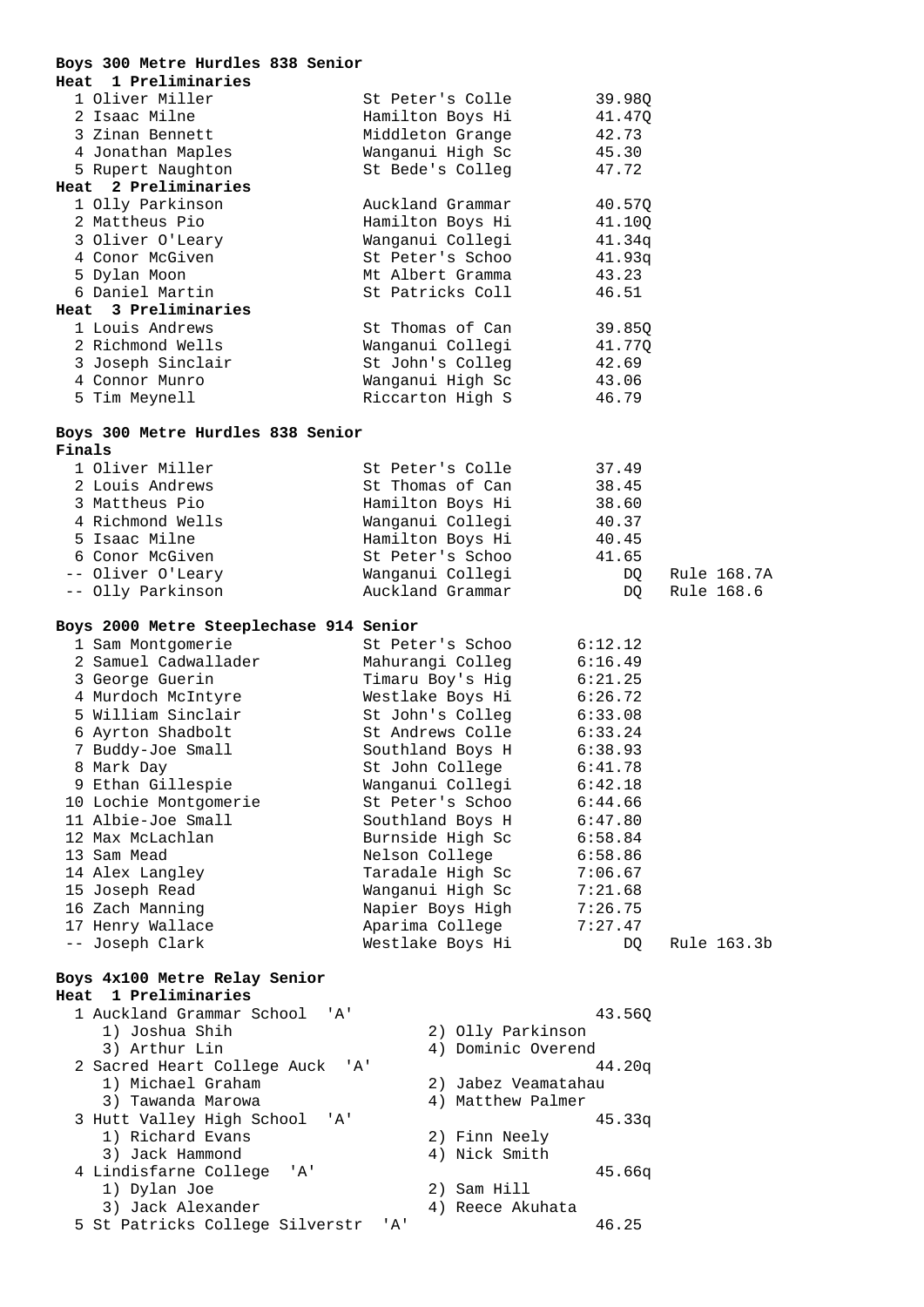1) Jackson Roil 2) Stanton Renwicks 3) Simon Loveridge 4) Hamish Lock 6 Christchurch Boys High School 'A' 47.20 1) Isaiah Toaolamai-Holden 2) Asha Knox 3) Jack Rodgers (3) 4) Ollie Hansen -- Wanganui Collegiate 'A' DNF 1) Oliver O'Leary 2) Keiran Pere 3) Rory Abbiss 4) Richmond Wells -- St Peter's College Auckland 'A' DNF 1) Stephen Thorpe 2) Oliver Miller 3) Caleb Whippy 4) James Guthrie-Croft **Heat 2 Preliminaries**  1 Otago Boys High School 'A' 42.97Q 1) Michael Manson 3) Cameron Miller (4) Liam Turner 2 Hamilton Boys High School 'A' 43.67q 1) Sam Diggelmann 2) Mattheus Pio 3) Isaac Milne  $4)$  Tyron Hilton 3 Palmerston North Boys High Sch 'A' 45.75q<br>1) Matthew O'Leary 2) Reuben Brown 1) Matthew O'Leary 3) Mark Seumanu (4) Piers Savage 4 Wellington College 'A' 46.24q 1) Harry Sellwood 2) Jack Howat<br>3) Aidan Firth 2011 4) Finley Toh: 4) Finley Tohill 5 Wanganui High School 'A' 46.93 1) Travis Bayler 3) Jonathan Maples (4) Jordan Cohen -- Hastings Boys High School 'A' (2) Tui Paikea (2) DNF<br>(2) Tui Paikea (2) DNF 1) Matthew Woodhead 2) Tui Paikea<br>3) Charlie Varcoe 31 (4) Wian Botha 3) Charlie Varcoe -- Mt Albert Grammar 'A' DQ Rule 170.7 1) Joel Cobb 2) Leo Rusher 3) Dylan Moon 4) Frank Anderson **Boys 4x100 Metre Relay Senior Finals**  1 Otago Boys High School 'A' 42.98 1) Michael Manson 2) Tim Horton 3) Cameron Miller 4) Daniel Ryan 2 Sacred Heart College Auck 'A' 43.15 1) Michael Graham 2) Jabez Veamatahau 3) Tawanda Marowa (4) Matthew Palmer 3 Auckland Grammar School 'A' 43.18 1) Joshua Shih 2) Olly Parkinson 3) Arthur Lin 4) Dominic Overend 4 Hamilton Boys High School 'A' 43.49<br>
1) Sam Diggelmann (2) Mattheus Pio 1) Sam Diggelmann<br>3) Isaac Milne 4) Tyron Hilton 5 Wellington College 'A' 44.76 1) Harry Sellwood 2) Jack Howat 3) Aidan Firth 4) Finley Tohill 6 Palmerston North Boys High Sch 'A' 44.90 1) Matthew O'Leary 2) Reuben Brown 3) Harrison Porritt (4) Piers Savage 7 Hutt Valley High School 'A' 45.36 1) Richard Evans 2) Finn Neely 3) Jack Hammond 4) Nick Smith 8 Lindisfarne College 'A' 45.47 1) Dylan Joe 2) Sam Hill 3) Jack Alexander 4) Reece Akuhata **Boys 4x400 Metre Relay Senior Section 1**  1 Otago Boys High School 'A' 3:29.97 1) Cameron Miller 2) Tim Horton 3) Liam Turner (2008) 4) Michael Manson

2 Wanganui Collegiate 'A' 3:34.00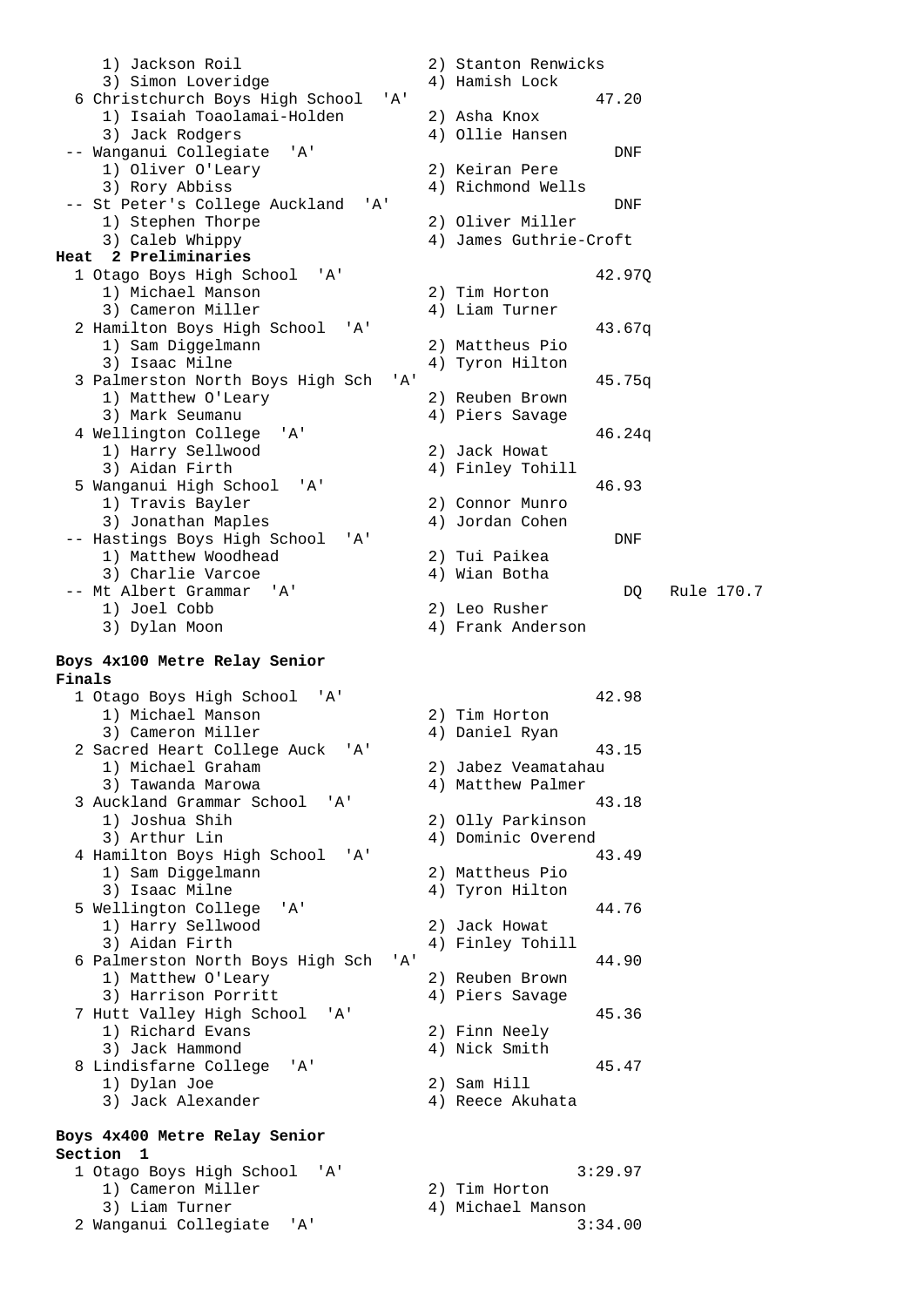1) Richmond Wells 2) Jack Gay 3) Benjamin Kelt (4) Oliver O'Leary<br>4) Oliver O'Leary (3:35.48) 3 Hutt Valley High School 'A' 1) Richard Evans 2) Jack Hammond 3) Finn Neely 4) Nick Smith 4 Hutt International Boys School 'A' 3:40.23 1) Andrew Ledger 2) Finlay Seeds 3) Ethan McKenzie  $4)$  Jack Laird 5 Kings High School 'A' 3:41.37 1) Liam Condliffe 2) Drew Cairney 3) William Scharpf 4) Sam Gouverneur 6 Macleans College 'A' 3:42.27<br>1) Flynn Palmer 2) Ethan Verner 1) Flynn Palmer 2) Ethan Verner 2) 2011<br>3) Lakshay Bawa 21, Theo Quax 3) Lakshay Bawa -- St John's College 'A' DQ Rule 163.3 2) William Sinclair<br>4) Hayden Mulgrew 3) Joseph Sinclair -- Rathkeale College/Trinity Sen 'A' DQ Rule 163.3<br>1) Mitchell Cockburn 2) Gerard Hickey 1) Mitchell Cockburn 2) Gerard Hicke<br>3) Hugh O'Donoghue 3) Max Spencer 3) Hugh O'Donoghue **Section 2**  1 Palmerston North Boys High Sch 'A' 3:31.25<br>1) Matthew O'Leary 2) Mark Seumanu 1) Matthew O'Leary 3) Benjamin Wall 4) Harrison Porritt 2 St Bede's College 'A' 3:39.96<br>1) John Gerber 2) Nicolo Fronda 2) Nicolo Fronda 3) Rupert Naughton 4) Nick Moulai 3 St John College 'A' 3:50.77 1) Richard Russell 2) Jaden Moffitt 3) Mark Day (3) Mark Day (4) Kane Elms 4 St Patricks College Silverstr 'B' 4:06.93 1) Jackson Roil 2) Simon Loveridge 3) Daniel Martin 4) Harry Poland 5 St John College 'B' 4:14.14 1) Andrew Oliver 2) Liam O'Rorke 3) Ethan Kerins 4) Blake Sullivan-Hill -- Sacred Heart College Auck 'B' 1) James Alley 2) James Matthews 3) Liam Miller (4) Jacob Holmes **Section 3**  1 Sacred Heart College Auck 'A' 3:24.71 1) Michael Graham 2) Jonathan Ansley 3) Tawanda Marowa (4) Matthew Palmer 2 Wellington College 'A' 3:25.97 1) Finley Tohill 2) Thomas Stewart 3) Rowan Blaikie (4) Patrick White 3 Christ's College 'A' 3:30.68<br>1) Jack Tyler 2) Samuel Averill 2) Samuel Averill 3) Dion Houston 4) Sam King 4 St Peter's School Camb 'A' 3:30.92 1) Conor McGiven 2) Benjamin Prince 3) Bodie Mechell 4) Sam Montgomerie 5 Burnside High School 'A' 3:34.91 1) Kyle Gullery 2) Ryan Sutherland 3) Daniel Roswell 4) Daniel Trenberth 6 Auckland Grammar School 'A' 3:36.26 1) Ben Kelsey 2) Sam Duncan 3) Wynton Richards 4) Olly Parkinson 7 Hamilton Boys High School 'A' 3:36.37 1) Isaac Milne 2) Patrick Dowd 3) Sam Diggelmann 4) Mattheus Pio 8 St Patricks College Silverstr 'A' 3:38.88 1) Hamish Lock 2) Stanton Renwicks 3) William Adams (4) Scott Svenson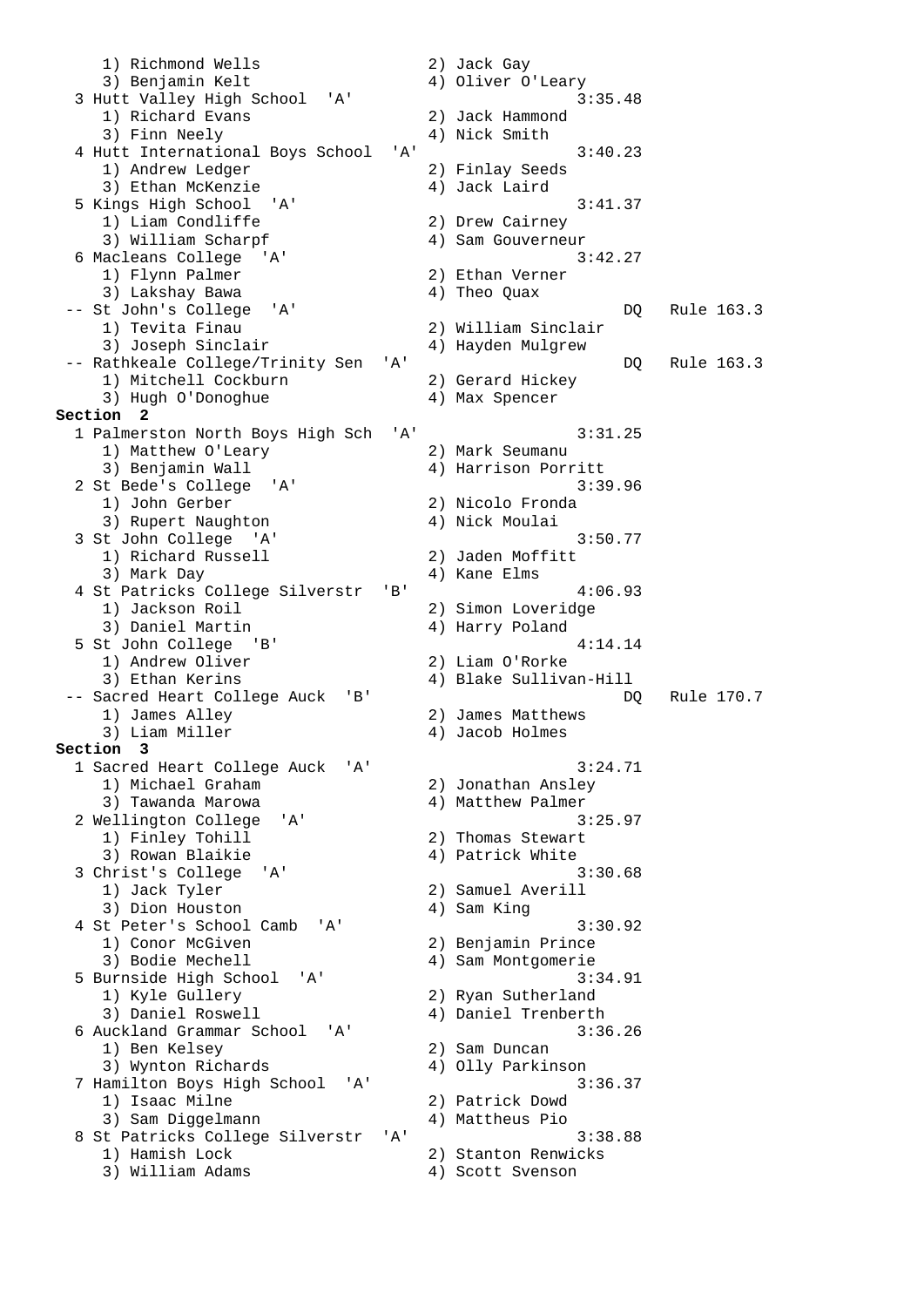### **Boys 4x400 Metre Relay Senior Final 3 places**

| 1 Sacred Heart College Auck 'A'       | 3:24.71            |
|---------------------------------------|--------------------|
| 1) Michael Graham                     | 2) Jonathan Ansley |
| 3) Tawanda Marowa                     | 4) Matthew Palmer  |
| 2 Wellington College 'A'              | 3:25.97            |
| 1) Finley Tohill                      | 2) Thomas Stewart  |
| 3) Rowan Blaikie                      | 4) Patrick White   |
| 1 Otago Boys High School<br>$'$ A $'$ | 3:29.97            |
| 1) Cameron Miller                     | 2) Tim Horton      |
| 3) Liam Turner                        | 4) Michael Manson  |
|                                       |                    |

### **SENIOR BOYS FIELD**

| Boys High Jump Senior                       |           |        |                  |       |               |
|---------------------------------------------|-----------|--------|------------------|-------|---------------|
| 1 Luke Murray                               |           |        | St Andrews Colle | 1.90m |               |
| 1.70 1.75 1.80 1.85 1.90 1.93               |           |        |                  |       |               |
| $\circ$<br>O                                | O O O XXX |        |                  |       |               |
| 2 Eduard Korent                             |           |        | St Patricks Coll | 1.85m |               |
| 1.75 1.80 1.85 1.90                         |           |        |                  |       |               |
| $\circ$<br>$\overline{O}$                   | O XXX     |        |                  |       |               |
| 2 Josh Pakai                                |           |        | Fielding High Sc | 1.85m |               |
| 1.70 1.75 1.80 1.85 1.90                    |           |        |                  |       |               |
| $\circ$<br>$\overline{O}$ $\overline{O}$    |           | O XXX  |                  |       |               |
| 2 Cameron Collins                           |           |        | Te Awamutu Colle | 1.85m |               |
| 1.70 1.75 1.80 1.85 1.90                    |           |        |                  |       |               |
| $O$ $O$ $O$ $XXX$<br>$\circ$                |           |        |                  |       |               |
| 5 Tom Moloney                               |           |        | Auckland Grammar | 1.85m |               |
| 1.70 1.75 1.80 1.85 1.90                    |           |        |                  |       |               |
| XO<br>$\circ$ $\circ$                       |           | O XXX  |                  |       |               |
| 6 Cameron Miller                            |           |        | Otago Boys High  | 1.85m |               |
| 1.75 1.80 1.85 1.90                         |           |        |                  |       |               |
| XO XXO                                      | O XXX     |        |                  |       |               |
| 7 Adam Norman                               |           |        | Central Southlan | 1.85m |               |
| 1.70 1.75 1.80 1.85 1.90                    |           |        |                  |       |               |
| XO<br>$\circ$                               |           |        |                  |       |               |
| XO                                          |           | XO XXX |                  | 1.85m |               |
| 7 Josh Inger<br>1.70 1.75 1.80 1.85 1.90    |           |        | Rangitoto Colleg |       |               |
| XO XO                                       |           |        |                  |       |               |
| $\circ$                                     |           | XO XXX |                  |       |               |
| 9 Gerard Hickey<br>1.70 1.75 1.80 1.85 1.90 |           |        | Rathkeale Colleg | 1.85m |               |
|                                             |           |        |                  |       |               |
| O O O XXO                                   |           | XXX    | Palmerston North | 1.85m | Retired 1.90m |
| 9 Mark Seumanu<br>1.70 1.75 1.80 1.85       |           |        |                  |       |               |
| O XXO<br>O                                  |           |        |                  |       |               |
| 9 Tevita Finau                              |           |        |                  | 1.85m |               |
|                                             |           |        | St John's Colleg |       |               |
| 1.75 1.80 1.85 1.90<br>O XXO<br>$\Omega$    |           |        |                  |       |               |
| 12 Scott Svenson                            | XXX       |        | St Patricks Coll | 1.80m |               |
| 1.75 1.80 1.85                              |           |        |                  |       |               |
|                                             |           |        |                  |       |               |
| O O XXX                                     |           |        |                  |       |               |
| 13 Oliver O'Leary                           |           |        | Wanganui Collegi | 1.75m |               |
| 1.70 1.75 1.80                              |           |        |                  |       |               |
| O O XXX                                     |           |        |                  |       |               |
| 13 Lane Tims                                |           |        | St Paul's Colleg | 1.75m |               |
| 1.70 1.75 1.80                              |           |        |                  |       |               |
| $\circ$<br>O XXX                            |           |        |                  |       |               |
| 15 Jacob Hamilton                           |           |        | Hamilton Boys Hi | 1.75m |               |
| 1.70 1.75 1.80                              |           |        |                  |       |               |
| $\circ$<br>XO XXX                           |           |        |                  |       |               |
| 15 Benjamin Allan                           |           |        | Napier Boys High | 1.75m |               |
| 1.70 1.75 1.80                              |           |        |                  |       |               |
| $\circ$<br>XO<br>XXX                        |           |        |                  |       |               |
| 17 Dylan Moon                               |           |        | Mt Albert Gramma | 1.75m |               |
| 1.70 1.75 1.80                              |           |        |                  |       |               |
| XXO<br>XO<br>XXX                            |           |        |                  |       |               |
| 18 Jackson Wilcock                          |           |        | Kings College    | 1.70m |               |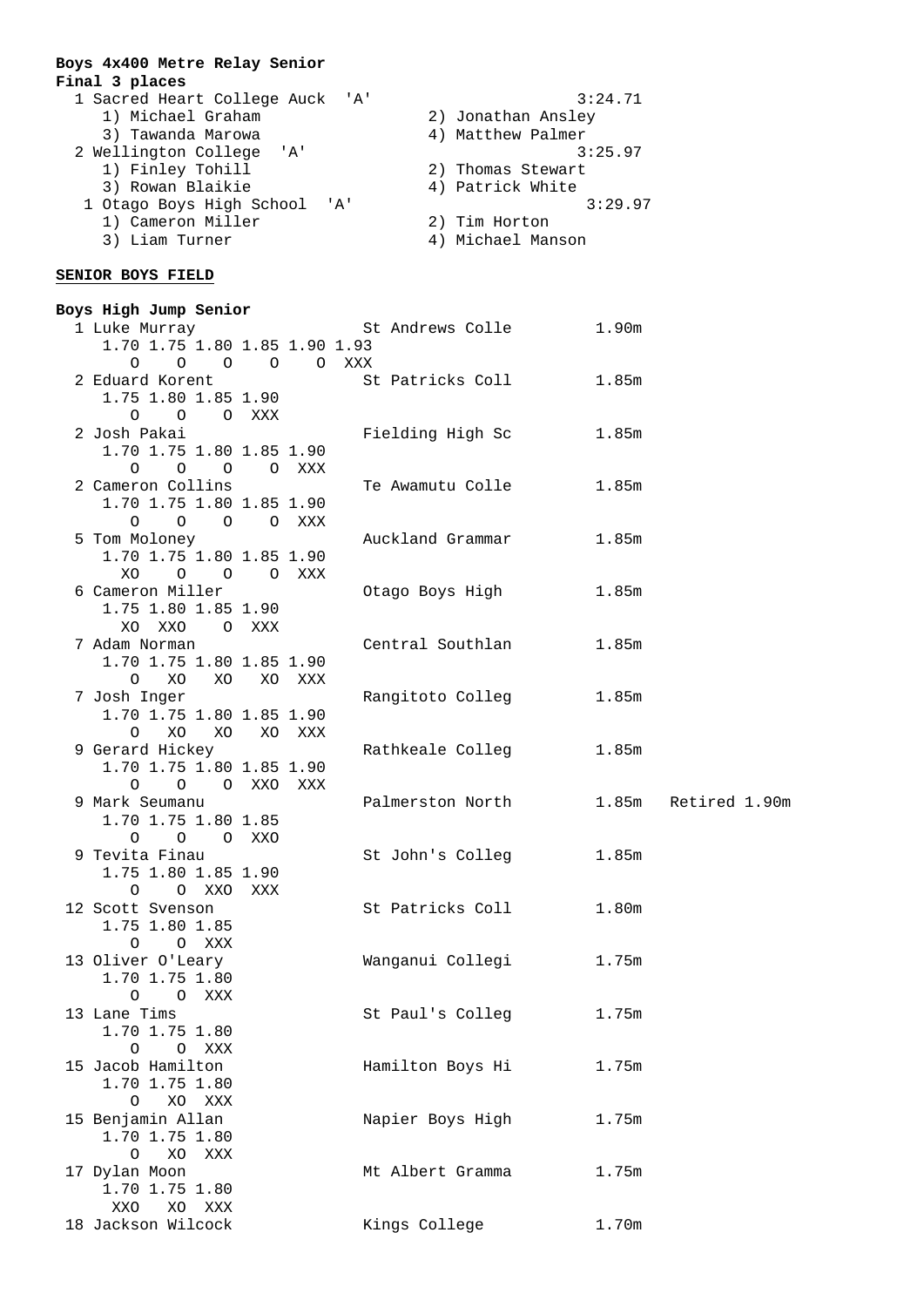| 1.70 1.75<br>O XXX                                |                  |       |
|---------------------------------------------------|------------------|-------|
| 18 Ricky Bingham<br>1.70 1.75                     | Onewhero Area Sc | 1.70m |
| $\Omega$<br>XXX<br>20 Matthew Aucamp<br>1.70 1.75 | Elim Christi     | 1.70m |
| XXO XXX<br>-- Frank Anderson<br>1.70              | Mt Albert Gramma | NH    |
| XXX<br>-- Taua Heather<br>1.70                    | Sacred Heart Col | ΝH    |
| XXX<br>-- Elliot Menlove<br>1.70<br>XXX           | Southland Boys H | NH    |

# **Boys Pole Vault Senior**

|                                            |                           | 1 Samuel Harris                           Shirley Boys Hig | 4.25m |
|--------------------------------------------|---------------------------|------------------------------------------------------------|-------|
|                                            |                           | 3.55 3.65 3.75 3.85 3.95 4.05 4.15 4.25 4.35               |       |
| XO<br>O<br>$\frac{1}{2}$ and $\frac{1}{2}$ | $-$ 0                     | $\Omega$<br>O XXO XXX                                      |       |
| 2 Matthew Aucamp Christi                   |                           |                                                            | 4.15m |
|                                            |                           | 3.45 3.55 3.65 3.75 3.85 3.95 4.05 4.15 4.25               |       |
| $XO$ – $O$ $O$ $XO$ $O$ $O$                |                           | XO<br>XXX                                                  |       |
|                                            |                           | 3 Anthony Barmes Mestlake Boys Hi                          | 3.65m |
|                                            |                           |                                                            |       |
|                                            |                           | 2.85 3.00 3.15 3.25 3.35 3.45 3.55 3.65 3.75               |       |
| $\Omega$                                   |                           | - 0 0 0 0 0 XXO XXX                                        |       |
|                                            |                           | 4 Edward Hsing Christ's College                            | 3.65m |
| 3.00 3.15 3.25 3.35 3.45 3.55 3.65 3.75    |                           |                                                            |       |
| XO<br>$\circ$<br>$\Omega$                  | $\circ$<br>$\overline{O}$ | XO<br>XXO XXX                                              |       |
|                                            |                           | 5 William Valentine                       Timaru Boy's Hig | 3.35m |
| 2.85 3.00 3.15 3.25 3.35 3.45              |                           |                                                            |       |
| 0 0 XO 0 XXO XXX                           |                           |                                                            |       |
| 6 Lachie Cairns                            |                           | Lindisfarne Coll                                           | 3.25m |
| 2.85 3.00 3.15 3.25 3.35                   |                           |                                                            |       |
| XO XXO O XXX<br>$\cap$                     |                           |                                                            |       |
|                                            |                           |                                                            |       |
| 7 Richmond Wells                           |                           | Wanganui Collegi 2.85m                                     |       |
| 2.85 3.00                                  |                           |                                                            |       |
| O XXX                                      |                           |                                                            |       |
| -- Lachie Henderson                        |                           | Christ's College                                           | ΝH    |
| 2.85                                       |                           |                                                            |       |
| XXX                                        |                           |                                                            |       |

#### **Boys Long Jump Senior**

 1 Nic Forster Lincoln High Sch 6.57m +0.0  $6.57m(+0.0)$  5.90m(-2.2)  $6.03m(-3.4)$  5.99m(-3.8)  $6.26m(-2.9)$  6.09m(-4.0)<br>2 Cameron Miller 0.2 Otago Boys High 6.51m -0.2 6.51m(-0.2) 3.46m(-3.0) 5.94m(-2.3) 6.14m(3.6) X X Christ's College<br>6.42m(-3.8) X X  $X = 6.39m(-1.6) X$  4 Andrew Allan Gore High School 6.42m -3.1 5.76m(-2.4) 6.02m(-1.7) 5.83m(-3.1) 6.01m(-3.2) 5.91m(-5.1) 6.42m(-3.1) 5 Eduard Korent<br>6.38m (0.3) X 6.38m(0.3) X 4.86m(-2.8) X X X 6 Reuben Brown Palmerston North 6.23m -2.0 6.05m(-1.0) 5.86m(-2.7) 6.02m(-2.7) 5.80m(-2.6) 6.06m(-2.6) 6.23m(-2.0) 7 Rory Hannon Mt Aspiring Coll 6.19m 1.7 6.19m(1.7) 5.66m(-2.2) 5.74m(-1.9) 8 Lewis Arthur Westlake Boys Hi 6.00m -4.2  $X = 6.00m(-4.2) X$  9 Scott Svenson St Patricks Coll 5.95m 1.1 5.95m(1.1) 5.92m(-3.2) 5.72m(-1.8) 10 Keiran Pere Wanganui Collegi 5.94m -2.5  $X = 5.94m(-2.5) X$ 11 Dean Andrews Timaru Boy's Hig 5.93m -2.1  $5.67m(0.6) 5.93m(-2.1) -$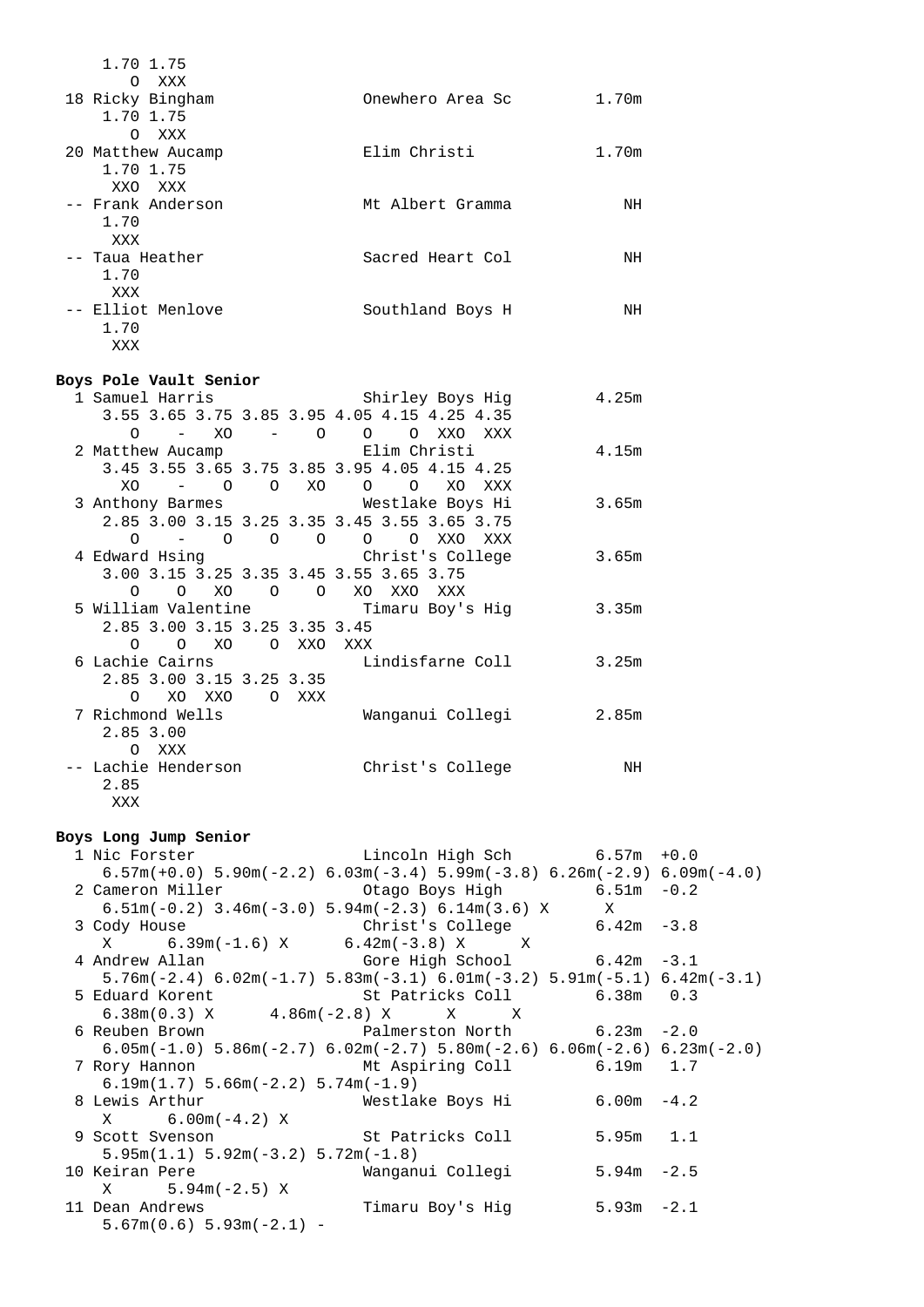| 12 Cameron Collins                                                           | Te Awamutu Colle                 | 5.88m         | 1.3 |
|------------------------------------------------------------------------------|----------------------------------|---------------|-----|
| $5.88m(1.3) 5.49m(-2.3) 5.81m(-1.1)$                                         |                                  |               |     |
| 13 Joshua McGregor                                                           | St Patricks Coll 5.81m -2.3      |               |     |
| $5.53m(-2.9) 5.62m(-2.3) 5.81m(-2.3)$                                        |                                  |               |     |
| 14 Samuel Harris                                                             | Shirley Boys Hig                 | $5.81m - 1.3$ |     |
| $5.26m(-1.1) 5.57m(-2.3) 5.81m(-1.3)$                                        |                                  |               |     |
| 15 Liam Condliffe Kings High Schoo                                           |                                  | 5.80m         | 2.6 |
| $5.52m(0.9) 5.80m(2.6) 5.68m(-3.9)$                                          |                                  |               |     |
| 16 Miguel Aizpuru                                                            | St Patricks Coll                 | $5.62m - 2.1$ |     |
| $5.29m(-1.2) 5.62m(-2.1) 5.27m(-2.8)$                                        |                                  |               |     |
| 17 Tom Hall Taylor                                                           | Westlake Boys Hi 5.57m -2.3      |               |     |
| $5.46m(-2.9) 5.38m(-2.3) 5.57m(-2.3)$                                        |                                  |               |     |
| 18 Fergus McLeay                                                             | Kings College                    | $5.49m - 2.3$ |     |
| $5.33m(-3.8)$ $5.49m(-2.3)$ $5.48m(-2.4)$                                    |                                  |               |     |
| 19 James Alley                                                               | Sacred Heart Col 5.49m -2.7      |               |     |
| $5.09m(-2.4) 5.49m(-2.7) X$                                                  |                                  |               |     |
| 20 Edward Hsing                                                              | Christ's College                 | $5.45m - 3.5$ |     |
| $5.05m(-3.8) 5.35m(-3.0) 5.45m(-3.5)$                                        |                                  |               |     |
| 21 Reece Akuhata                                                             | Lindisfarne Coll                 | $5.37m - 3.0$ |     |
| $5.18m(2.2) 5.04m(-2.7) 5.37m(-3.0)$                                         |                                  |               |     |
| 22 Conor Mclaughlin Mathkeale Colleg 5.33m -3.2                              |                                  |               |     |
| $5.17m(-2.8) 5.33m(-3.2) 5.11m(-2.5)$                                        |                                  |               |     |
| 23 Jacob Hamilton Communist Hamilton Boys Hi                                 |                                  | $5.23m -2.1$  |     |
| $5.08m(0.1)$ 4.96 $m(3.1)$ 5.23 $m(-2.1)$                                    |                                  |               |     |
| 24 Philip Kim                                                                | Havelock North H                 | $5.16m - 3.2$ |     |
| $4.95m(-0.3) 5.16m(-3.2) 4.92m(-3.0)$                                        |                                  |               |     |
| 25 Henry Marr                                                                | Hamilton Boys Hi                 | $5.09m - 2.4$ |     |
| $\mathcal{L}^{\mathcal{L}}(\mathcal{L}^{\mathcal{L}})$ .<br>$5.09m(-2.4)$    |                                  |               |     |
| 26 Asha Knox                                                                 | Christchurch Boy                 | $5.03m - 3.9$ |     |
| $4.80m(-2.8) 5.03m(-3.9) 4.61m(-1.7)$                                        |                                  |               |     |
| 27 Isaiah Toaolamai-Holden       Christchurch Boy                            |                                  | $4.71m - 2.8$ |     |
| $X$ 4.71m( $-2.8$ ) 4.54m( $-3.9$ )                                          |                                  |               |     |
| 28 Frank Anderson                                                            | Mt Albert Gramma $4.44$ m $-2.5$ |               |     |
| $4.44m(-2.5) -$<br>$\mathcal{L}_{\text{max}}$ and $\mathcal{L}_{\text{max}}$ |                                  |               |     |

#### **Boys Triple Jump Senior**

 1 Andrew Allan Gore High School 14.00m 2.2 13.37m(1.9) 12.78m(2.6) 13.41m(3.0) 13.97m(1.3) 14.00m(2.2) 13.25m(2.0) 2 Adam Norman Central Southlan 13.79m 1.1 13.64m(3.5) 13.62m(3.5) 13.34m(1.0) X 13.69m(1.8) 13.79m(1.1) 3 Keiran Pere Wanganui Collegi 13.44m 2.9 13.02m(2.1) 13.24m(3.0) 13.44m(2.9) X 12.87m(2.1) X 4 Cameron Collins Te Awamutu Colle 12.87m 3.1 12.54m(3.2) 12.33m(3.1) 12.87m(3.1) 12.80m(2.0) 12.29m(2.5) X 5 Joshua McGregor St Patricks Coll 12.62m 3.3 12.47m(1.4) 12.54m(3.0) 12.62m(3.3) 12.51m(1.4) 12.38m(1.3) X 6 Bailey Gebbie Timaru Boy's Hig 12.54m 1.9<br>12.44m(2.5) 12.34m(3.8) X 12.54m(1.9) 12.47m(2.2) X 12.44m(2.5) 12.34m(3.8) X 12.54m(1.9) 12.47m(2.2) X 7 Scott Svenson St Patricks Coll 12.31m 1.7 12.29m(3.1) 12.31m(1.7) X X 12.11m(1.6) X 8 Jackson Roil **St Patricks Coll** 11.94m 2.9  $X = 11.94$ m $(2.9)$   $X = 11.47$ m $(2.4)$  11.66m $(2.3)$  11.71m $(2.7)$  9 Conor Mclaughlin Rathkeale Colleg 11.81m 2.4 11.70m(3.6) 11.81m(2.4) 11.61m(2.5) 10 Fergus McLeay  $\mu$  Kings College 11.70m 3.4 X X 11.70m(3.4) 11 Henry Marr The Hamilton Boys Hi 11.60m 2.8 Retired 3rd round 11.60m(2.8) 11.03m(2.7) 12 Elliot Menlove Southland Boys H 11.55m 2.4 11.40m(1.0) 11.55m(2.4) 11.06m(3.3) 13 Tom Hall Taylor **Westlake Boys Hi** 11.44m 3.6 X 11.44m(3.6) 11.41m(1.6) 14 Tawanda Marowa Sacred Heart Col 11.27m 1.0 Retired 3rd round  $11.27m(1.0)$  X 15 Miguel Aizpuru St Patricks Coll 10.70m 2.5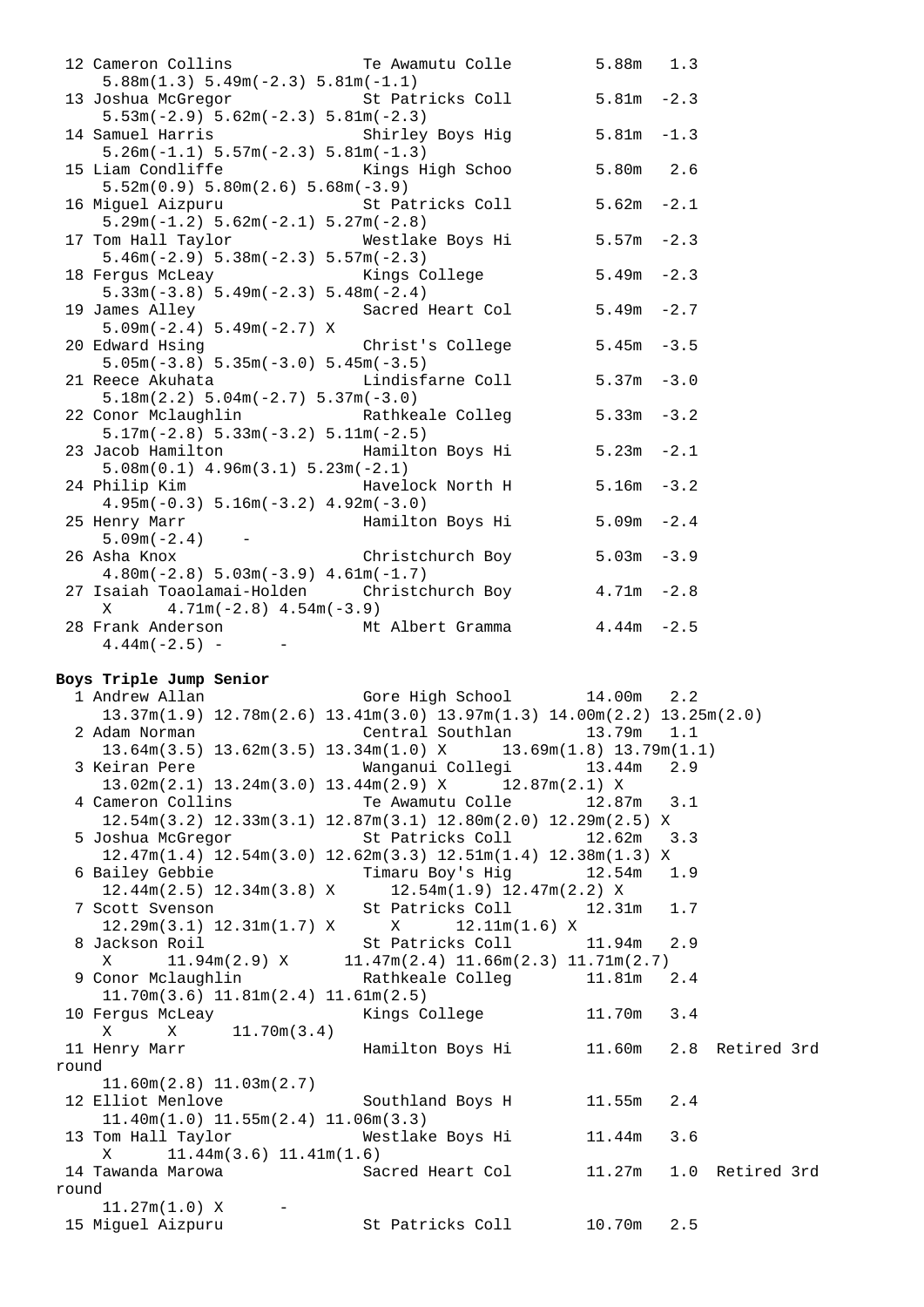| Boys Shot Put 5kg Senior                  |                  |        |
|-------------------------------------------|------------------|--------|
| 1 Nick Palmer                             | Karamu High Scho | 20.35m |
| 19.56m X 20.35m X X 19.60m                |                  |        |
| 2 Sean Howe                               | Wellington Colle | 15.44m |
| X 15.41m 15.44m 15.34m 14.66m 14.73m      |                  |        |
| 3 Hamish Mears                            | Taieri College   | 15.11m |
| 14.39m X 14.54m 14.49m 15.11m X           |                  |        |
| 4 Caleb Whippy                            | St Peter's Colle | 15.00m |
| 13.73m  14.48m  15.00m  14.87m  X  13.89m |                  |        |
| 5 Taiyo Watanabe                          | Timaru Boy's Hig | 14.99m |
| X 14.07m X X 14.99m 14.79m                |                  |        |
| 6 Jade Zaia                               | Rodney College   | 14.70m |
| 14.39m 13.76m 14.70m 13.69m X X           |                  |        |
| 7 Jared Neighbours                        | Papanui High Sc  | 13.71m |
| 13.59m   13.71m<br>X 12.63m X 13.30m      |                  |        |
| 8 Nathan Whiteman                         | Rathkeale Colleg | 13.60m |
| 12.97m 13.01m 13.60m X 13.54m 13.28m      |                  |        |
| 9 Reuben Brown                            | Palmerston North | 13.56m |
| 13.19m  13.56m<br>Χ                       |                  |        |
| 10 Ricky Bingham                          | Onewhero Area Sc | 12.64m |
| X 12.64m X                                |                  |        |
| 11 Sam Fairbrother                        | Christchurch Boy | 12.51m |
| 11.50m   12.33m<br>12.51m                 |                  |        |
| 12 Tuainekore Matapo                      | Cook Islands     | 12.42m |
| 12.42m  12.38m<br>12.41m                  |                  |        |
| 13 Anthony Nobilo                         | Westlake Boys Hi | 12.30m |
| 12.30m 11.05m 12.06m                      |                  |        |
| 14 Ben Henderson                          | Southland Boys H | 12.16m |
| X X 12.16m                                |                  |        |
| 15 Jack Gardner                           | St John College  | 12.06m |
| $12.06m \times X$                         |                  |        |
| 16 Pati Leo                               | Wanganui Collegi | 11.93m |
| 11.93m  11.90m  11.61m                    |                  |        |
| 17 Cody Tanner                            | Tauranga Boys Co | 11.93m |
| 11.53m  11.93m  11.72m                    |                  |        |
| 18 Dean Andrews                           | Timaru Boy's Hig | 10.87m |
| X 10.76m 10.87m                           |                  |        |
| 19 Blair Stirling-Walker                  | Rathkeale Colleg | 8.80m  |
| 8.80m X 8.48m                             |                  |        |

#### **Boys Discus Throw 1.50kg Senior**

| 1 Connor Bell 65.63m Record                                                                                                                                                                                                    |                         |        |
|--------------------------------------------------------------------------------------------------------------------------------------------------------------------------------------------------------------------------------|-------------------------|--------|
| 58.90m X 64.90m X X 65.63m                                                                                                                                                                                                     |                         |        |
| 2 Metuaiviivitoa Herman Muckland Grammar 52.47m                                                                                                                                                                                |                         |        |
| 52.47m 49.74m 50.47m 47.55m 48.22m X                                                                                                                                                                                           |                         |        |
| 3 Sean Howe 6 20 Wellington Colle 48.89m                                                                                                                                                                                       |                         |        |
| 47.93m X 42.30m 45.67m 48.89m 42.38m                                                                                                                                                                                           |                         |        |
| 4 Hamish Mears Taieri College 47.08m                                                                                                                                                                                           |                         |        |
| 44.27m  46.03m  X  45.02m  47.08m  46.91m                                                                                                                                                                                      |                         |        |
|                                                                                                                                                                                                                                |                         |        |
| 46.43m  44.72m  43.25m  42.38m  47.02m  45.39m                                                                                                                                                                                 |                         |        |
| 6 Pati Leo and a contract the state of the state of the state of the state of the state of the state of the state of the state of the state of the state of the state of the state of the state of the state of the state of t | Wanganui Collegi 45.97m |        |
| 45.93m  45.97m  45.29m  41.87m  X  36.59m                                                                                                                                                                                      |                         |        |
|                                                                                                                                                                                                                                |                         |        |
| X 35.81m 45.09m 39.69m 42.15m X                                                                                                                                                                                                |                         |        |
| 8 Caleb Whippy St Peter's Colle 44.21m                                                                                                                                                                                         |                         |        |
| 41.05m X 44.07m X X 44.21m                                                                                                                                                                                                     |                         |        |
| 9 Anthony Nobilo Westlake Boys Hi 43.69m                                                                                                                                                                                       |                         |        |
| 42.19m X 43.69m                                                                                                                                                                                                                |                         |        |
| 10 Jade Zaia                                                                                                                                                                                                                   | Rodney College          | 43.59m |
| X 43.59m 42.42m                                                                                                                                                                                                                |                         |        |
| 11 Joseph Ford                                                                                                                                                                                                                 | Nelson College 41.26m   |        |
| X X 41.26m                                                                                                                                                                                                                     |                         |        |
| 12 Alec Johnson                                                                                                                                                                                                                | John Paul Colleg 40.35m |        |
| 37.70m  40.35m  X                                                                                                                                                                                                              |                         |        |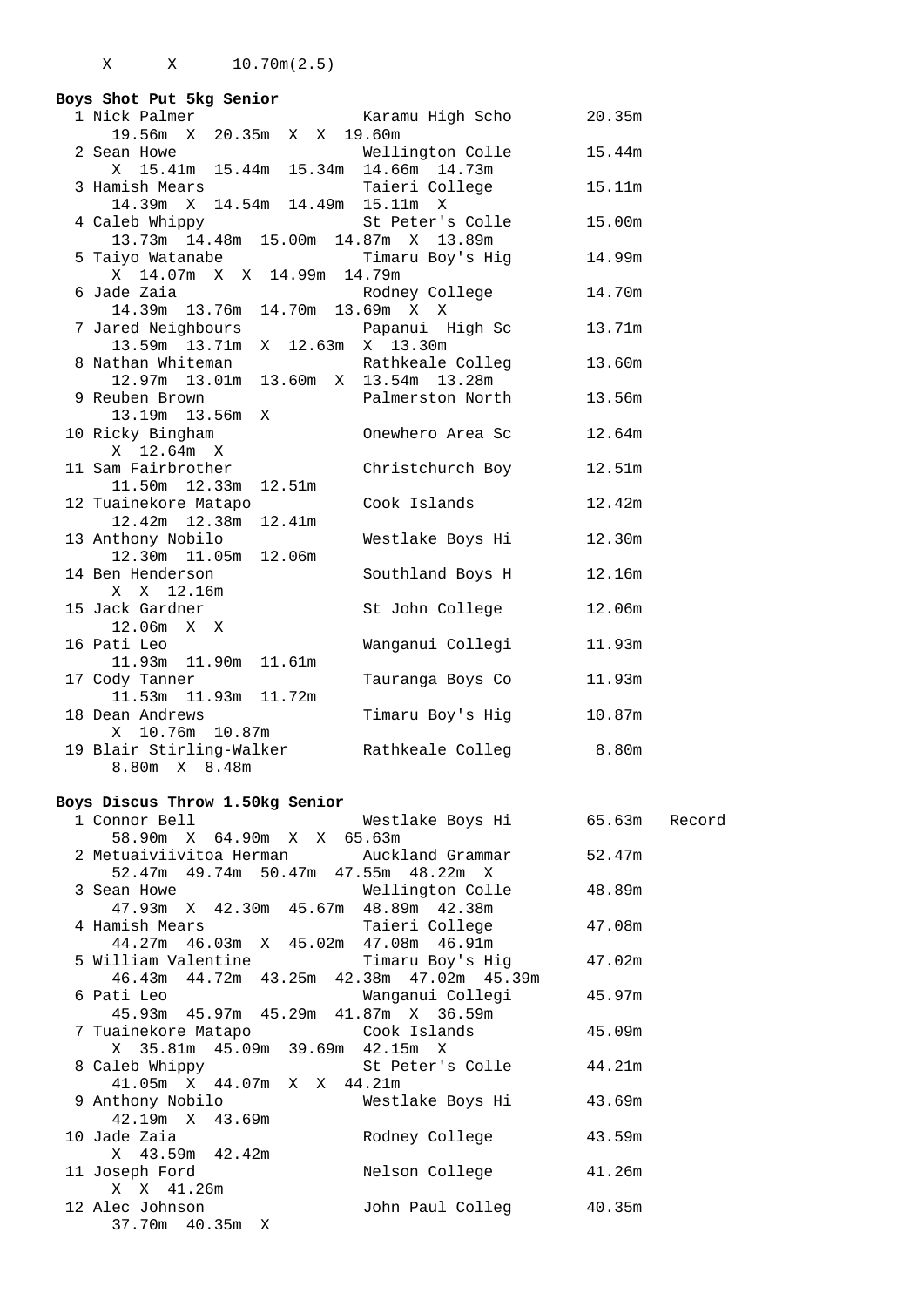| 13 Reuben Gregory                                                | Whangarei Boys H                     | 39.23m |    |
|------------------------------------------------------------------|--------------------------------------|--------|----|
| X 38.64m 39.23m<br>14 Cameron Miller                             | Otago Boys High                      |        |    |
| 34.68m 38.66m X                                                  |                                      | 38.66m |    |
| 15 Jack Nesdale                                                  | Palmerston North                     | 36.67m |    |
| 36.67m X X                                                       |                                      |        |    |
| 16 Liam Johnston                                                 | Timaru Boy's Hig                     | 35.64m |    |
| 35.64m X 31.71m                                                  |                                      |        |    |
| 17 Logan Pringle                                                 | Rosmini College                      | 34.70m |    |
| X X 34.70m                                                       |                                      |        |    |
| 18 Jared Neighbours                                              | Papanui High Sc                      | 34.09m |    |
| 34.09m 33.05m X                                                  |                                      |        |    |
| 19 Jack Gardner<br>32.05m 32.90m X                               | St John College                      | 32.90m |    |
| 20 Matthew Todd                                                  | Christ's College                     | 25.62m |    |
| 23.32m 25.39m 25.62m                                             |                                      |        |    |
| -- Taiyo Watanabe                                                | Timaru Boy's Hig FOUL                |        | NM |
| X X X                                                            |                                      |        |    |
|                                                                  |                                      |        |    |
| Boys Hammer Throw 5kg Senior                                     |                                      |        |    |
| 1 Anthony Nobilo<br>48.06m X 71.16m 75.55m X 67.86m              | Westlake Boys Hi                     | 75.55m |    |
| 2 Anthony Barmes                                                 | Westlake Boys Hi                     | 61.88m |    |
| X 58.14m X 59.84m 61.88m X                                       |                                      |        |    |
|                                                                  | Timaru Boy's Hig                     | 53.59m |    |
| 3 Thomas Valentine Timaru Boy<br>51.01m X 52.89m X 53.04m 53.59m |                                      |        |    |
| 4 Reuben Gregory                                                 | Whangarei Boys H                     | 46.87m |    |
| 46.87m X X X X X                                                 |                                      |        |    |
| 5 Caleb Moore                                                    | Edgecumbe Colleg                     | 45.72m |    |
| 43.73m  45.72m  45.16m  44.32m  X  X<br>6 Sonatane Kaufusi       | The Manurewa                         | 45.17m |    |
| X 39.42m 41.37m 44.05m 45.17m X                                  |                                      |        |    |
| 7 Isaac Vaeau-Mulitalo                                           | Dilworth School                      | 45.02m |    |
| 42.46m  43.24m  42.94m  45.02m  43.98m  X                        |                                      |        |    |
| 8 Sean Howe                                                      | Wellington Colle                     | 43.62m |    |
| 38.63m  42.60m  43.62m  40.43m  X  X                             |                                      |        |    |
| 9 Aidan Wicks                                                    | Edgecumbe Colleg                     | 38.54m |    |
| 37.23m 38.54m 37.63m<br>10 Matthew Todd                          | Christ's College                     | 34.98m |    |
| X X 34.98m                                                       |                                      |        |    |
| 11 Liam Johnston                                                 | Timaru Boy's Hig                     | 34.46m |    |
| X X 34.46m                                                       |                                      |        |    |
| 12 Blair Stirling-Walker                                         | Rathkeale Colleg                     | 33.50m |    |
| X 33.50m 30.27m                                                  |                                      |        |    |
| 13 Logan Pringle                                                 | Rosmini College                      | 33.16m |    |
| 33.16m X X<br>14 Alex Hemens                                     | Christ's College                     | 31.94m |    |
| 30.58m X 31.94m                                                  |                                      |        |    |
| -- Jack Beatson                                                  | Rathkeale Colleg                     | FOUL   | NM |
| X X X                                                            |                                      |        |    |
|                                                                  |                                      |        |    |
| Boys Javelin Throw 700 Senior                                    |                                      |        |    |
| 1 Cam Robinson                                                   | Wellington Colle                     | 69.68m |    |
| 69.68m  61.19m  65.88m<br>2 Anton Schroeder                      | 65.24m  65.12m  X<br>Otago Boys High | 58.23m |    |
| 57.84m 58.23m 51.87m 58.01m 53.60m 51.72m                        |                                      |        |    |
| 3 Lochlainn Marryatt                                             | St Patricks Coll                     | 54.48m |    |
| 49.91m 54.48m 54.33m 54.04m X 53.85m                             |                                      |        |    |
| 4 Dean Andrews                                                   | Timaru Boy's Hig                     | 53.33m |    |
| 46.68m 53.33m 46.76m 48.45m X 48.12m                             |                                      |        |    |
| 5 Enrico Du Toit                                                 | Long Bay College                     | 50.68m |    |
| X X 50.68m 48.21m 40.23m 50.09m<br>6 Anthony Barmes              | Westlake Boys Hi                     | 50.62m |    |
| 42.86m  47.03m  44.15m  45.67m  50.62m  49.93m                   |                                      |        |    |
| 7 James Mitchell                                                 | St Paul's Colleg                     | 50.50m |    |
|                                                                  |                                      |        |    |

49.11m 48.04m 46.94m 47.15m 45.78m 50.50m

8 Jayden Gozdz Hamilton Boys Hi 50.46m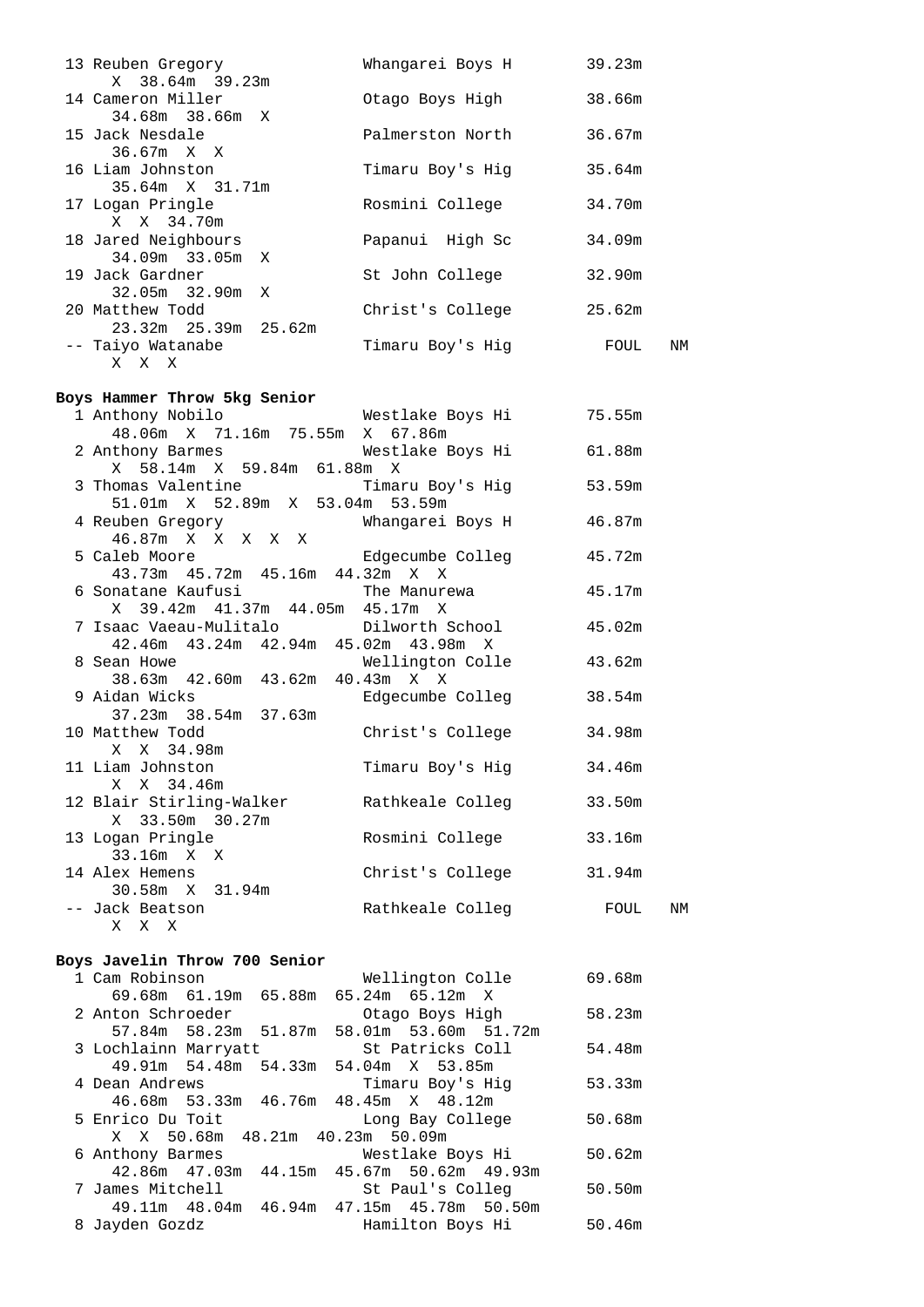| X 44.07m 50.41m 45.33m 50.46m 44.80m<br>9 William Valentine                                                 | Timaru Boy's Hig                     | 46.92m         |
|-------------------------------------------------------------------------------------------------------------|--------------------------------------|----------------|
| 44.38m  46.92m  46.47m                                                                                      |                                      |                |
| 10 Samuel Porter-Samuels<br>39.53m  45.16m  39.73m                                                          | Lindisfarne Coll                     | 45.16m         |
| 11 James Tudor<br>43.95m  43.87m  X                                                                         | James Hargest HS                     | 43.95m         |
| 12 Brodie Wanhalla<br>41.80m 36.69m 43.30m                                                                  | Darfield High Sc                     | 43.30m         |
| 13 Taiyo Watanabe<br>31.15m 38.74m 36.37m                                                                   | Timaru Boy's Hig                     | 38.74m         |
| 14 Jack Gardner<br>X X 38.16m                                                                               | St John College                      | 38.16m         |
| 15 Ben Henderson<br>X 33.90m 33.38m                                                                         | Southland Boys H                     | 33.90m         |
| -- Matthew Aucamp<br>X X X                                                                                  | Elim Christi                         | FOUL           |
| Boys 3000 Metre Race Walk Open                                                                              |                                      |                |
| 1 Alex Brown                                                                                                | Kings High Schoo 15:43.74            |                |
| 2 Ryan Jones                                                                                                | Napier Boys High 17:38.03            |                |
| 3 Bradyn Popow                                                                                              | Palmerston North                     | 17:49.96       |
| -- Patrick McElwee                                                                                          | Sacred Heart Col                     | DQ             |
| PARA BOYS RESULTS                                                                                           |                                      |                |
| Boys 100 Metre Junior PA II                                                                                 |                                      |                |
| Wind: $-1.3$                                                                                                |                                      |                |
| 1 Isaiah Kouka-Albert<br>2 Aldrey Soria                                                                     | Heretaunga Colle<br>Fairfield Colleg | 13.95<br>14.30 |
| Boys 200 Metre Ambulatory Junior PA II                                                                      |                                      |                |
| Wind: $0.6$                                                                                                 |                                      |                |
| 1 Isaiah Kouka-Albert                                                                                       | Heretaunga Colle                     | 27.39          |
| 2 Te Huia Apaapa                                                                                            | Waihi College                        | 27.51          |
| 3 Aldrey Soria                                                                                              | Fairfield Colleg                     | 29.11          |
| Boys 400 Metre Junior PA II                                                                                 |                                      |                |
| 1 Aldrey Soria                                                                                              | Fairfield Colleg                     | 67.78          |
| Boys High Jump Junior PA II                                                                                 |                                      |                |
| 1 Aldrey Soria                                                                                              | Fairfield Colleg 1.25m               |                |
| 1.05 1.10 1.15 1.20 1.25 1.30<br>O O O XO XXX<br>$\circ$                                                    |                                      |                |
| Boys Long Jump Junior PA II                                                                                 |                                      |                |
| 1 Isaiah Kouka-Albert                                                                                       | Heretaunga Colle 4.67m +0.0          |                |
| $4.65\text{m}(0.5)$ $4.34\text{m}(+0.0)$ $4.67\text{m}(+0.0)$ $4.64\text{m}(1.0)$ $4.64\text{m}(-0.1)$<br>X |                                      |                |
| 2 Aldrey Soria                                                                                              | Fairfield Colleg 4.17m 1.0           |                |
| $3.92m(0.5)$ $4.09m(+0.0)$ $4.02m(+0.0)$ $4.17m(1.0)$ $4.10m(-0.1)$<br>X                                    |                                      |                |
| Boys Shot Put Junior PA CP                                                                                  |                                      |                |
| 1 Daniel Meyer                                                                                              | Pompallier Colle 7.86m 44.86%        |                |
| 7.43m 7.27m 7.74m 7.67m 7.41m 7.86m                                                                         |                                      |                |
|                                                                                                             |                                      |                |
| Boys Discus Throw Junior PA CP                                                                              |                                      |                |
| 1 Daniel Meyer<br>24.89m  26.91m  23.73m  X  25.27m  26.63m                                                 | Pompallier Colle                     | 26.91m 19.89%  |
| Boys 400 Metre Senior PA A/O                                                                                |                                      |                |
| 1 Anton Besseling                                                                                           | New Plymouth Boy 59.39               |                |
| Boys Discus Throw Senior PA A/O                                                                             |                                      |                |
| 1 Benjamin Ellis                                                                                            | St Patricks Coll                     | 11.89m 44.25%  |
| X 11.49m 10.35m 9.87m 10.66m 11.89m                                                                         |                                      |                |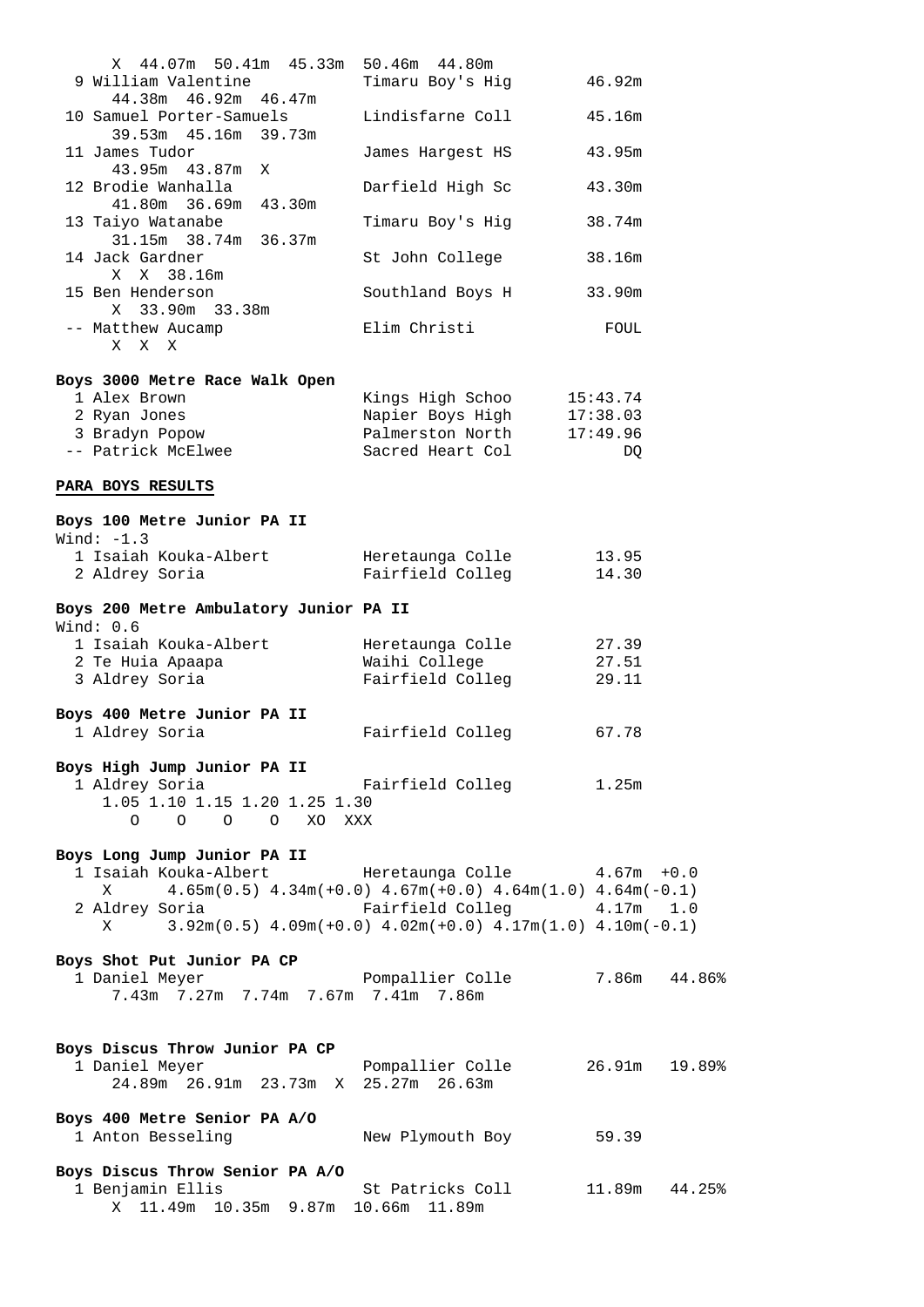### **Boys 100 Metre Senior PA II**

| Wind: $-1.7$          |                  |       |
|-----------------------|------------------|-------|
| 1 Braden Kendall      | Awatapu College  | 13.41 |
| 2 Wiremu Manahi       | Allenvale School | 13.60 |
| 3 Sam Mayjor-Johnston | Ferndale School  | 14.21 |
| 4 Alexander Josey     | Fairfield Colleg | 14.41 |
| 5 Jamie Davidson      | Tararua College  | 16.60 |
| 6 Mark Cox            | Ferndale School  | 16.65 |
| 7 Elliot Wood         | Allenvale School | 17.72 |
| 8 Connor Dawson       | Allenvale School | 17.79 |

### **Boys 200 Metre Ambulatory Senior PA II**

| Wind: $-0.2$      |                  |       |
|-------------------|------------------|-------|
| 1 Josh Taylor     | Wairarapa Colleg | 27.65 |
| 2 Wiremu Manahi   | Allenvale School | 28.01 |
| 3 Braden Kendall  | Awatapu College  | 28.22 |
| 4 Alexander Josey | Fairfield Colleq | 33.94 |
| 5 Jamie Davidson  | Tararua College  | 36.97 |
| 6 Mark Cox        | Ferndale School  | 37.60 |
|                   |                  |       |

#### **Boys 400 Metre Senior PA II**

| 1 Te Huia Apaapa  | Waihi College    | 63.29 |
|-------------------|------------------|-------|
| 2 Josh Taylor     | Wairarapa Colleg | 65.45 |
| 3 Wiremu Manahi   | Allenvale School | 65.67 |
| 4 Alexander Josey | Fairfield Colleg | 79.77 |

#### **Boys Long Jump Senior PA II**

| boys bong oump senior fa ii |                                                                                             |  |  |
|-----------------------------|---------------------------------------------------------------------------------------------|--|--|
|                             | 1 Wiremu Manahi               Allenvale School         4.13m +0.0 54.34%                    |  |  |
|                             | $4.13m(+0.0)$ $3.86m(-2.0)$ $4.06m(+0.0)$ $3.98m(-1.1)$ $4.07m(+0.0)$ $3.79m(0.4)$          |  |  |
|                             | 2 Alexander Josey 6 Fairfield Colleg 3.95m -0.9 51.97%                                      |  |  |
|                             | $3.75m(-0.6)$ $X(-0.9)$ $3.95m(-0.9)$ $X(-0.9)$ $3.51m(+0.0)$ $3.23m(+0.0)$                 |  |  |
|                             | 3 Te Huia Apaapa                         Waihi College                 3.88m   1.1   51.05% |  |  |
|                             | $3.66m(-0.7)$ $3.69m(0.6)$ $3.48m(+0.0)$ $3.78m(-1.4)$ $X(+0.0)$ $3.88m(1.1)$               |  |  |
|                             | 4 Sam Mayjor-Johnston Ferndale School 3.83m 1.5 50.39%                                      |  |  |
|                             | $3.61m(-0.6)$ $3.38m(-0.1)$ $3.58m(-0.8)$ $3.58m(+0.0)$ $3.77m(+0.0)$ $3.83m(1.5)$          |  |  |
|                             | 5 Connor Dawson             Allenvale School         2.92m   0.5   38.42%                   |  |  |
|                             | $2.66m(-1.2)$ $2.72m(0.2)$ $2.88m(-0.6)$ $2.83m(-0.1)$ $2.92m(0.5)$ $2.83m(1.0)$            |  |  |
|                             | 6 Elliot Wood                 Allenvale School           2.63m   0.6   34.60%               |  |  |
|                             | $X$ 2.51m(-0.2) 2.28m(-0.3) X 2.63m(0.6) 2.41m(+0.0)                                        |  |  |

### **Boys Shot Put Senior PA II**

| 1 Jack Lewer     |                                         |  | Fielding High Sc                                         | 11.89m |
|------------------|-----------------------------------------|--|----------------------------------------------------------|--------|
|                  |                                         |  | 10.93m  11.26m  10.91m  X  11.89m  11.60m                |        |
|                  |                                         |  | 2 Sam Mayjor-Johnston Ferndale School                    | 7.22m  |
|                  |                                         |  | $6.03m$ $7.22m$ $6.81m$ $6.96m$ $5.71m$ X                |        |
| 3 Braden Kendall |                                         |  | Awatapu College                                          | 7.18m  |
|                  |                                         |  | 7.17m 7.18m 6.97m 6.58m 7.13m 6.43m                      |        |
|                  |                                         |  | 4 Josh Taylor                           Wairarapa Colleq | 6.88m  |
|                  |                                         |  | $6.47m$ 6.88m 5.93m 6.04m 6.47m 6.67m                    |        |
| 5 Wiremu Manahi  |                                         |  | Allenvale School                                         | 6.75m  |
|                  |                                         |  | 6.18m  6.34m  6.01m  6.66m  6.56m  6.75m                 |        |
| 6 Connor Dawson  |                                         |  | Allenvale School                                         | 6.33m  |
|                  |                                         |  | $6.07$ m $6.32$ m $5.98$ m $5.82$ m $6.33$ m $6.01$ m    |        |
| 7 Elliot Wood    |                                         |  | Allenvale School                                         | 4.89m  |
|                  | $4.13m$ $4.71m$ $X$ $4.89m$ $X$ $4.43m$ |  |                                                          |        |
| 8 Jamie Davidson |                                         |  | Tararua College                                          | 4.86m  |
|                  |                                         |  | 4.86m X 4.44m 4.74m 4.84m 4.84m                          |        |
| 9 Mark Cox       |                                         |  | Ferndale School                                          | 3.88m  |
|                  |                                         |  | 3.88m 3.68m 3.82m 3.48m 3.65m 3.06m                      |        |

#### **Boys Discus Throw Senior PA II**

| 1 Jack Lewer                                   | Fielding High Sc | 32.19m |
|------------------------------------------------|------------------|--------|
| X 30.09m 32.11m 32.19m X 30.26m                |                  |        |
| 2 Sam Mayjor-Johnston                          | Ferndale School  | 15.18m |
| 15.18m  14.77m  12.45m  13.43m  13.18m  13.31m |                  |        |
| 3 Josh Taylor                                  | Wairarapa Colleg | 13.60m |